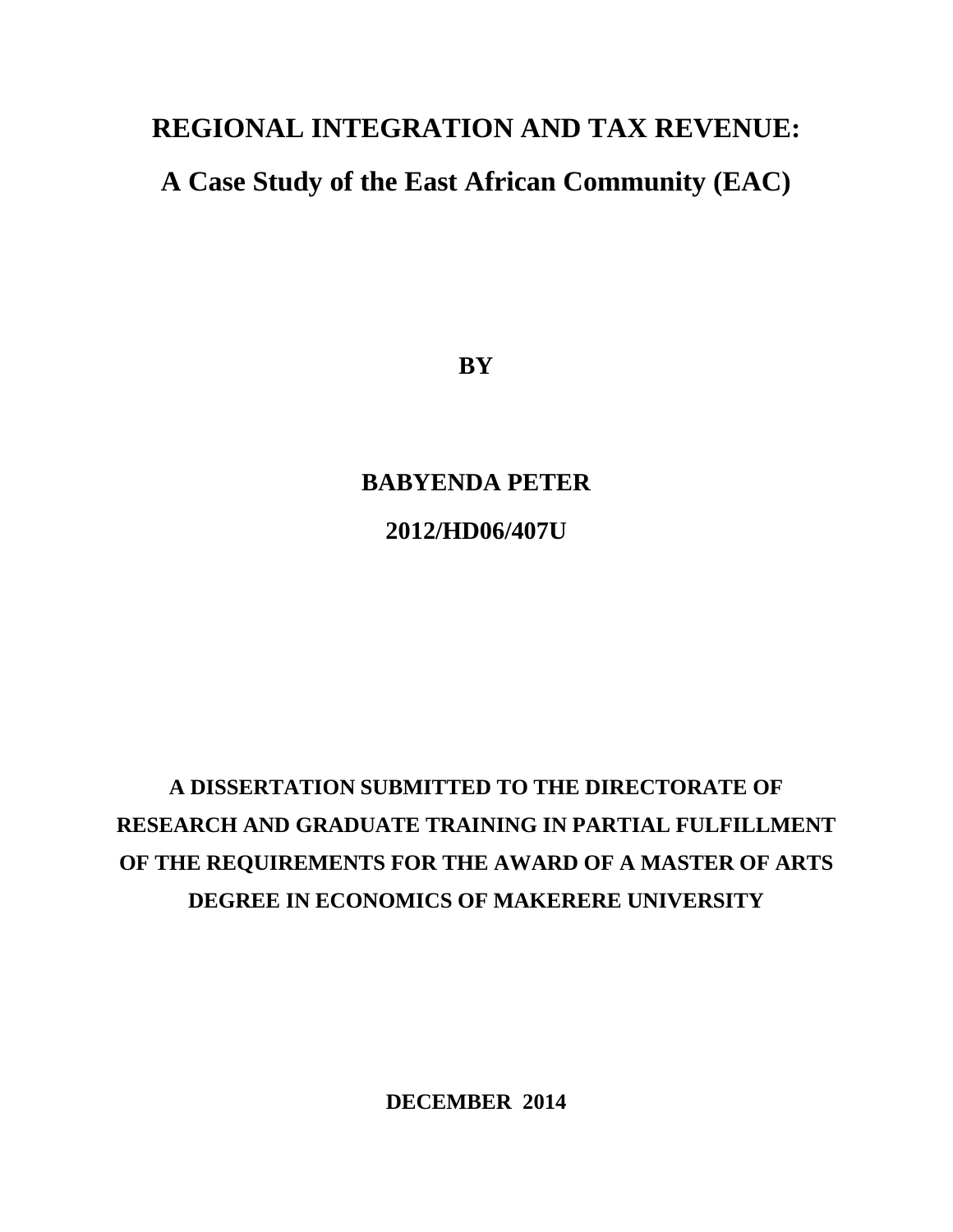### **DECLARATION**

<span id="page-1-0"></span>I, **BABYENDA Peter** hereby declare that this dissertation entitled "Regional integration and Tax Revenue; A case study of the East African Community (EAC)" is my own work and that all the sources, I have used or quoted have been acknowledged.

| Name of the author | $\ddot{\cdot}$ | <b>BABYENDA PETER</b> |
|--------------------|----------------|-----------------------|
|                    |                |                       |
| Signature          | $\bullet$      |                       |
| Date               | $\bullet$      |                       |

Copyright © 2014 reserved by the author.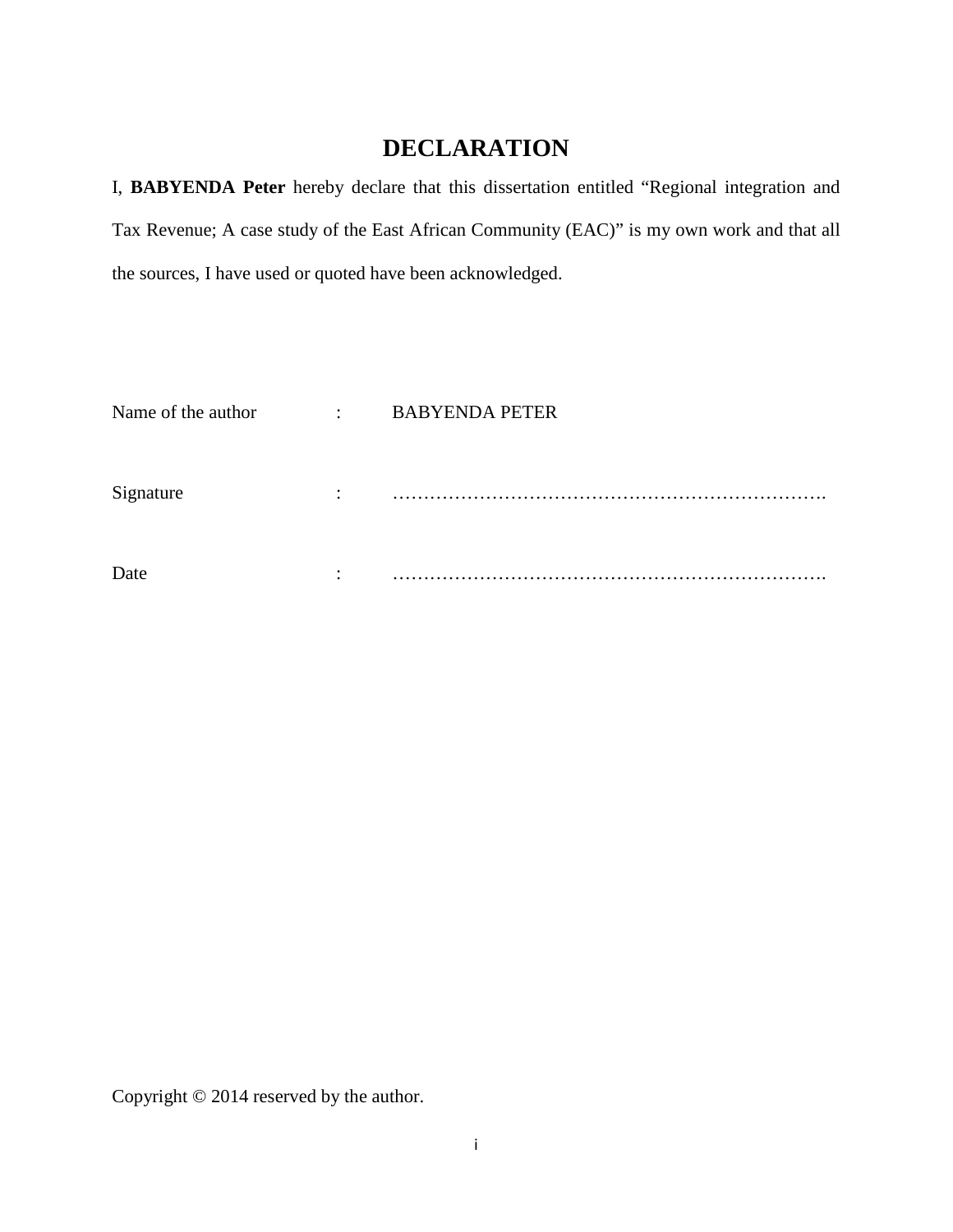### **CERTIFICATION**

<span id="page-2-0"></span>The undersigned certify that they have read this dissertation titled "Regional integration and Tax Revenue; A case study of the East African Community (EAC)" in the process of guiding the author and thereby recommend it for submission to the Directorate of Research and Graduate Training of Makerere University in the partial fulfillment of the award of the degree of Master of Arts in Economics of Makerere University.

Signed………………………………………………….Date………………………………………

Dr. Joweria Teera

Signed…………………………………………………..Date……………………………………...

Prof. Eria Hisali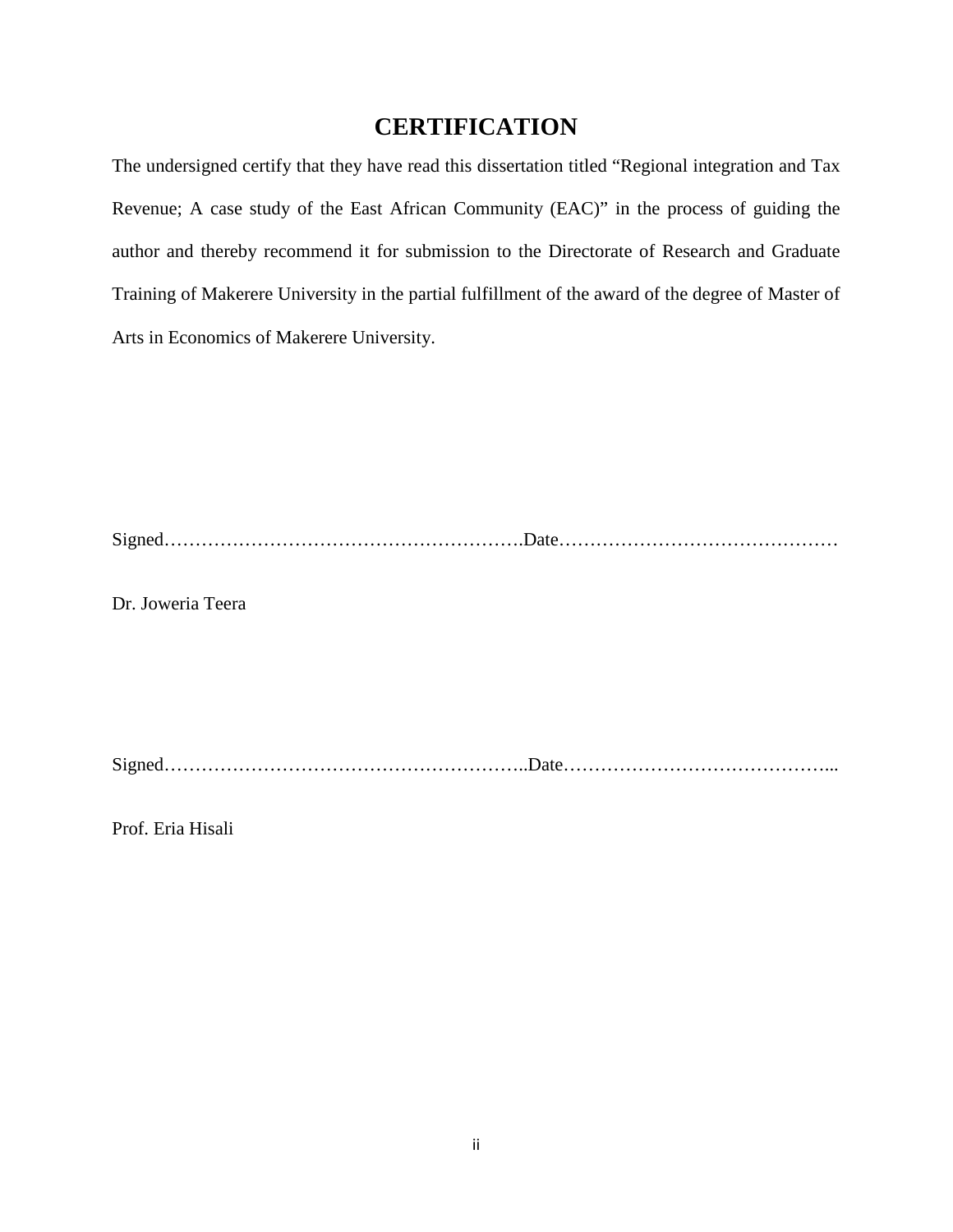### **DEDICATION**

<span id="page-3-0"></span>To my beloved God, Sweet heart Roselyn, Parents, teachers, my sponsors including my Daughter Chloe and all my benefactors both local and international ones.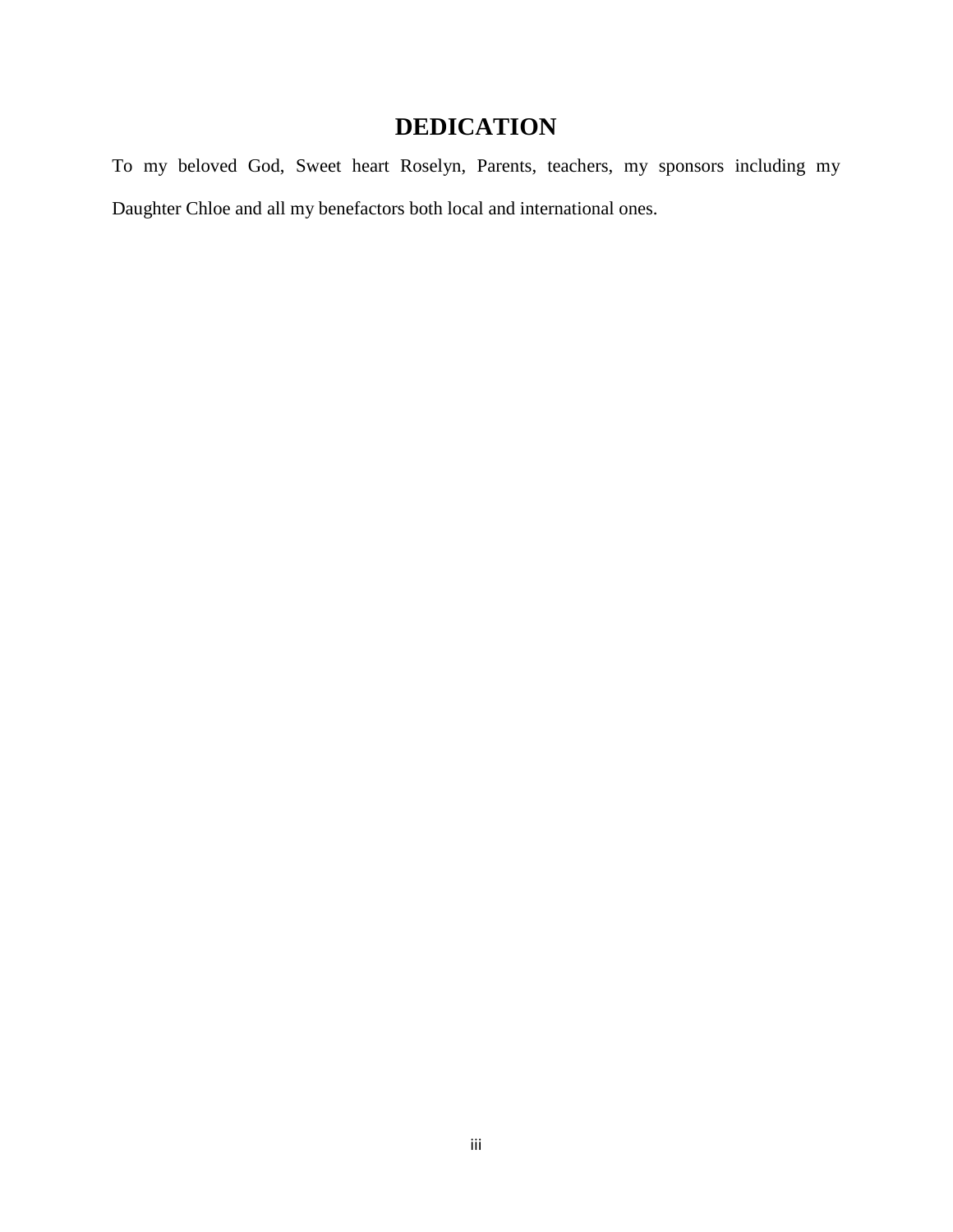### **ACKNOWLEDGEMENT**

<span id="page-4-0"></span>During the course of this research, I have received significant help from a number of people whose input was helpful in accomplishing this work. Sincere thanks go to my supervisors by the names; Dr. J. Teera and Prof. Eria Hisali for their technical guidance towards the completion of this study. I highly recognize the contributions of all School of Economics teaching staff right away from the Dean School of Economics; Dr. Eseza Katerega and all my lecturers; Dr. Ibrahim Mukisa, Dr. John Mutenyo, Dr. Yawe Bruno, Dr. J. Teera, Dr. F. Buyinza, Dr. E. Bbaale, Dr. Tom Mwebaze and Prof. Eria Hisali and all other non teaching staff of School of Economics, Makerere University to my academic achievement. In fact without a good knowledge in economics, this research would have been very difficult for me.

Special thanks also go to the director Mandela S.S, Hoima; Mr. Lawrence Bategeka for the time and financial assistance offered to me including mentoring me as an economist. I also thank my fellow classmates for always being there for me in case of any problem. I wish to appreciate the contributions to this dissertation of all individuals though unmentioned including my mother Basemera that may God reward them abundantly.

I also extend my sincere heartfelt thanks to all those people such as Mr. Byenkya Simon my uncle, Mr. Mukonyezi Jimmy and my brothers; Mr. Muhumuza Herbert and Mr. Balijunaki Stephen who have helped me ever since I started schooling up to now given that I was an orphan who needed much help. Thanks so much, may the Almighty God reward you abundantly.

<span id="page-4-1"></span>Lastly I appreciate the African Economic Research Consortium (AERC) for sponsoring me to go to Nairobi for a three month workshop where we were taught various electives in economics including Econometric theory and practice and monetary theory and practice. I must state clearly that while in Nairobi at Kenya School of Monetary Studies (KSMS), I benefited a lot in terms of economic knowledge, practice, experience, skills including applications of economic theory in the daily life situation and research writing.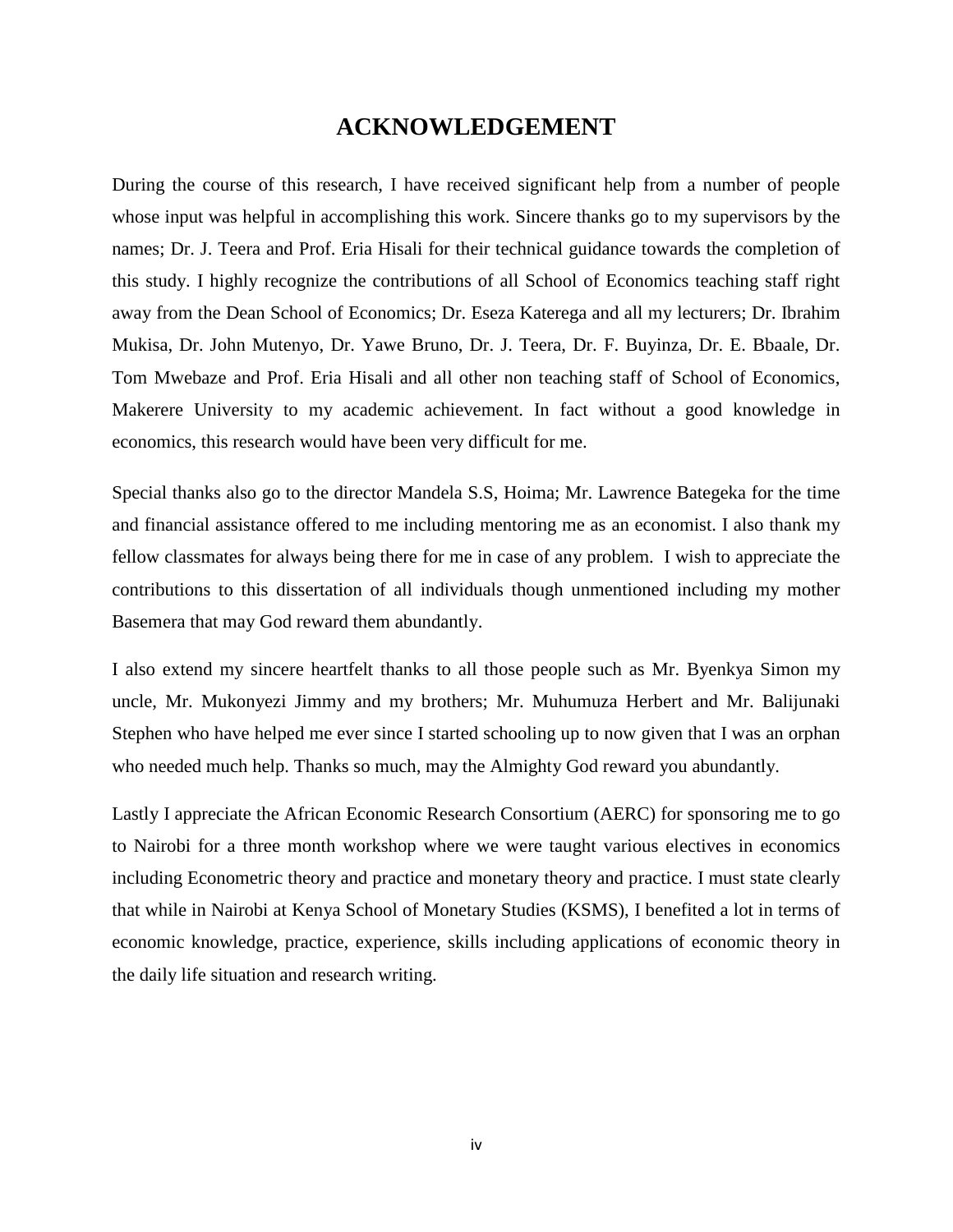## **TABLE OF CONTENTS**

| 1.1 |  |
|-----|--|
| 1.2 |  |
| 1.3 |  |
| 1.4 |  |
| 1.5 |  |
| 1.6 |  |
| 1.7 |  |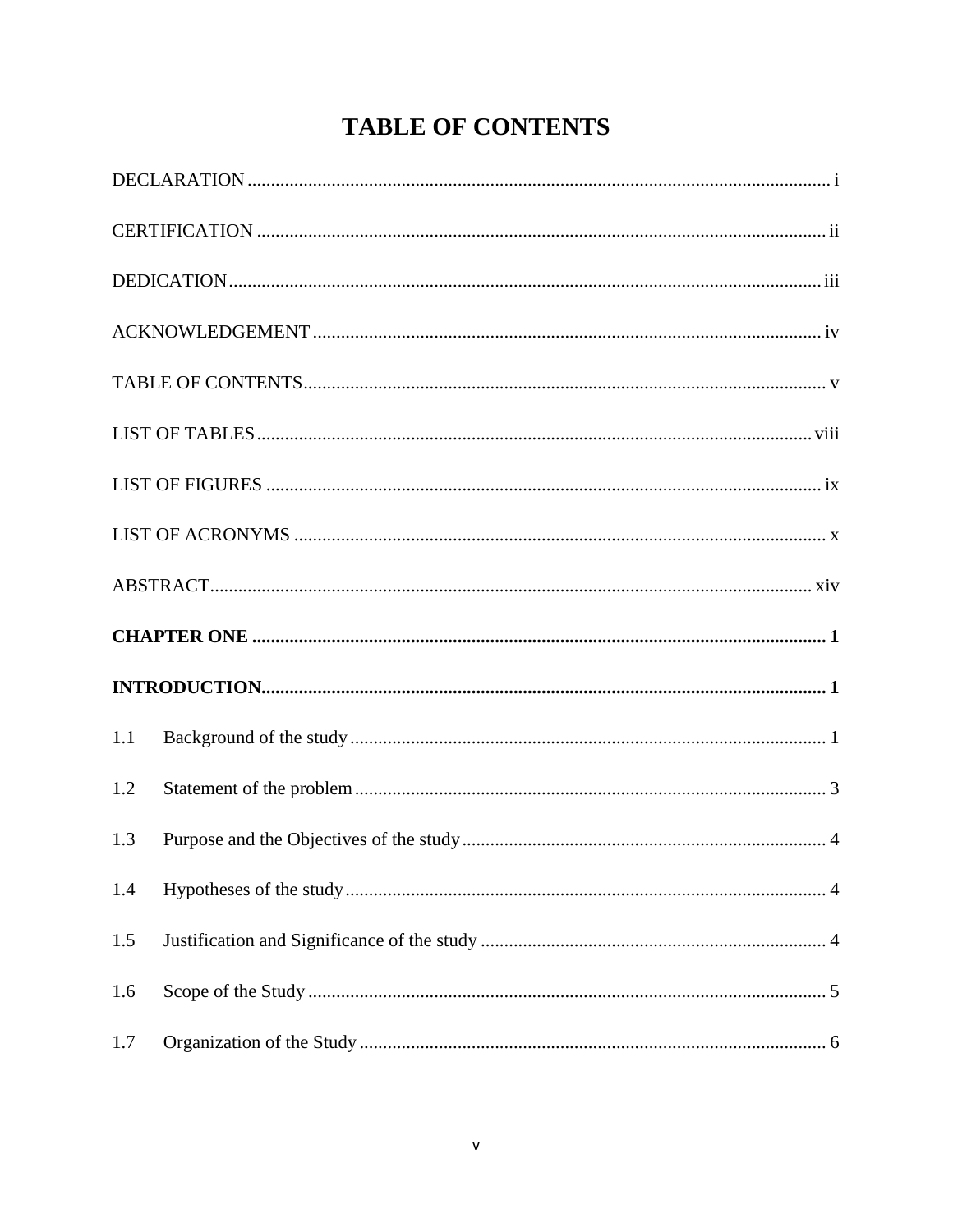| 2.1   |  |
|-------|--|
| 2.2   |  |
| 2.3   |  |
| 2.4   |  |
|       |  |
|       |  |
| 3.1.0 |  |
| 3.1.1 |  |
| 3.1.2 |  |
| 3.1.3 |  |
| 3.1.4 |  |
| 3.1.5 |  |
| 3.2.0 |  |
| 3.3.0 |  |
|       |  |
|       |  |
| 4.1   |  |
| 4.2   |  |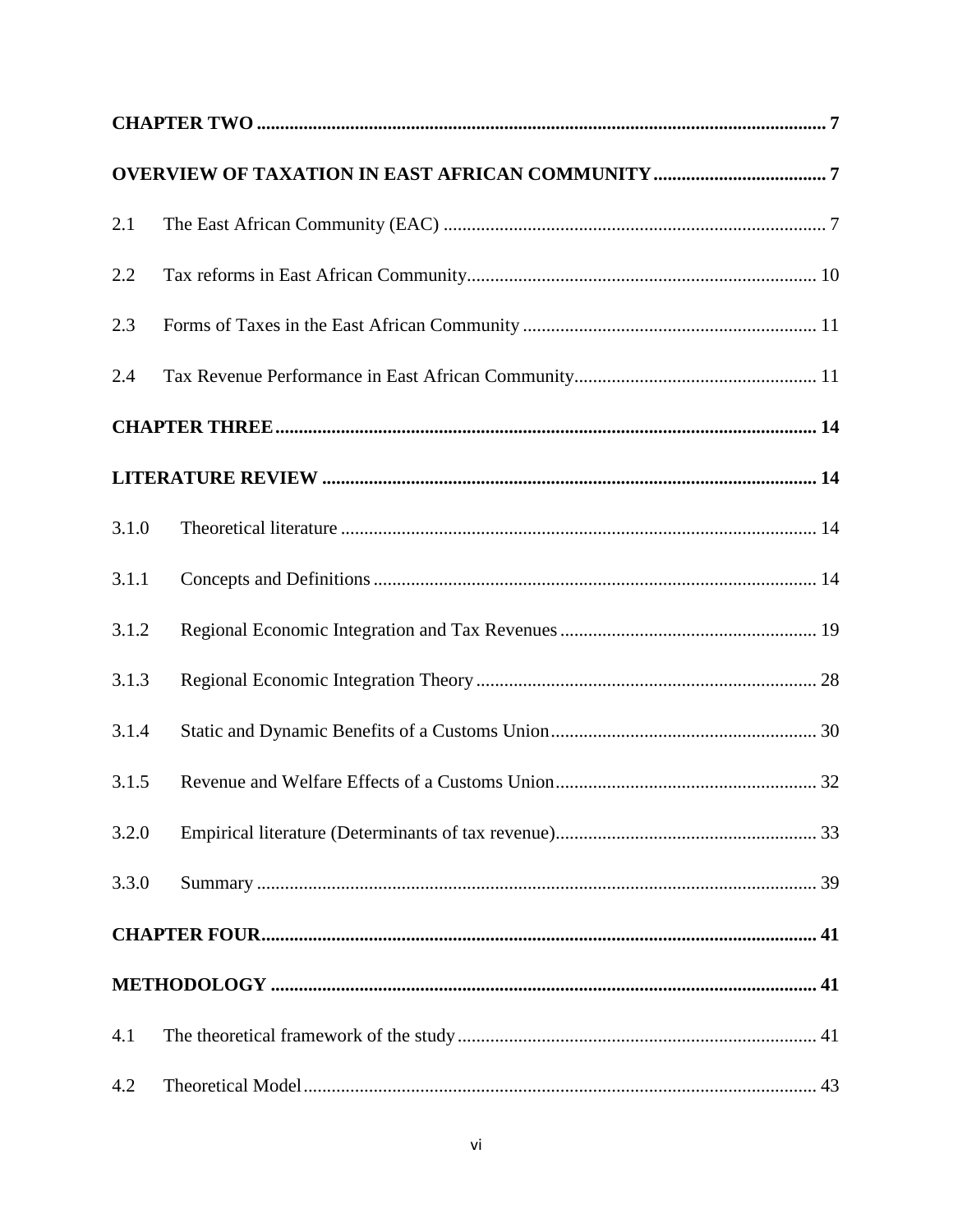| 4.3 |                                                                                |  |
|-----|--------------------------------------------------------------------------------|--|
| 4.4 | Definition and Measurement of variables included in the Empirical Analysis  48 |  |
| 4.5 |                                                                                |  |
| 4.6 |                                                                                |  |
| 4.7 |                                                                                |  |
|     |                                                                                |  |
|     |                                                                                |  |
| 5.1 |                                                                                |  |
| 5.2 |                                                                                |  |
| 5.3 |                                                                                |  |
| 5.4 |                                                                                |  |
|     |                                                                                |  |
|     |                                                                                |  |
| 6.1 |                                                                                |  |
| 6.2 |                                                                                |  |
| 6.3 |                                                                                |  |
|     |                                                                                |  |
|     |                                                                                |  |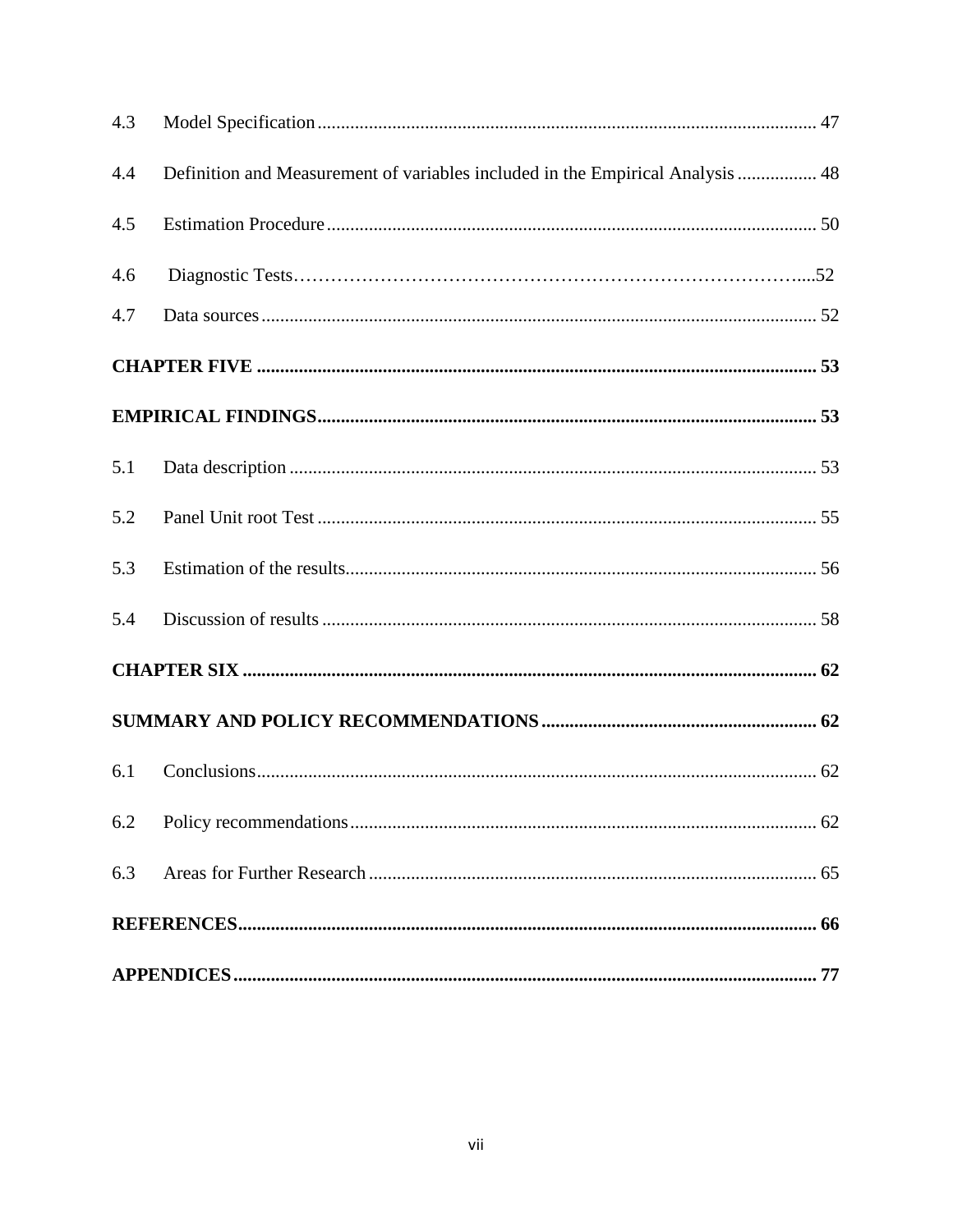## **LIST OF TABLES**

<span id="page-8-0"></span>

| Table 1: Tax Revenue in Million US dollars from 2008 to 2011 for EAC partner States  12 |  |
|-----------------------------------------------------------------------------------------|--|
|                                                                                         |  |
|                                                                                         |  |
|                                                                                         |  |
|                                                                                         |  |
|                                                                                         |  |
|                                                                                         |  |
|                                                                                         |  |
|                                                                                         |  |
|                                                                                         |  |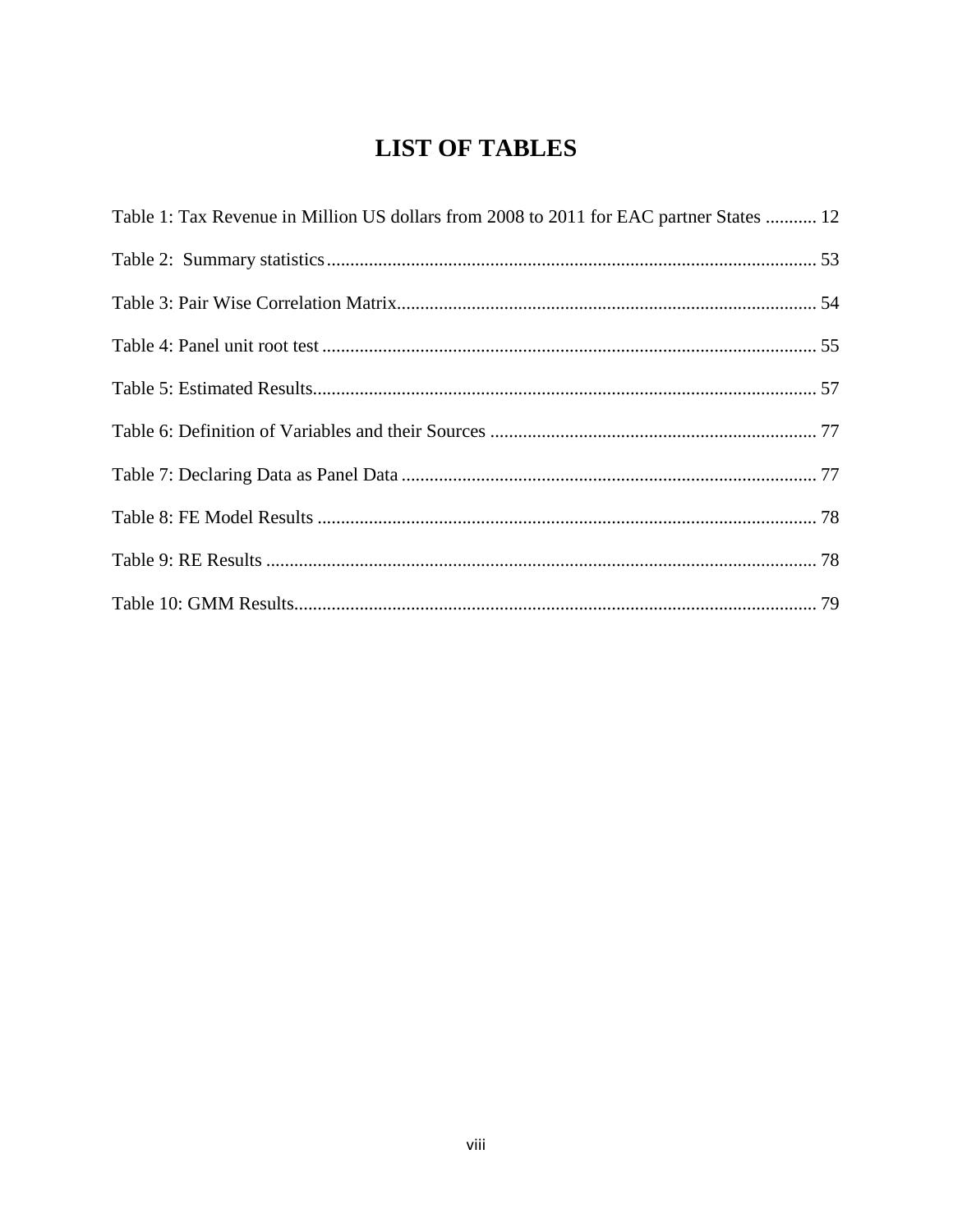## **LIST OF FIGURES**

<span id="page-9-0"></span>

| Figure 2: Graphical Presentation of a Tariff Reduction as a result of a customs union  80 |  |
|-------------------------------------------------------------------------------------------|--|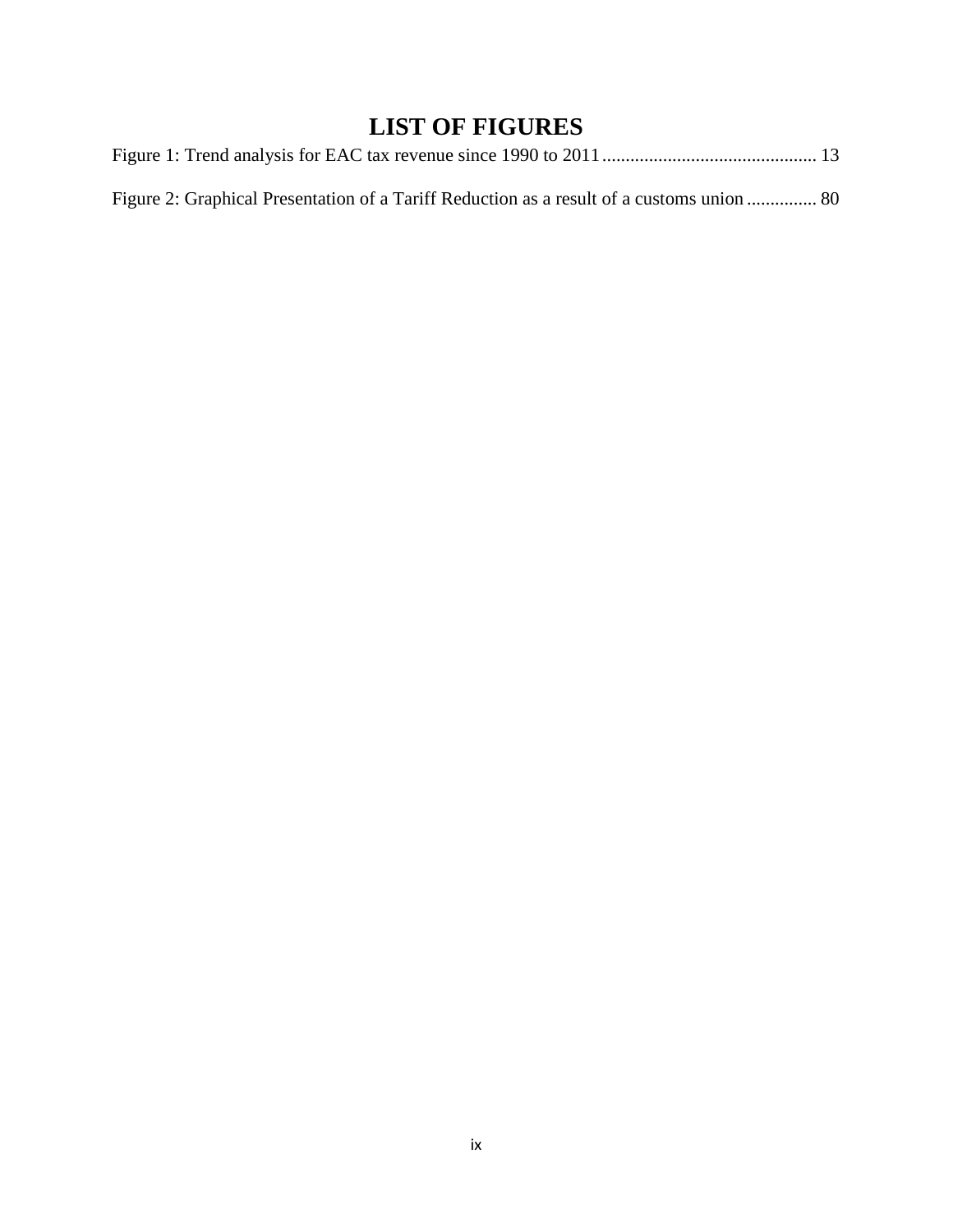## **LIST OF ACRONYMS**

<span id="page-10-0"></span>

| <b>AFDB</b>   |                      | <b>African Development Bank</b>                |  |  |  |
|---------------|----------------------|------------------------------------------------|--|--|--|
| <b>ARA</b>    | $\ddot{\cdot}$       | <b>Autonomous Revenue Authorities</b>          |  |  |  |
| <b>ATAF</b>   |                      | <b>African Tax Administration Forum</b>        |  |  |  |
| <b>BIEAC</b>  | $\ddot{\cdot}$       | Building an Inclusive East African Community   |  |  |  |
| <b>BOP</b>    | $\ddot{\cdot}$       | <b>Balance of Payment</b>                      |  |  |  |
| <b>BRA</b>    | $\ddot{\cdot}$       | Burundi Revenue Authority.                     |  |  |  |
| <b>CED</b>    |                      | Customs and Excise Department.                 |  |  |  |
| <b>CET</b>    |                      | Common External Tariff.                        |  |  |  |
| CGE           |                      | General Equilibrium Model                      |  |  |  |
| <b>CMA</b>    | $\ddot{\cdot}$       | <b>Customs Management Act.</b>                 |  |  |  |
| <b>COMESA</b> |                      | Common Market for Eastern and Southern Africa. |  |  |  |
| <b>CTH</b>    |                      | Change in Tariff Heading.                      |  |  |  |
| <b>CU</b>     |                      | Customs Union.                                 |  |  |  |
| <b>DRM</b>    | $\mathbf{L}$         | Domestic Resource mobilization                 |  |  |  |
| <b>EAC CU</b> | $\ddot{\phantom{a}}$ | East African Community Custom Union.           |  |  |  |
| EAC           | $\ddot{\phantom{a}}$ | East African Community.                        |  |  |  |
| <b>EAMU</b>   |                      | East African Monetary Union                    |  |  |  |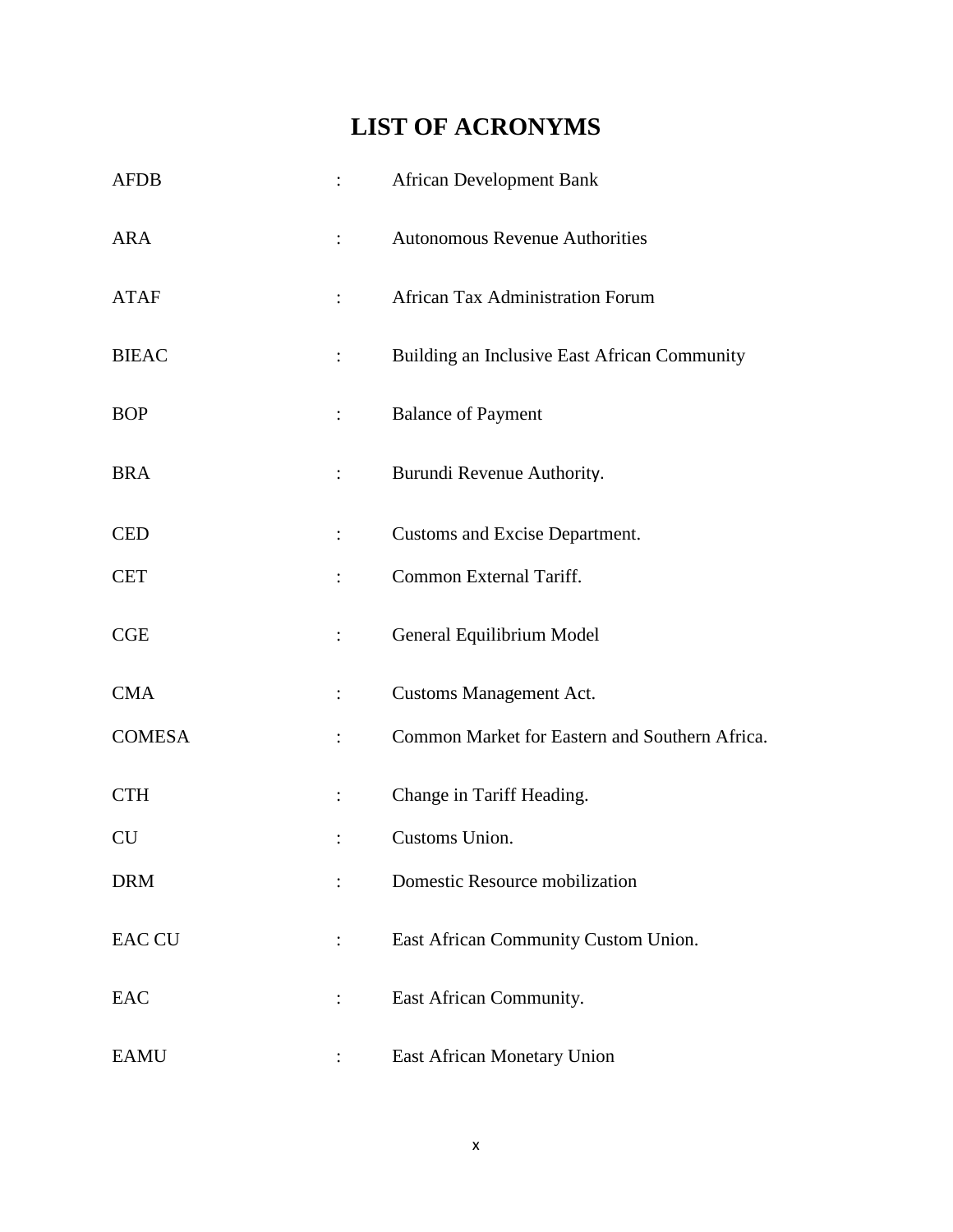| <b>ECOWAS</b> | $\ddot{\cdot}$       | Economic Community for Western African States |  |  |  |
|---------------|----------------------|-----------------------------------------------|--|--|--|
| EU            | $\ddot{\phantom{a}}$ | European Union                                |  |  |  |
| EU            | :                    | European Union.                               |  |  |  |
| <b>FDI</b>    | $\ddot{\cdot}$       | Foreign Direct Investment                     |  |  |  |
| FE            |                      | Fixed Effects.                                |  |  |  |
| <b>FTA</b>    | $\ddot{\cdot}$       | Free Trade Area.                              |  |  |  |
| <b>GDP</b>    | $\ddot{\cdot}$       | Growth Domestic Product.                      |  |  |  |
| <b>GMM</b>    | $\ddot{\cdot}$       | Generalized Method of Moments.                |  |  |  |
| <b>GNI</b>    | $\ddot{\cdot}$       | Global Network Initiative                     |  |  |  |
| <b>GTAP</b>   | $\ddot{\cdot}$       | Global Trade Analysis Project                 |  |  |  |
| IID           | $\ddot{\cdot}$       | Independent and Identically Distributed       |  |  |  |
| <b>IMF</b>    | $\ddot{\cdot}$       | <b>International Monetary Fund</b>            |  |  |  |
| <b>IPS</b>    |                      | Im, Pesarian and Shin                         |  |  |  |
| <b>ITR</b>    |                      | <b>Implicit Tax Rates</b>                     |  |  |  |
| <b>KAFEC</b>  |                      | Korea – Africa Fund for Economist             |  |  |  |
| <b>KRA</b>    | $\ddot{\cdot}$       | Kenya Revenue Authority.                      |  |  |  |
| <b>LIC</b>    | $\ddot{\cdot}$       | Low Income Countries                          |  |  |  |
| <b>LLC</b>    |                      | Levin, Lin and Chu                            |  |  |  |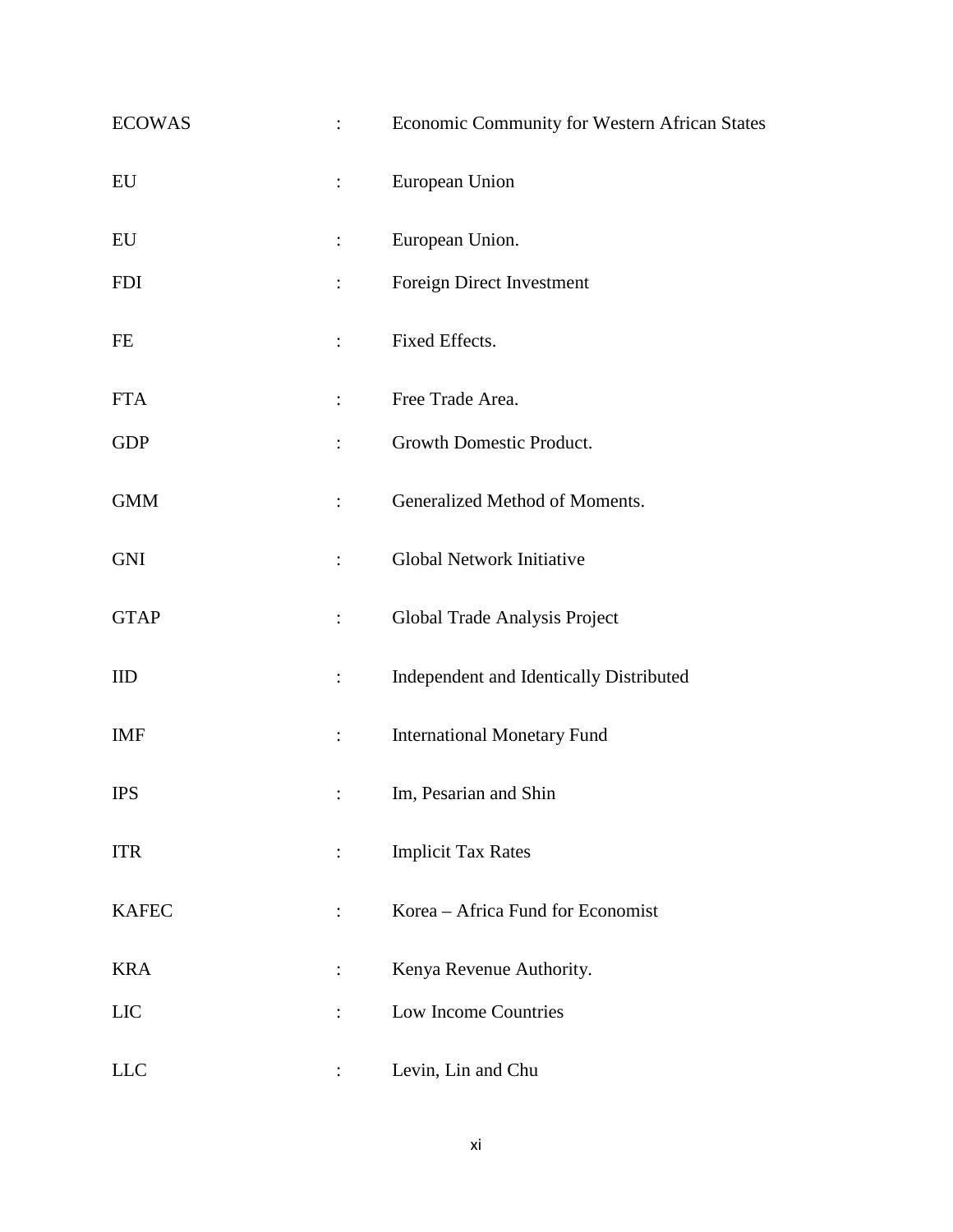| LM             | $\ddot{\phantom{0}}$ | Lagrange Multiplier                                   |  |  |  |
|----------------|----------------------|-------------------------------------------------------|--|--|--|
| M <sub>2</sub> | $\ddot{\phantom{a}}$ | <b>Broad Money Supply</b>                             |  |  |  |
| <b>MECF</b>    | $\ddot{\cdot}$       | Marginal Efficiency Cost of Fund                      |  |  |  |
| <b>MFN</b>     | $\ddot{\phantom{0}}$ | <b>Most Favoured Nations</b>                          |  |  |  |
| <b>NAFTA</b>   | ÷                    | North American Free Trade Area                        |  |  |  |
| <b>NTB</b>     |                      | Non-Tariff Barriers.                                  |  |  |  |
| <b>ODA</b>     | $\ddot{\phantom{a}}$ | <b>Official Development Assistance</b>                |  |  |  |
| <b>OECD</b>    | $\ddot{\phantom{a}}$ | Organization for Economic Cooperation and development |  |  |  |
| <b>PAYE</b>    | $\ddot{\phantom{a}}$ | Pay As You Earn                                       |  |  |  |
| RE             | $\ddot{\cdot}$       | Random Effects.                                       |  |  |  |
| <b>ROO</b>     | $\ddot{\cdot}$       | Rules of Origin.                                      |  |  |  |
| <b>RTA</b>     | $\ddot{\cdot}$       | Regional Trade arrangement                            |  |  |  |
| <b>RWA</b>     | $\ddot{\phantom{a}}$ | Rwanda Revenue Authority.                             |  |  |  |
| <b>SACU</b>    |                      | South African Customs Union                           |  |  |  |
| <b>SADC</b>    |                      | South African Development Community                   |  |  |  |
| <b>SSA</b>     |                      | Sub-Saharan Africa.                                   |  |  |  |
| <b>TIC</b>     | $\ddot{\cdot}$       | Tanzania Investment Centre.                           |  |  |  |
| <b>TIN</b>     |                      | <b>Tax Identification Number</b>                      |  |  |  |
| <b>TJN</b>     |                      | <b>Tax Justice Network</b>                            |  |  |  |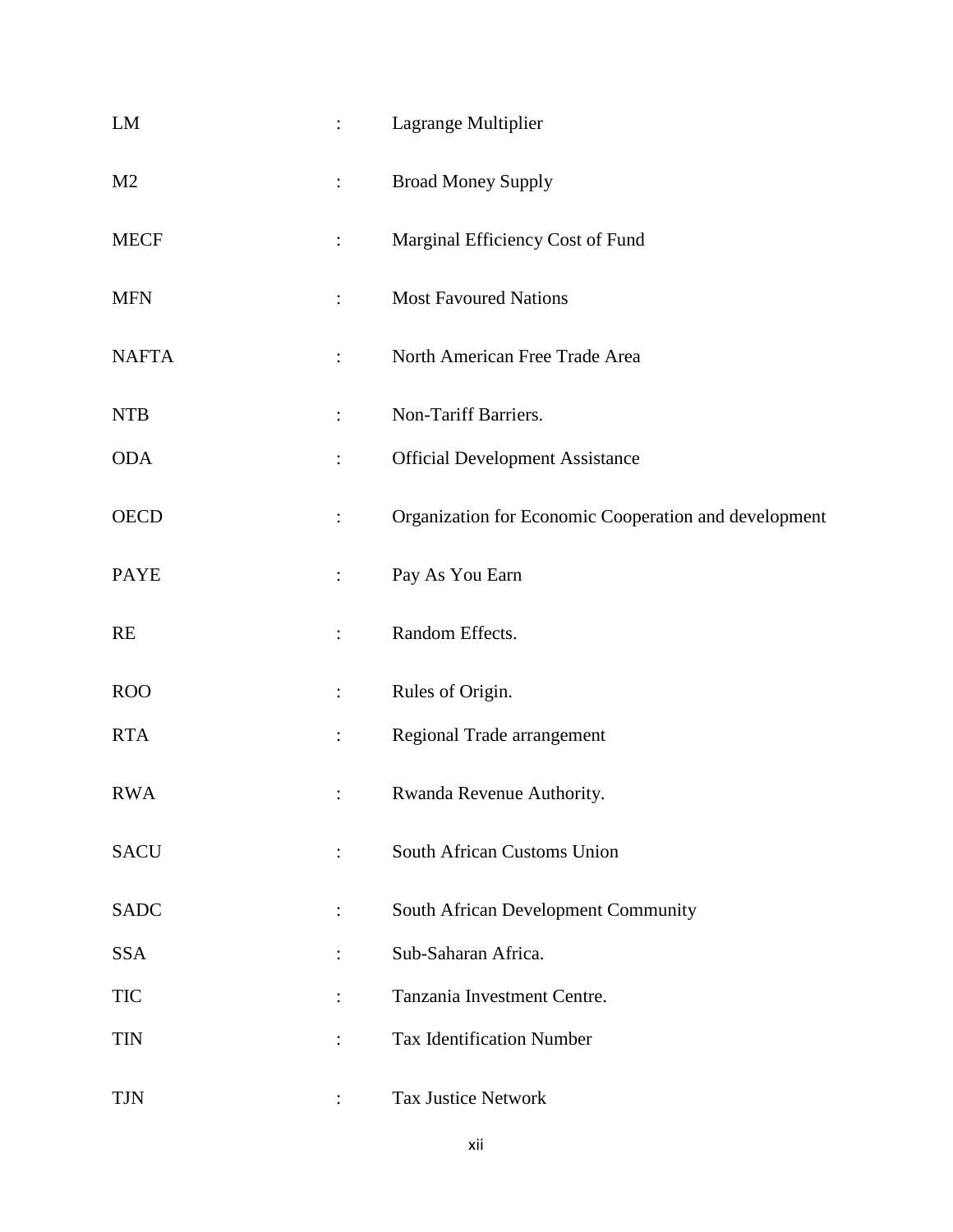| <b>TNA</b>   | $\ddot{\cdot}$ | <b>Training Needs Assessment</b>             |
|--------------|----------------|----------------------------------------------|
| <b>TRA</b>   | $\ddot{\cdot}$ | Tanzania Revenue Authority.                  |
| <b>TRIST</b> | $\ddot{\cdot}$ | <b>Tariff Reform Impact Simulation Model</b> |
| <b>URA</b>   |                | Uganda Revenue Authority.                    |
| <b>VAT</b>   |                | Value Added Tax.                             |
| <b>WDI</b>   | $\ddot{\cdot}$ | World Bank Development Indicators            |
| <b>WTO</b>   |                | World Trade Organization.                    |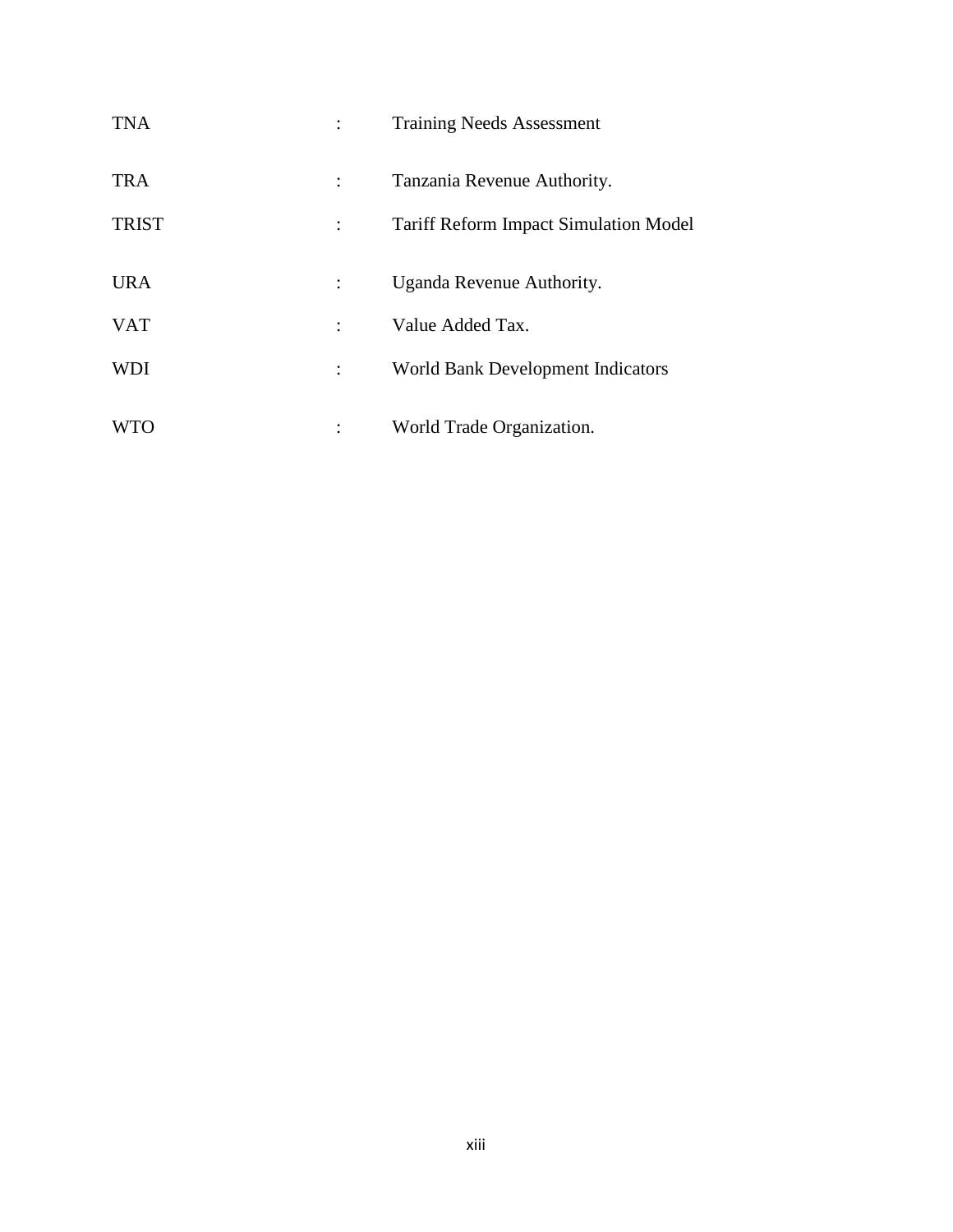### **ABSTRACT**

<span id="page-14-0"></span>The implementation of EAC treaty required the formation of Custom Union as the first step of EAC regional integration process and charging a common tariff on goods from non-member states (EAC, 2012). This may have an impact on the tax revenues of the partner states as it may affect their custom revenues either positively or negatively thus this study empirically examines the relationship between the East African Community regional integration and tax revenue in the EAC partner states alongside identifying other determinants of tax revenue in EAC.

The study uses secondary time series data from 1990 to 2011 obtained over the cross section of five EAC partner countries. The data were mainly obtained from World Bank Development indicators (WDI) and supplemented with data from African Economic Outlook, and the East African Community Facts and Figures - 2012.

The study extends the tax model developed by Heller (1975) and also used by Leuthold (1991); Caballe & Panades (1997); Ghura (1998); Chen (2003) among others where the public decision maker's utility function is maximized subject to a budget constraint in order to establish the impact of EAC regional integration on partner states' tax revenue. Analytically, panel data techniques of fixed effects, random effects and the first difference GMM are used for the empirical analysis and using the Hausman's specification test, FE model is the preferable model.

The findings of the study show that the EAC regional integration has a negative impact on the tax revenues of the EAC partner states. GDP per capita, economic growth (GDP growth rate), public debt, population density and lagged tax revenue are identified as the other determinants of tax revenue in the EAC region.

Basing on these findings, the study recommends that the EAC partner states should identify tax bases that cannot be affected by the EAC regional integration since the study found out that the EAC regional integration negatively affects the EAC partner states tax revenues and yet all the EAC partner states depend on tax revenues as their major source of domestic revenues.

**Keywords:** Regional Integration, EAC, tax revenue, GDP growth rate, GDP per capita, Population Density, Public debt, fixed effects and Hausman specification test.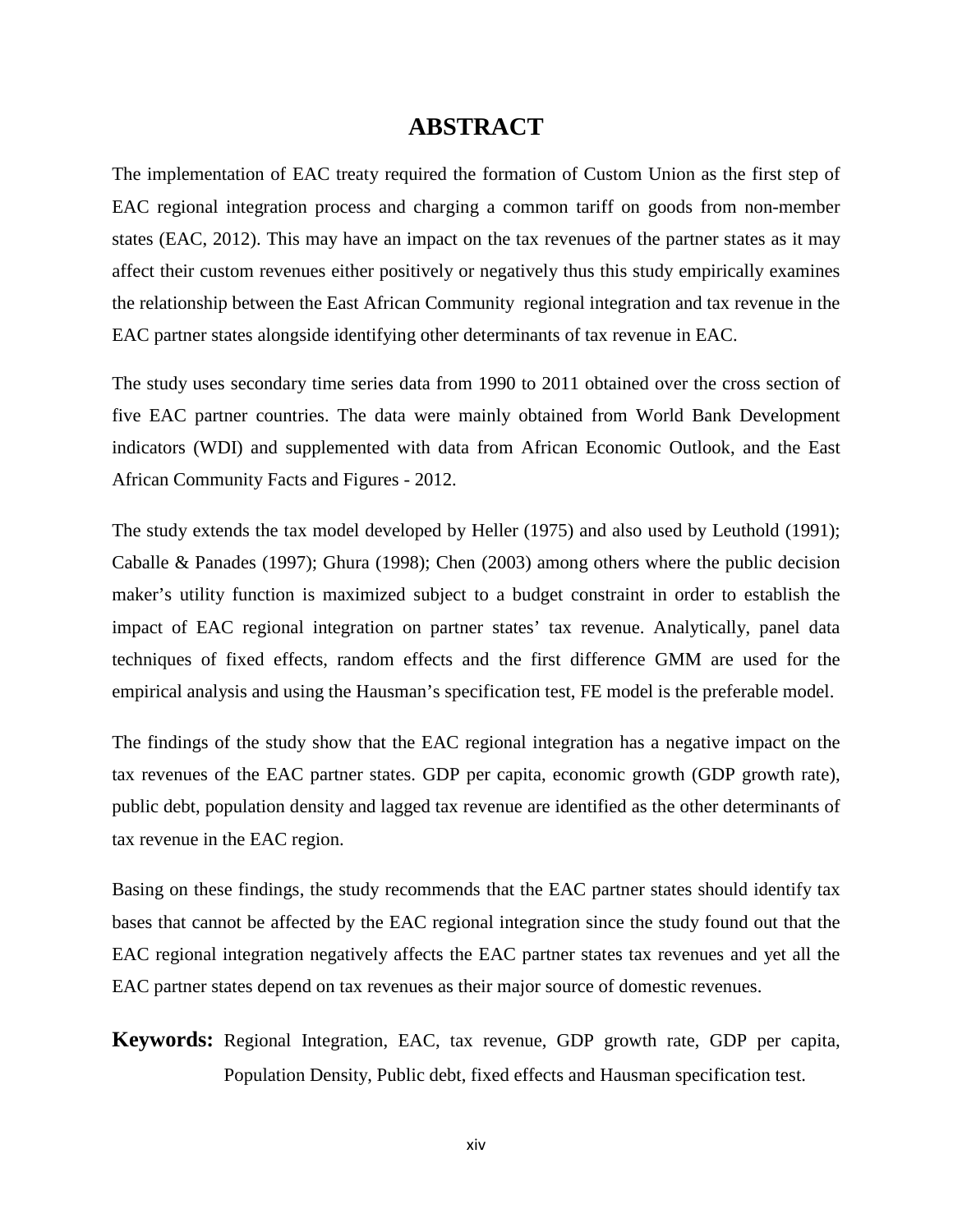## **CHAPTER ONE INTRODUCTION**

#### <span id="page-15-2"></span><span id="page-15-1"></span><span id="page-15-0"></span>**1.1 Background of the study**

 $\overline{\phantom{a}}$ 

The concept of regional integration in Africa is not a recent phenomenon for instance; the Southern African Custom Union (SACU) and the East African Community (EAC) have existed since 1910 and 1919 respectively. Regional integration arrangements initially became fashionable in the 1960s, following the formation of the European Economic Community in 1957 and the European Free Trade Area in 1960 (Mengesha, 2009). Since then, a number of regional economic units have emerged in Africa and at least every country in Africa subscribes to some sort of a regional bloc (Alemayehu & Haile, 2002).

The rationale for regional integration include among others the benefits of trade creation, greater economies of scale based on profitable competition, increased investment leading to increased employment opportunities and division of labour, and improved bargaining power (Shinyekwa & Mawejje, 2013). In addition, regional integration fosters specialization and learning by doing; helps to attract foreign investments in the partner states; and enables the achievement of noneconomic objectives such as promoting regional security, facilitating immigration flows and solidifying domestic economic reforms in the partner states (Houeninvo & Boko, 2007).

The ultimate goal of regional integration in East Africa is attainment of long term high economic growth and sustainable human development (Othieno & Shinyekwa, 2011). This will lead to improved standards of living of the people through increased competitiveness, value-added production, trade and investment (EAC, 2012).

The implementation of the East African Community  $(EAC)^1$  $(EAC)^1$  treaty required the formation of customs union<sup>[2](#page-15-4)</sup> as the first step of EAC regional integration process. The reduction in tariffs

<span id="page-15-3"></span><sup>&</sup>lt;sup>1</sup>The East Africa Community (EAC) was reborn on  $20<sup>th</sup>$  November 1999 and the Treaty, establishing the EAC became effective on 7th July 2000.

<span id="page-15-4"></span> $2$ Customs union is a form of economic integration among member countries in which internal trade is freed among member countries and a common external tariff is levied against trade with the rest of the world. A Protocol establishing the East African Customs Union was signed in December 2004 and the implementation of the Customs Union commenced on 1st January 2005.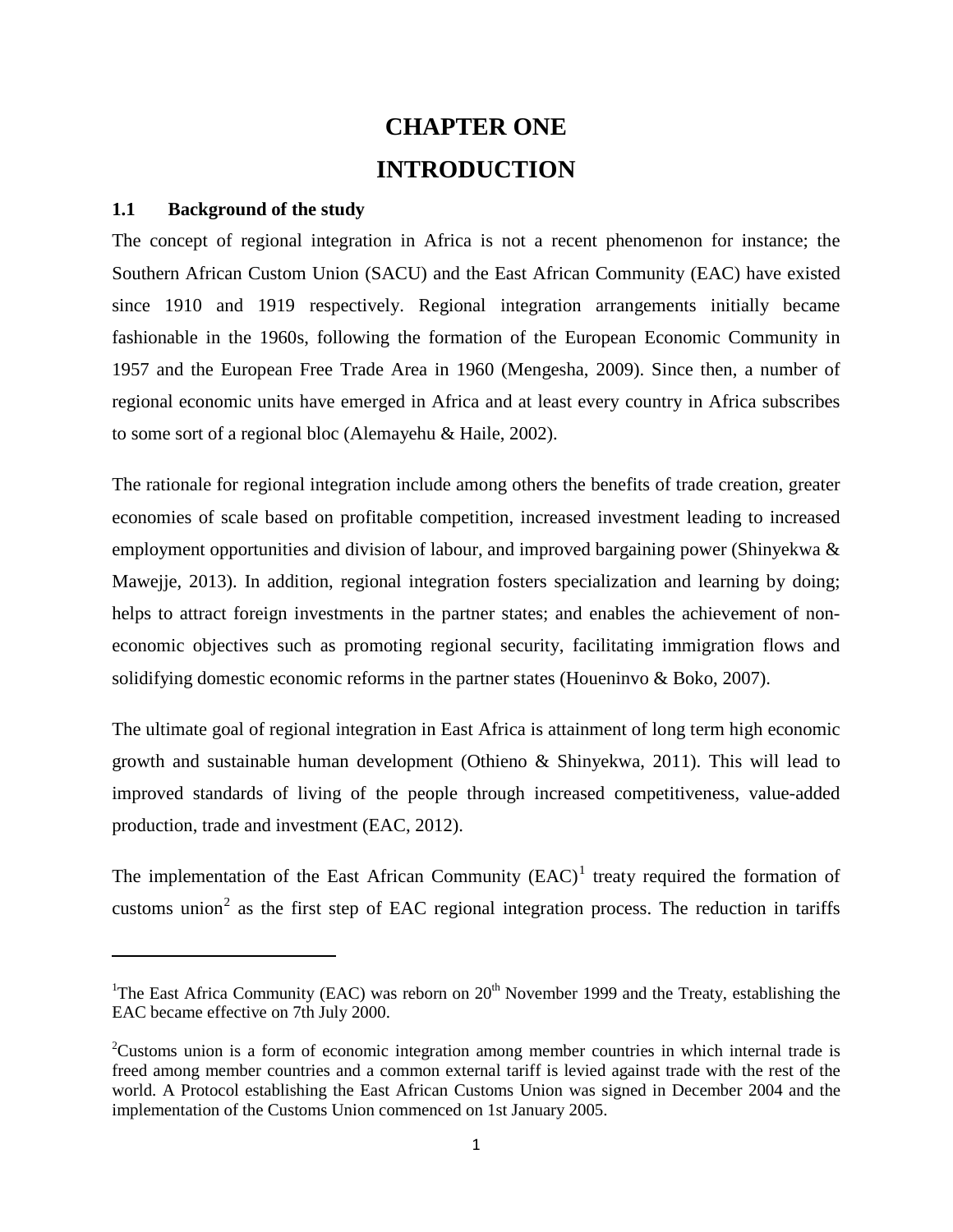between Kenya and other EAC partner states was phased over time under the principle of asymmetry with a 2 percent reduction for a period of five years (Othieno & Shinyekwa, 2011). This transition arrangement came to the end in June 2010, and since then all the five EAC countries have zero tariff lines in effect. Worth noting is the fact that the tariff rates were set at zero percent between Uganda and Tanzania in 2005; and between Uganda and the other partner states; Rwanda and Burundi in July 2007 (EAC, 2012). The EAC entered into a fully fledged custom union in 2010 which came with a requirement of abolition of all tariffs on goods and services produced by member states and charging a common tariff on goods from non-member states (Othieno & Shinyekwa, 2011).

Given that the volume of intra EAC trade is large (Mclntyre, 2005), for example following the implementation of the EACCU in 2005 the value of intra-EAC trade steadily increased and more than doubled in 2011 as reflected in the share of total EAC trade which improved from 7.8 percent in 2005 to 11.4 percent in 2011 (WTO, 2012), the implementation of the EAC customs union has an implication on the custom revenues of partner states. This implication may either be positive or negative. For example, it is possible for the tax revenue of member states to increase due to increased volume of trade of goods and services within the region as a result of increased market size, economies of scale, and free movement of factors of production across member states and industrialization  $(ADB, 2011)^3$  $(ADB, 2011)^3$ . However, the outcome in this case depends on the elasticity of supply and demand of the commodities traded in the region and the behavior of exchange rates in the region (Stegarescu, 2009).

On the other hand, the implementation of the EAC Custom Union may reduce the tax revenues of the partner states since it comes with the requirements of abolishing all tariffs on goods and services produced by member states and charging a common tariff on goods from non-member states. These requirements may negatively affect the custom revenues of the partner states thus leading to a reduction in their total tax revenues. For example, the proportion of customs revenue to total tax declined from 53.3% in 2007 to 52.0% in 2008 in Burundi. In Kenya, the proportion of international trade taxes to total revenue declined from 38.6% in 2007 to 37.8% in 2008. In Tanzania, the share of customs revenue to total revenue declined marginally from 44.2% in 2007

l

<span id="page-16-0"></span><sup>&</sup>lt;sup>3</sup>African Development Bank (ADB); Lessons for Tax Policy and Administration in EAC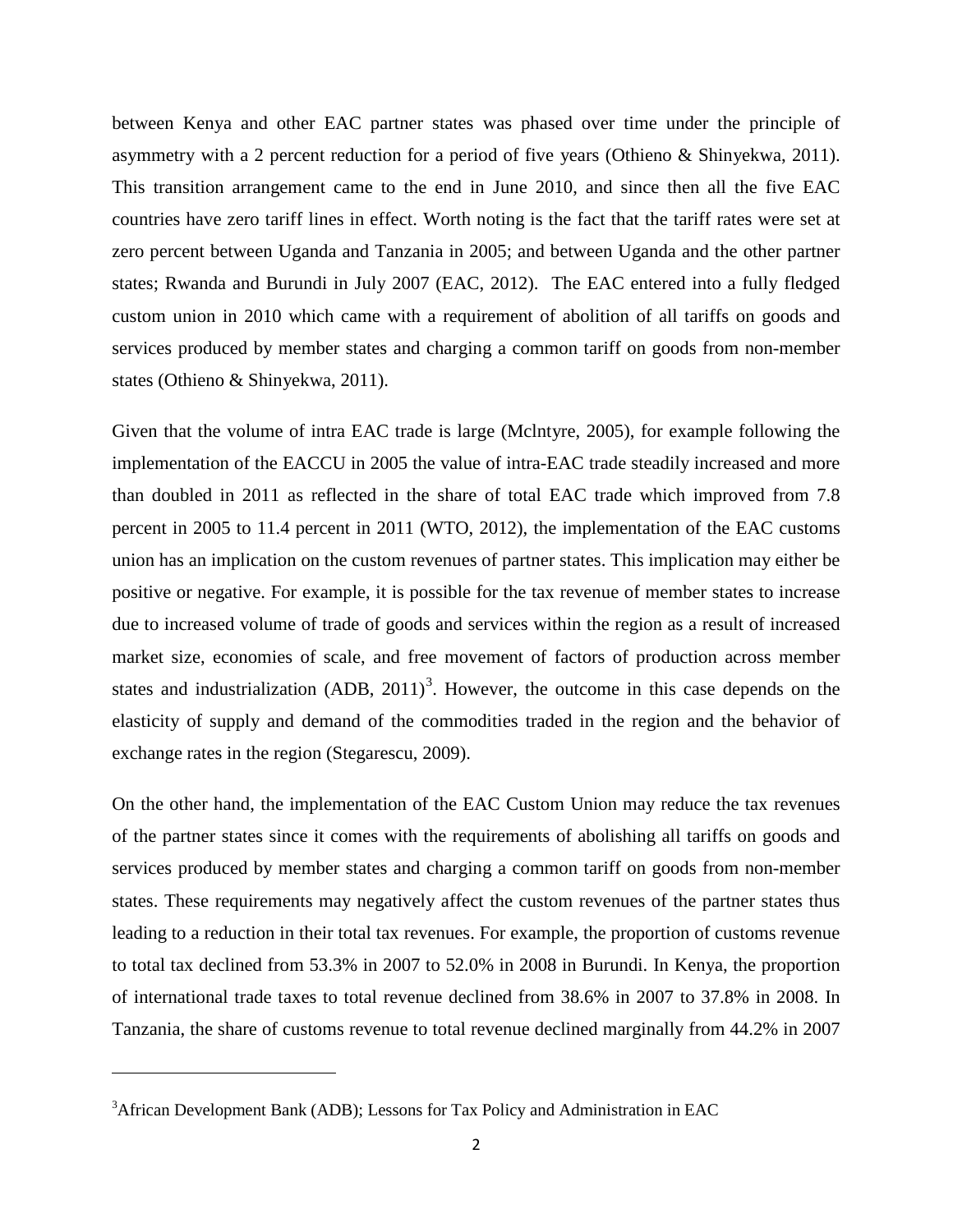to 44.0% in 2008. In Uganda, the ratio of trade related taxes to total revenue increased from 50.8 percent in 2007 to 51.7% in 2008. In Rwanda, the proportion of customs revenue to total tax revenue increased from 35.2% in 2007 to 37.5% in 2008 due to general increase of imports in 2008 (EAC, 2010) hence the need to investigate the impact of the EAC regional integration on partner states' tax revenue empirically.

There are a number of empirical studies on the impact of economic integration on tax revenue such as ADB, 2011; Othieno & Shinyekwa, 2011; Petersen, 2009; Delgado, 2008; Haufler, Klemm, & Schjelderup, 2008; Mclntyre, 2005; Semkunde, 2012; Francesca, Paolo, & Antonio, 2013; Shinyekwa & Mawejje, 2013; Castro, DeRocha, & Kraus, 2004 among others. However, the results of these studies are mixed and more so, for EAC regional integration, there are very few empirical studies that have examined the relationship between the EAC regional integration and tax revenue and some of these few studies were conducted before the implementation of the EAC Custom Union hence the present study builds on these previous studies to empirically investigate the impact of EAC on partner states' tax revenues alongside identifying other determinants of tax revenue in EAC partner states.

#### <span id="page-17-0"></span>**1.2 Statement of the problem**

Regional integration involves unification of economic policies between different states through the partial or full abolition of tariff and non-tariff restrictions on trade among the member states and charging a common external tariff on goods from non member states (Abdin, 2010). Custom Unions are associated with potential gains and losses on revenue and welfare (see for example Castro, DeRocha, & Kraus, 2004; Karingi, Lang, Oulmane, Sadni, & Hammouda, 2005; Mclntyre, 2005; Sangeeta, Kimbugwe, & Perdikis, 2009; Rojid & Seetanah, 2010; Semkunde, 2012; Shinyekwa & Mawejje, 2013; Malugu, 2014) and they facilitate higher trade, increased investment flows and increased competition among member states in order to improve the efficiency and competitiveness of the exports sectors in the individual countries (Mclntyre, 2005). Therefore, with the EAC regional integration, both positive and negative effects are expected on the tax revenue of the partner states as promulgated by Viner (1950) seminal work on the formation of a Custom Union. The partner states agreed to a phased out approach on tariff reduction on selected products and charging a common external tariff from non member states. However, there is little, if any, empirical evidence to demonstrate the gains or losses to tax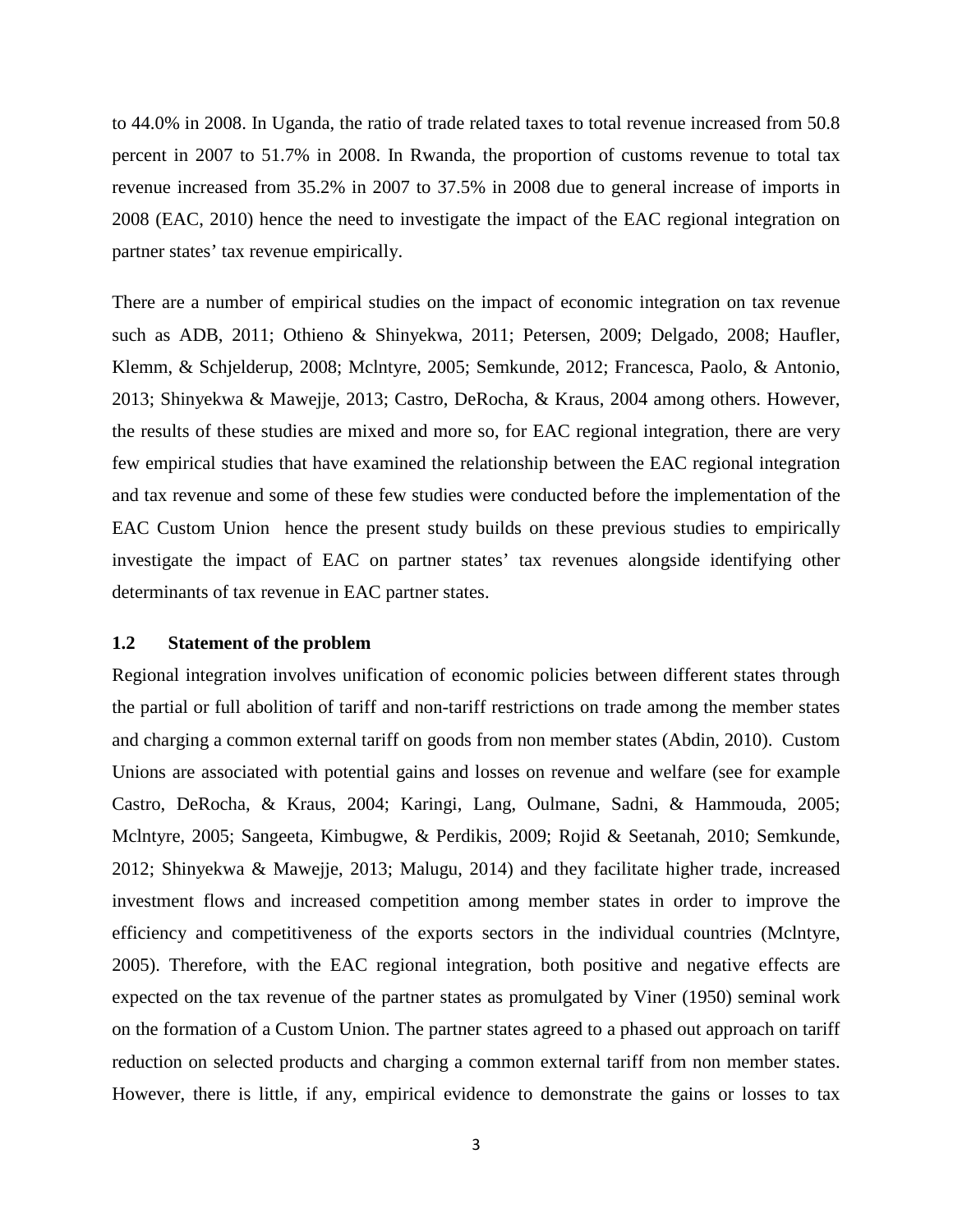revenue of the partner states as a result of this trade reform. The theory on integration shows that there are trade effects, for example, trade creation and trade diversion, fiscal effects as well as impacts on the different actors like consumers, producers and governments in an economy as a result of the integration. Understanding the magnitude and direction of the effect of the EAC regional integration on tax revenue of the partner states is very important for the EAC partner states since they derive substantial amounts of tariff revenue from international trade taxes in order to meet their fiscal needs.

#### <span id="page-18-0"></span>**1.3 Purpose and the Objectives of the study**

The major purpose of this study is to empirically examine the impact of EAC regional integration on tax revenue of the EAC partner states; Burundi, Kenya, Rwanda, Tanzania and Uganda.

The specific objectives of this study are:

- a) To establish the relationship between the EAC regional integration and tax revenue of the member states.
- b) To identify other determinants of tax revenue in the EAC partner states.

#### <span id="page-18-1"></span>**1.4 Hypotheses of the study**

The hypotheses of the study are:

- a) EAC regional integration has no impact on tax revenue of the partner states.
- b) GDP per capita, population density, public debt, and economic growth (GDP growth rate) are negatively related to tax revenue of the EAC partner states.
- c) Inflation is positively related to tax revenue of the EAC partner states.

#### <span id="page-18-2"></span>**1.5 Justification and Significance of the study**

Most of the previous studies have investigated the impact of economic integration on tax revenue, public spending and economic growth using openness as a proxy variable for economic integration while others have investigated the determinants of tax revenue either in one country or a set of countries taking economic integration proxied by the degree of openness of the economy as one of the determinants of tax revenue for example see (Dioda, 2012; Chaudhry & Munir, 2010; Gupta, 2007; Gabriel, 2009; Karagoz, 2013) among others. Some of the empirical studies in the literature only examine the impact of trade liberalization during the period of the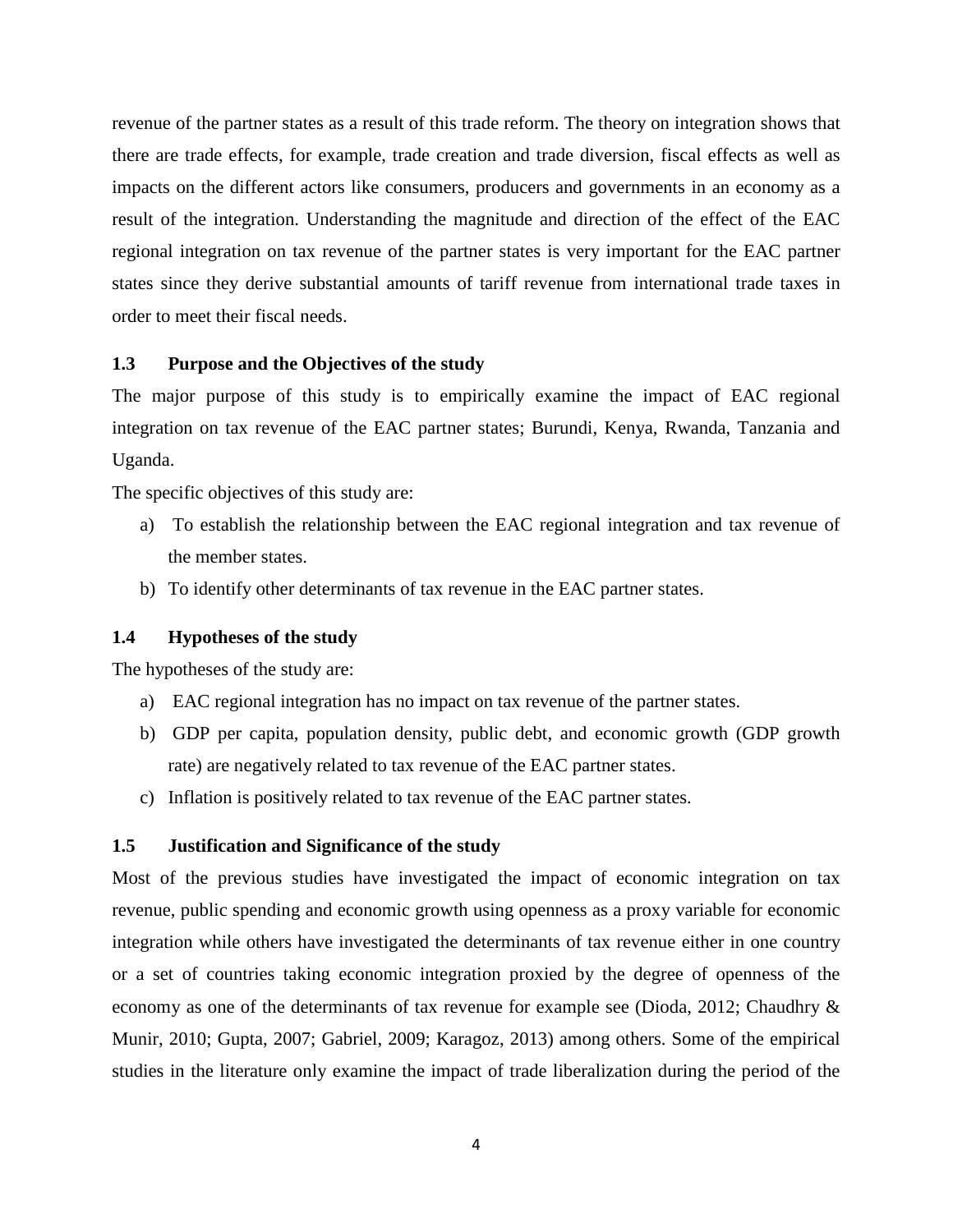implementation of internal tariff reduction while others were conducted before the implementation of the EAC customs union.

Different from the previous studies, the present study examines the impact of EAC regional integration on tax revenue of EAC partner states by taking into consideration both the periods before and after the revival of EAC regional integration.

The results from this study could be used to design integration oriented programs and policies; carry out tax changes that are integration oriented hence speeding the process of EAC regional integration beyond custom union to other stages such as common market, monetary union and finally a political federation. This is because one of the major limitations of the EAC regional integration process is the fear by the partner states to lose tax revenues as a result of tariff reductions (Davood, 2013).

The study is timely given the current effort to harmonize tax policies, reform tax structures and continue with the structural adjustment process in the EAC partner states in order to ease the cost of doing business, eradicate poverty, rationalize the budget, and encourage private investments. This is because harmonization of tax policies in EAC partner states will foster competitiveness, employment and further contribute to the sustainability of public finances in the community in order to promote investment, free movement of goods and services in the community.

#### <span id="page-19-0"></span>**1.6 Scope of the Study**

The study is limited to the period between 1990 and 2011 due to many reasons especially the availability and completeness of data. The data set employed is larger in terms of cross-sectional observations and extends to more recent years compared to earlier studies and this period is also long enough to capture the effect of EAC regional integration on tax revenue of member states and the responsiveness of tax revenue to changes in its other determinants. Furthermore the EAC partner states have had an opportunity to devise new tax policies during this time. The study period covers both the period before and after the re-establishment of EAC. Therefore, these features of the dataset provide wider variations across countries and time hence giving better precision of the estimated coefficients leading to valid and reliable recommendations. Moreover, the study uses a cross - country, time-series data set, thereby taking the advantages of explanatory variables that vary both by unit of observation (the country) and time.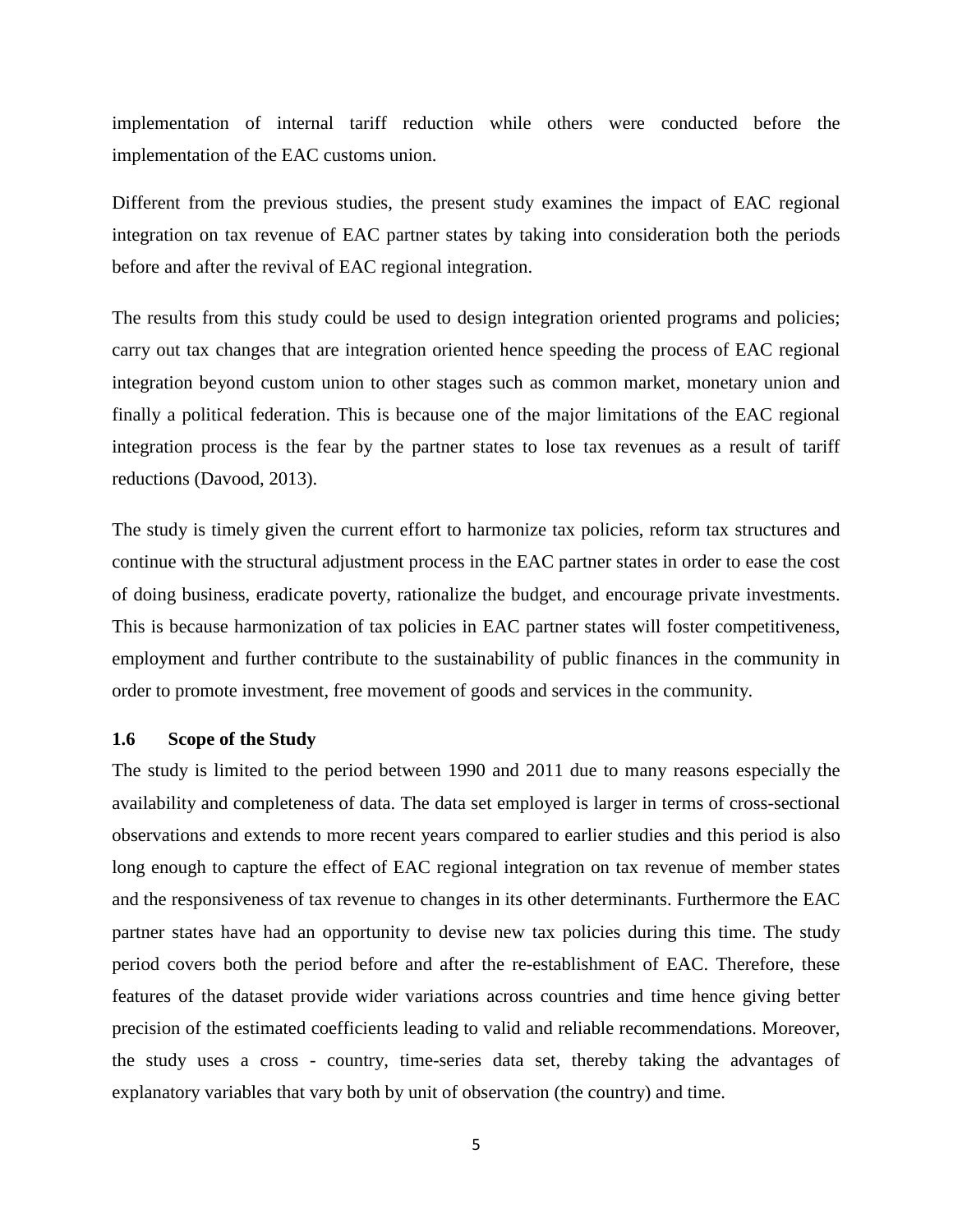The content scope of this study is limited to examining the impact of EAC regional integration on partner states' tax revenue alongside identifying other determinants of tax revenue in EAC partner states, though the study also suggests policy recommendations based on the findings of the study and areas for further research.

The geographical scope of the study is the EAC partners states; Burundi, Kenya, Rwanda, Tanzania and Uganda. The data is mainly obtained from World Bank (2013) Development indicators and supplemented with data from African Economic outlook (2013), and the East African Community facts and figures 2012. The data is estimated using balanced panel data estimation techniques<sup>[4](#page-20-1)</sup> with STATA as statistical analytical package. The choice of sample is also partly motivated by the need to obtain a data set where the study variables can be measured in a relatively accurate, reliable and consistent manner.

#### <span id="page-20-0"></span>**1.7 Organization of the Study**

l

The study is organized into six chapters. Chapter one presents the introduction of the study and consists of the background of the study, problem statement, objectives of the study, hypothesis of the study, significance and justification of the study, scope of the study and the organization of the study. Chapter two describes the East African Community (EAC) and an overview of taxation in the community. In chapter three, the study reviews theoretical literature and a few studies that provide a theoretical and empirical background of the impact of regional economic integration on tax revenue and other determinants of tax revenue apart from the regional integration. Chapter four explains the methodology of the study including the theoretical framework, theoretical model, the specification of the empirical model, definition and measurement of the variables included in the empirical analysis, estimation techniques and the sources of the data used in the analysis. Chapter five comprises of the empirical findings and their discussion while chapter six presents the summary of the study, policy recommendations and areas for further research. The dissertation also contains references and appendices at the end.

<span id="page-20-1"></span><sup>&</sup>lt;sup>4</sup> The static linear panel models of Fixed Effects and Random Effects and the dynamic panel model of the first difference GMM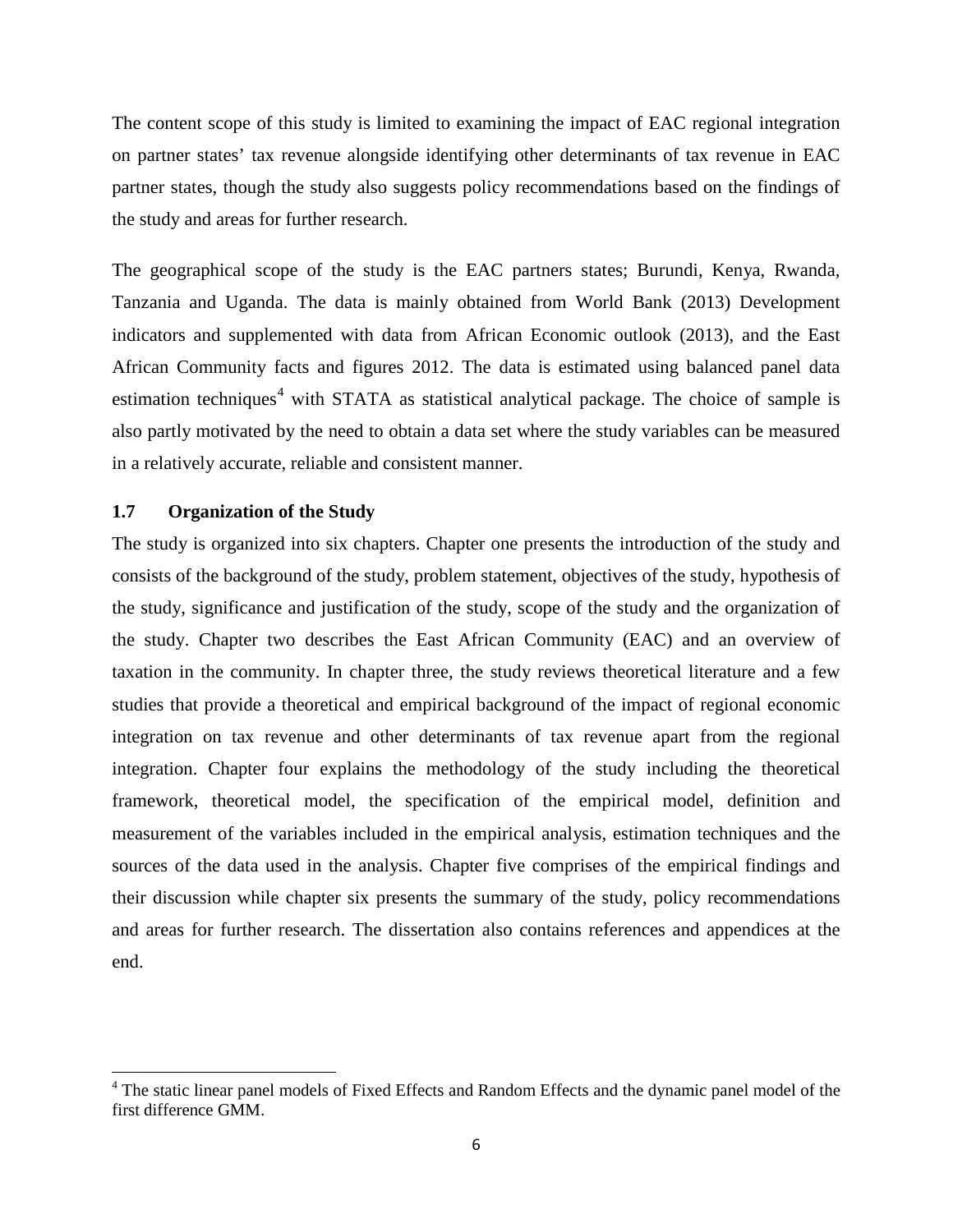### **CHAPTER TWO**

### <span id="page-21-1"></span><span id="page-21-0"></span>**OVERVIEW OF TAXATION IN EAST AFRICAN COMMUNITY**

This chapter presents a brief overview of the structure of taxation in the east African community. It provides the meaning of the East African community (EAC), the major tax reforms carried out in EAC, forms of taxes in EAC and the performance of tax revenue in the EAC partner states.

#### <span id="page-21-2"></span>**2.1 The East African Community (EAC)**

 $\overline{\phantom{a}}$ 

The EAC is a regional integration bloc consisting of Burundi, Kenya, Rwanda, Tanzania and Uganda numbering to five member countries. The EAC is now in its second decade and Arusha, Tanzania is the home of its Secretariat. Originally founded in 1967, collapsed in 1977<sup>[5](#page-21-3)</sup> as a result of many factors including political differences and was officially revived on  $7<sup>th</sup>$ , July 2000. Its membership was expanded in 2007 with the joining of Burundi and Rwanda. The EAC is a potential precursor to the establishment of the EAC federation, a proposed federation of its five members into a single state. The EAC launched its own common market with a goal of common currency by 2012 (not yet met as of 2014) and a full political federation in 2015 (Buigut, 2012).

The  $EAC<sup>6</sup>$  $EAC<sup>6</sup>$  $EAC<sup>6</sup>$  sets a custom Union (CU) as the first step of integration before a common market, monetary union and lastly a political federation as a final stage of the EAC integration process. The East African Community (EAC) is focused on widening and deepening the integration process among the five partner states. The entry point of the integration process of the East African Community was the customs union which commenced in 2005. The EAC entered into a fully fledged customs union in January, 2010 and commenced the implementation of the common market in July, 2010 (EAC, 2012). However, the establishment of the EAC has led to an increase in the volume of trade among the partner states due to the free movement of goods,

<span id="page-21-3"></span><sup>&</sup>lt;sup>5</sup>The first EAC collapsed mainly due to the disagreements between Uganda and Kenya, Kenya and Tanzania mainly due to Economic and Political reasons. In this context Uganda and Tanzania contended that Kenya enjoyed all the gains using her position as the industrial hub for the common market (Shinyekwa & Mawejje, 2013).

<span id="page-21-4"></span><sup>&</sup>lt;sup>6</sup>The EAC is focused on widening and deepening the integration process among the five Partner states and its entry point was the Customs Union which commenced in 2005 (EAC, 2012).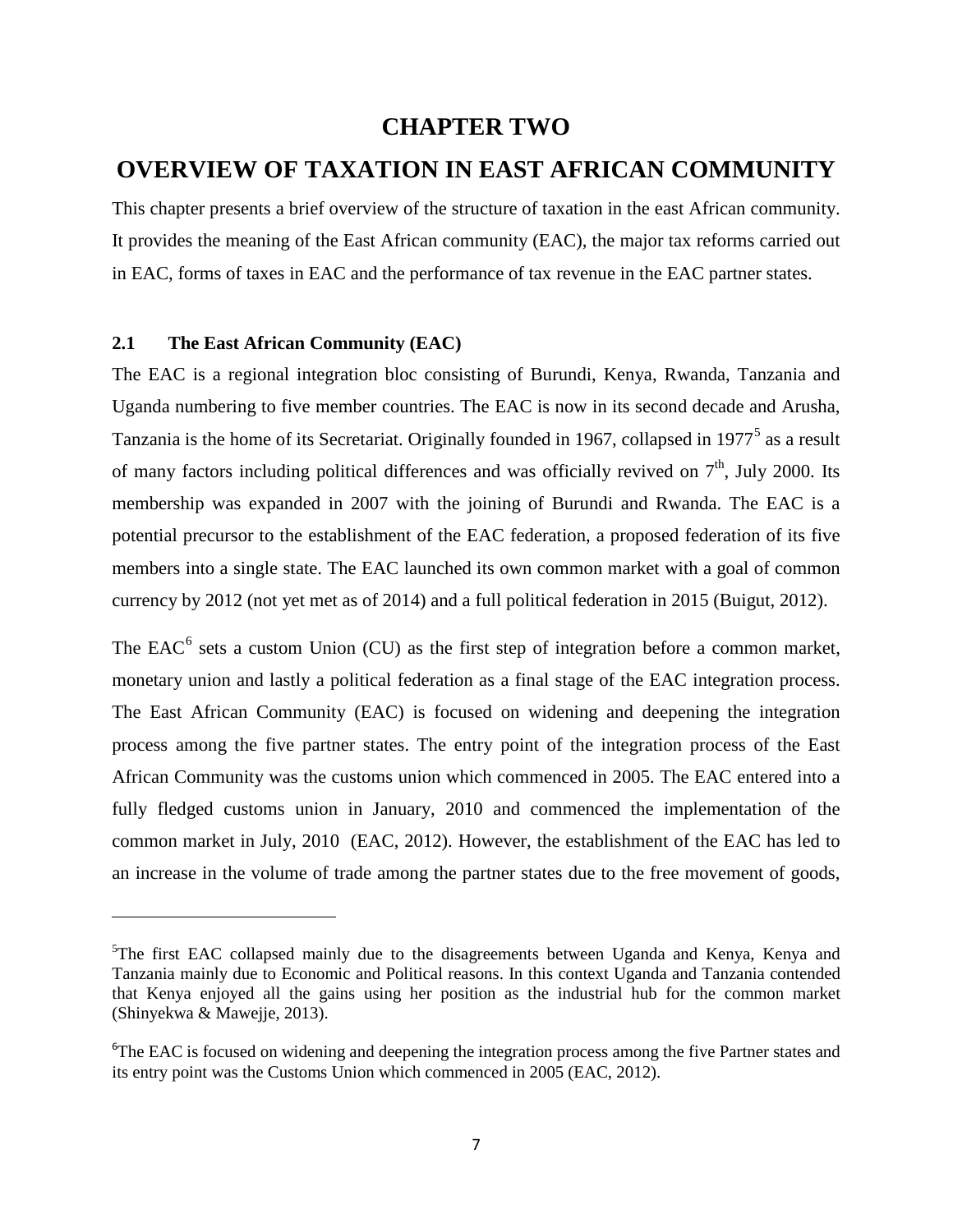labor, capital and other factors of production across borders within the bloc (Othieno & Shinyekwa, 2011). This has attracted more investments in the region leading to more employment opportunity creation and increased industrialization in EAC partner states (Davood, 2013; Shinyekwa & Mawejje, 2013).

The EAC integration effort started with the signing of the agreement for the establishment of the permanent Tripartite Commission for East African Co-operation in 1993 by Kenya, Uganda and Tanzania. This effort by the three East African countries revived a regional bloc that had failed earlier in 1977 after ten years due to various factors such as deferring arguments related to resource allocation and sharing of the benefits (Shinyekwa & Mawejje, 2013). The EAC has since then advanced its integration agenda rapidly (Petersen, 2010). Following the collapse of the first EAC and the closure of borders in 1978, the three EAC partner states lost over sixty years of co-operation and the benefits of economies of scale (Schiff & Winters, 2004).

The objective<sup>[7](#page-22-0)</sup> of the EAC is the development of policies and programmes, for widening and deepening cooperation among the partner states in political, economic, social and cultural fields, research and technology, defense, security, legal and judicial affairs (Davood, 2013). A key guiding principal in the achievement of this objective is people-centered and market-driven cooperation (Mclntyre, 2005). The priority of the EAC is economic cooperation, which was expected to form the basis for political cooperation in the long run (Othieno & Shinyekwa, 2011). The EAC integration process is to be carried out in a participatory manner, involving broad participation of key stakeholders, including women, the youth, the private sector and civil society (EAC, 2012).

The vision of the EAC regional integration in East Africa is to create wealth, raise standards of living of all people of East Africa and enhance the international competitiveness of the region through increased production, trade and investments (Mugisa, Onyango, & Mugoya, 2009). The EAC partner states are collectively negotiating for an Economic Partnership Agreement (EPA) with the European Union (EU) where supporting regional integration is an overarching objective (Mkenda & Hangi, 2009).

<span id="page-22-0"></span><sup>-&</sup>lt;br>7 <sup>7</sup>The main objective of the EAC is to attain economic, social and political integration in East Africa and primarily to create trade within the region (Shinyekwa & Mawejje, 2013).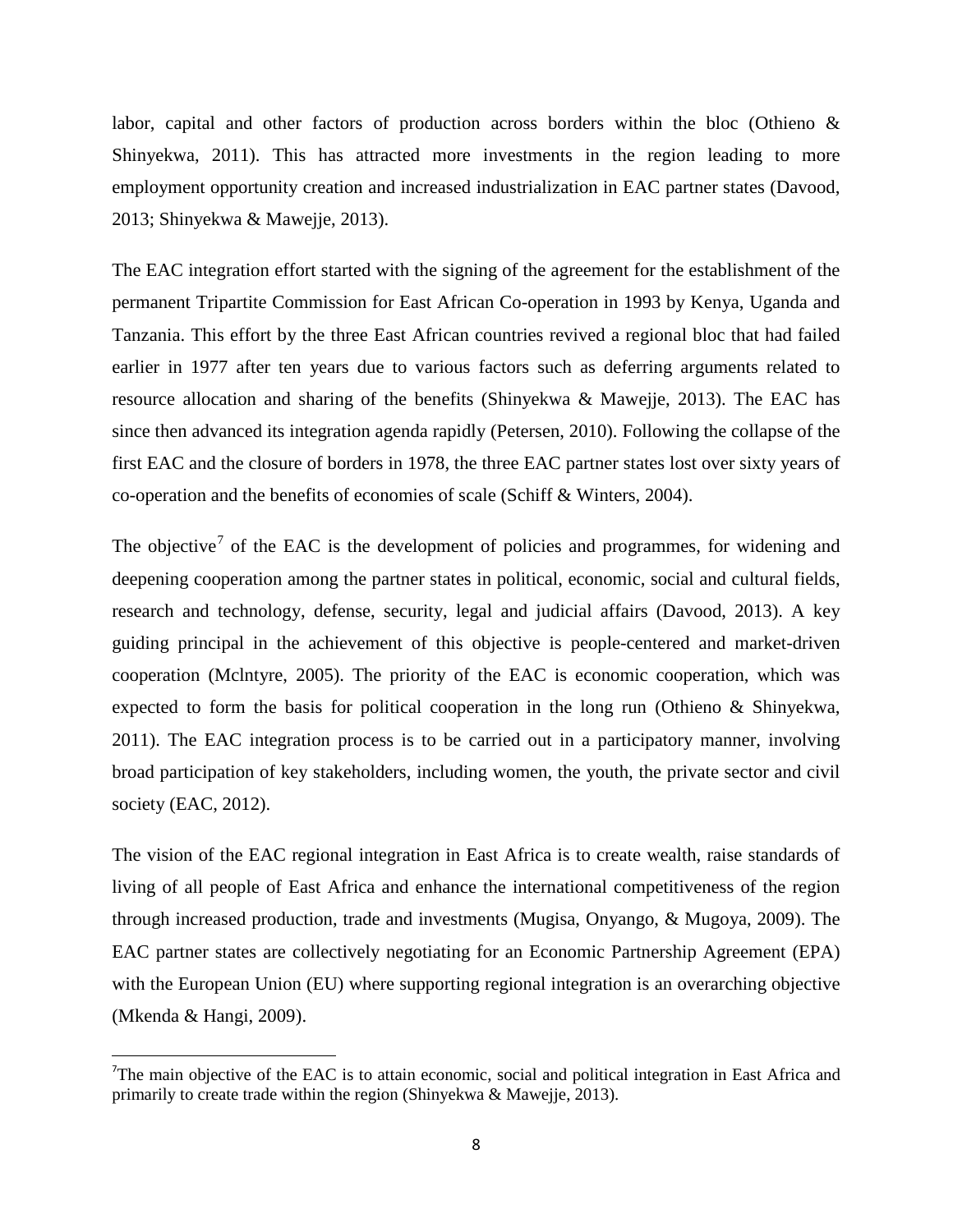In 2005, the EAC became a  $CU^8$  $CU^8$  with the primary objective of creating more trade within the region and, in turn, enhancing growth. Under a CU, the EAC partner states have adopted a Common External Tariff (CET), in addition to the elimination of internal tariffs on all goods and services from member states (Othieno & Shinyekwa, 2011).

Following the implementation of the EACCU in 2005 the value of intra-EAC trade steadily increased and more than doubled from US\$1.8 billion in 2005 to US\$4.9 billion in 2011 as reflected in the share of total EAC trade which improved from 7.8 percent to 11.4 percent (WTO, 2012), although significant differences exist with respect to specific member states. In spite of the growth in intra-EAC trade performance there are impediments like poor infrastructural network, insufficient domestic revenues to mention but a few (Buigut, 2012). However, the share of international trade tax revenue in total government revenue stood at 20 percent in 2000 in Uganda and declined over time and stagnated at 9 percent since 2006 (Othieno & Shinyekwa, 2011) while the proportion of customs revenue to total tax declined from 53.3% in 2007 to 52.0% in 2008 in Burundi. In Kenya, the proportion of international trade taxes to total revenue declined from 38.6% in 2007 to 37.8% in 2008. In Tanzania, the share of customs revenue to total revenue declined marginally from 44.2% in 2007 to 44.0% in 2008. In Uganda, the ratio of trade related taxes to total revenue increased from 50.8 percent in 2007 to 51.7% in 2008. In Rwanda, The proportion of customs revenue to total tax revenue increased from 35.2% in 2007 to 37.5% in 2008 due to general increase of imports in 2008 (EAC, 2010).

The five partner states of the EAC are at different levels of development, with Kenya being the most advanced, having more competitive industries (Othieno & Shinyekwa, 2011). Given the unbalanced level of development, the reduction in tariffs between Kenya and other EACCU states was phased over time under the principle of asymmetry with a 2 percent reduction for a period of five years (EAC, 2012). This transition arrangement came to the end in June 2010 and since then all the EAC countries have zero tariff lines in effect. Worth noting is the fact that the tariff rates were set at zero percent between Uganda and Tanzania in 2005; and that between Uganda and the other partner states; Rwanda and Burundi in July 2007 (Othieno & Shinyekwa, 2011). Thus, the extent of the gains and/or losses given the diversity of the countries in the East African Community (EAC) remains an issue to be investigated empirically.

 $\overline{\phantom{a}}$ 

<span id="page-23-0"></span><sup>&</sup>lt;sup>8</sup>Burundi and Rwanda joined the EAC CU in 2009.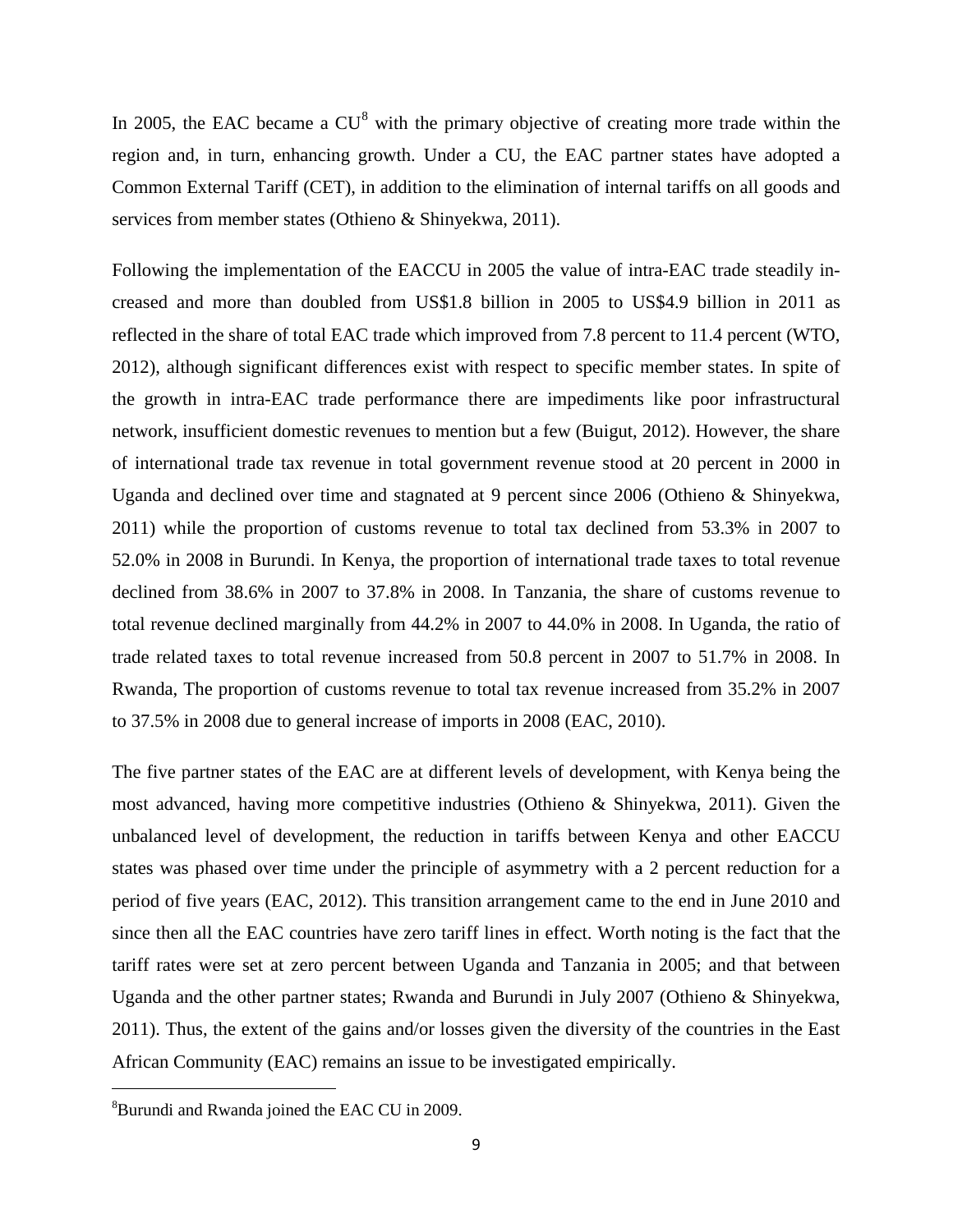#### <span id="page-24-0"></span>**2.2 Tax reforms in East African Community**

 $\overline{\phantom{a}}$ 

The EAC member states have undergone various fundamental reforms in the response to need of resources to support their economic and social developments<sup>[9](#page-24-1)</sup>. Some of the reforms include; the setting up of semi-autonomous bodies by the respective governments responsible for carrying out tax policy implementation. These bodies are charged with the responsibility of administering and collecting tax revenue for respective central governments. These bodies are; Burundi Revenue Authority (BRA) in Burundi, Kenya Revenue Authority (KRA) in Kenya, Rwanda Revenue Authority (RRA) in Rwanda, Uganda Revenue Authority in Uganda (URA) and Tanzania Revenue Authority (TRA) in Tanzania (Davood, 2013). These tax bodies together with other tax reforms that have taken place in these countries have led to an improvement in tax revenue collections in EAC sub - region (Petersen, 2010).

Other reforms that have taken place in the EAC region include; partial removal of exemptions, harmonization of the custom duties, adoption of the common external tariffs (CET) on goods and services from non-member states and the introduction of new tax forms such as Value added tax (VAT) and withholding tax among others (Othieno & Shinyekwa, 2011). These reforms have brought all supplies of goods and services under the tax net of tax authorities (Davood, 2013) hence widening tax bases in the EAC partner states.

The East African Community (EAC) prioritised the harmonisation of taxation regimes of its member states in order to promote the coordination of the taxation systems of the member states for the purposes of preventing any national tax measures that could have a negative effect on the functioning of the custom union and common market arrangements (Davood,  $2013$ )<sup>[10](#page-24-2)</sup>.

The harmonisation of tax policies is very vital given that tax revenue is one of the major tools of raising domestic resources to finance the development programs of a country (Kaldor, 1964). A considerable level of harmonization has already been achieved regarding VAT rates as well as in the Corporate Income Taxation systems (CIT) with Tanzania reducing its VAT rate to 18%, four

<span id="page-24-1"></span><sup>&</sup>lt;sup>9</sup>More recently countries in the East African region have been involved in a number of trade initiatives, particularly regional economic integration and, in particular, the EAC and the Common Market for Eastern and Southern Africa (COMESA).

<span id="page-24-2"></span> $^{10}$ Davood, H. R. (2013). The East African Community After 10 Years - Deepening Intergration. This report was published by the EAC secretariat, Arusha, Tanzania in 2013.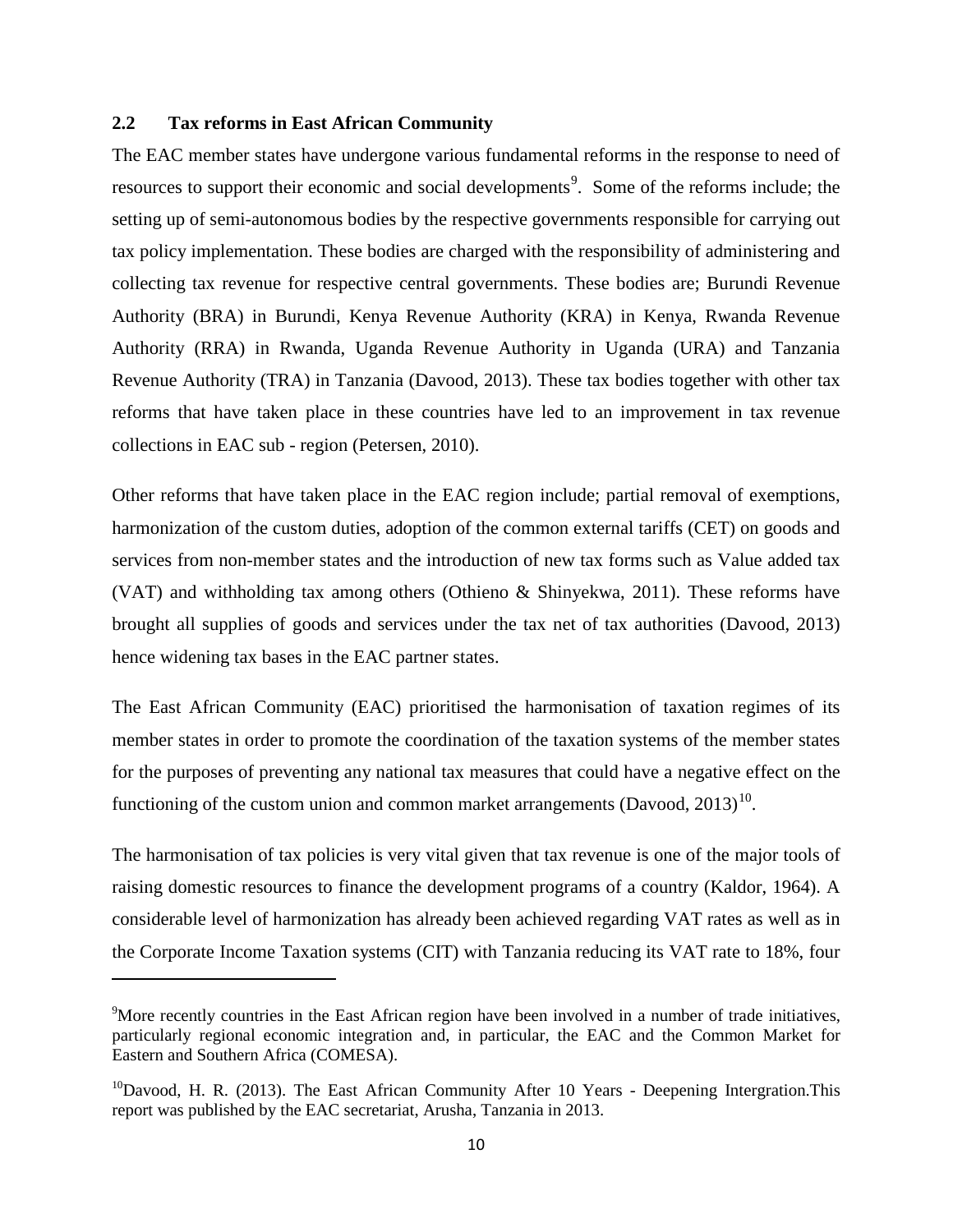of the five EAC partner states have the same VAT rate. Kenya has a lower VAT standard rate of 16% and a reduced rate of 12% just on electricity and fuel. Within the EAC, there is a uniform standard corporate tax rate of 30% for residents with the exception of Burundi (35%) and only Kenya taxes non-residential companies with 37.5% (Petersen, 2010).

#### <span id="page-25-0"></span>**2.3 Forms of Taxes in the East African Community**

The various forms of taxes in EAC include; Pay as You Earn  $(PAYE)^{11}$  $(PAYE)^{11}$  $(PAYE)^{11}$  which is a form of tax collected at the source from individuals in gainful employment. It is deducted from the employee's salary by the employer who in turn remit it to the tax authority; corporation tax which is the form of income tax levied on companies; Withholding taxes are taxes deducted at the source from the following sources of income: interest, dividends, royalties, management or professional fees, commissions, pension or retirement annuity, rent, appearance or performance fees for entertaining, sporting or diverting an audience; advance tax which is a tax applicable to public service vehicles. It is not a final tax but a tax partially paid in advance before a public service vehicle or commercial vehicle is registered or licensed. Other forms of taxes in EAC include; excise duties, import duties, Value Added Tax (VAT) among others (Davood, 2013). Therefore, the EAC tax system is majorly structured into three main components namely; Value Added Tax (VAT), excise taxes and finally income and profit taxes.

#### <span id="page-25-1"></span>**2.4 Tax Revenue Performance in East African Community**

l

The EAC partner states have been implementing various tax reforms since 1990s mostly geared towards broadening tax bases, rationalizing taxes to improve the investment climate, enhancing compliance and improving other aspects of tax revenue administration. However, domestic resource mobilization via taxation in EAC partner states is still below its potential (EAC, 2012). For example during the decade to 2006 and 2008 tax-to-GDP ratios in the EAC sub-region ranged from 12.3% to 22.1% (Davood, 2013).

The African Development Bank (AFDB) in partnership with the African Tax Administration Forum (ATAF), the EAC Secretariat and with funding from the Korea-Africa Fund for

<span id="page-25-2"></span><sup>&</sup>lt;sup>11</sup>This form of tax is usually progressive in nature hence it plays a good role in reducing income inequality.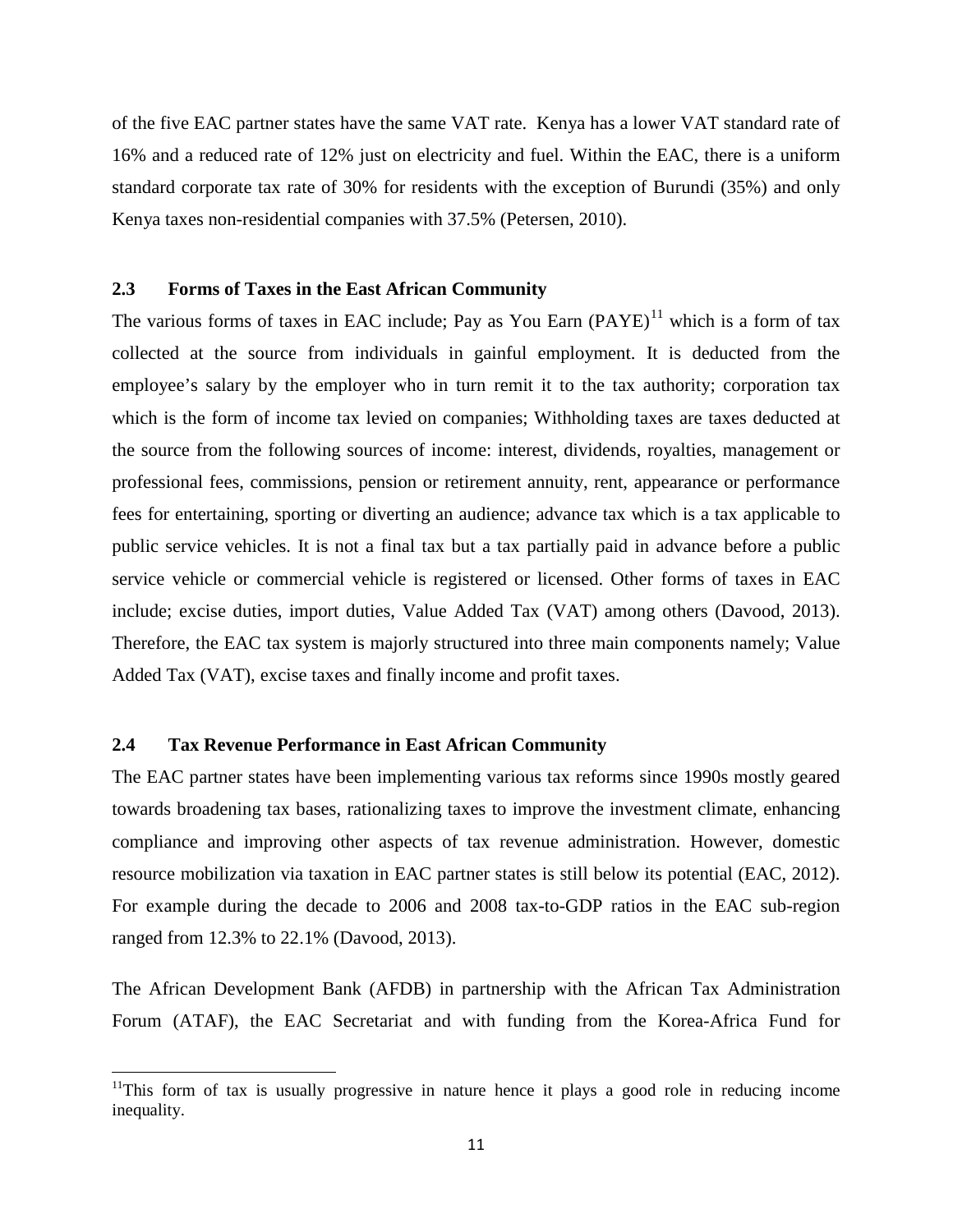Economic Cooperation (KAFEC) undertook a study in 2011 aimed at sharing lessons of experience from Domestic Resource Mobilization (DRM) taking the EAC partner states, South Africa and South Korea as the case studies. In all these case studies, the study focused exclusively on tax revenues and key challenges to achieving greater tax revenue mobilization in these countries. These studies reveal three major challenges impeding tax revenue mobilization in the EAC; the general absence of voluntary compliance among the tax payers, weak relationships between tax policy and national development objectives and difficulties with tax administration including poor accountability by tax authorities (ADB, 2011).

In general, tax revenues have declined on account of trade liberalization in the East African Community with Burundi, Rwanda, Tanzania and Uganda relying more on indirect taxes other than direct taxes largely due to the existence of the large informal sectors which characterize these economies while Kenya on the other hand shows a relatively more balanced mix of different tax types on the account of their respective capacities to tax and abilities to tax (Davood, 2013). Davood (2013) also shows that with the exception of Kenya, the balance between income and consumption taxes in the EAC partner states remained largely constant for the period between 1998 and 2008, while the revenues from trade and excise taxes declined mainly due trade liberalization as a result of the EAC regional integration.

The table below provides tax revenues for EAC partner states in US dollars from 2008 to 2011. Though the figures show that tax revenues have been increasing for the partner states, it does not guarantee that the impact of EAC is positive but as seen earlier, it has affected custom revenues only but other tax forms have increased instead however, the real impact of the EAC on tax revenue of the partner states remains an empirical question to be investigated.

<span id="page-26-0"></span>

| Table 1: Tax Revenue in Million US dollars from 2008 to 2011 for EAC partner States |  |  |  |
|-------------------------------------------------------------------------------------|--|--|--|
|                                                                                     |  |  |  |

| <b>Year\Country</b>                         | <b>Burundi</b> | Kenya | <b>Rwanda</b> | <b>Tanzania</b> | Uganda |
|---------------------------------------------|----------------|-------|---------------|-----------------|--------|
| 2008                                        | 200            | 6932  | 649           | 3352            | 1898   |
| 2009                                        | 227            | 6908  | 639           | 3355            | 2073   |
| 2010                                        | 295            | 7760  | 708           | 3696            | 2201   |
| 2011                                        | 350            | 7923  | 905           | 3944            | 2398   |
| <b>Source: EAC facts and Figures (2014)</b> |                |       |               |                 |        |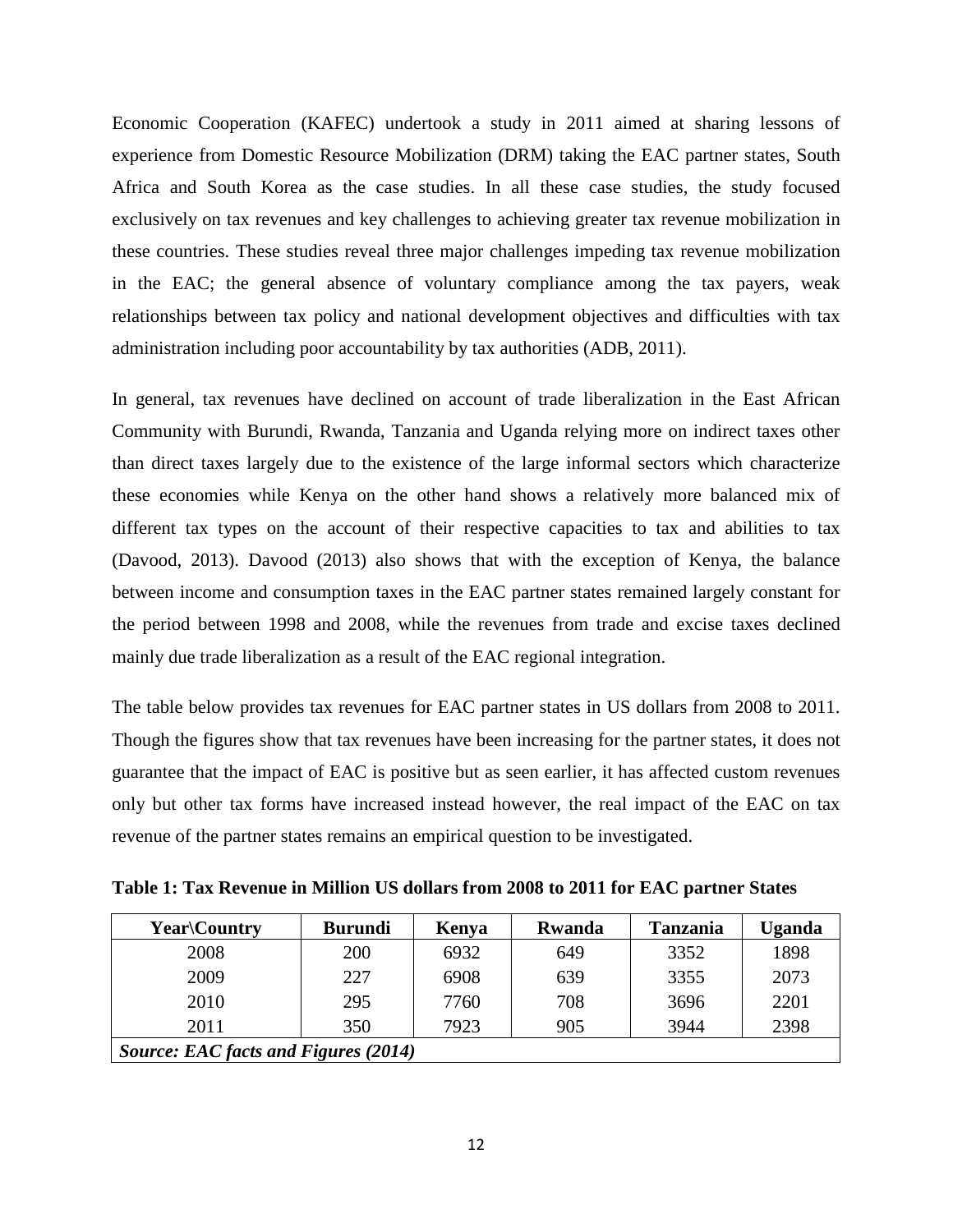The trend of tax revenues in the EAC partner states has not been stable but fluctuates depending on the economic circumstances in the particular country though it shows that Kenya collects the highest tax revenue as a percentage of GDP closely followed by Tanzania. Some EAC countries experienced a deep decline in their tax revenue collections for example Tanzania in 1994 while that of Burundi has been increasing gradually over time as shown in figure 1 below.



<span id="page-27-0"></span>**Figure 1: Trend analysis for EAC tax revenue since 1990 to 2011**

*Source: World Bank (2013), African Economic Outlook and EAC Facts and Figures (2012)*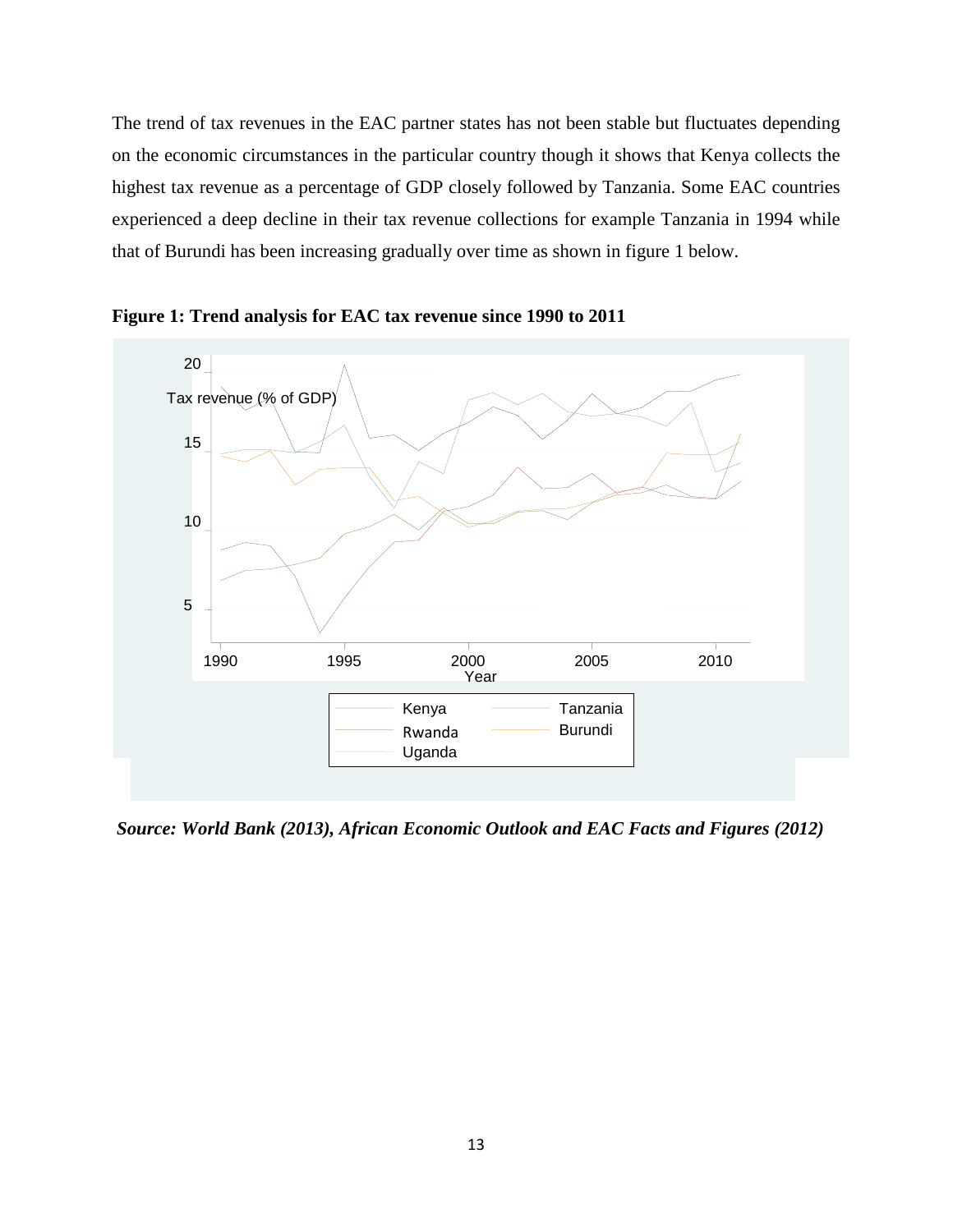## **CHAPTER THREE LITERATURE REVIEW**

<span id="page-28-1"></span><span id="page-28-0"></span>This chapter elaborates on the theoretical and empirical link between regional integration and tax revenue from various scholars. It also identifies other significant determinants of tax revenue from the previous empirical studies with the major aim of not only contributing to the theoretical discussion, but of formalizing testable empirical implications of the literature and be able to come up with empirically tested conclusions and policy recommendations.

#### <span id="page-28-2"></span>**3.1.0 Theoretical literature**

#### <span id="page-28-3"></span>**3.1.1 Concepts and Definitions**

Regional integration also referred to as 'regionalism' is "any policy designed to reduce trade barriers between a subset of countries regardless of whether those countries are actually contiguous or even close to each other" (Winters, 1996). It is a process through which a group of nation states voluntarily in various degrees have access to each other's markets and establish mechanisms and techniques that minimize conflicts and maximize internal and external economic, political, social and cultural benefits of their interaction (Mengesha, 2009). Regional integration aims at abolishing discrimination between local and foreign goods, services and factors (Mengesha, 2009). Regional integration is characterized by the establishment of joint institutional mechanisms and a degree of shared sovereignty, although this may be true in theory as the practicality of it is very difficult, particularly in Africa, as it involves ceding a percentage of the country's power to take decisions (Mengesha, 2009).

Regional economic integration involves a process of eliminating trade costs to increase countries' welfare (Snorrason, 2012). Economic integration may also be defined as the unification of economic policies between different states through the partial or full abolition of tariff and non-tariff restrictions on trade taking place among them prior to their integration (Lipsey, 1987). Therefore economic integration is a move by partner states trading together to reduce or eradicate all forms of trade barriers among themselves (Salvatore, 2007). This is meant in turn to lead to lower prices for distributors and consumers with the goal of increasing the combined economic productivity of the states. The trade stimulation effects intended by means of economic integration are part of the contemporary economic [theory of the Second Best;](http://en.wikipedia.org/wiki/Theory_of_the_Second_Best)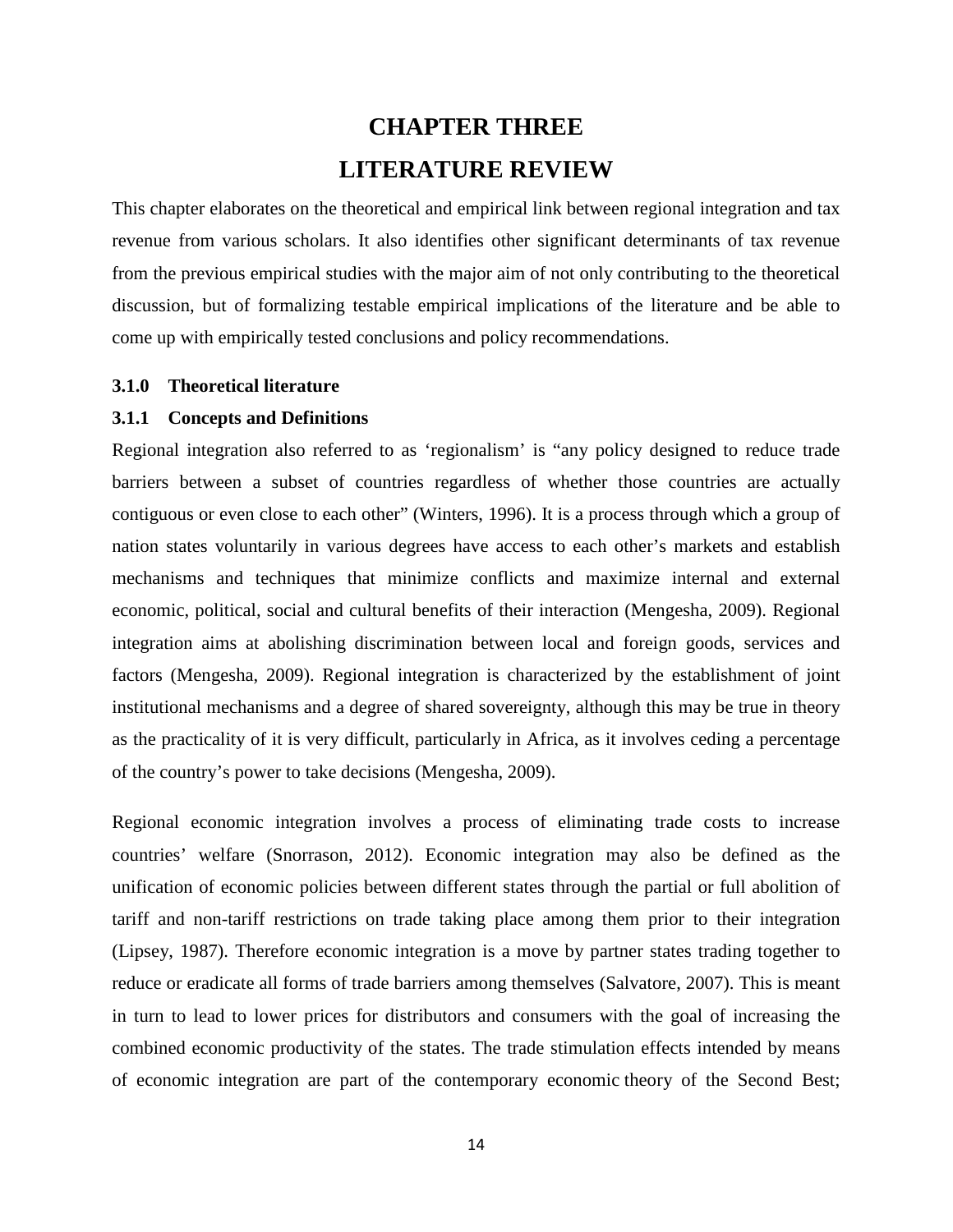where, in the theory, the best option is [free trade,](http://en.wikipedia.org/wiki/Free_trade) with [free competition](http://en.wikipedia.org/wiki/Free_competition) and no trade [barriers](http://en.wikipedia.org/wiki/Trade_barriers) whatsoever (Gastaldi & Liberati, 2009). Free trade is treated as an idealistic option, and although realized within certain developed states, economic integration has been thought of as the "second best" option for global trade where barriers to full free trade exist (Gastaldi  $\&$ Liberati, 2009).

The concept of regional economic integration implies that nations of a geographic region come together in some type of partnership to promote trade and development (Stegurescu, 2009). More technically, in this arrangement, the countries agree to reduce and ultimately remove tariff and non - tariff barriers to the free flow of goods or services and factors of production among each other. In other words, regional integration is a type of arrangement in which countries agree to coordinate their trade, fiscal, and/or monetary policies. The various levels of regional integration agreements come in many shapes and sizes. They vary in income levels, in openness to trade and in the share of trade that takes place in them. The main types of regional integration are; a free trade area, a customs union, a common market, an economic union, and a political union. North Atlantic Free Trade Area (NAFTA) is an example of a free trade area, while the EAC is a classic example of a customs union<sup>[12](#page-29-0)</sup> (Mugisa, Onyango, & Mugoya, 2009).

In the EAC, consensus has been reached on various areas which include common commodity description and coding system; common rules of origin; disputes settlement; anti-dumping regulations; subsidies and countervailing measures, regulation on free ports and common export promotion schemes (Semkunde, 2012). The EAC custom union has generally opened up business opportunities in the region by improving on the business climate through the adoption of common policies to minimize customs clearance formalities as well as enhance predictability of economic policies (Othieno & Shinyekwa, 2011).

On the other hand, tax revenue refers to income gained by governments through taxation and taxation refers to the compulsory transfer of resources from the public to the government (Musgrave & Musgrave, 1989). Taxation can be used for both efficiency and equity purposes as well as to finance the system of democracy, besides simply raising government revenue, taxation

 $\overline{\phantom{a}}$ 

<span id="page-29-0"></span><sup>&</sup>lt;sup>12</sup>The EAC partner states also belong to other regional economic integrations such as COMESA for Uganda and Kenya and SADC for Tanzania and this may create conflicts within the EAC-Custom Union (Mclntyre, 2005).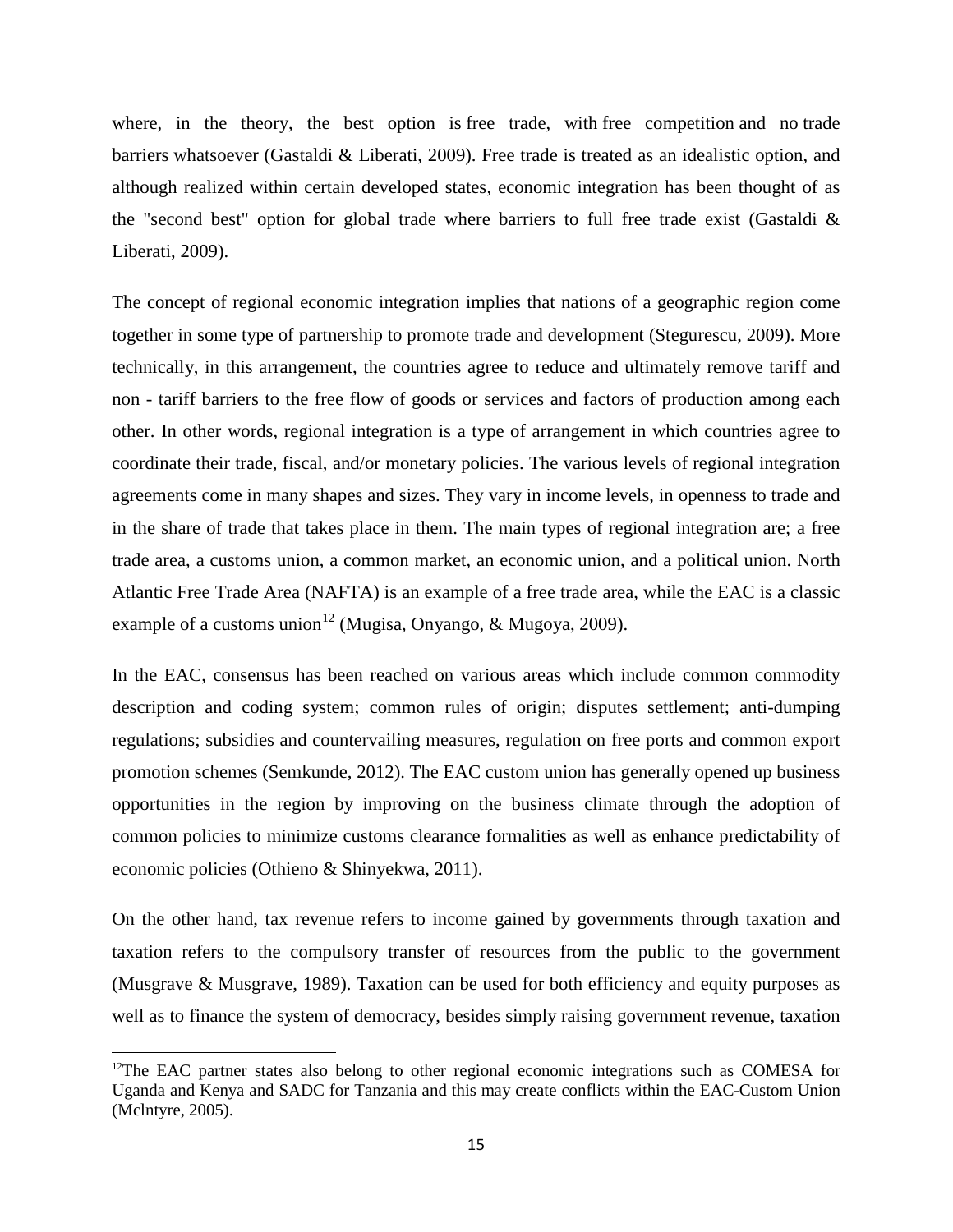can be used to discourage consumption of commodities yielding negative externalities, to stabilize national income as part of automatic fiscal policy and redistribute income and wealth but however taxation is not the only source of government revenue, finance is also derived from borrowing, charges for service use, the sale of capital assets and other sources (Bailey, 2002).

A tax is defined as a compulsory fee charged or levied by a government on a product, income, or activity thus a tax is classified as direct or indirect. If a tax is levied directly on personal or corporate income, then it is a direct tax therefore direct taxes are taxes directly levied on incomes, profits and wealth including income tax, national insurance contributions, corporation tax, petroleum revenue tax, inheritance tax, Pay As You Earn (PAYE) and if a tax is levied on the price of a good or services, then it is called an indirect tax hence an indirect tax is a tax levied on expenditures including Value Added Tax (VAT), custom and excise duties, local property taxes (Bailey, 2002). An indirect tax is hard to evade unlike a direct tax (Christian & Nkoro, 2012). Examples of direct taxes in EAC include; income tax, Pay as You Earn (PAYE), corporation tax and others while indirect taxes include; Value Added Taxes (VAT), excise duties, import duties and others but EAC member states rely more on indirect taxes than direct taxes since they are easy to collect and difficult to avoid and evade (Davood, 2013).

Taxes are collected by governments not only to finance their expenditure but also for purposes of stabilization, distribution and allocation for example taxes may be chosen in an attempt to stabilize the level of employment, price or BOP position; governments also try to influence the distribution of income by varying the tax structure or an objective of taxation may be to minimize externalities and perhaps encourage particular activities like savings or investment or to discourage other activities like the consumption of cigarettes (Brown & Jackson, 1990).

A Tax system is structured as regressive, proportional or progressive. A tax system is said to be regressive if the tax rate reduces with an increase in income. Such a tax rate may lead to income inequality in an economy but it is very instrumental in encouraging hard work in an economy. A tax system is said to be proportional if the tax rate is constant for all income levels in an economy. That is the tax rate does not depend on income levels. And the tax system is said to be progressive if the tax rate increases with an increase in income. This tax structure is instrumental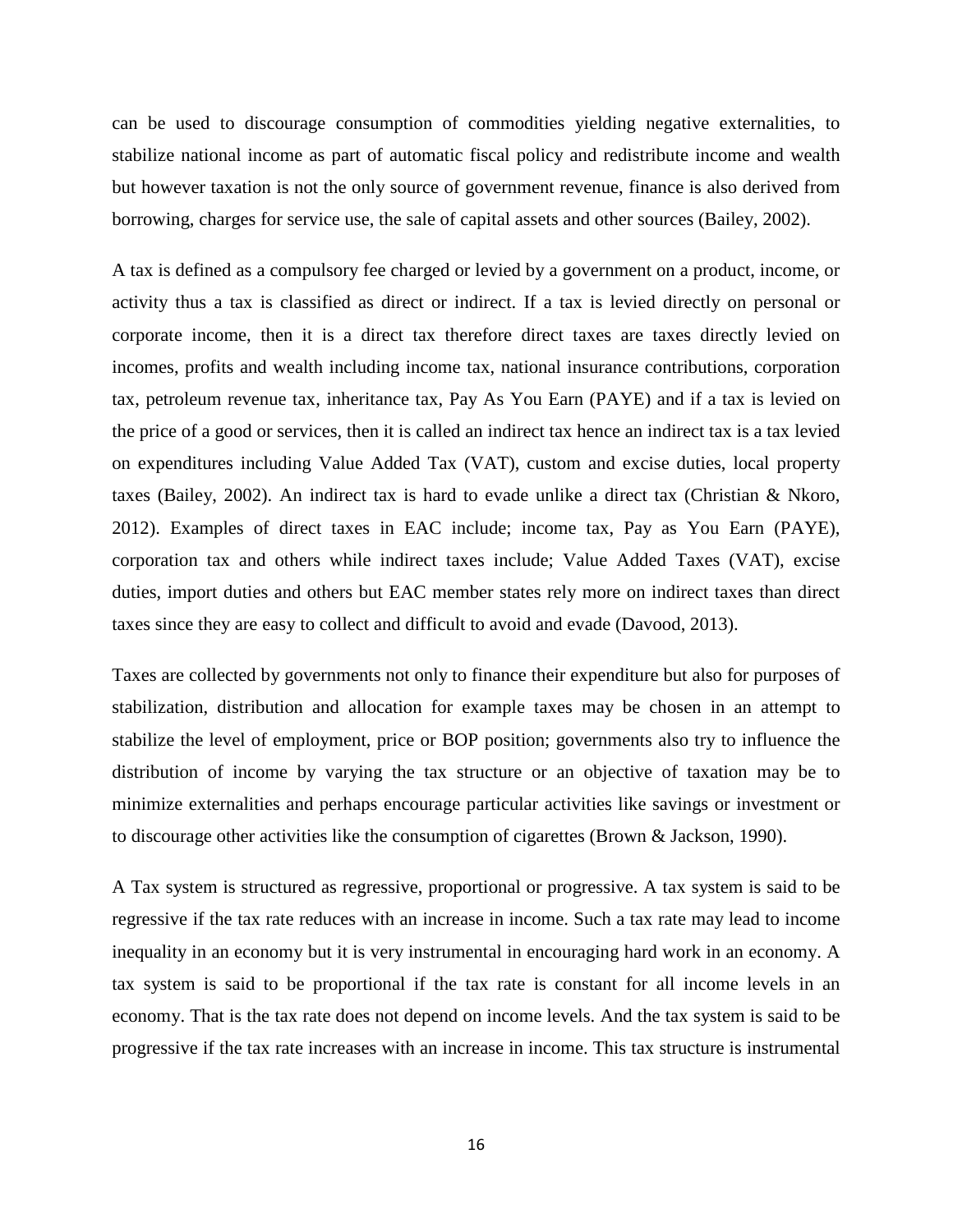in reducing income inequality in an economy but may discourage hard work in an economy (Brown & Jackson, 1990).

According to Joseph E. Stiglitz (1999), there are five major principles of taxation namely; Efficiency which requires that the tax system should not be distortionary, if possible, it should be used to enhance economic efficiency; Administrative Simplicity that the tax system should have low costs of administration and compliance; Flexibility that the tax system should allow easy adaptation to changed circumstances; political responsibility that the tax system should be transparent; Fairness that the tax system should be and should be seen to be fair, treating those in similar circumstances similarly and imposing higher taxes on those who can better bear the burden of taxation.

Taxation affects the economy behaviourly by affecting decisions concerning work, savings, education and consumption including conditions concerning marriage and Divorce; financially by affecting transactions, dividends, capital gains and interest rates, encourage or discourage financial institutions; organisationally by affecting the way an economy is organised which has real effects on how resources are allocated; general equilibrium effects, the imposition of a tax alters the equilibrium of an economy like taxes on wages; announcement effects and capitalisation which are also called impact effects leading to the saying "an old tax is a good tax" (Stiglitz, 1999).

Taxes can also be distortionary, nondistortionary or corrective. A tax is distortionary if once impossed, it influences behaviour; nondistortionary if and only if there is northing an individual can do to alter his tax liability. These are also called lumpsum taxes while taxes imposed to correct market failures in an economy are called corrective taxes (Bailey, 2002).

Stiglitz (1999) explains the general framework of thinking about taxation as; Pareto efficient taxation which involves tax structures such that given the revenue raised, no one can be made better off without making somebody else worth off and choice among pareto efficient tax structures depends on values reflected in the social welfare function; Utilitarian social welfare function which involves choosing a pareto efficient tax structure that maximises the sum of utilities of individuals, marginal loss of utility per dollar of revenue raised must be the same for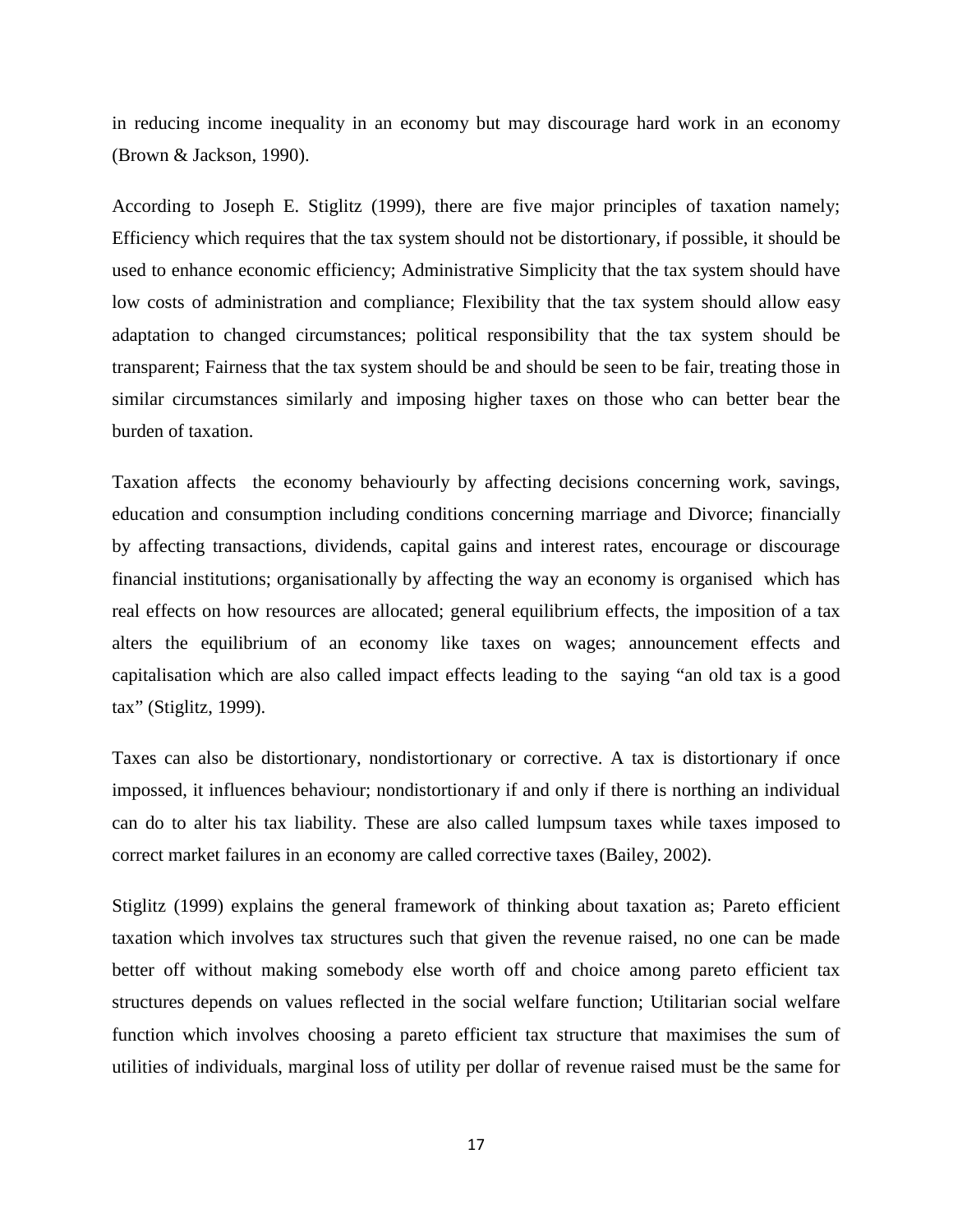all individuals in the economy; Rawlsian social welfare function, this chooses the pareto efficient tax structure that maximises the utility of the worse off individuals.

There are two main approaches to taxation; the benefit approach and the ability to pay approach (Musgrave & Musgrave, 1989). The benefit principle of taxation originates from the contract theory of the state understood by the political theorists of the  $17<sup>th</sup>$  century such as Locke and Hobbes. Subsequently it was woven into the greatest happiness principle of the utilitarians such as Bentham. It appeared earlier in the classical economics in Adam Smith's first canon of taxation which in one sentence combines both the benefit and the ability to pay approaches. The subjects of every state ought to contribute towards the support of government as nearly as possible in proportion of their respective abilities that is in proportion to the revenue which they respectively enjoy under the protection of the state (Smith, 1904).

Application of the benefit principle involves imposing a general specific tax which depends upon preference patterns specifically income and price elasticity of demand. Benefit taxation may be found in specific instances where particular services are provided on benefit basis as a case where direct financing is made via fees, user charges, tolls or indirectly in lieu of charges as is done in taxation of gasoline and other auto-motive products for purpose of high way finance (Musgrave & Musgrave, 1989).

On the other hand, ability to pay approach emphasizes horizontal and vertical equity when determining the tax base and the tax structure (Musgrave & Musgrave, 1989). This approach calls for people with equal capacity to pay the same tax (horizontal equity) and for people with greater ability to pay more tax (vertical equity) for example if income is used as the index of ability to pay, people with same income should pay the same tax and those with higher incomes should pay more tax.

The primary function of a tax system is to raise enough revenue to finance essential expenditures on the goods and services (public goods) provided by government therefore taxation is one of the best instruments to boost the potential for public sector performance, to finance the social insurance program and for the repayment of public debt hence a country's revenue generation primarily depends upon its sufficient capacity to tax more in both economic and administrative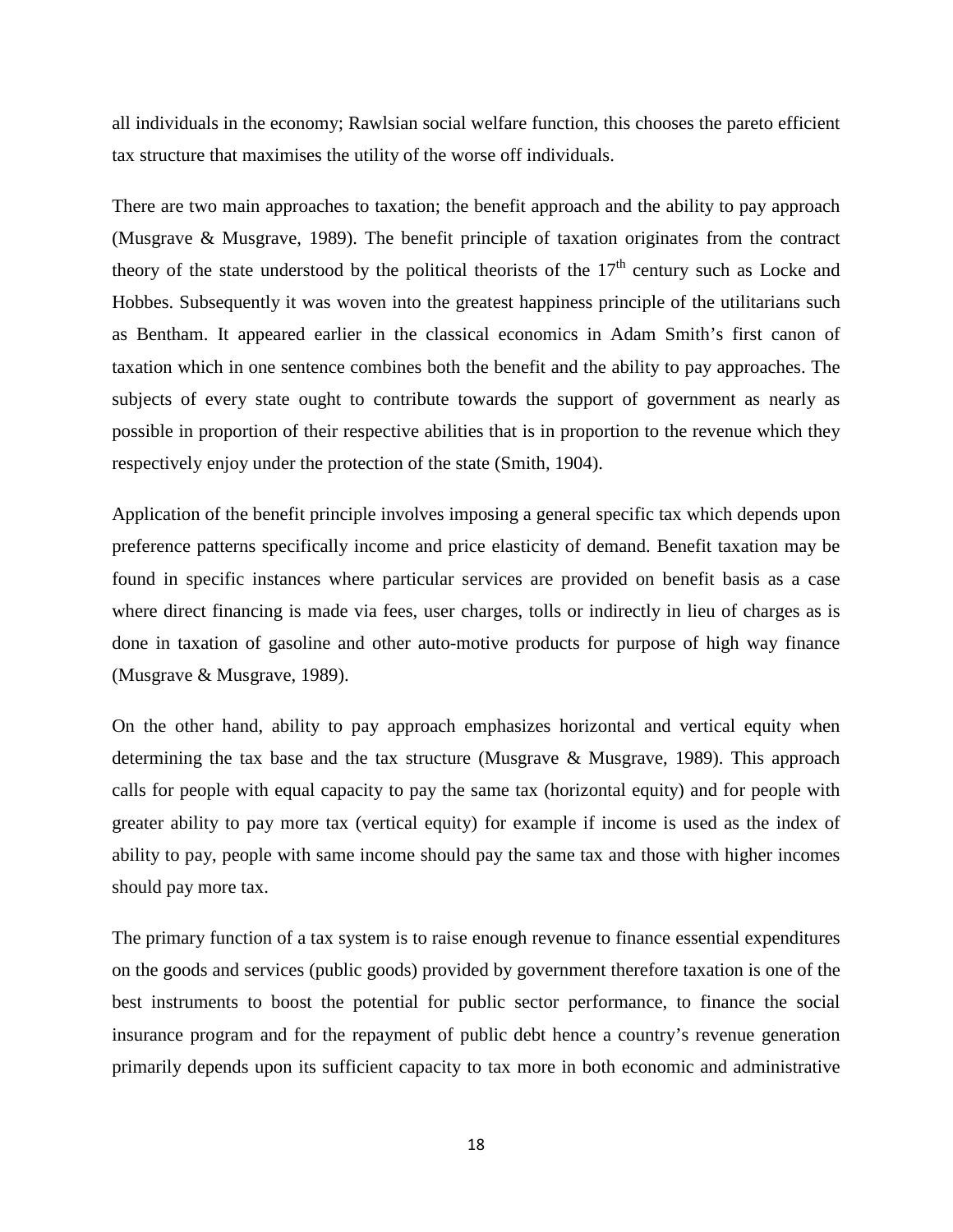term (Ajaz & Ahmed, 2010). If the country is to develop, then it should collect tax revenue of amount greater than 10 to 15 percent in many developing countries (Koldor, 1963).

Therefore, taxation has profoundly beneficial effects in fostering better and accountable government (Christian & Nkoro, 2012). Governments collect taxes in order to provide an efficient and steadily expanding non revenue yielding services such as infrastructure; education, health, communication systems, power and others, employment opportunities to the citizens and essential public goods such as the maintenance of law and order irrespective of the prevailing political ideology of a particular nation (Tax Justice Network (TJN), 2005). However, the use of tax as an instrument of fiscal policy to achieve economic growth in most developing countries cannot be reliable due to dwindling level of revenue generated consequently, fine-tuning tax rates has been used to influence or achieve macroeconomic stability (Christian & Nkoro, 2012).

#### <span id="page-33-0"></span>**3.1.2 Regional Economic Integration and Tax Revenues**

Whether regional integration is potentially able to affect tax revenue or not is an issue to investigate empirically even though some studies have tried to examine the impact of economic integration on tax revenue for example see (Castro, DeRocha, & Kraus, 2004; Gastaldi & Liberati, 2009; Garrett & Mitchell, 2001; Schulze & Ursprung, 1999; Shinyekwa & Mawejje, 2013) among others. The literature on tax competition suggests that capital taxation would be lower with higher international capital mobility, as capital mobility would prevent national governments from differentiating the tax burden on mobile production factors (Winner, 2005).

The classical model by Bucovetsky and Wilson (1991) showed that if capital cannot be taxed with the home tax principle that would guarantee capital export neutrality, it is optimal for a small economy to tax labor only. In an extreme version of this model, that has become popular as the race-to-the bottom hypothesis, capital mobility would cause tax revenues to disappear in the attempt of governments to create favorable conditions for investments, a feature that has led many authors to define tax competition as 'harmful' (Tanzi, 1995; Winner, 2005). On the other hand, efficiency hypothesis is when the governments are disciplined to use resources efficiently (Brennan & Buchanan, 1980). Both cases falls into what Stegarescu (2009) and Swank (2002) calls the capital flight hypothesis. The capital flight hypothesis in principle may lead to lower optimal tax rates on mobile factors in open rather than in closed economies (Gordon, 1998;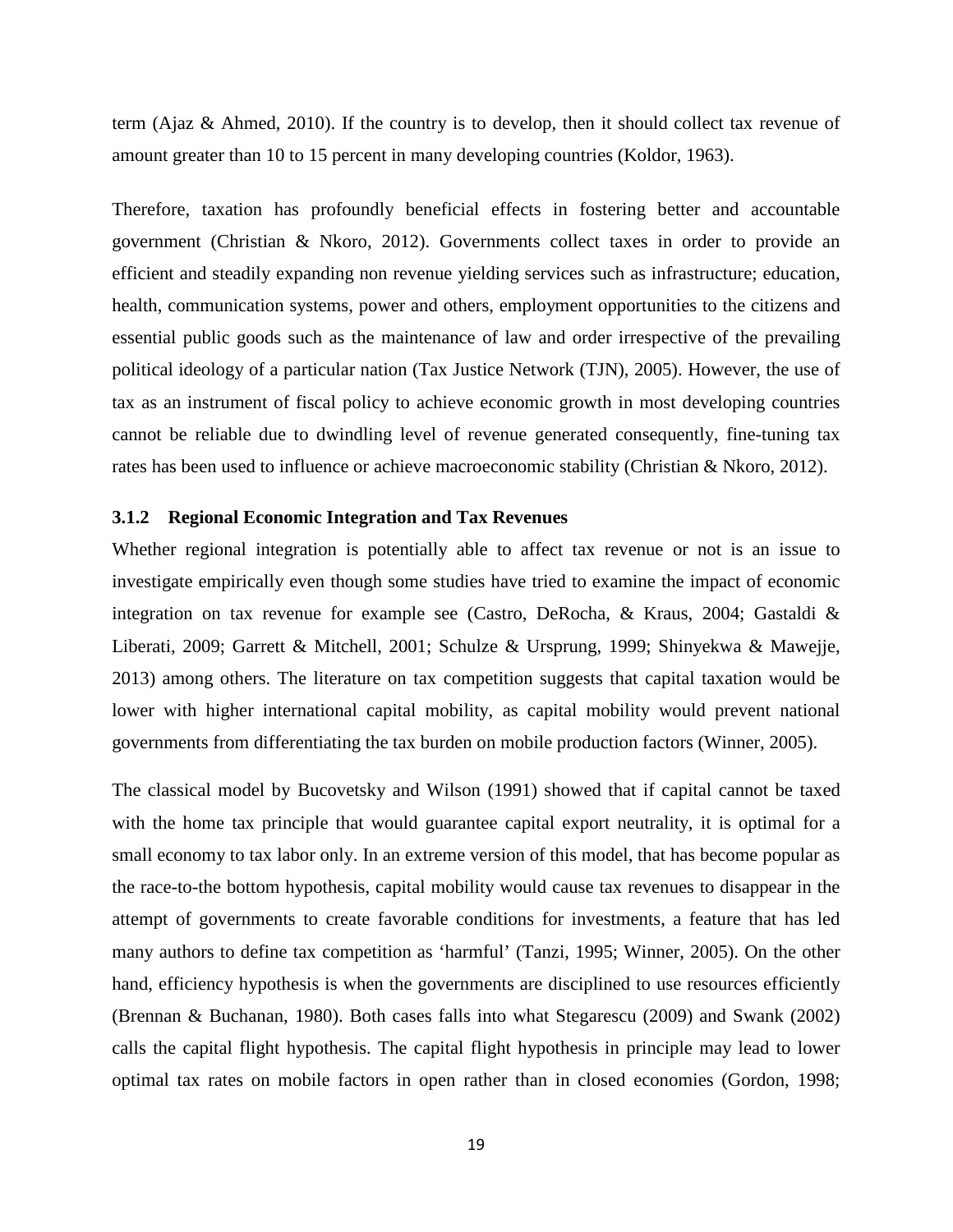Razin & Sadka, 1991). On the other hand, some authors argue that citizens in countries with a large exposure to international trade (economic integration) and capital mobility try to demand compensation through public spending especially social spending to mitigate the additional risk embodied in opening markets for example unemployment (Rodrik, 1998). This possibility, usually labeled as the compensation hypothesis, is at the root of a possible corresponding increase of taxation and debt as a way to actually supply additional public spending. Even though built to explain the behavior of social spending, the compensation hypothesis may also be taken as an indirect indicator of the behavior of tax revenues especially when additional spending is not totally financed by debt (Francesca, Paolo, & Antonio, 2013). Whether this additional spending can actually be accommodated by tax increases is however controversial, as national governments experience both increasing tensions on the tax side of the public budget and complaints by market forces about what they consider unproductive public spending (Keen  $\&$ Marchand, 1997). As a result of regional economic integration, some authors argue that public spending would be more oriented towards privately productive public goods for example infrastructures, training programmes, human capital and less towards transfers and social welfare expenditures (Keen & Marchand, 1997; Taylor-Gooby, 1997).

According to Schiff & Winters (2004), a well-crafted trade bloc can raise efficiency and economic welfare among its members. It is also known that Free Trade Areas (FTAs) change the prices of imports from the partner states as a result of tariff reduction (Semkunde, 2012). The effective reduction of prices changes the patterns of demand which may lead to adjustment of trade and output flows in turn affecting the amount of tax revenue realised (Schiff & Winters, 2004). This is because when countries abolish obstacles to trade, markets make it more efficient for producers to enter into countries where prices are naturally high hence facilitating consumer choice and increasing competition among producers (Viner, 1950). This is best explained by the theory of trade creation and diversion based on the conventional interpretation of Viner's (1950) seminar work on Custom Union issue.

Trade diversion occurs when a Custom Union such as the East African Custom Union (EACU) diverts trade, away from a more efficient supplier outside the EAC region, towards a less efficient supplier within the union, for example Uganda moves away from South Africa to Kenya, Tanzania, Burundi or Rwanda after the formation of a custom union. This is likely to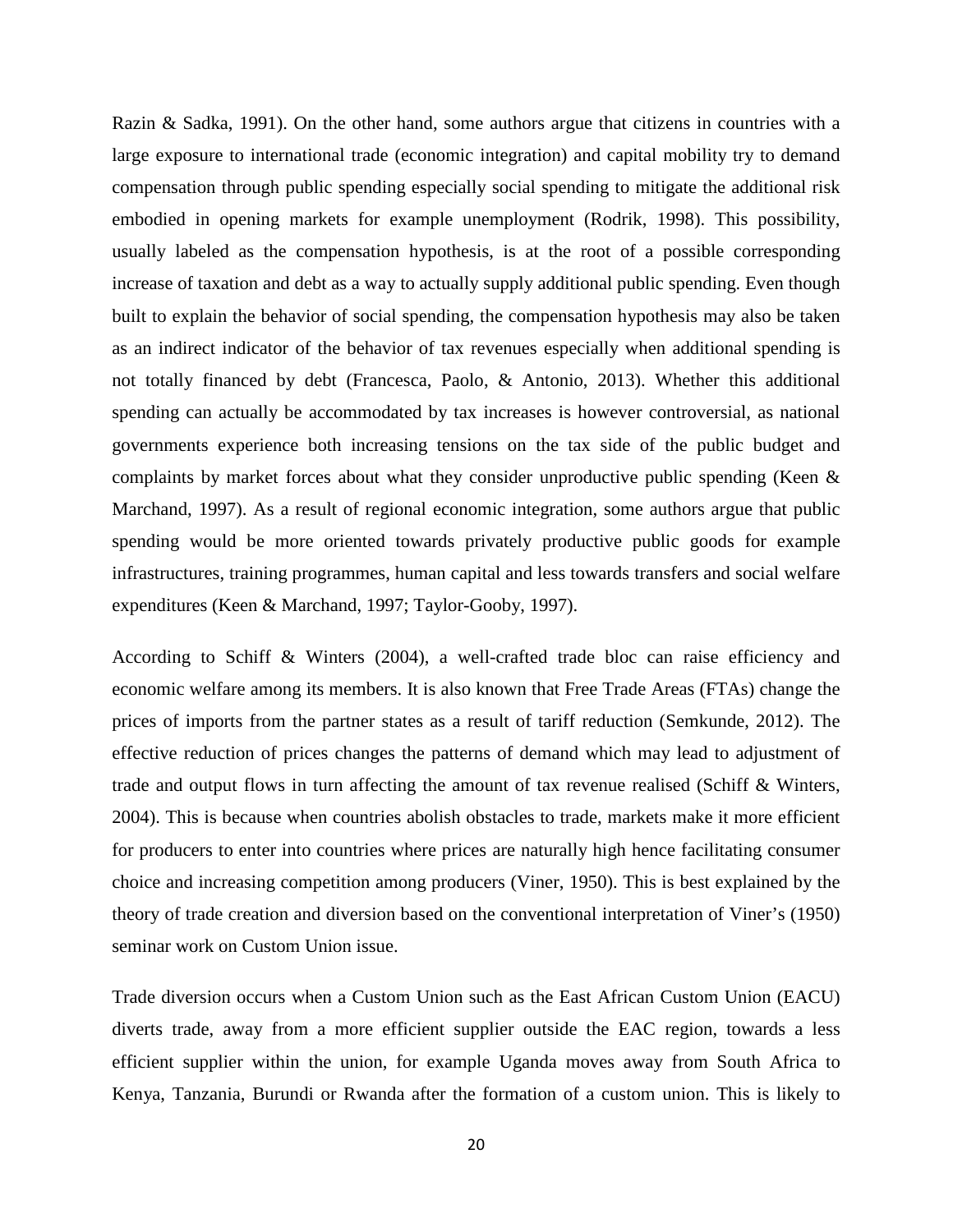either reduce EAC partner states' national welfare including tax revenue or improve them despite the trade diversion. On the other hand, trade creation occurs when a Custom Union creates trade that would not have existed otherwise without the formation of the Custom Union (Othieno & Shinyekwa, 2011). In this case, as a result, supply will come from a more efficient producer of a given product. Gains occur if higher-cost domestic production is replaced by cheaper imports from one or all EAC partner states. Unlike trade diversion, in all cases, trade creation raises a country's national welfare (Othieno & Shinyekwa, 2011).

This implies that EAC partner states are likely to have both positive and negative effects on their tax revenue and it is the net impact that will determine whether this is a welfare gain or loss resulting from the EAC regional integration. The efficiency gains of a regional economic integration are determined by whether the products from partner states are in direct competition with, or complementary to each other. In this case, considerable overlap in the range of commodities produced by partner states is critical for efficiency gains. This overlap should be accompanied by production with significant differences in production costs between states, which will promote more efficient allocation of resources. This will foster intra-industrial trade of the partner states with a high potential to reap competitive gains. What is observed on the ground within the East African Community Custom Union (EACCU) is different as most of the industries are agro-based, more or less producing similar products. In such instances, it is difficult to enjoy allocative gains. Typically, partner states of a developing country FTAs have a narrow range of exports of goods and services, in this case mainly primary commodities that are exported to industrial countries (Mclntyre, 2005). Therefore, there is little scope for efficiency gains and the EACCU is unlikely to escape this phenomenon.

Empirically, Regional integration initiatives in Africa have a long history, dating back to the establishment of the South African Customs Union (SACU) in 1910 and the East African Community (EAC) in 1919. Since then a number of regional economic communities have been formed since the 1970s across the African continent. Currently there are about 10 or above regional economic groupings in Africa in that, there is no country in Africa that is not at least a member of one regional economic bloc. Some studies have been carried out to assess the performance of regional blocs in Africa using a gravity model. Among such studies are those of Foroutan & Pritchett, 1993; Haile, 2000; Ogunkola, 1994; Longo & Sekkat, 2001; Njuguna,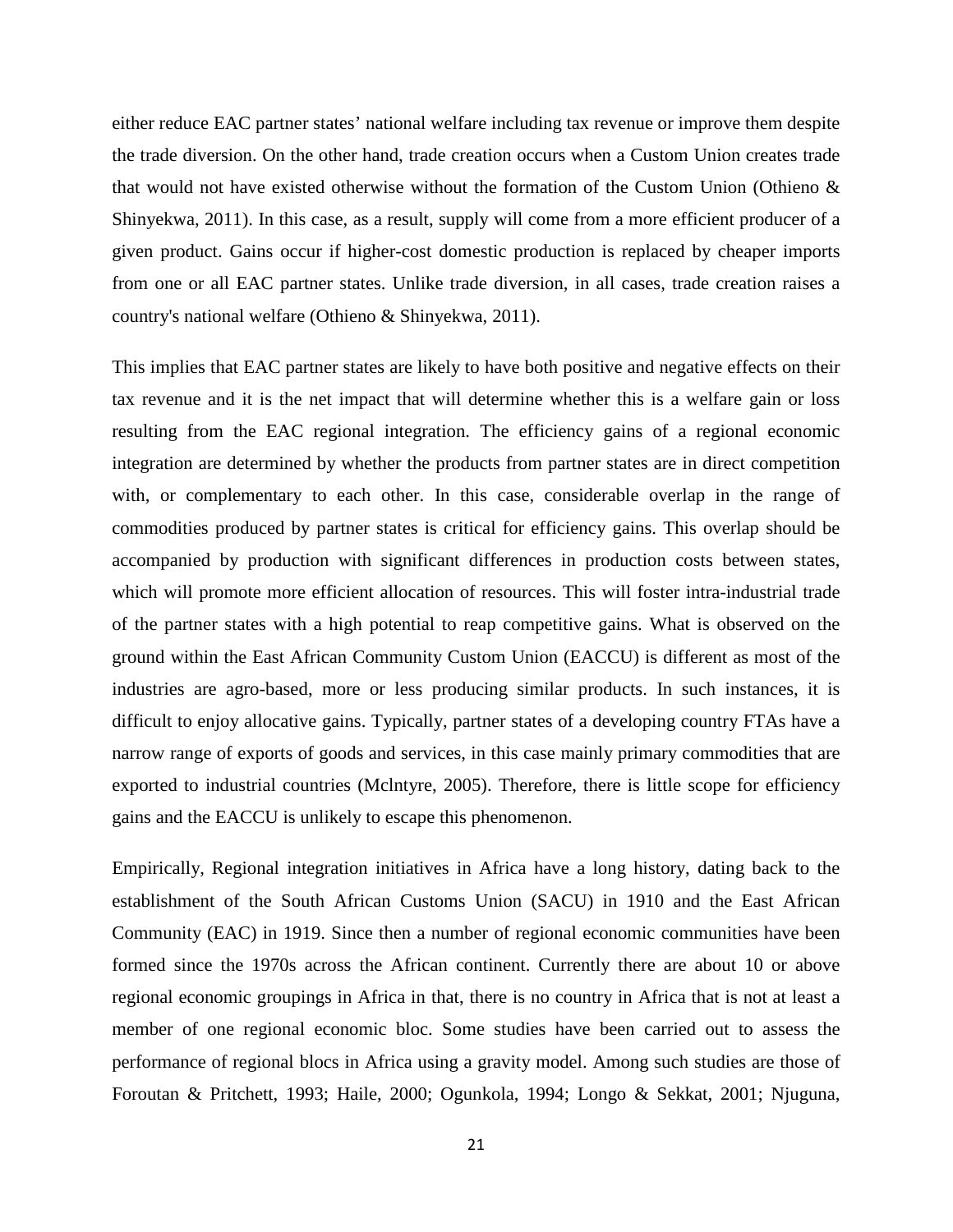2000; to mention but a few. Although the results of these studies slightly vary, the general conclusion seems to be similar. They all conclude that, the regional economic integrations in Africa have been a failure in achieving their objectives of increasing intra-regional trade in particular and fostering policy coordination in general.

The study by Malugu (2014) when examining the argument that trade liberalization depresses the import duty revenue, and consequently adversely affects the total tax revenue in Tanzania shows that import duty revenue to GDP ratio is positively related to tariff rates, implying that a reduction in the tariff rates results in a significant loss of import duty revenue. The results also show that the removal of protectionist policies led to an increase in import to GDP ratio which in turn led to rising shares of import duty revenue in GDP and finally, the study recommends that Tanzania needs to strengthen the domestic tax system and raise tax revenue without increasing tax rates by reinforcing tax and customs administrations so as to maintain fiscal stability.

In Mozambique, Hamilton (2009) examined the impact of complete tariff liberalization on imports from Southern Africa Customs Union (SACU) members using the Tariff Reform Impact Simulation Tool (TRIST) model. The model projected a short-term fall in tariff revenue by 38.3 % as well as a reduction in total revenue by 13.5 %. He also used the TRIST model to hypothesize complete tariff liberalization on imports from EAC member states on Burundi where he found out that the short-term impact of this reform is projected to involve revenue losses of 8.1 % (tariff revenue) and 3.4 % (total revenue) however imports are expected to increase marginally by 0.5 %. Hamilton (2009) also investigated the impact of a COMESA FTA on Ethiopia. The results suggest that an elimination of all tariffs on goods from COMESA FTA countries results in a fall in tariff revenue by 4.8 % as well as a reduction in total revenue by approximately 2.4 %.

Karingi, Siriwardana, & Ronge (2002) analyzed the likely implications of a COMESA FTA and of a COMESA customs union using the Global Trade Analysis Project (GTAP) model and the GTAP database. The study involved five countries namely Malawi, Tanzania, Uganda, Zambia and Zimbabwe. The welfare results of the COMESA customs union showed that all member countries would benefit in terms of real incomes from the customs union with Zimbabwe's real GDP expanding by 0.79 %age points. On the trade front, the results showed that the customs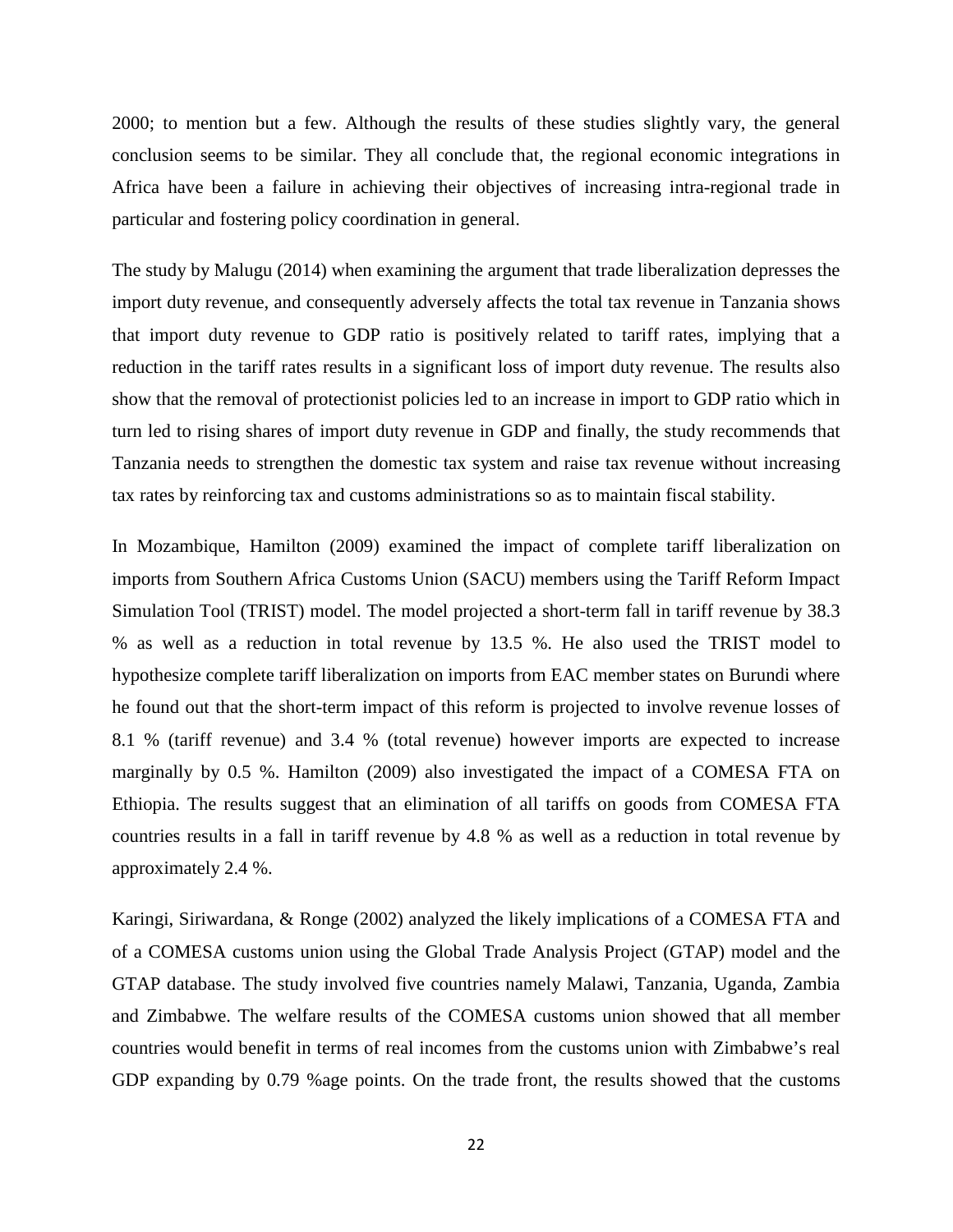union leads to significant changes in the total volume of trade. However, the terms of trade effects of the customs union establishment indicated that only Zimbabwe loses while all the other four countries experience improvement in the short run. On the total effects on welfare of the implementation of the customs union, the results indicated that all countries will gain with Zimbabwe having a welfare gain equivalent to US\$10.4 million and the authors therefore recommended that COMESA should move beyond the FTA to a customs union but this study did not however touch on the revenue implications of the customs union. The present study therefore fills the gap by empirically analyzing the revenue implications of the EAC regional integration.

Castro, DeRocha, & Kraus (2004) conducted a study on the trade and revenue impacts of the East African Community (EAC) Customs Union using a partial equilibrium model and 2002 data. The study was undertaken before the implementation of the customs union to predict how import flows and customs revenue was expected to change for Kenya, Tanzania and Uganda following the implementation of the EAC Customs Union. The study analyzed the proposed phased internal tariff where Tanzania and Uganda were to temporarily maintain tariffs on selected imports from Kenya. The results of the study suggested modest increase in regional trade flows, increase in third country imports for Kenya and Tanzania, and decline in third country imports for Uganda. They also conclude that the implementation of the Customs Union will lead to increased producer and consumer welfare for Kenya and Tanzania economies driven by the reduction in import prices but Uganda will however experience more expensive imports and the region as a whole will experience modest decline in customs revenue.

Mclntyre (2005) examined the potential trade impact of the forthcoming East African Community (EAC) customs union. The study examines the trade linkages among the member countries of the EAC and the extent to which the introduction of the EAC common external tariff will liberalize their trade regimes. To gauge the potential trade impact of the formation of the customs union, he conducted simulations for Kenya. The empirical results indicate that the customs union will have a beneficial effect on Kenya's trade but the paper does not draw any conclusions on the potential welfare impact of the customs union but however, there are transitional costs that must be addressed to minimize economic dislocation, including revenue losses as a result of the EAC CU and CET. Finally, the study stated that factors other than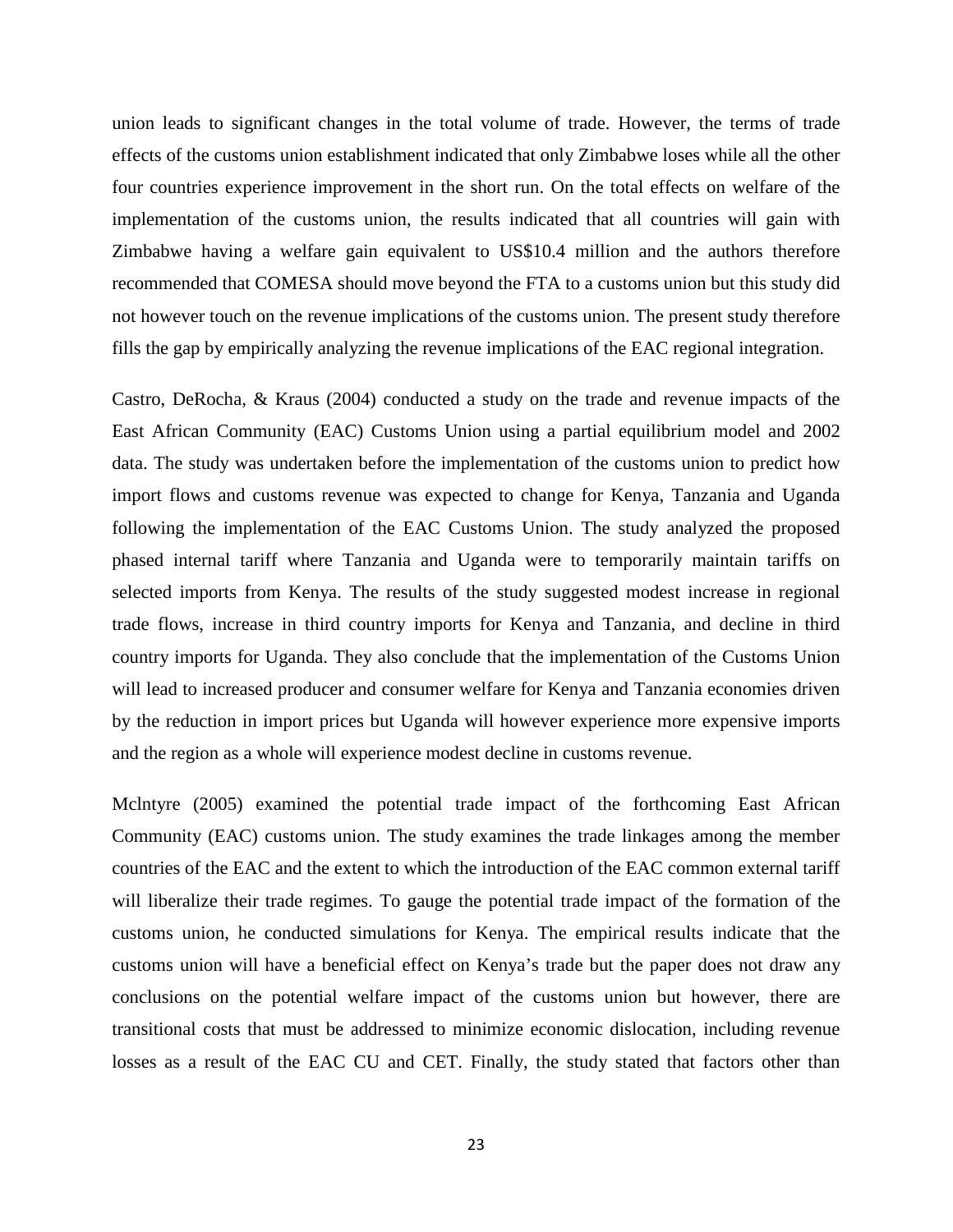enhanced trade might influence Kenyan policymakers to pursue regional integration, and these include regional cooperation in "behind the border" reforms and the provision of public goods.

DeRosa, Obwona, & Vernon (2002) noted that not all EACCU partner countries would realize net economic gains unless the CET were set appreciably below the average tariff level of Uganda, whose Most Favored Nations (MFN) tariff line was far below those of other partner states. If the CET tariffs were set above Uganda's average MFN say about 11%, the country's economic welfare and the progress of its structural reform programme, to which trade reform has been central since the early 1990s, would significantly be compromised. They concluded that alternatives like unilateral liberalization are likely to yield more economic gains for Uganda than active participation in regional integration arrangements in Africa.

The study by Hansson & Olofsdotter (2004) on the effect of integration on capital taxation in a number of OECD countries over several decades using the key features from the new economic geography theory in addition to the standard tax competition framework found out that increased integration leads to lower corporate tax rates.

The study by Mugano, Brookes, & Roux (2013) when estimating the impact of COMESA Customs Union on Zimbabwe Using a Tariff Reform Impact Simulation Tool (TRIST) reveals that Zimbabwe's imports are expected to fall by 1.2% and statutory revenue (expected revenue without exemptions) is also anticipated to decline by 1.4% if the country adopts the COMESA customs union. The adoption of COMESA customs union by Zimbabwe is expected to drive up VAT and excise duties to US\$2 million and US\$0.183 million, respectively hence the implementation of a COMESA customs union is expected to increase total revenue by 9.1%. The study recommends that Zimbabwe should consider improving the collection of revenue from alternative sources such as VAT, personal and company taxes and excise duty in order to cushion itself against the revenue loss impact of the COMESA CET and the Government could also consider widening the tax base by taxing the informal sector, which has been growing rapidly in the past years and should review its tax exemptions and remove unnecessary concessions.

The study by Mkenda & Hangi (2009) indicates that customs revenue will be reduced significantly as a consequence of the Economic Partnership Agreement (EPA) that is when the EAC forms an economic partnership with the European Union (EU). The study further states that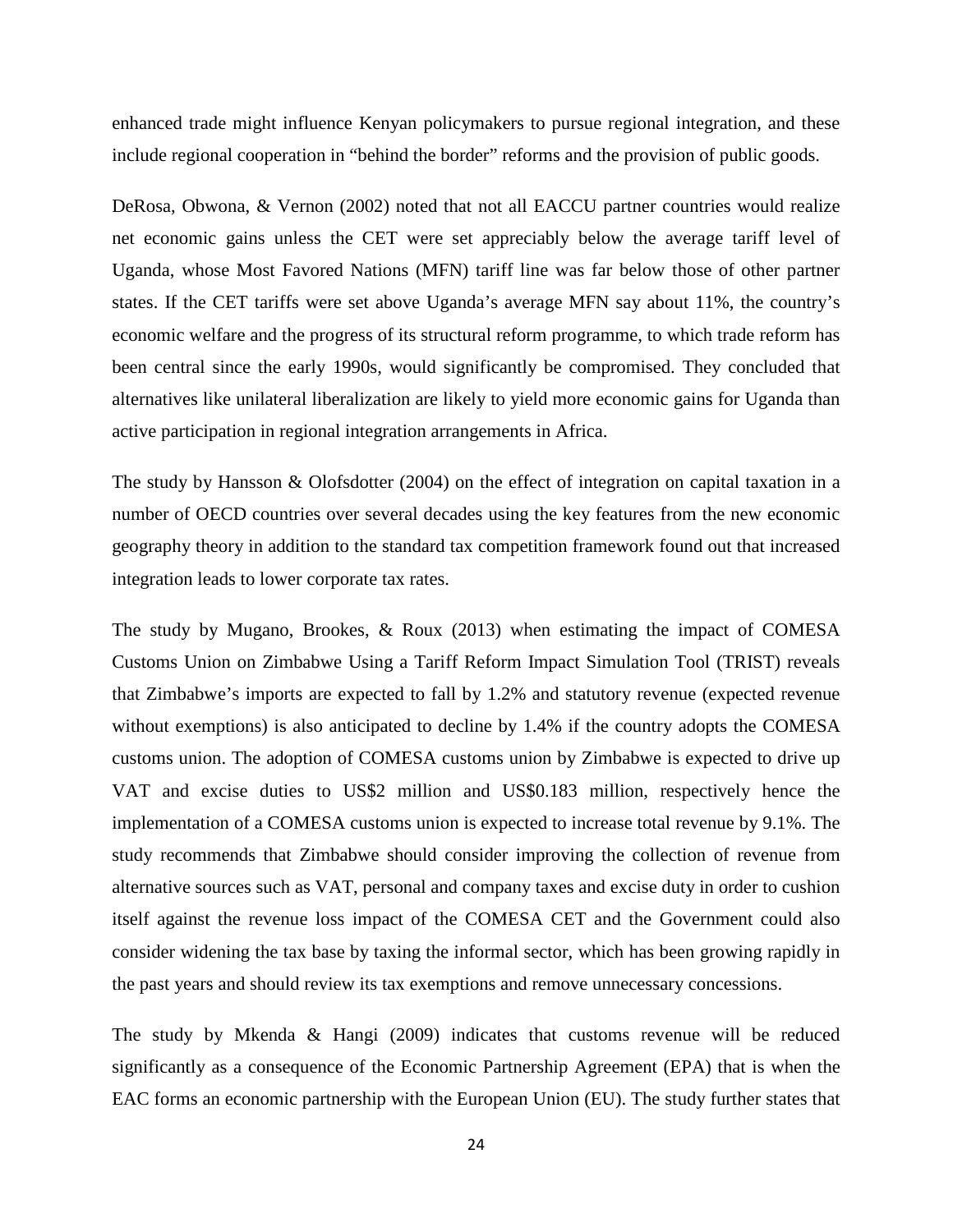the reduction in customs revenue may result in less available funds for EAC governments to spend on their public sectors if the loss is not mitigated.

Francesca, Paolo, & Antonio (2013) addressed the issues of whether and how the degree of economic integration may affect central government tax revenues and the decentralization of the public sector. They empirically tested the direct impact of economic integration on central tax revenues using the concept of implicit tax rates (ITRs) updated to disentangle the level of taxation on mobile and immobile capital. Basing on this, they derived a country-specific measure of tax erosion which was used as a determinant of the decentralization of the public sector in an Arellano-Bond environment. They found out that an increase in economic integration generates a downward pressure on ITRs on mobile capital, which is growing at increasing rates as far as economic integration increases and that the process of tax erosion would positively contribute to the growth of public sector decentralization.

According to the EAC  $(2012)^{13}$  $(2012)^{13}$  $(2012)^{13}$  facts and figures, in 2011, the economic performance of the entire EAC region improved greatly in terms of growth of output, trade and per capita income of the member states but the annual and underlying inflation rates were higher in all partner states in 2011 compared to the previous years. However it is not clear whether this improved economic performance is as a result of the EAC regional integration or not.

Using the WITS-SMART simulation model, Othieno & Shinyekwa (2011) provides insights on the effects of the East African Community Customs Union principle of asymmetry on Uganda with regard to trade, welfare and revenue effects since 2005. The phased tariff reduction increased trade creation and welfare effects in Uganda. They stated that, this effect will have a reflection on consumer surplus in terms of reduced prices. Their results also suggested that government shall incur a tariff revenue loss which should not be ignored given the fluctuating growth in the general trade tax revenue hence recommended that, there is need to strengthen domestic ability to mobilize revenue or seek alternative source of funding.

Francisco & María (2008) using a time series approach during the period 1965 - 2005 examined the tax policy convergence in the European Union. Their results showed little evidence on tax convergence and that the autonomy of the countries and differentiated economic structures and

l

<span id="page-39-0"></span> $13$  EAC Facts and Figures is released annually by the EAC secretariat based in Arusha, Tanzania.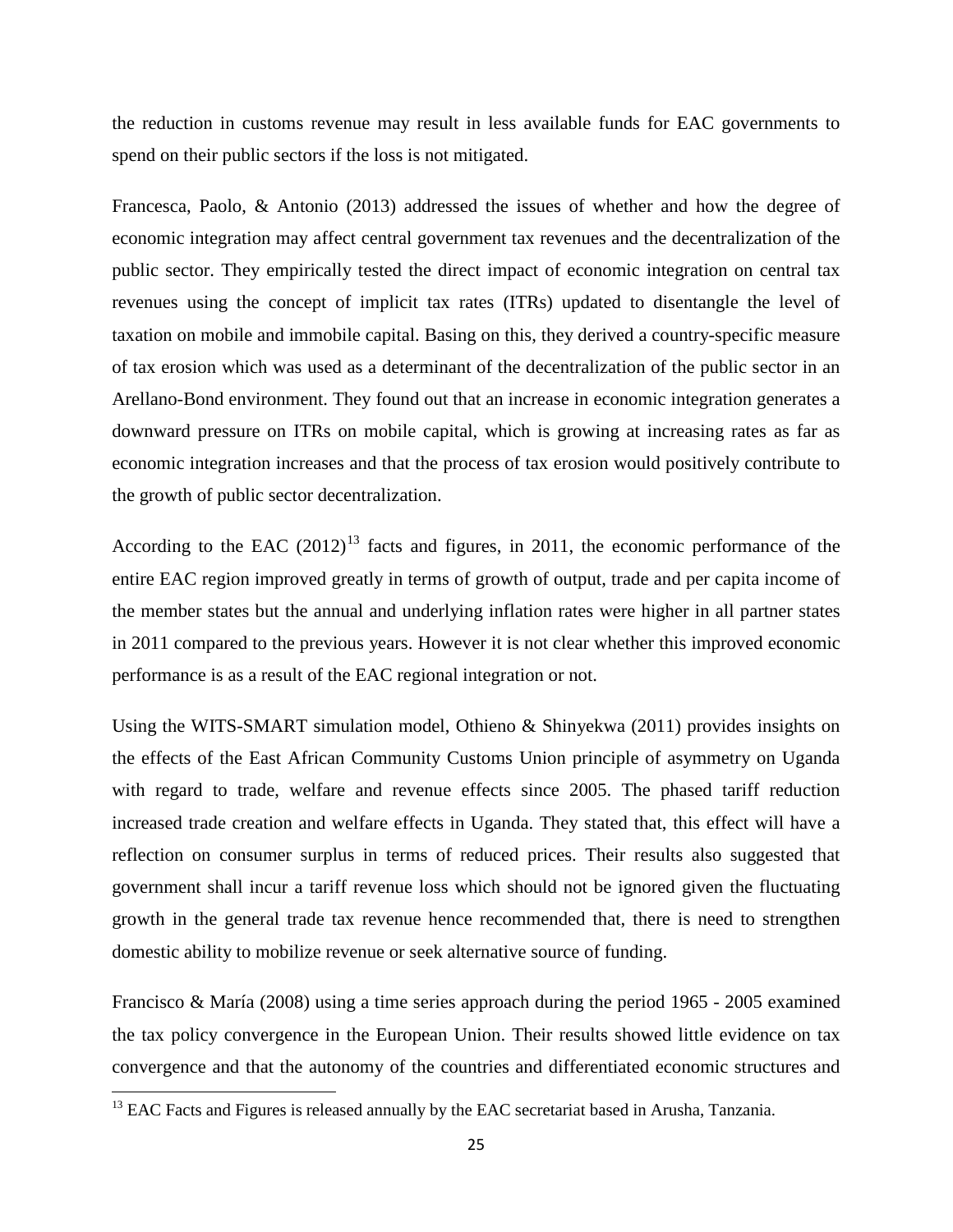politics preferences about the degree of public intervention prevail over the idea of equalization in the fiscal field in the European Union.

Haufler, Klemm, & Schjelderup (2006) in their study on economic integration and redistributive taxation using a simple model with ambiguous results stated that, the rise in foreign direct investments and the increasing activity of multinational firms expose national corporate tax bases to cross-country profit shifting, but also lead to rising profitability of the corporate sector. They also incorporated the two effects of economic integration into a simple political economy model where they showed that economic integration increases the efficiency cost of capital taxation, but also increases the redistributive benefits of the tax from the perspective of the median voter deciding on a redistributive income tax rate. Their simple model holds several implications for future empirical work on the relationship between globalization and the effective rate of capital taxation hence facilitating future research.

Baskaran & Fonseca (2013) surveyed the theoretical and empirical literature on local and international tax competition in European Union. Based on their survey, they discussed whether EU countries should harmonize tax policies in order to prevent a race to the bottom. Much of their evidence suggested that tax competition does not lead to significant reductions in tax revenues and hence concluded that tax coordination is in all likelihood unnecessary to prevent inefficiently low levels of taxation in the European Union.

Francesca & Paolo (2009) reviews the empirical literature on the impact of economic integration on the size and the composition of the public budget. From a theoretical perspective, a pessimistic view highlights that economic integration is a potential threat to the action of the public sector. An optimistic view, instead, emphasizes the beneficial effects of integration in stimulating efficiency-enhancing public policies. Despite some well established theoretical results, the empirical evidence on their topic is rather controversial. Some studies support the hypothesis that taxes and public spending may increase to compensate losses from a more open economic environment while others support the opposite idea that the public sector retrenches in reaction to increasing difficulties to tax and spend with mobile tax bases.

Mugisa, Onyango, & Mugoya (2009) conducted their study on evaluating the implementation and the impact of EAC custom union covering the three origional EAC partner states; Kenya,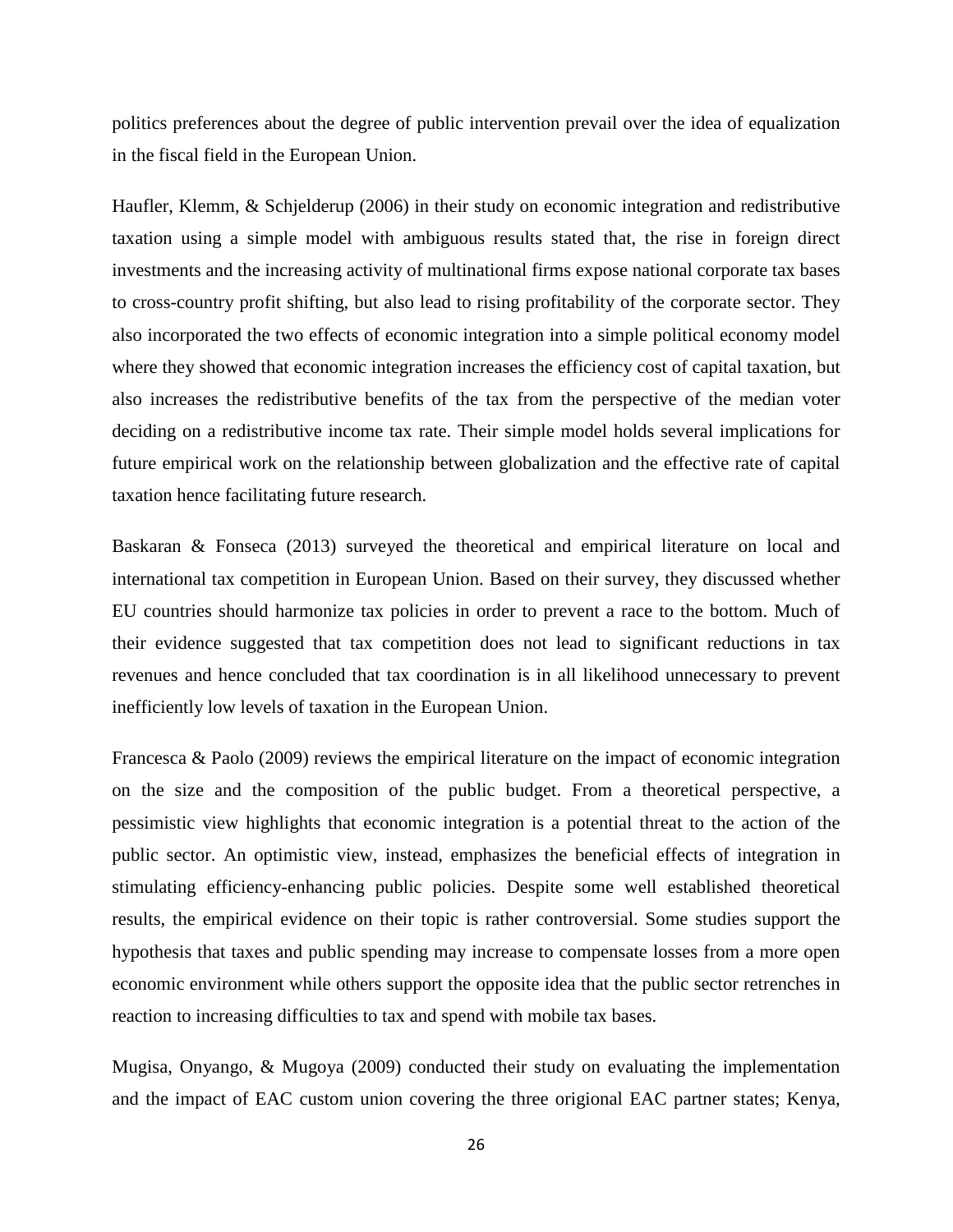Tanzania and Uganda using descriptive statistics. Their findings established that there are some uncertainties regarding the establishment of EAC regional integration and that the EAC custom union has increased the cross-border and EAC extra regional trade in all partner states.

Sangeeta, Kimbugwe, & Perdikis (2009) assessed the Welfare Effects of the East African Community Customs Union's Transition Arrangement on Uganda. They quantified these effects and demonstrated that contrally to the expressed fear that Uganda will be adverselly be affected with regard to trade, exports and industrial competiveness is not the case but instead there is more trade creation than diversion hence a positive trade effect. They revealed that, there is a notable loss of revenue and a lower welfare effect created by reduction and eventual elimination of tariffs with Kenya. Their study further demonstrated that whereas some sectors are likely to be impacted negatively, others will be impacted positively. Unfortunately their study only considers Kenya and Uganda and yet the EAC CU is made up of five member countries whose interactive effect at zero percent tariff is likely to produce different results hence the need for the present study that considers all the five EAC partner states.

The study by Shinyekwa & Mawejje (2013) on the macroeconomic and sectoral effects of the EAC regional integration on Uganda using the General Equilibrium Model (CGE) for the analysis based on the Uganda social accounting matrix found out that the aggregate impact of internal tariff reduction under conditions of unemployment and free movement of factors of production is positive with the average GDP growth improving with up to 0.3 percentage points over the period 2008 – 2021. But the reduction in tariffs has negative implications for tax collections with import duties contracting by 0.3 percentage points, with no significant gains in direct tax revenues. The study also found out that the rise in exports to EAC region leads to a decline in the trade deficit by 0.8% during the simulation period. There are also significant growth gains for agriculture, industry and services sectors with the fornmer registering growth improvements of 1.2 percentage points and the other two 0.7 percentage points. They recommended that Uganda should optimise gains within the EAC regional integration framework through tariff reduction and free movement of factors of production and that the government should address infrastructural constriants particularly energy and transport to foster growth in the manufacturing sector with in the EAC region.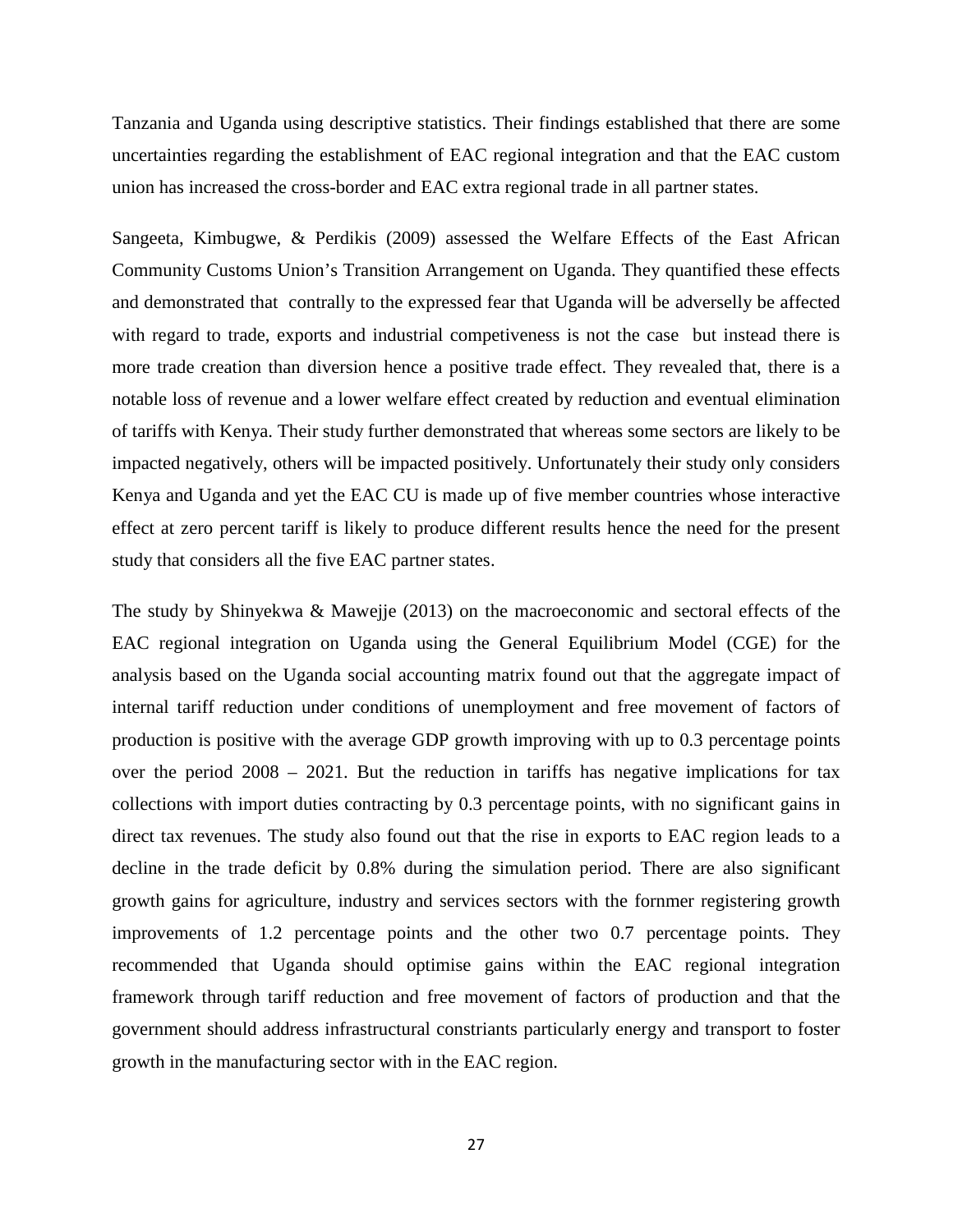The study by African Development Bank (2011) on Domestic Resource Mobilization for Poverty Reduction in East Africa summarizes the key lessons for improving tax revenue mobilization in three broad areas, including: (i) general enabling environment for tax policy and administration; (ii) tax policy and legislative frameworks' (iii) and tax administration. Their study concludes by identifying short - and longer-term priority recommendations for increasing EAC countries' tax revenue mobilization and expanding their tax bases. The short-term priorities are defined as those actions which are within the ambit of the Ministry of Finance or the Revenue Authority. The longer-term priorities are, however, those which are outside their purview and lie at a broader and/or more political level. The short-term measures include: Reviewing tax incentives and exemptions so as to eliminate the unproductive ones; Providing each tax payer with a unique tax identification number (TIN) and linking this to the taxpayer's personal ID or company registration number; Leveraging third party information from company, property, and vehicle registries to expand the tax base; and improving compliance management and enforcement by improving taxpayer services and undertaking comprehensive taxpayer risk profiling. The longerterm measures comprise: Aligning tax policies and using taxes as an instrument to achieve broad national development objectives; Ensuring managerial autonomy of the revenue authorities in accordance with existing legislation, and holding them accountable to an agreed set of performance measures; and Expanding access to financial services for facilitating tax enforcement and compliance, while managing the potential trade-off between savings mobilization and using financial information for tax administration. Simultaneous implementation of these seven recommendations is likely to have the strongest impact on enhancing tax revenue mobilization and broadening the tax base in EAC partner countries.

## **3.1.3 Regional Economic Integration Theory**

The drive for regional integration draws its rationale from the standard trade theory, which states that free trade is superior to all other trade policies (Viner, 1950). As an extension of this basic principle, therefore, free trade among two or more countries will improve the welfare of the member countries as long as the arrangement leads to a net trade creation in the Vinerian sense. That is, though as the theory of the second best indicates, regional agreements do not guarantee an improvement in the welfare of member countries, they could do so provided trade diversion is minimal and/or trade creation tilts the balance. Historically, the customs union theory in the context of which economic integration issues are discussed was concerned with welfare gains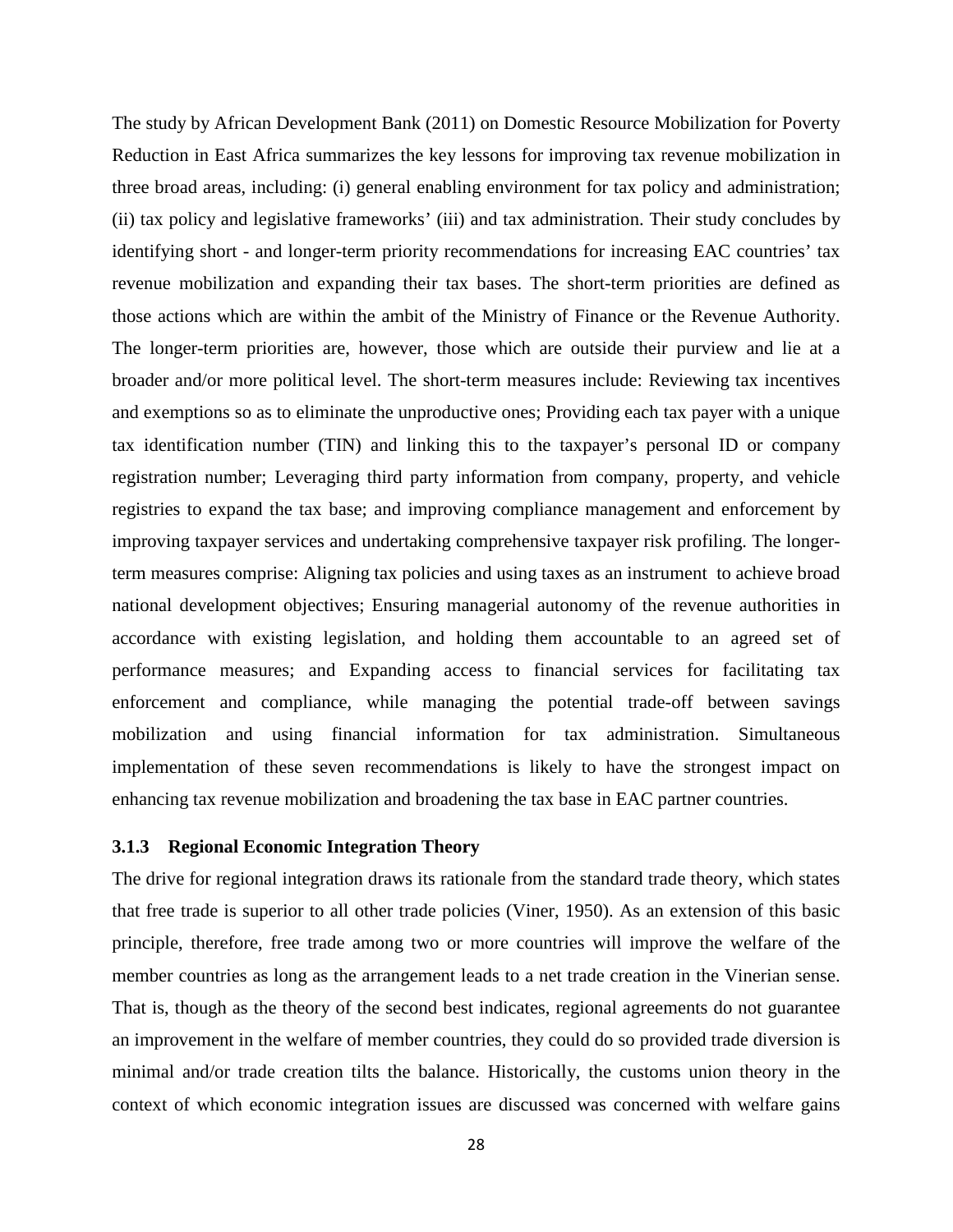and losses that follow the formation of customs union. Such gains and losses may emerge from a number of sources such as (i) specialization, (ii) economies of scale, (iii) changes in terms of trade, (iv) forced changes in the efficiency owing to increased competition and (v) due to a change in the rate of economic growth (Lipsey, 1987). According to Lipsey, the theory of customs union has been almost completely confined to an investigation of the first issues, with some slight attention to the second and third issues; the fifth item not being dealt with at all, while the fourth issue is ruled out of traditional theory by the assumption that production is carried out by processes which are technically efficient.

The traditional theories of trade, which assume constant returns to scale and focus on static gains, provide a limited practical insight to regional integration policy issues, in particular in developing countries such as in Africa (Alemayehu & Haile, 2002). Until Viner's penetrating analysis in 1950, both free traders and protectionists argued in favor of trade blocs. The former saw only the benefits of free intra-bloc trade while the latter emphasized the benefits of protection from non-members' goods (Snorrason, 2012). Viner's introduction of the key concepts of trade creation and trade diversion however, demonstrated that trade blocs were not necessarily welfare improving for member states or globally, but also trade blocs might harm welfare. Viner associates trade creation with a welfare gain and trade diversion with a welfare loss. Therefore, whether or not a trade bloc is welfare increasing depends upon the relative magnitudes of trade creation and trade diversion. Trade creation is the replacement of domestic production by lower cost imports from a partner and trade diversion is the replacement of lower cost cheaper imports from the world market by more expensive imports from a partner. Viner stresses that trade creation is beneficial; since it does not affect the rest of the world, while trade diversion is harmful hence the relative strength of these two effects determines whether or not a trade bloc is welfare enhancing (Viner, 1950). However the degree of trade diversion is likely to be small where the members of the union have extensive trade with each other and a low common tariff on imports from non-member countries (Winner, 2005).

Peters (1979) identified various forms of economic integration in a sequence starting with the least restrictive set of association. The loosest form of association is represented by trade preferences or partial scope agreements and mainly focuses on liberalization of trade in specific commodities or sectors. A typical example is a Preferential Trade Agreement (PTA). With PTA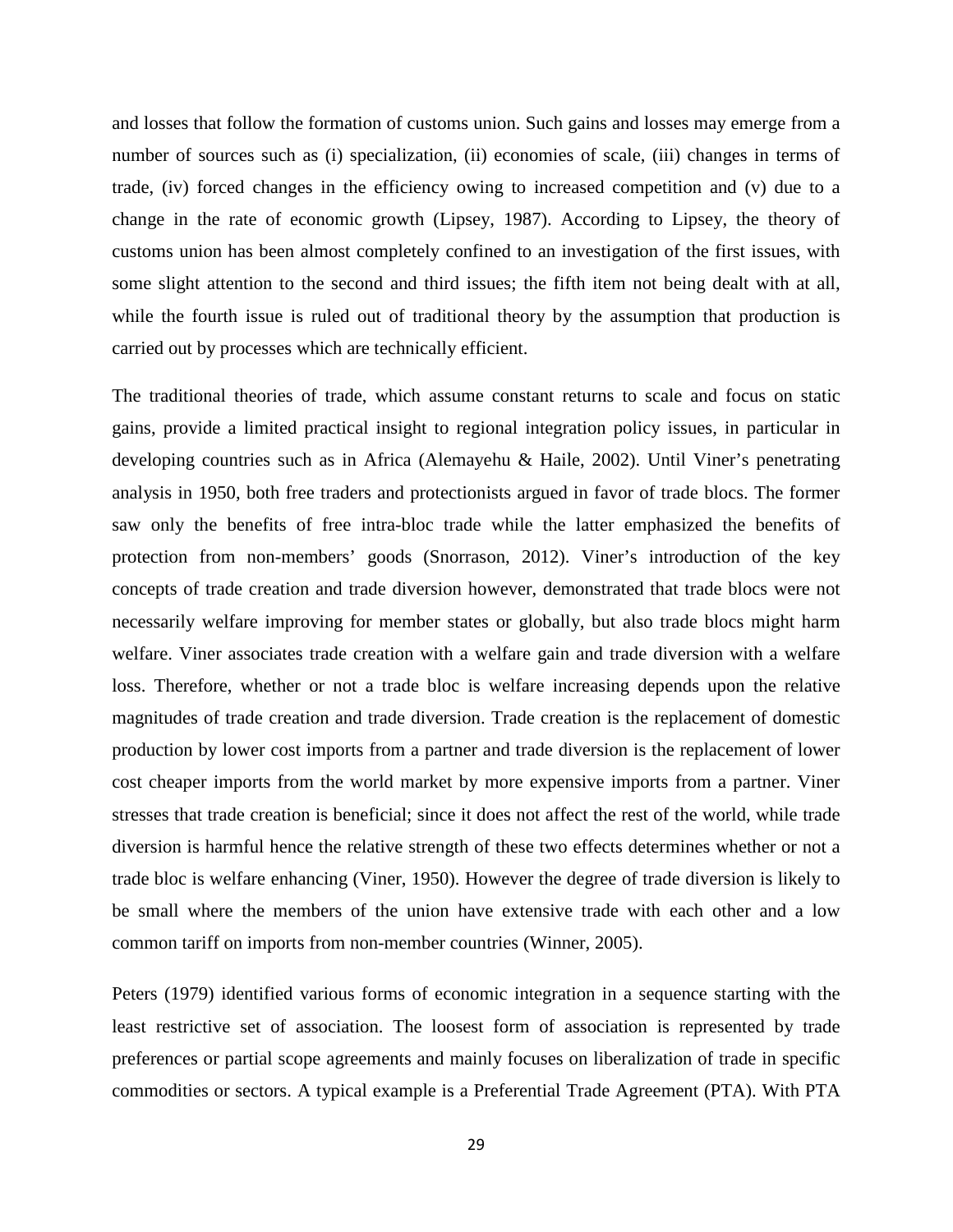countries only agree to reduce tariffs only on some set of product categories while higher or non discriminatory tariffs still prevail on all other product categories. A free trade area is the second level and most common type of economic integration in which members remove all barriers on trade (tariffs, quotas and non - tariff barriers) among themselves but retain their independent external tariffs. A customs union is the third form of integration. It allows free trade among its members and adopts a common external tariff against countries outside the customs union. Members of a customs union harmonize their trade policies toward the rest of the world. In a common market, members move beyond a customs union, and beyond narrow integration or commodity trade reforms, to allow the free movement of labour and capital within the union.

The most advanced type of economic integration is an economic union which goes further than the common market by harmonizing or even unifying the monetary and fiscal policies of member states. A political union represents the ultimate stage of economic and political integration in which the legislative and judicial process of member states are either unified or federated under consensually agreed arrangements. Though in the theory of economic integration, a Customs Union is supposed to be the third stage of integration after a Preferential Trade Area and a Free Trade Area, the Treaty for the establishment of the East African Community provides that a Customs Union shall be the first stage in the process of economic integration and shall be followed by a Common Market, then a Monetary Union and subsequently a Political Federation.

#### **3.1.4 Static and Dynamic Benefits of a Customs Union**

Entry into a regional integration scheme can have both static effects, which are as a result of resource allocation in response to changing relative prices, and dynamic effects which results from changes in efficiency, ability to exploit economies of scale, and in level of investment and growth (Mengesha, 2009). In theory, the formation of a customs union is associated with some static welfare effects and dynamic benefits. One of the benefits is the administration savings from the elimination of customs officers, border patrols for trade among member states (Salvatore, 2007). The removal of economic barriers among member states will result in a better division of labour and consequently in an increase in production and prosperity. The elimination of trade barriers among member states are also associated with increased competition which stimulates development through efficiency and utilization of new technology.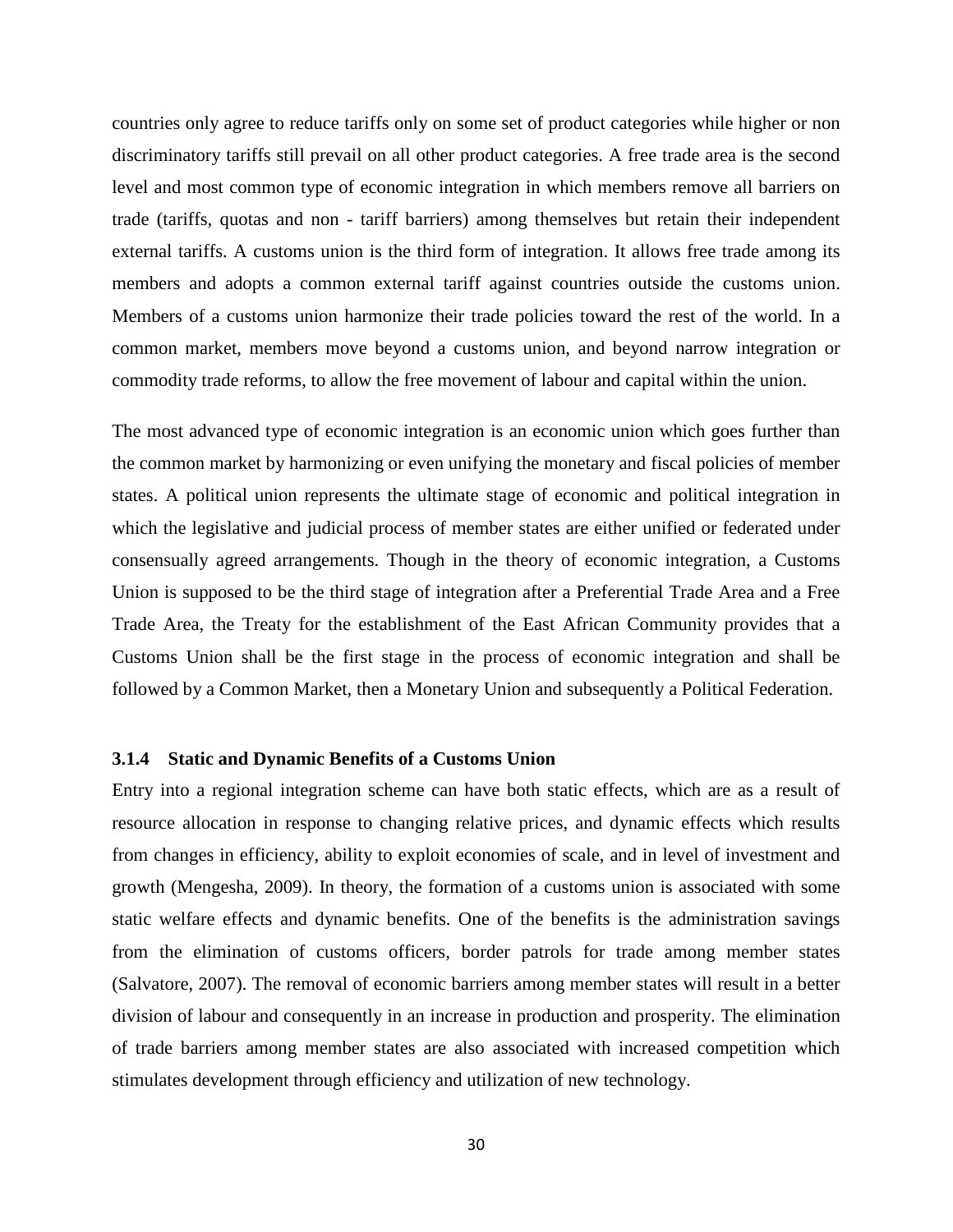Many countries are too small to support separately activities that are subject to large economies of scale. This might be because insufficient quantities of specialized inputs are available, or because markets are too small to absorb the sales necessary to cover costs. The formation of a customs union offers one route to overcome the disadvantages of smallness, by pooling resources or combining markets thereby forming a critical mass. The larger market brings countries into closer contact and competition with each other hence leading to high quality goods produced.

Viner (1950) takes into account only trade creation and trade diversion effects, which are considered by Cline (1978) as traditional static gains. On top of these traditional static effects, Cline (1978) provides additional non-traditional static effects from regional trade integration, which are as follows: Labour opportunity effect which occurs when an increase of output made possible by regional trade integration allows for the employment of extra labour at a wage below the minimum wage rate; economies of scale effect which occurs when firms become able to produce at their capacity, as a result of the increase of the market size made possible by the integration and foreign exchange saving effect which results when a group of countries forms an RTA, they increase imports from within the union and reduce the level of imports from outside the union, thus saving foreign exchange.

According to Mengesha (2009) there are also a variety of potential dynamic effects which may be felt more gradually but will be longer lasting and in some cases continued even when the regional integration collapses. First, there is the competition effect, brought about by freeing imports from partner countries. Second, there is the investment effect, which appears when there are new foreign and domestic investments that have not occurred in the absence of regional trade integration. Third, the larger market provides greater possibilities for the exploitation of economies of scale. Fourth, there is an effect on capital formation, possibly through various channels: reduction on barriers to diffusion, technological transfer, externalities from export growth, rising marginal product of capital and so on. Fifth, the union members acting as a group may be more able to influence the terms of trade they face. Lastly, there is structural transformation effect, which is a shift from traditional primary-products export to new industrialproducts export. In contrast to the static effect of regional trade integration, the dynamic effects are presumed to continue to generate annual benefits, even after the withdrawal of a country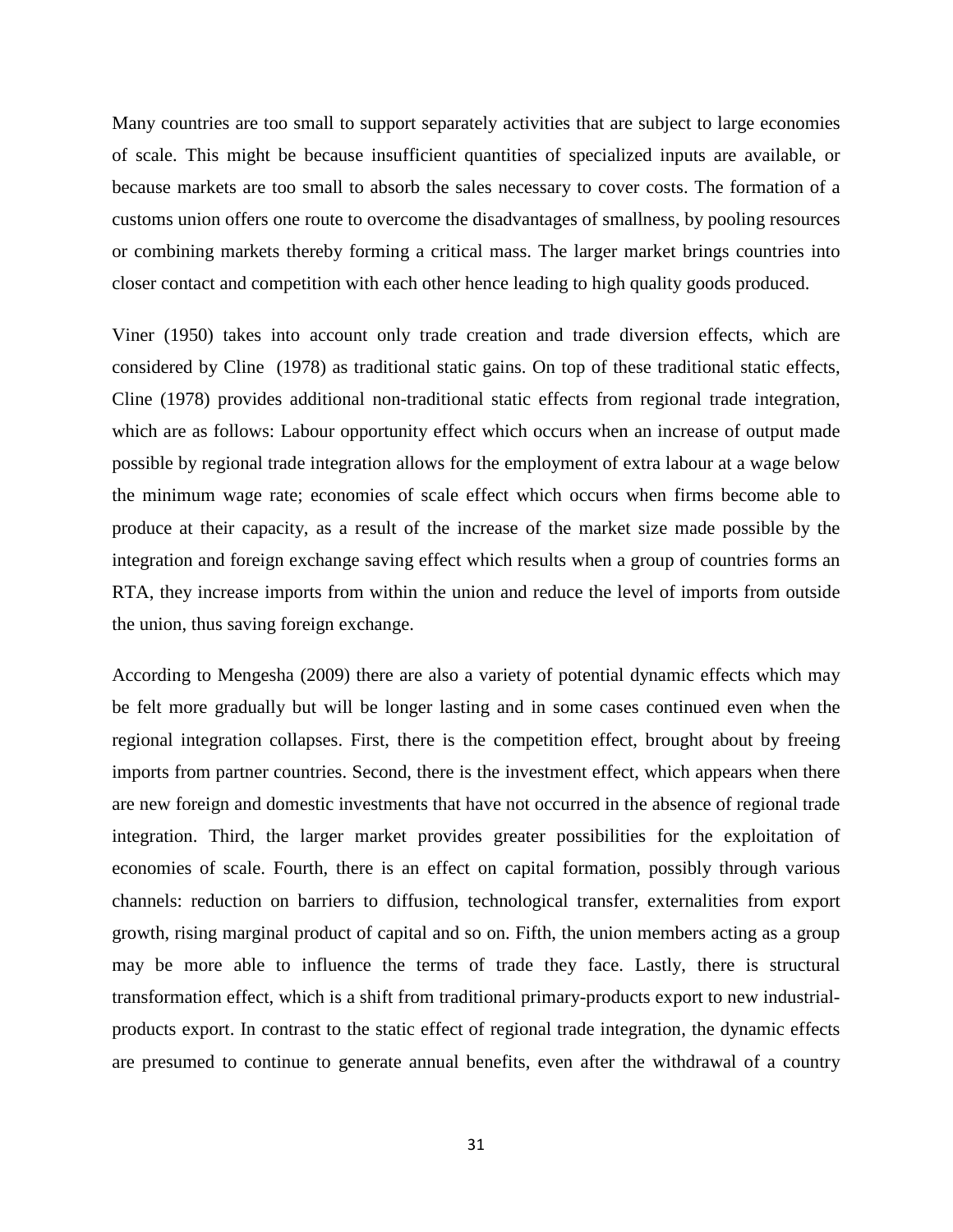from the union. For instance, increased growth rate made possible by integration will have continued effects provided that it is sustained.

#### **3.1.5 Revenue and Welfare Effects of a Customs Union**

The earliest customs union theory generally believed that any economic integration that represents a movement towards free trade should be beneficial and welfare enhancing. It is believed that free trade maximizes world welfare. A customs union reduces tariffs and is therefore a movement towards free trade hence it was believed that a customs union increases world welfare. However, this belief was challenged by Viner (1950) when he showed that the net impact of a regional trade agreement on welfare is uncertain and depends on a number of economic circumstances.

Bhagwati (1971) also contributed to the discussion by arguing that the absence of substitution in consumption is not a sufficient condition for a trade-diverting customs union to be welfarereducing. He argues that Lipsey (1987) analysis, while it excels in highlighting the consumption gain, is insufficient in its treatment of the question as to why Viner (1950) overlooked the possibility that a trade-diverting customs union may none the less be welfare-improving. He demonstrated that variability in production can also be a source of welfare gain that can exceed the welfare loss due to the diversion of trade; hence, a net gain can accrue to the home country as a result of a trade diverting union even if fixed consumption coefficients are assumed. It is generally believed in the reviewed literature that when the benefits of trade creation exceed the costs of trade diversion then there is a net welfare gain in the formation of a customs union and the reverse is true.

The revenue effect relates to the loss in government revenue that occurs when the elimination of tariffs leads to loss in customs duties charged on imported goods. The loss in customs duties means a loss in funds going to the governments' budget. A reduction in government revenue resulting from a loss in customs duties can affect a governments' ability to provide essential public services, such as education and health unless alternative funds for such losses are found (Mkenda & Hangi, 2009).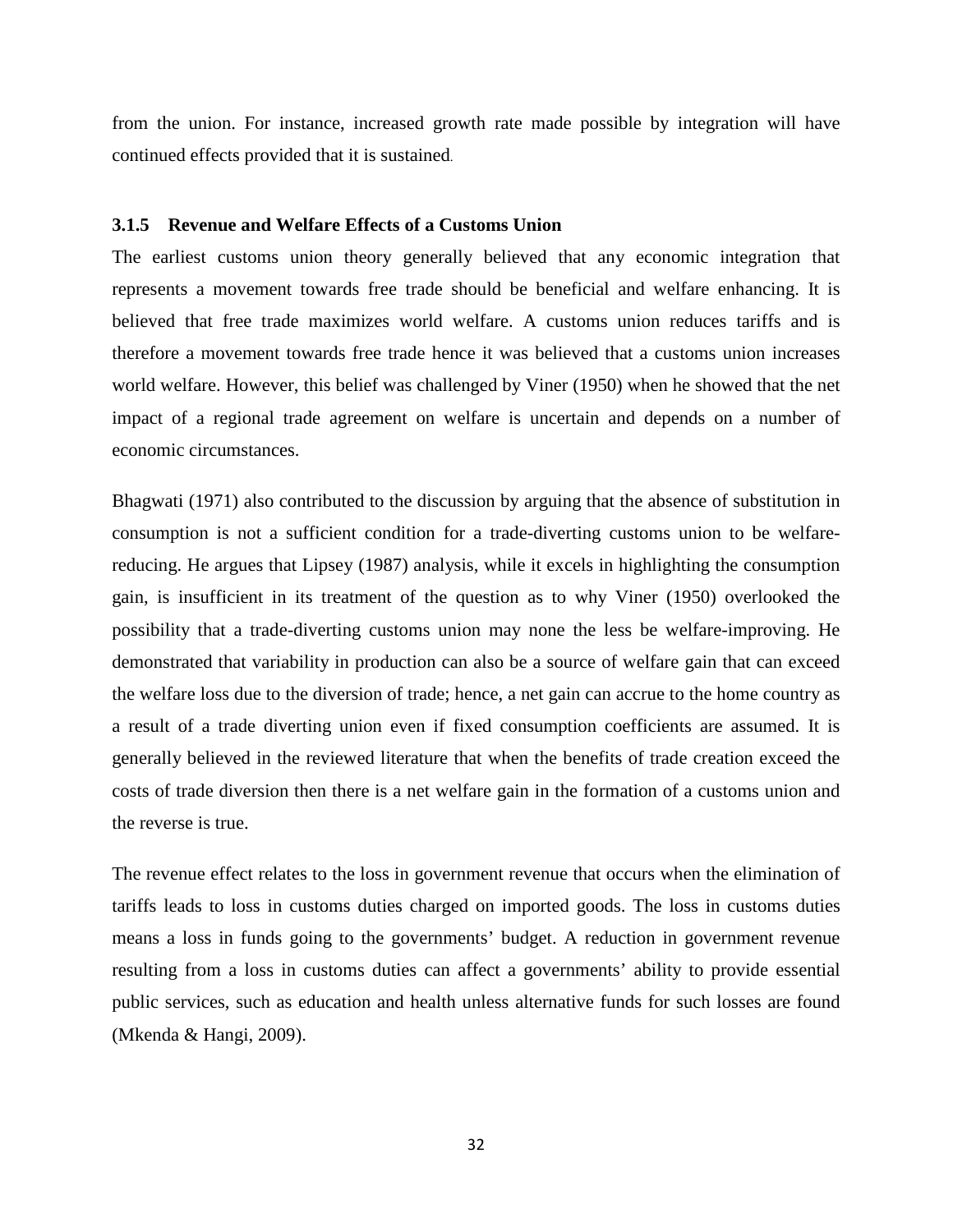### **3.2.0 Empirical literature (Determinants of tax revenue)**

From the empirical literature<sup>[14](#page-47-0)</sup> there are structural, economic, political and institutional determinants of tax revenue in both developed and developing countries. The level of economic development; Trade Openness; Sector-wise Composition of GDP; Tax evasion; Inflation; Fiscal Deficits and Debt; Foreign Aid; Corruption; Population Density; Governance; The size of the Shadow Economy; Quality of Institutions and rents from natural resources have been found as significant determinants of tax revenue see for example (Teera, 2003; Chaudhry & Munir, 2010; Dioda, 2012; Eltony, 2002; Gabriel, 2009; Gupta, 2007; Karagoz, 2013; Francesca, Paolo, & Antonio, 2013; Drummond, Daal, Srivastava, & Oliveira, 2012; Hisali & Ddumba, 2013) among others. However the traditonal determinants of tax revenue are per capita GDP, the sectoral composition of output, the degree of trade openness, inflation, external debt, the ratio of foreign aid to GDP, the current account balance and foreign direct investments (Drummond, Daal, Srivastava, & Oliveira, 2012).

Tanzi (1981) finds that mining and non - mineral export share positively affect the tax ratio for sub-Saharan African countries. Focusing on the same region, Leuthold (1991) used panel data to find a positive impact from trade share, but a negative one from the share of agriculture on tax.

Using a panel of 43 sub-Saharan African countries during 1990 - 95, Stotsky & Mariam (1997) measured the determinants of the tax share in GDP and constructed a measure of tax effort. This analysis concluded that the shares of agriculture in GDP and mining in GDP are both negative and significantly related to the tax share, and that the export and import shares in GDP are both positive and significantly related to the tax share whereas per capita income is not significant.

IMF Structural adjustment programs such as trade liberalization also have some effects on the domestic exchange rates as well as fiscal structure. Agbeyegbe, Stortsky, & Woldermarian, (2004) investigated the relationship between the tax revenue, trade liberalization and changes in the exchange rate using a panel data set of 22 sub-Saharan countries. Their results suggest that trade liberalization; agricultural share, industrial share, government consumption, and terms of trade exert a positive effect on total tax revenue, while inflation exerts a negative effect. They explain the unexpected positive effect of agricultural share by the influence of exports in

l

<span id="page-47-0"></span> $14$  Empirical findings in the literature regarding tax revenue reflect the sensitivity of the results to the set of countries, period of analysis and controls (Drummond, Daal, Srivastava, & Oliveira, 2012).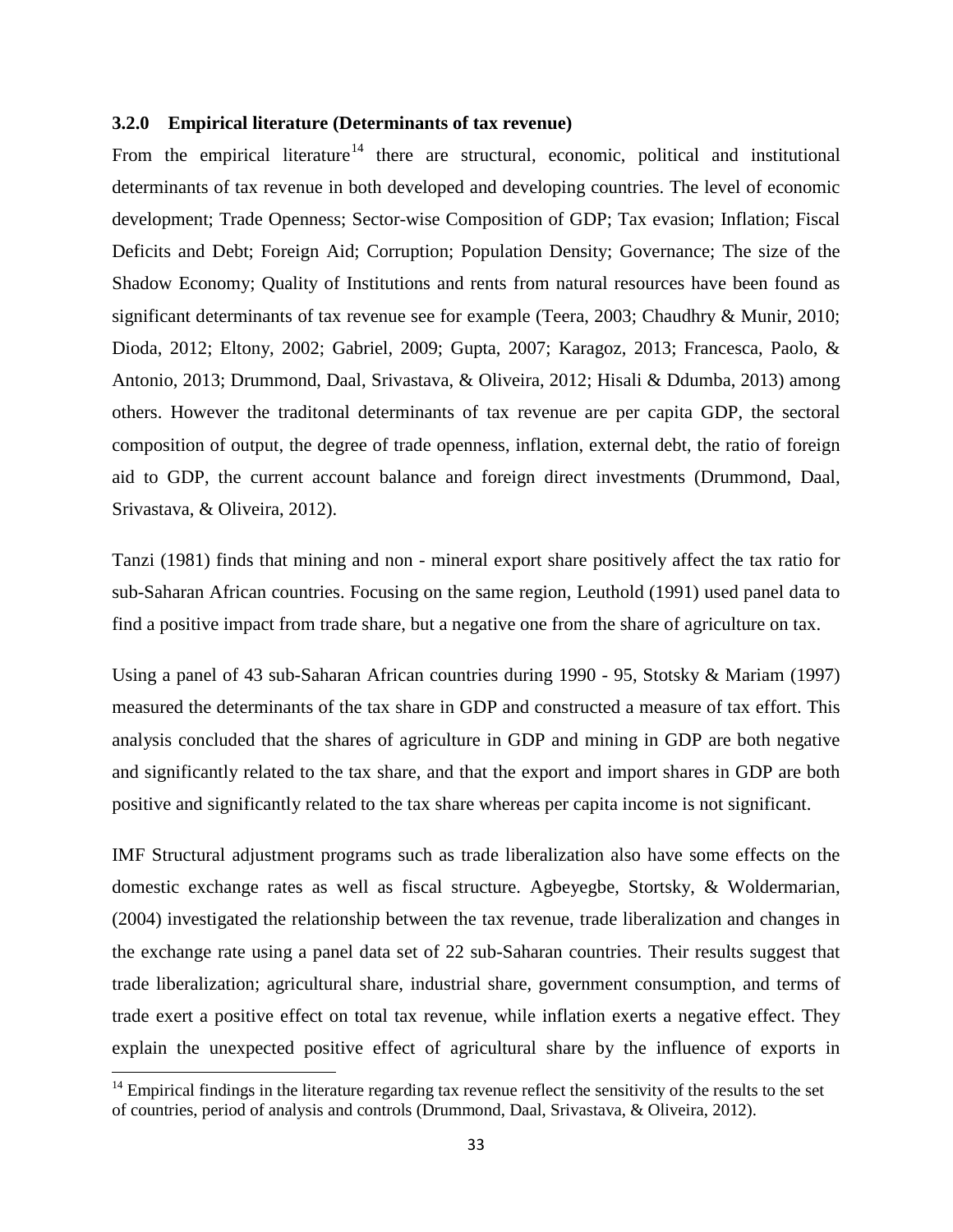providing a tax handle. On the other side, the sign of agricultural sector share turned to negative when the dependent variable is income tax revenue, while that of industrial sector's share remained the same.

Bird, Jorge, & Torgler (2004) analyzed the data on tax revenues and their determinants using a sample of 110 developing countries for 1990-1999 and had the following conclusions; per capital GDP is positively related to tax revenue but trade openness does not have a significant influence on tax revenue; demographic growth and the share of agriculture in GDP is associated with lower levels of tax revenue. Their results also suggested that the degree of inequality, the shadow economy size and the regulation of entry are negatively related with tax revenue. The indices of civil liberties and political rights, political stability, rule of law and relative absence of corruption have a positive relation with tax revenue. They also carried out some regional comparisons and found out that the lower level of tax revenue in Latin America relative to other developing countries is majorly due to the lower quality of its institutions, higher corruption, larger shadow economy and lower tax rates.

Gupta (2007) investigated revenue performance for 105 developing countries over the past 25 years. He found that several structural factors like per capita GDP, share of agriculture in GDP and trade openness are significant and strong determinants of revenue performance. He also looked at the impact of foreign aid and foreign debt on revenue mobilization. His findings suggest a strong negative and significant relationship between agriculture share and revenue performance. The results indicate that although foreign aid improves revenue performance significantly, debt does not. Among the institutional factors, he found corruption has a significantly negative effect on revenue performance. Political and economic stability are other effective factors, but only across certain specifications. On the other hand, countries that put greater emphasis on taxing income, profits and capital gains, perform better. Structural factors are found to be significant across all income groups, when the analysis is conducted over the sub-samples based on income level but foreign aid had a significant positive effect on tax revenues in low income countries but not in middle or high income countries but he found a strong negative relationship between tax revenue and corruption only for middle and low income countries. He also identified a negative relation between indirect taxes and revenue performance,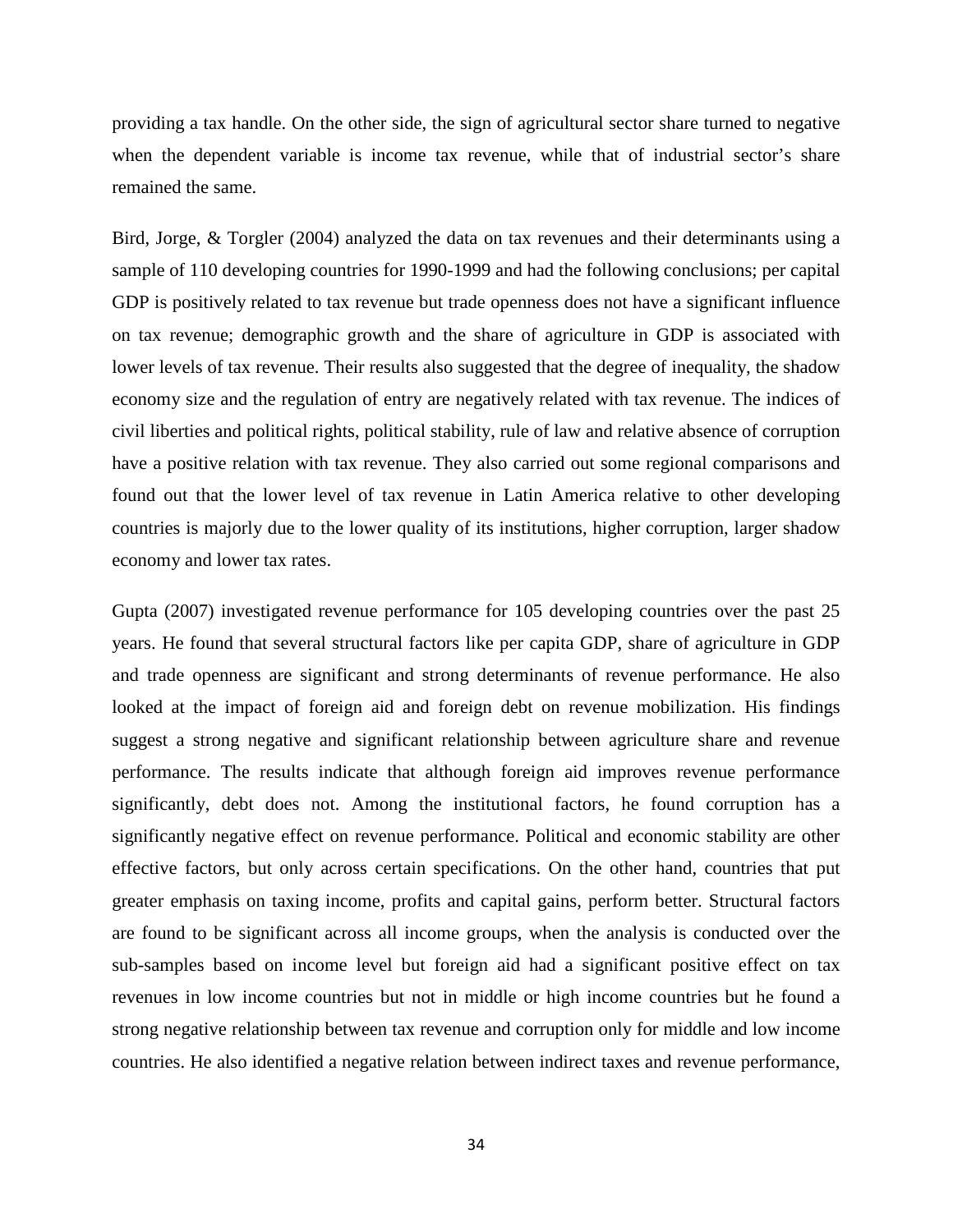since the overall tax revenue as a share of GDP tends to be lower in the presence of a relatively high level of taxes on goods and services.

Mahdavi (2008) in his analysis of data of 43 developing countries over the period 1973-2002 found a positive correlation between tax revenue and openness of the economy, literacy rate and GDP per capital growth rate. He also concluded that an increase in foreign aid, in aging of the population, in population density and in inflation has a negative relationship with tax revenue whereas variables such as the share of agriculture on GDP, female labor force participation, economic volatility, civil liberties and political rights are statistically insignificant. He also found a positive correlation between tax revenue obtained from income, profits and capital gains and the level of political rights but the civil liberty index he used was negatively associated with value added tax, property taxes and social security revenues.

Piancastelli (2001) based on data of 75 developed and developing countries over the period 1985-1995, identified per capita GDP, the share of industry in GDP and trade openness as the most important determinants of tax revenue. In his study, the share of agriculture on GDP is negatively related to tax revenue and he stated that this finding is in line with a number of earlier studies such as Chelliah (1971) and Tanzi (1981) among others.

In another panel data study, Eltony (2002) examined the determinants of tax revenue shares and constructed an index of tax effort for the 16 Arab countries. The results suggest that the main determinants of the tax share in the GDP for the Arab countries are the per capita income, the share of agriculture in GDP and the share of mining in GDP. These variables are statistically significant and possessed the expected signs. Other variables that are also important determinants are the share of exports and imports and in only the non-oil Arab countries, the outstanding foreign debt was found significant and positively related to the tax share.

Chaudhry & Munir (2010) attempted to analyze empirically the determinants of low tax revenue in Pakistan by employing time series econometric techniques over the period 1973-2009. They investigated whether economic policies, external variables and social indicators along with elements of tax base can account for part of the variation in the tax revenue performance. Their empirical results suggest that openness, broad money, external debt, foreign aid and political stability are the significant determinants of tax efforts in Pakistan with expected signs. The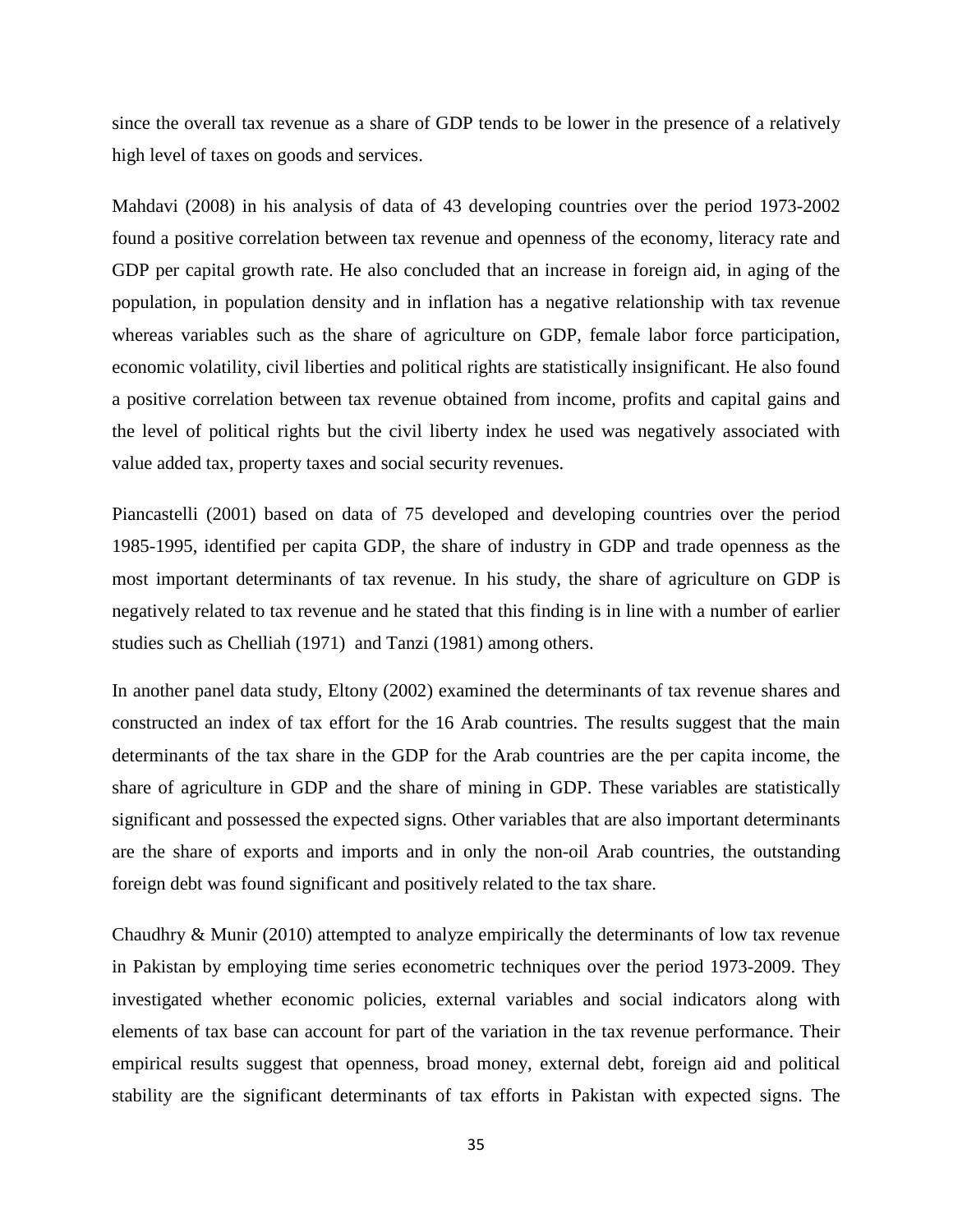results also indicates that the determinants of low tax revenue in Pakistan are narrow tax base, more dependence on agriculture sector, foreign aid and low level of literacy rate. Finally they concluded that Pakistan economy can generate high tax to GDP ratio by boosting the openness, literacy level, political stability and broadening the tax base and by controlling income inequality, tax evasion and tax exemptions.

Okech & Mburu (2011) analyzed the responsiveness of tax revenue to changes in National income in Kenya between 1986 and 2009 and found out that Kenyan tax revenue was neither buoyant nor income-elastic despite reforms undertaken over the period since 1986. On the basis of their findings, they recommended that there is need to re-evaluate the tax policy measures that have been implemented over the years in order to make tax responsive to national income while enhancing tax collection measures.

Profeta & Scabrosetti (2010) analyzed determinants of tax revenue of 39 developing countries over the period 1990-2004, including 11 Asian, 19 Latin American and 9 recent members of EU where they identified statistical significance differences in the regional determinants of tax revenue. For instance, GDP per capita and the debt/GDP ratio were not statistically significant determinants of tax revenues in Asian economies included in the sample, but were positively statistically significant determinants for Latin American countries. But for the whole sample both indicators appear to have a positive but not always significant influence. The share of agriculture over GDP influences tax revenue negatively in Latin America but is not significant in Asia; openness of the economy has a positive impact on tax revenue in Asia and Europe, but negative in Latin America.

Ajaz & Ahmed (2010) in their study on the effects of corruption and governance on tax revenue in developing countries using a panel data set for 25 developing countries during1990 - 2005, their GMM regression results show that institutional variables have significant effect on all taxes, their findings also indicated that corruption has a negative effect on tax collection, while good governance contributes to better performance in tax collection. In the same study, it was also found out that in developing countries, tax collection depends on efficiency of government and that the voice, accountability, political stability, government effectiveness, regulatory quality, rule of law and control of corruption are important factors in determining tax revenues in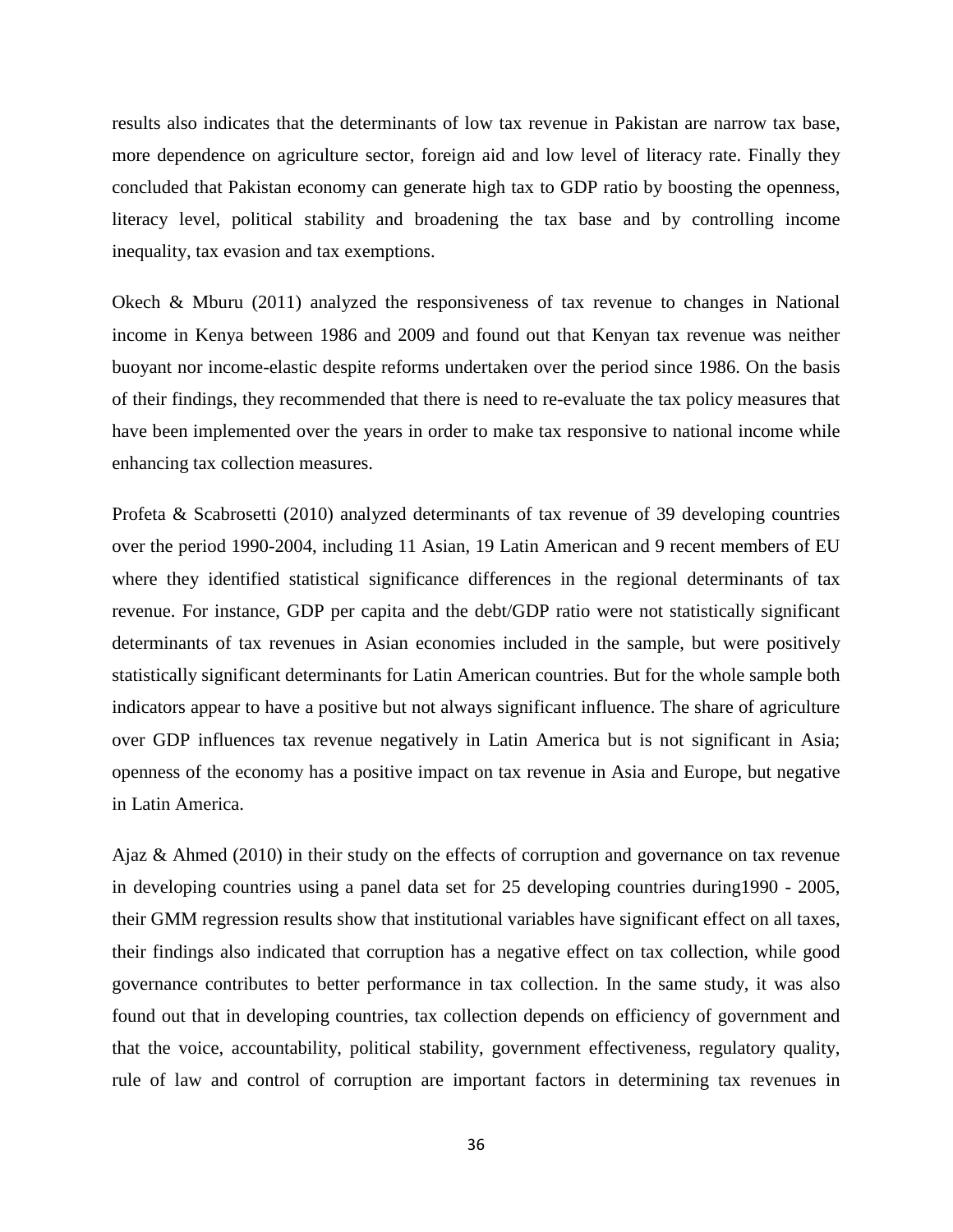developing countries and hence recommended that developing countries need to strive to reduce the opportunities of corruption in tax administration and change the incentive structure for tax officials if they are increase on their tax revenue collection.

Karagoz (2013) studied the determinants of tax revenue in Turkey and found out that tax revenues in Turkey are significantly affected by agricultural and industrial sector share in GDP, foreign debt stock, monetization rate of the economy and urbanization rate whereas the sign of the agricultural sector's share is negative as it was expected. The results also suggested that openness to foreign trade has no significance impact on tax revenues in Turkey. Most of these studies their conclusions were in line with the conclusions of the previous studies.

In the study by Botlhole (2010) on tax effort and the determinants of tax ratio in Sub-Saharan Africa over 1990-2007 by means of an interaction term to introduce the notion that the effect of resource revenues is conditional on the quality of institutions, His principal findings were that the quality of institutions and the resource revenues are strong determinants of tax ratio. The results also suggested that the structure of value-added; agriculture, service and industry shares are strong determinants of tax ratio. The study also recommended that if countries improved their quality of institutions, more tax revenue could be raised from resources.

The study by Bhushan & Samy (2012) on Aid and Taxation in Sub-Saharan Africa where the existing literature suggested a negative relationship between aid and taxation but the results are very sensitive to data quality and specification problems. They revisited the aid-taxation link using more recent data as well as a new and more detailed dataset by Keen & Mansour (2009) which allowed them to focus on revenues that require more state capacity to collect. They controlled for other determinants of taxation and found that aid had no significant impact on taxation generally or in sub-Saharan African Africa particularly. Their results are robust to different specifications and time periods, as well as threshold.

DiJohn (2008) investigated the political economy of taxation and tax reform in developing countries and argued that taxation provides one of the principle lenses in measuring state capacity, state formation and power relations in a society. He critically examined three main approaches; economic, administrative and political economy to understanding taxation. He also examined differences in tax composition across middle-income developing regions and founds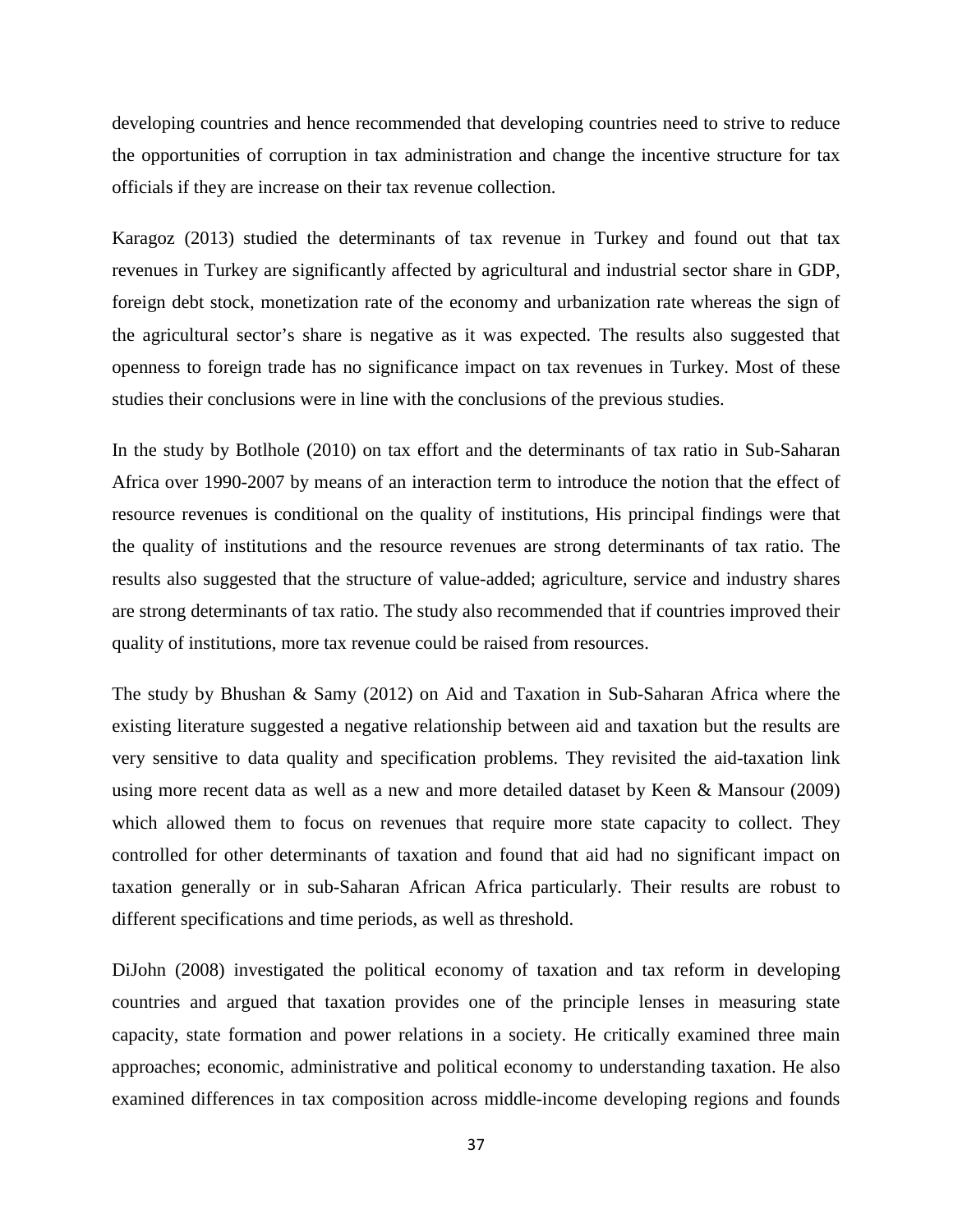out that Latin American economies tax upper income groups much less than in East Asia and Eastern Europe and explores the political economies and explores the problem that capital flight poses for less developed countries.

Dioda (2012) examined the structural determinants of tax revenue in Latin America and the Caribbean between 1990 and 2009 using panel data econometric methodologies from 32 Latin American Countries and concluded that among the factors that exert a statistically significant influence on tax revenue are civil liberties, female labor force participation, the age composition of the population, the degree of political stability, the level of education, the population density as well as the size of the shadow economy.

Drummond, Daal, Srivastava, & Oliveira, (2012) reviewed the experiences of low-income SSA countries in mobilizing revenue in recent decades, with two broad aims; identifying empirical norms of how much and how fast countries have been able to mobilize more revenue and empirical determinants using panel estimates of revenue mobilization. They stated that mobilizing more revenue is a priority for sub-Saharan African (SSA) countries and that countries have to finance their development agendas using mobilized revenue. They further stated that weak revenue mobilization is the root cause of fiscal imbalances in several countries. Their study found out that; the frequency distribution of changes in revenue ratios for SSA low-income countries (LICs) peaks at a pace of about  $\frac{1}{2} - 2$  percentage points of GDP in the short-to-medium term and at a pace of about 2–3½ percentage points of GDP over the longer term, and that almost all SSA-LICs managed to increase revenue ratios by more than 2 percentage points of GDP in the short-to-medium term, at least once in the last two decades. Their panel estimates suggested that structural factors, such as per capita GDP, share of agriculture in GDP, inflation, degree of openness, and rents received from natural resources, are important determinants of tax revenue.

Hisali & Ddumba (2013) analyzed the relationship between tax revenue and foreign aid in Uganda using a framework in which fiscal targets and actual outturns differ. Their results suggested that grants have a negative association with tax revenue but are offset by the positive association of loans that result in some modest increases in tax revenue in the long run. The coefficient on the per capita income variable suggests that the tax system is inelastic. They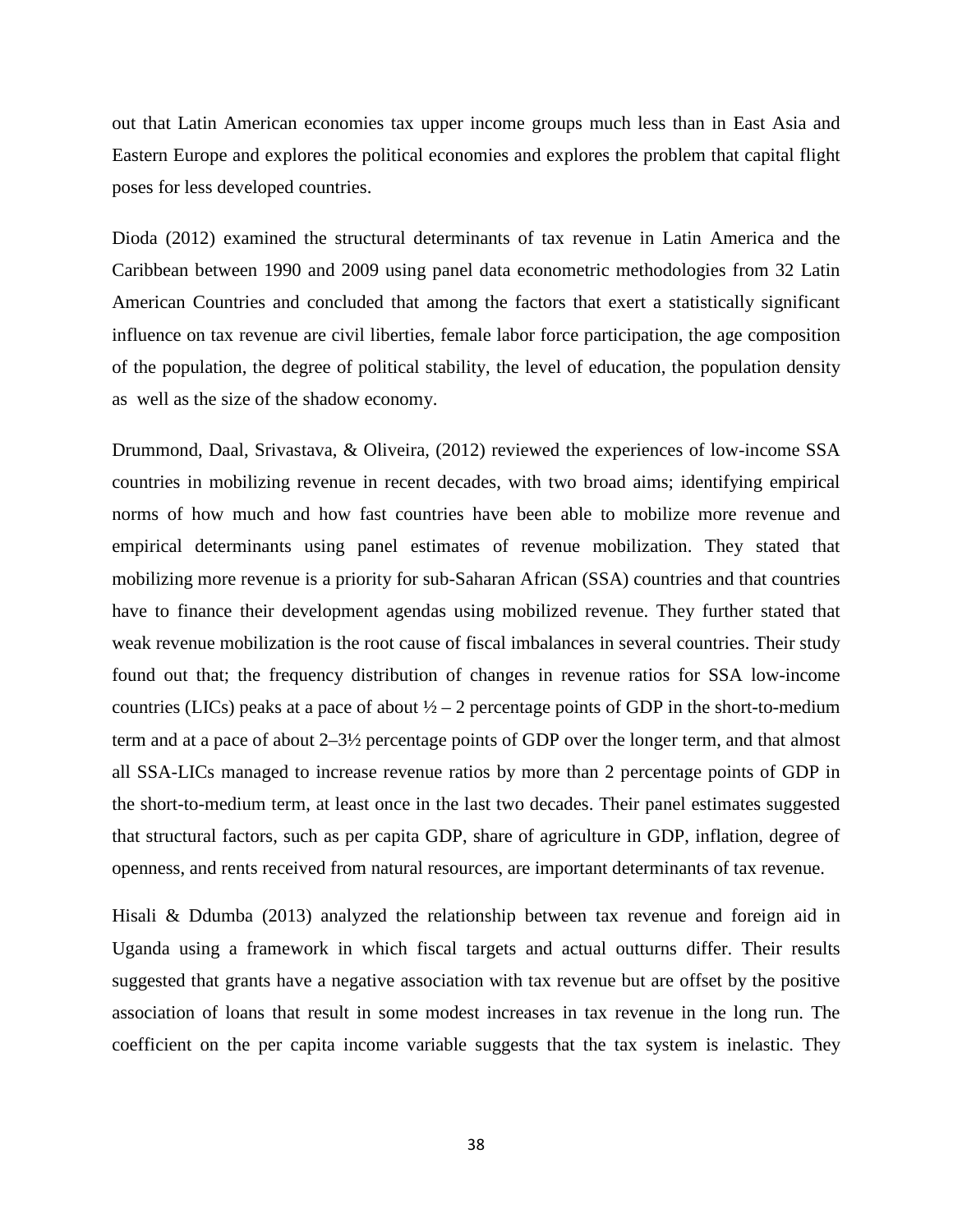recommended that Policies that reduce mutation of taxpayers and noncompliance will reduce the country's reliance on aid and its unwanted effects.

A study by Gabriel (2009) examined the determinants of tax revenue in Uganda, Kenya and Tanzania using panel data anysis covering a period between 1990 and 2007. He also predicted the tax capacity and the tax effort for each of these countries and found out that the tax effort of Kenya was greater than one while that of Uganda and Tanzania was less than one and recommended that Kenya should rationalise her expenditure in case of a budget imbalance while Uganda and Tanzania should instead redesign their tax systems. His study found out that the agricultural share in GDP, the degree of openness, the share of manufacturing sector, the size of the monetary sector, the level of inflation and the share of aid in GDP plus the share of external debt as the major determinants of tax revenue in these countries. However, this study only considered the determinants of tax revenue in only three of the EAC countries yet EAC has five member states. Therefore, different from this study, the present study on top of EAC regional integration, identifies other determinants of tax revenue in all the five EAC partner states.

#### **3.3.0 Summary**

The variety of theoretical positions do not find a synthesis on the empirical side since the empirical evidence investigating the relationship between regional economic integration and tax revenue is not abundant. On the contrary, existing empirical studies show mixed evidence on the impact of regional economic integration on tax revenues. The empirical findings are mixed because of their sensitivity to the set of countries selected and the period of analysis. Unlike South-East Asian countries, which are more competitive and integrated into the global economy, the EAC partner states and other Sub-Saharan Africa countries have great difficulty in dealing with their increasing impact of trade liberalization a proxy for regional integration on tax revenues (Malugu, 2014). For example, the economies of EAC are mainly characterized by lowincome and based on subsistence agriculture, which are difficult to tax. Moreover, budgetary income of the EAC states is closely tied to international trade revenues. From this viewpoint, therefore, the EAC regional integration could create a considerable gap in revenue and might lead to a worsening of major macroeconomic imbalances hence the need to empirically investigate its impact on tax revenues of the partner states. Most studies on the impact of economic integration and or trade liberalization on tax revenue, however, are based on a large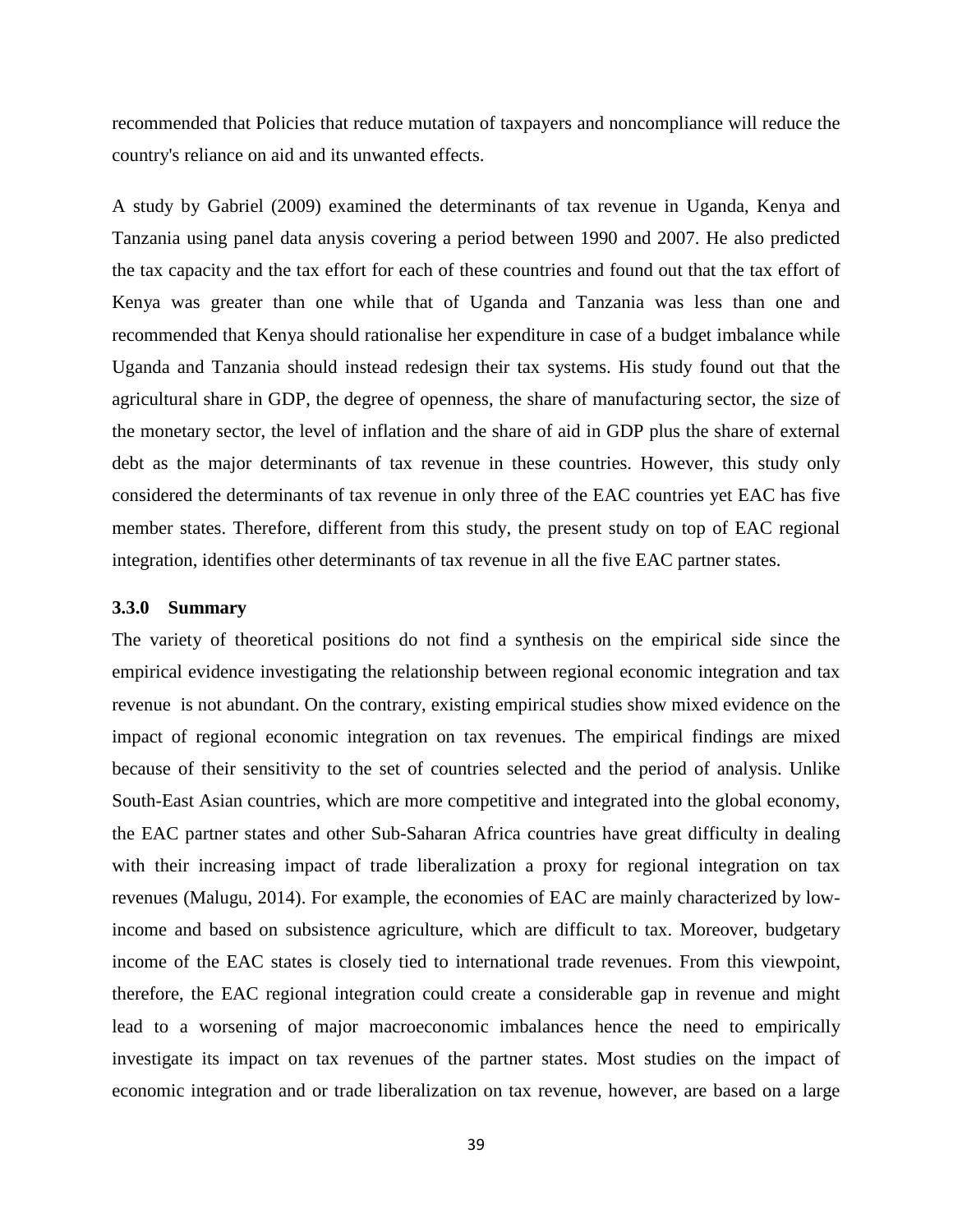sample of developing countries with few focuses on specific emerging economies and the number of years covered are rarely updated to very recent times where the globe has been actively involved in regional integration efforts hence their results might be severely biased by not considering the period where regional economic integration has actually developed most.

Also some of the empirical studies were conducted in single partner states say Kenya, Tanzania or Uganda with no study at all conducted in Burundi and Rwanda while others were conducted before the revival of the EAC regional integration.

Therefore in order to fill the above gaps, the present study examines the tax revenue implications of EAC regional integration as a single regional bloc from 1990 to 2011 using panel data estimation techniques since panel data is advantageous as it adds more variability in the data which helps to mitigate collinearity between the study variables (Greene, 2012) hence yielding excellent estimated results.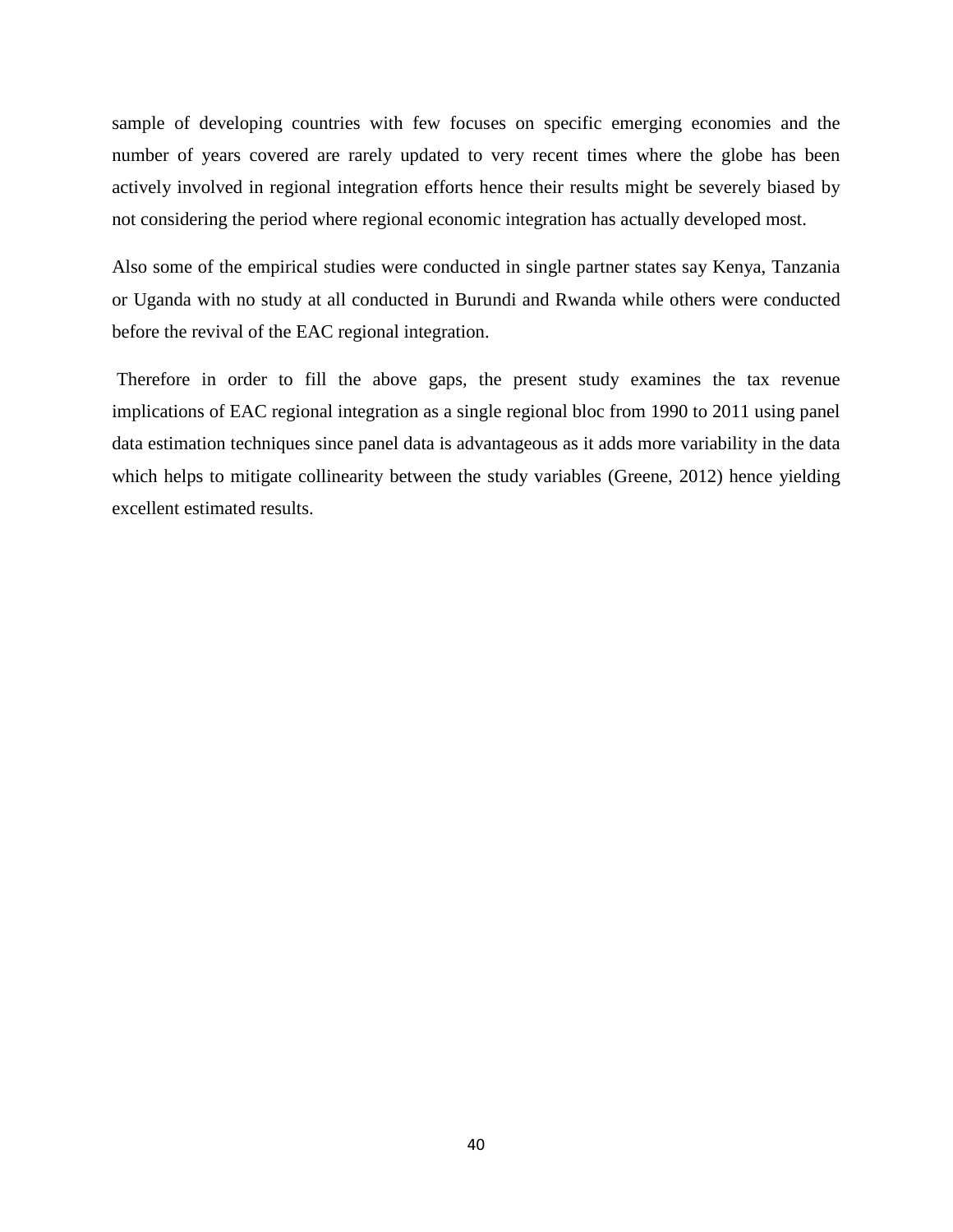# **CHAPTER FOUR METHODOLOGY**

This chapter explains the methodology used by the study to examine the relationship between regional integration and tax revenue using a case study of the East African Community (EAC) alongside identifying other determinants of tax revenue in the EAC partner states.

#### **4.1 The theoretical framework of the study**

The framework of the theory of regional economic integration was laid down by Jacob Viner (1950) who defined the trade creation and trade diversion effects, the terms introduced for the change of interregional flow of goods caused by changes in customs tariffs due to the creation of an economic union. He considered trade flows between two states prior and after their unification, and compared them with the rest of the world. His findings became and are still the foundation of the theory of regional economic integration.

The basics of the theory were summarized by the Hungarian economist Béla Balassa in the 1960s that as a regional economic integration increases, the barriers of trade between markets diminish (Gastaldi, 2008). Balassa believed that supranational common markets, with their free movement of economic factors across national borders, naturally generate demand for further integration, not only economically via monetary unions but also politically thus economic communities naturally evolve into political unions over time.

Different types of methodologies have been employed to study the impact of regional integration on partner states' economies. Generally, most researchers have either adopted an econometric approach mainly using gravity model, elasticity approach (both before and ex-post regional integration analyses) or have conducted simulations based on computable general equilibrium (CGE) models or partial general equilibrium models. However the present study uses an econometric approach and extends the tax model developed by Heller (1975) and also used by Leuthold (1991); Caballe & Panades (1997); Ghura (1998); Chen (2003) among others where the public decision maker's utility function is maximized subject to a budget constraint in order to establish the impact of EAC regional integration on partner states' tax revenue and identify other tax revenue determinants in EAC. It applies the panel data techniques of fixed effects, random effects and the first difference Generalized Method of Moments (GMM).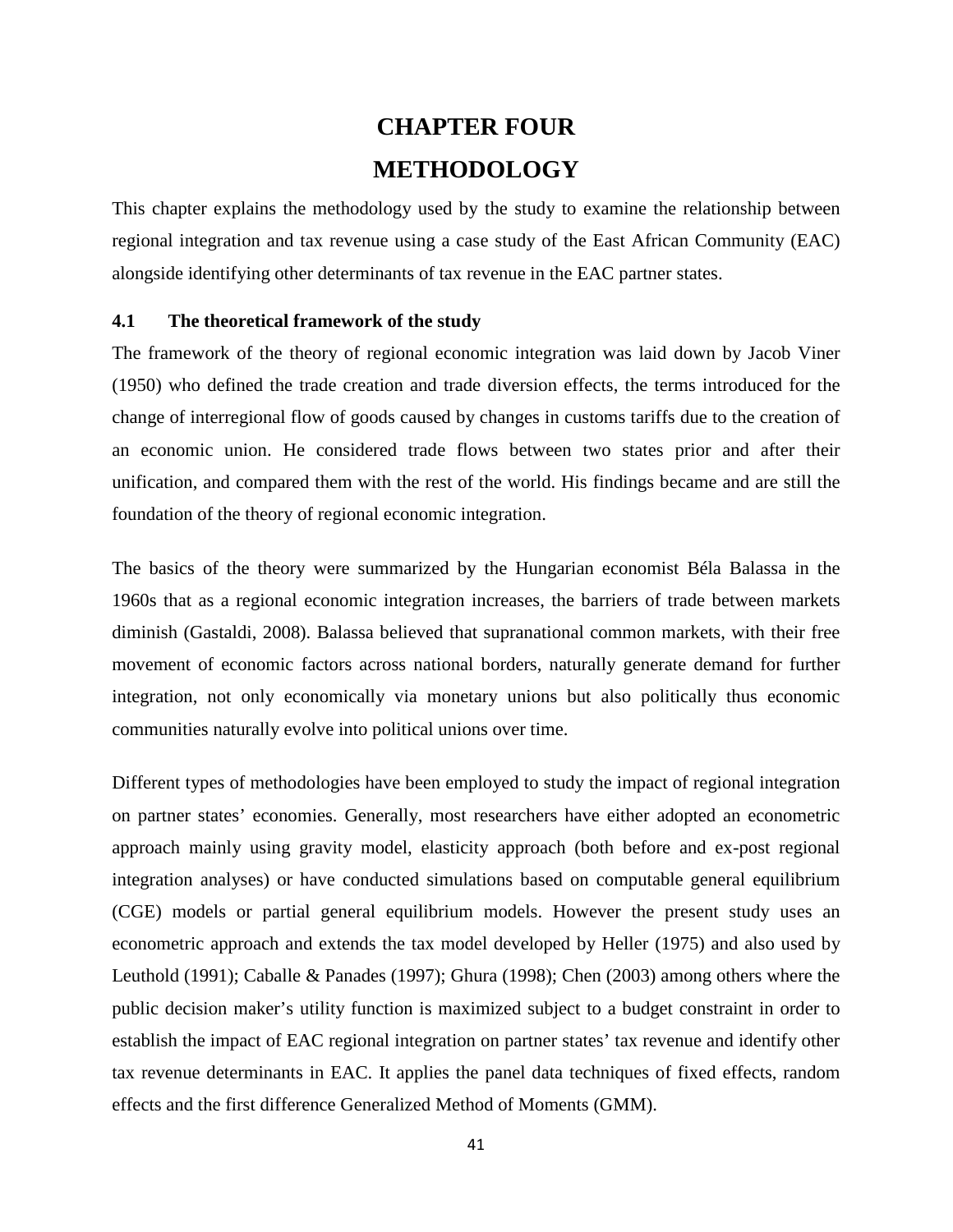The study focuses mostly on empirical studies that examine the determinants of tax revenue such as the seminal paper by Heller (1975); Leuthold (1991) and Ghura (1998) among others that examined the utility-maximizing behavior of governments where fiscal decision makers minimize a quadratic loss function subject to a budget constraint defined by revenue, borrowing and aid in order to attain revenue (tax and borrowing) and expenditure targets.

In most of the previous studies, taxable capacity is measured by regressing for a sample of countries the tax revenue to GDP ratio on explanatory variables that serve as proxies for possible tax bases and other factors that might affect a country's ability to raise tax revenues. This regression approach has been applied to samples of developing and industrialized countries (see for example Chelliah (1971); Heller (1975); Tanzi (1981, 1987 & 1992); Leuthold (1991); Ghura (1998); Eltony (2002); Gupta (2007); Gabriel (2009); Karagoz (2013); Hisali & Ddumba (2013) among others). The predicted tax ratio from such a regression is considered as a measure of taxable capacity while the regression coefficients can be interpreted as average effective rates on those bases. In the regression approach, tax effort is defined as a ratio of tax revenues to some measure of taxable capacity for instance GDP, thus assuming that the tax bases and other explanatory variables reflect only differences in taxable capacity (Tanzi,1995).

The often used tax revenue to GDP ratio (the dependent variable) is a relatively crude measure of "tax performance". From Musgrave (1969), Tanzi (1987), Gupta (2007) and others, it is noted that economic development brings about both increased demand for public expenditure and greater taxable capacity in order to meet the increased demands. However, beyond income level, several other factors contribute to tax revenue such as population density, economic structure of the economy as measured by the inflation rates and exchange rates (Stotsky & Mariam, 1997), openness to trade (economic integration), tax evasion (Teera, 2003; Teera & Hudson 2004), and ultimately, fiscal policy choice such as contractionary or expansionary fiscal policies.

Therefore on top of the EAC regional integration, the study considers the rate of inflation, the size of the external debt, population density, per capita GDP and Economic Growth (GDP growth rate) as other explanatory variables. High inflation rates are expected to reduce the real value of taxes collected thus the study expects a negative relationship between these two variables. In the case of external debt, the ability of countries to borrow and accumulate debt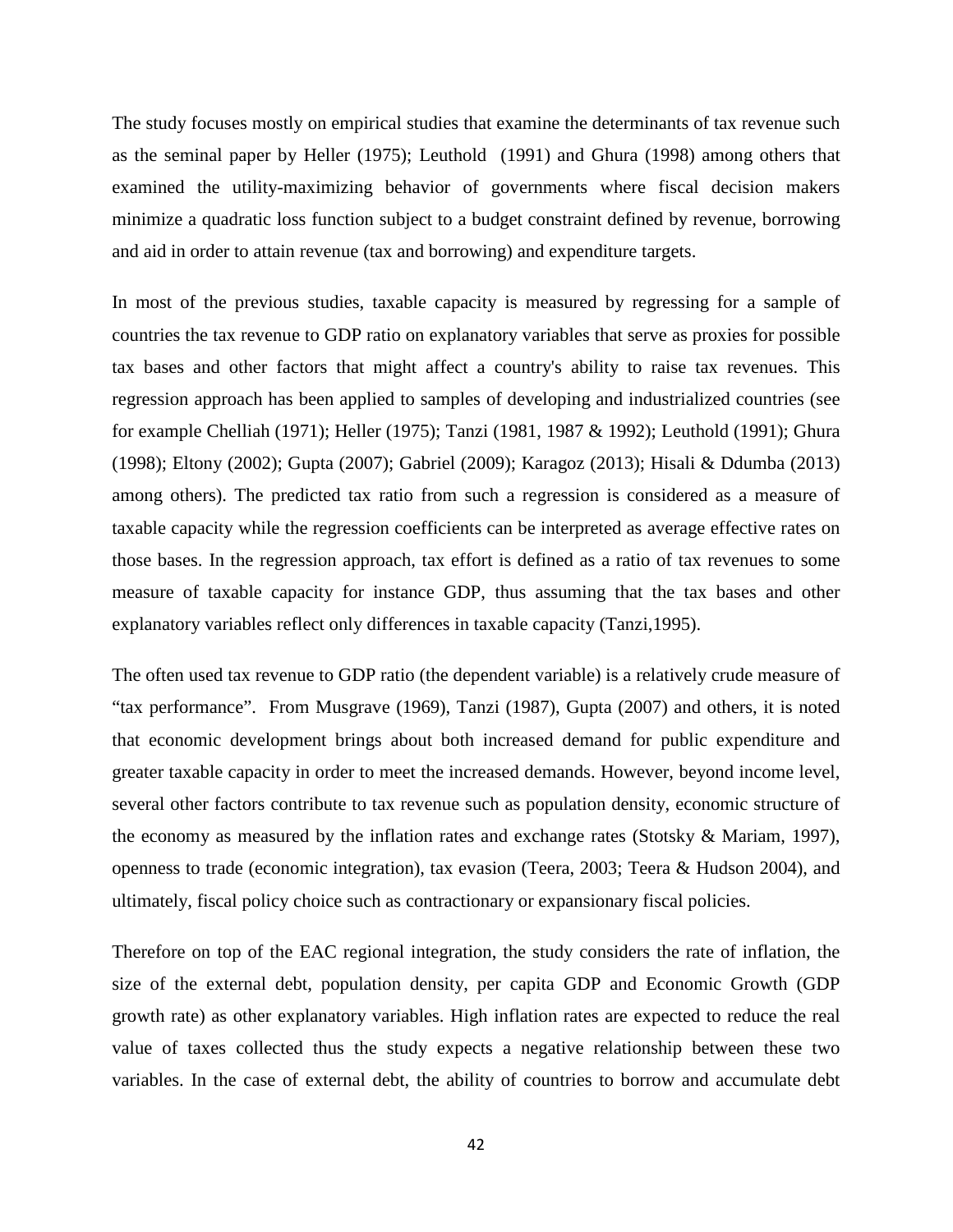may mean that they do not have to rely on taxes, especially when political cycles are short. However, governments may also resort to higher taxes in order to finance increasing debt burdens. Therefore the degree of external indebtedness of a country may affect revenue performance as well. To generate the necessary foreign exchange to service the debt, a country may choose to reduce imports. In such a scenario, import taxes will be lower. Alternatively, the country may choose to increase import tariffs or other taxes with a view of generating a primary budget surplus to service the debt. Studies such as Tanzi (1991) and Eltony (2002) found that foreign debt is positively related to resource mobilization of a country. Economic development brings about both increased demand for public expenditure and greater taxable capacity to meet the demands (Bhushan  $\&$  Samy, 2012). It is also expected that those countries with higher levels of per capita income are able to draw more tax revenue since potential taxable income is higher and tax collection systems are more developed and efficient. Densely populated countries collect more taxes than the sparsely populated countries since high population density indirectly increases the tax base (Teera, 2003; Ansari, 1982; Botlhole, 2010; Karagoz, 2013).

## **4.2 Theoretical Model**

In order to establish the impact of the EAC regional integration on tax revenue of the partner states alongside identifying other determinants of tax revenue in the EAC region, the study extends the tax model developed by Heller (1975) and also used by Leuthold (1991); Caballe & Panades (1997); Ghura (1998); Chen (2003) among others. The public decision maker's utility function is given by;

= ( − , ,, ( + )) … … … … … … … … … … … … … … … … … … … … … … … … … … … … (1)

- $U_{Y-T}$  and  $U_G > 0$ ,
- $U_D$  and  $U_{F+L} < 0$  if D and  $(F + L) > 0$ , and
- $U_D$  and  $U_{F+L} > 0$  if D and  $(F + L) < 0$ .

Where Y-T (GDP, Y less tax revenue, T) is the private sector's disposable income; D is net domestic government borrowing (non - tax revenue); G is the total government expenditure; and (F+L) is the net foreign financing consisting of grants (F) and loans (L) including external arrears accumulation or decumulation (net amortization). The variables D and (F+L) can either be positive or negative and thus the first derivatives of U with respect to D and (F+L) are either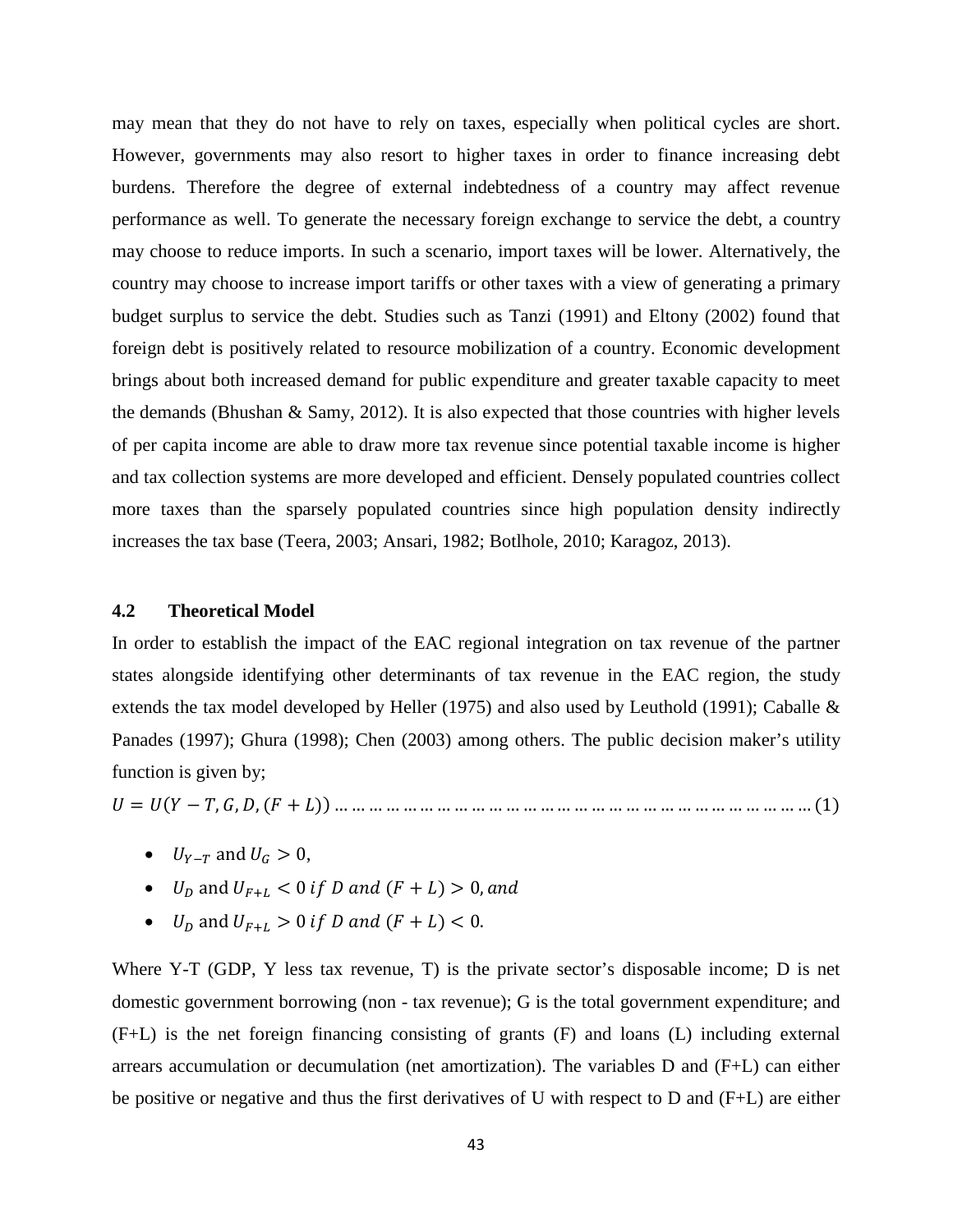negative or positive. All variables in the model are in real per capita terms. The budget constraint faced by the decision maker is given by;

+ ( + ) + = … … … … … … … … … … … … … … … … … … … … … … … … … … … … … … … (2)

The desired tax revenue is determined by maximizing (1) subject to (2). Following Heller (1975), it is assumed that the utility function takes the quadratic form as below;

 <sup>=</sup> 1( <sup>−</sup> <sup>−</sup> ) <sup>−</sup> 2 <sup>2</sup> ( <sup>−</sup> <sup>−</sup> )<sup>2</sup> <sup>+</sup> 3( <sup>−</sup> ) <sup>−</sup> 4 <sup>2</sup> ( <sup>−</sup> )<sup>2</sup> <sup>−</sup> 5 <sup>−</sup> 6 <sup>2</sup> <sup>2</sup> − 7( + ) − 8( + )<sup>2</sup> … … … … … … … … … … … … … … … … … … … … … … (3)

Where the  $\alpha'$ 's are positive constants. Ys and Gs are subsistence levels of income and government expenditure respectively. Empirically a quadratic utility function is preferable to a log – linear one because the terms D and (F+L) can either be positive or negative (Ghura, 1998). However, since Ys and Gs are not observable, following Leuthold (1991), it is assumed that they are simple linear functions of income as shown below;

= 0 + 1 … … … … … … … … … … … … … … … … … … … … … … … … … … … … … … … … … . (4)

And

= 0 + 1 … … … … … … … … … … … … … … … … … … … … … … … … … … … … … … … … … . (4)

Maximizing (3) with respect to T, G, and D after substituting for Gs and Ys subject to the budget constraint (2), yields the following reduced form for the desired equation for tax revenue-GDP ratio  $(T/\gamma)^*$  after solving the optimal equations simultaneously;

$$
\left(\frac{T}{\gamma}\right)^{*} = \left(\frac{\alpha + \alpha_4 g_o - \beta y_0}{\beta + \alpha_4}\right)\left(\frac{1}{\gamma}\right) - \left(\frac{\alpha_4}{\beta + \alpha_4}\right)\left(\frac{(F+L)}{\gamma}\right) + \left(\frac{\alpha_4 g_1 - \beta y_1}{\beta + \alpha_4}\right) \dots \dots \dots \dots \dots \dots \dots \dots \tag{5}
$$

Where  $\alpha = (-\alpha_1 + \alpha_3 - \frac{\alpha_1 \alpha_4}{a_6} + \frac{\alpha_4 \alpha_5}{a_6})$  and  $\beta = \frac{\alpha_2(\alpha_4 + \alpha_6)}{\alpha_6}$ .

Variable D, the net domestic borrowing (non tax revenue) disappears during the process of solving for desired tax revenue GDP ratio. Expanding on Leuthold's (1991) applied tax model, it is assumed that the actual tax revenue GDP ratio  $(T/Y)$  is a function of the desired tax revenue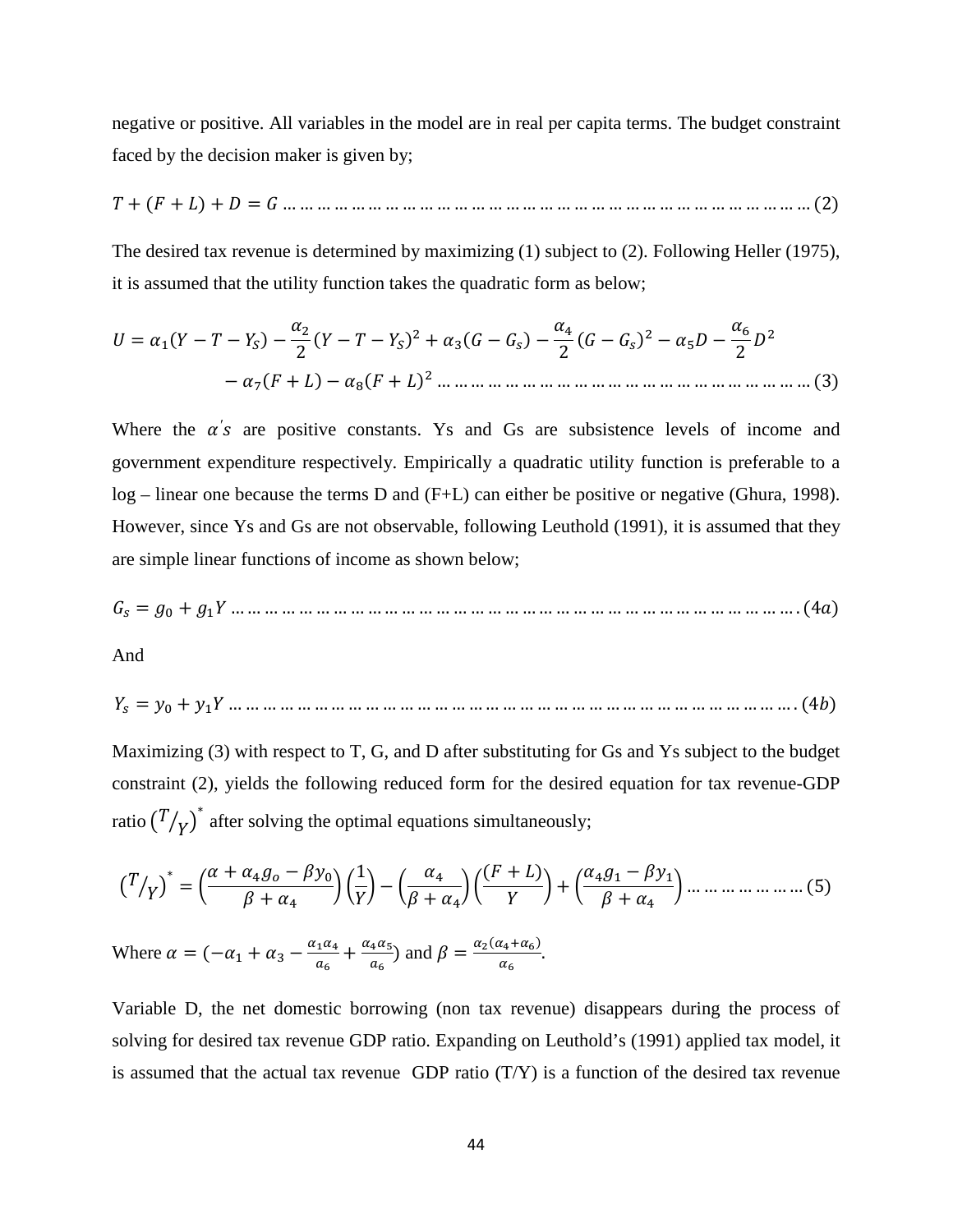GDP ratio  $(T/\gamma)^*$  and the availability of certain tax bases (B) as well as the status of macroeconomic policies (M) and the degree of openness of the economy (Ghura, 1998). In this study, the degree of openness of an economy to other economies is captured by the EAC regional integration dummy variable (EAC) since it is noted in the literature that regional integration increases the degree of openness of an economy (Mclntyre, 2005). That is;

 � <sup>=</sup> �� � � ∗ , , , � … … … … … … … … … … … … … … … … … … … … … … … … … … … (6)

Substituting for  $(T/\gamma)^*$  in equation (6) yields;

 � = � 1 , ( + ) � , , , � … … … … … … … … … … … … … … … … … … … … … … … … (7)

Since  $\beta$  is positive and  $\alpha$  could either be negative or positive, the actual tax revenue GDP ratio  $(T/Y)$  is a negative function of  $(F+L)/Y$  and an uncertain function of the inverse of per capita income (1/Y). The present study will establish the relationship between per capita GDP and the tax revenue GDP ratio.

Therefore equation (7) which is the theoretical model of the study identifies per capita income (Y), foreign financing as a ratio of a GDP  $({}^{(F+L)}$  $\gamma$ ), elements of the country's tax bases (B)

also known as tax handles, macroeconomic policies (M) and the degree of openness of an economy captured by the EAC regional integration as the major factors that influence tax revenue GDP ratio in the East African Community.

The elements of a country's tax bases better known as the tax handles considered in the previous empirical studies include the population size of the country, the share of agriculture in GDP, the share of oil and non-oil mining activities, trade activities (exports and imports), the share of manufacturing sector in GDP, the share of service sector in GDP, sectoral value addition among others for example see (Agbeyegbe, Stortsky, & Woldermarian, 2004; Botlhole, 2010; Eltony, 2002; Gupta, 2007; Gabriel, 2009; Karagoz, 2013) among others. The element of a country's tax base in this study is captured by the population density while the influence of macroeconomic policies on the tax revenue GDP ratio is captured by the inflation rate.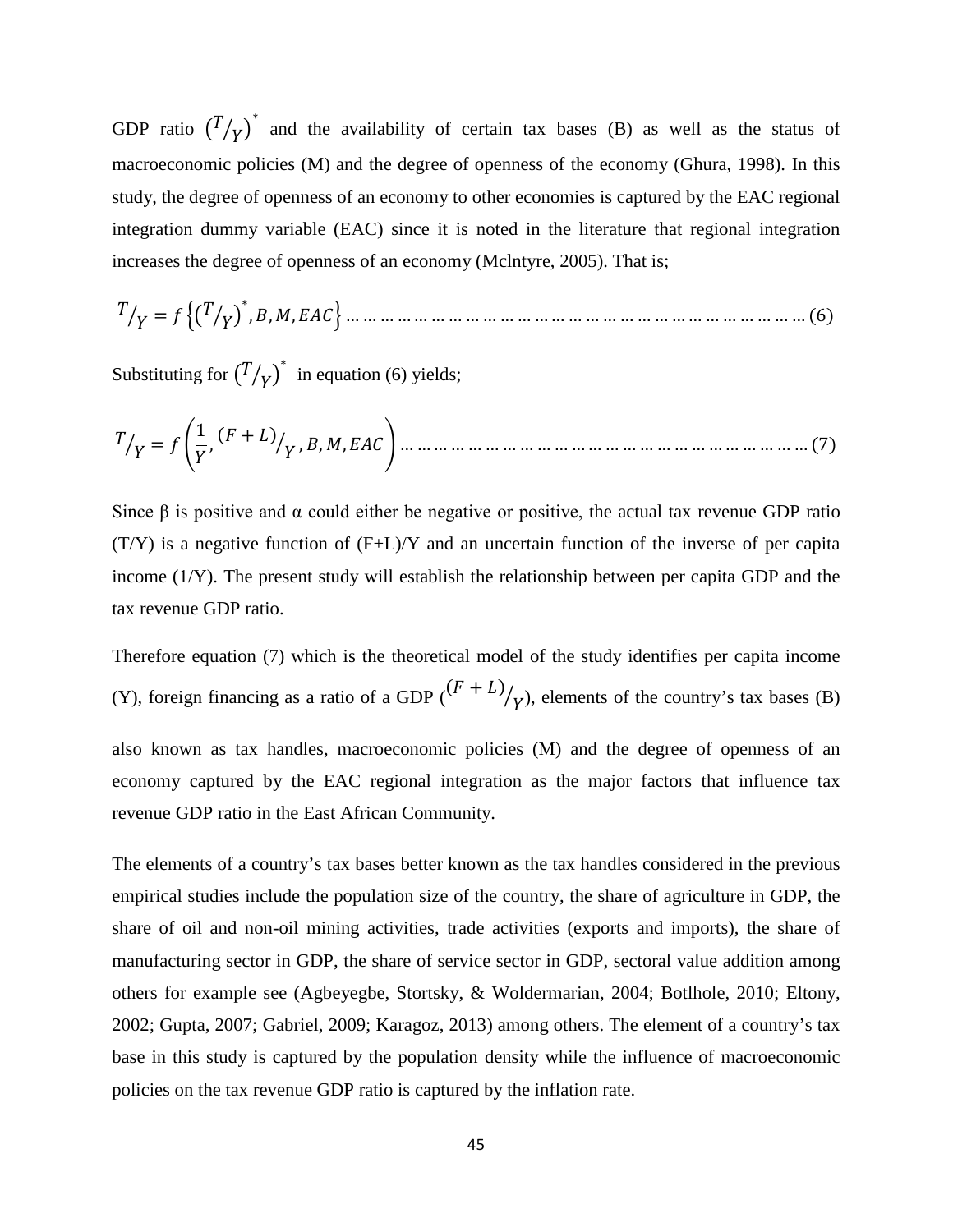The effect of inflation rate on tax revenue can be registered mainly through three channels; first, in an inflationary environment, when actual tax payments lag the transactions to be taxed, tax obligations are lower in real terms at a time of payments (Tanzi, 1987). Second, excise duties on a number of products for example tobacco, alcohol, and gasoline may be levied at specific rates that may not necessarily be adjusted in line with inflation (Ghura, 1998). Finally, high inflation rates reduce the tax base because in order to protect the real value of their wealth, economic agents make portfolio adjustments in favor of assets that typically escape the domestic tax net such as land, livestock, jewels and foreign capital (Ghura, 1998) thus the overall effect of inflation on tax revenue is expected to be negative in this study.

With respect to external financing the theoretical model predicts a negative effect of increases in external financing on domestic tax revenue GDP ratio. In the literature, two variables are usually used to capture this effect; the ratio of foreign aid to GDP and the ratio of public stock to GDP (Ghura, 1998). However for this study, the effect of external financing is captured by the stock of external public debt as percentage of GNI.

The effect of the degree of openness of an economy on tax revenue GDP ratio is ambiguous. If a large proportion of a country's imports are price inelastic, deterioration in terms of trade owing to an increase in import prices could improve the tax base (Ghura, 1998). However, if the deterioration in terms of trade is due to a decline in export prices and the country depends on revenue from export taxes, the tax base would be expected to shrink (Eltony, 2002). In addition, the decline in income associated with a decline in terms of trade would be expected to lower the tax base (Keen & Marchand, 1997) hence the degree of openness of an economy proxied by the EAC regional integration in this study is expected to have a negative impact on tax revenue GDP ratio. However in many empirical studies, the degree of openness of an economy is measured by the ratio of the sum of exports to imports to GDP and most empirical studies have found a positive relationship while a few of them have found a negative relationship.

The literature on the determinants of tax revenue provides a set of testable hypotheses. This study focuses on those hypotheses on income, tax base, macroeconomic policies (Inflation) and EAC regional integration that are tested using the available data for EAC partner states using panel data analytical techniques.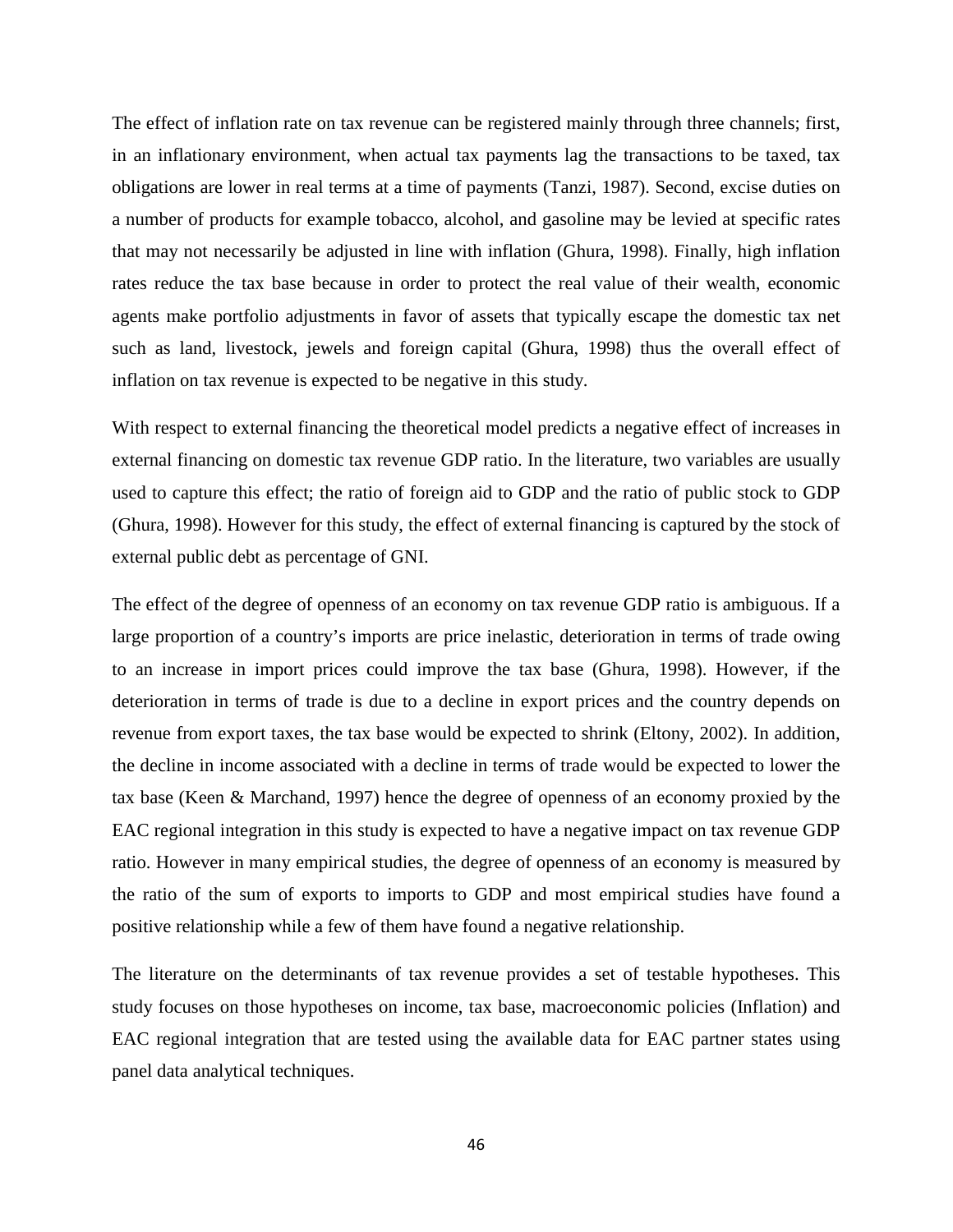#### **4.3 Model Specification**

From equation (7) the theoretical model above, the empirical EAC tax revenue model is specified as follows;

 = + + ′ + … … … … … … … … … … … … … … … … … … … … … … … … … (8) = 1,2,3, … ,5; = 1,2,3, … , , ~ (0, 2).

Where:

 $TR_{it}$  = Tax revenue expressed as a percentage of GDP in a country i at time t;

- $EAC_{it}$  = EAC regional integration dummy variable; t taking on value 1 for the year when the country i joined the EAC regional integration and zero otherwise.
- $X'_{it}$  Set of control variables (other explanatory variables in the model apart from EAC).
- $\theta$  = the coefficient of the EAC regional integration dummy variable.
- $\beta$  = Vector of coefficients of the set of control variables  $X'_{it}$  expected to influence tax revenue in the EAC region other than the EAC regional integration.
- $u_{it}$  = The error term which is assumed to be independent and identically distributed with mean zero and variance  $\sigma^2$ , that is,  $u_{it} \sim iid(0, \sigma^2)$ . This consists of all other variables assumed to affect EAC partner states' tax revenue but have not been included in the model.

More specifically equation (8) is presented as follows;

= + + 1 + 2 + 3 + 4 + 5 + … … … (9)

Where; *GDP* is the growth rate of GDP expressed in percentages; *lnY* is the natural logarithm of Per Capita GDP; *lnPOP* is the natural logarithm of population density; *INL* is the inflation rate measured by Consumer Price Indices (CPI), annual prices and *PUB* is the Public debt as a percentage of GNI for all the five EAC partner states; Burundi, Kenya, Rwanda, Tanzania and Uganda.

The study also estimates the dynamic panel model specified below in order to gauge the impact of previous tax revenues on the present tax revenues;

= −1 + + ′ + … … … … … … … … … … … … … … … … … … … … … … (10)

 $i = 1,2,3,...,5; t = 1,2,3,...,T, u_{it} \sim iid(0, \sigma^2).$ 

Where  $\gamma$  is the coefficient of the lagged tax revenue for each EAC partner state,  $TR_{it-1}$ .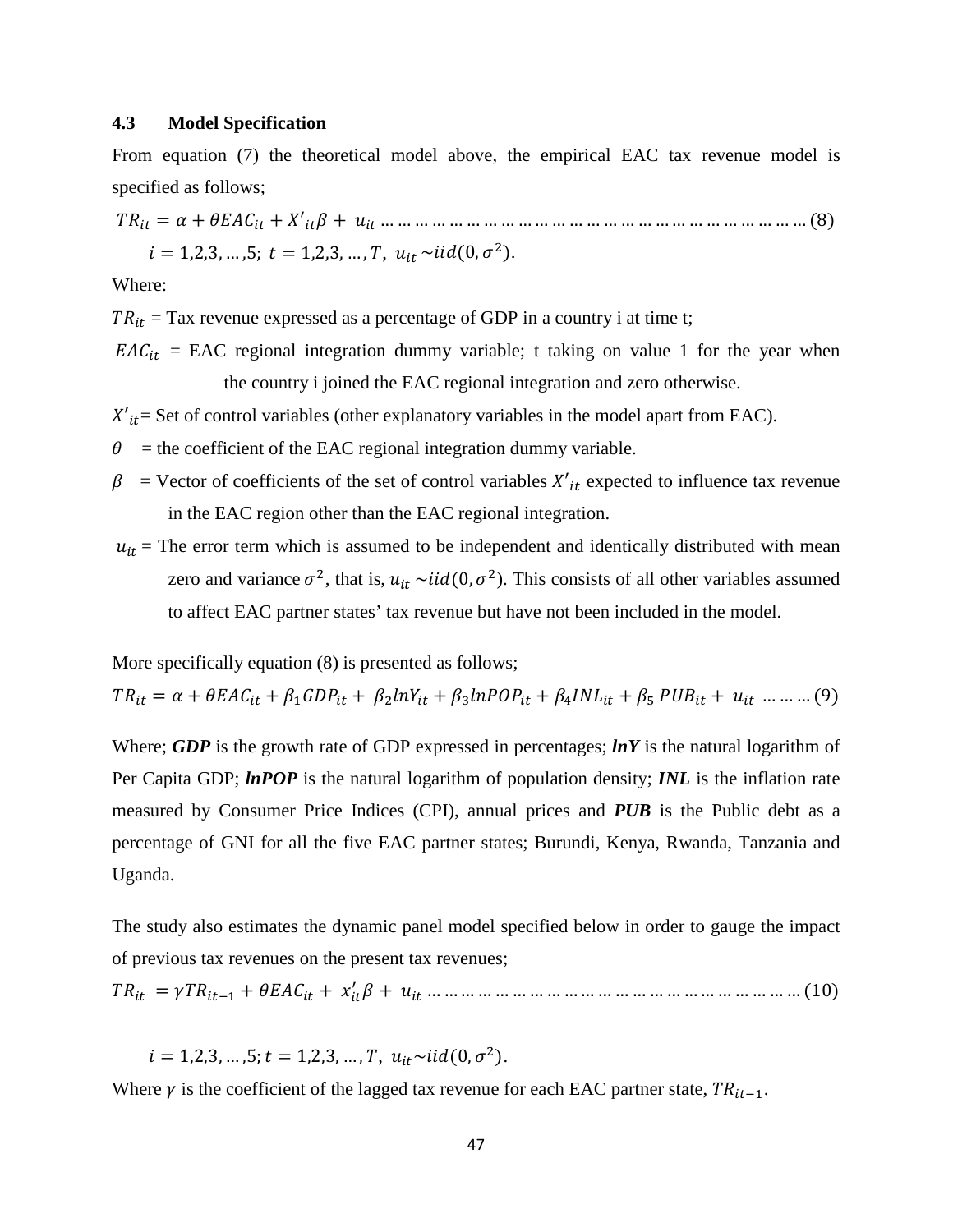Equation (9) is for static panel data which is estimated using Fixed Effects model and Random Effects model before conducting a Hausman specification test to select the best model while equation (10) the dynamic panel model introduced to capture the relationship between current tax revenue and the previous tax revenue in the EAC region since bilateral agreements and trade preferences are likely to have a lag is estimated using the first difference Generalized Method of Moments (GMM) (Arellano & Bond, 1991). It is used majorly to show whether the EAC tax revenue depends on its lagged values but however this may lead to the problem of endogeneity and that is why it is estimated using first difference GMM (Greene, 2012; Verbeek, 2008).

# **4.4 Definition and Measurement of variables included in the Empirical Analysis**

The dependent variable of the study is **Tax revenue** expressed as a percentage of GDP for all the five EAC partner states; Burundi, Kenya, Rwanda, Tanzania and Uganda for the period 1990 to 2011 totaling to 22 observations for each country. The study resorted to using tax revenue as a percentage of GDP as a dependent variable of the study after failing to obtain data on customs revenue as a share of total revenue for all the five EAC countries. The major explanatory variable of the study is the EAC regional integration which is a dummy variable taking on values 1 for EAC regional integration and 0 otherwise. The other variables are the control variables introduced in the study so as to identify the other determinants of tax revenue in the EAC region. The variables are described as follows;

**EAC regional integration;** this is measured as a dummy variable taking on values  $t = 1$  for the year when the country i joined the EAC regional integration bloc and zero otherwise. Specifically for Kenya, Tanzania and Uganda, it takes on 1 for the period from 2000 to 2011 and zero for the period before 2000; for Burundi and Rwanda, it takes on 1 from the year 2007 and zero otherwise. The study determines empirically the relationship between the EAC regional integration and tax revenue in the EAC partner states. In the literature it is said that regional integration leads to loss of revenue in the short run due to the creation of custom union but in the long run it leads to higher tax revenue collected as it accelerates industrial growth, more economic activities, increased exports, increased employment opportunities hence more tax revenue generated (ADB, 2011; Castro, DeRocha, & Kraus, 2004; Karingi, Siriwardana, & Ronge, 2002; Semkunde, 2012; Shinyekwa & Mawejje, 2013). Therefore, for this study a negative relationship is expected between EAC regional integration and the tax revenue of the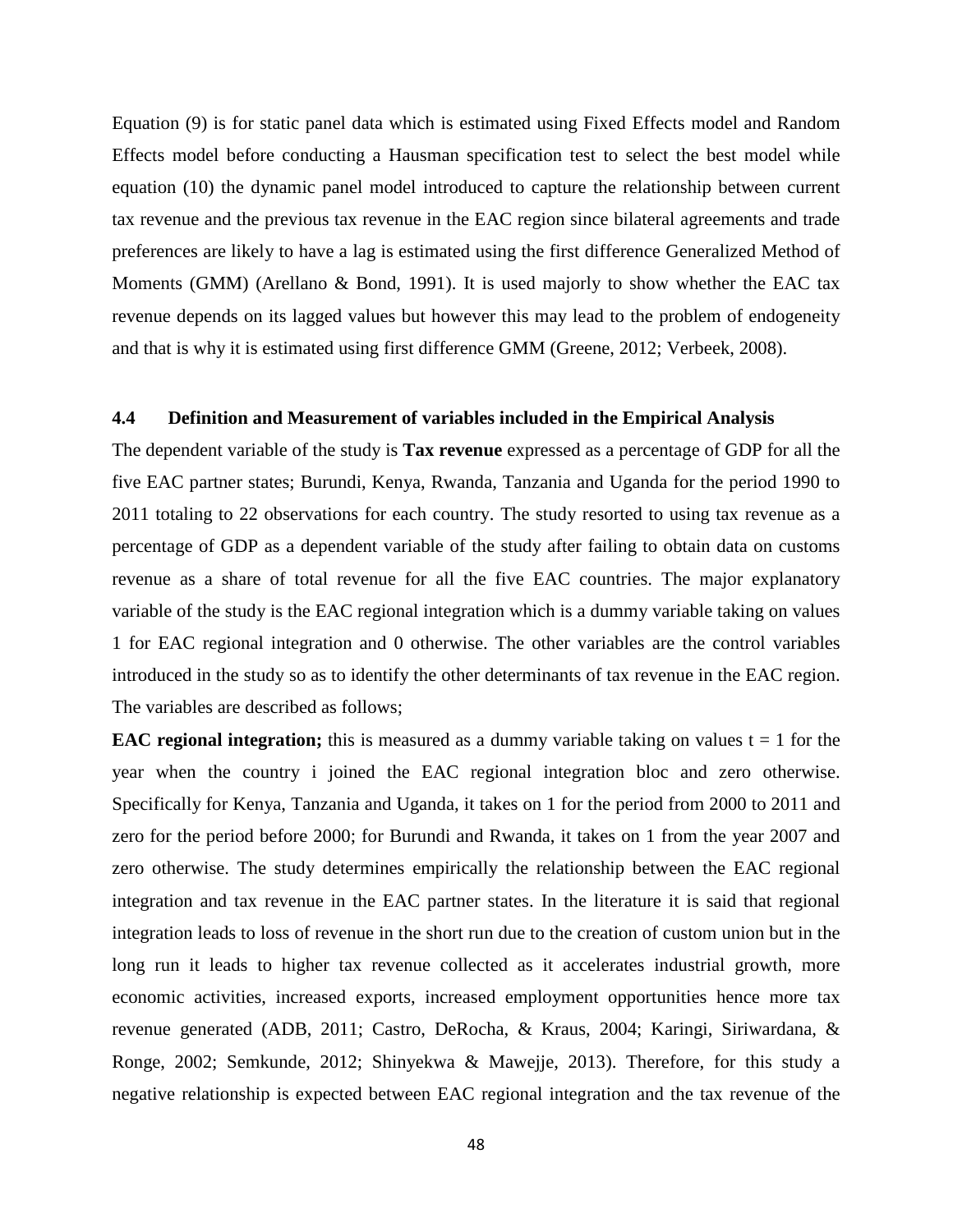member states. The EAC regional integration is the major explanatory variable of the study. Other variables included in the study are explained as below;

**GDP per capita;** it is measured at constant US dollars of 2005 expressed in logarithm serves as a proxy for the level of development of a country. Per capita income also serves as a good indicator of the sophistication of the economic structure. The study also tests the relationship between **GDP growth rate (Economic growth)** and tax revenue. GDP per capita and GDP growth rate control for the level of economic development and scale effects. It is assumed that higher per capita GDP indicates a higher capacity to pay taxes, as well as a greater capacity to levy and collect those taxes (Teera & Hudson, 2004; Gupta, 2007; Chelliah, 1971). This economic intuition is based on the premise that the higher the per capita GDP, the more monetized is the economy, and the better the tax administration, hence the better the overall performance of revenue collection (Agbeyegbe, Stortsky, & Woldermarian, 2004). The relationship between tax revenue and the level of development of a country has been studied in the literature. For example Tanzi, (1992) found a positive relationship between them. This is true as according to Wagner's law, the demand for public services is income elastic thus economic development is associated with an increased demand for public goods and services which should be funded by increasing tax revenue (Teera, 2003). Also Chelliah (1971) and Tanzi (1987) noted that development is associated with greater state capacity to levy and collect taxes. For this study, a positive relationship is expected between tax revenue and the two variables; Economic Growth and GDP per capita. GDP includes income earned locally that accumulates to nonresidents and excludes income received from abroad by residents, since local income accruing to non-residents is typically taxed.

**Public debt as a percentage of GDP;** this is measured as external debt stocks expressed as a percentage of GNI. With a large debt, the government needs to raise the revenues necessary to service it leading to increased tax revenue collections (Teera, 2003). However some of the previous studies have found a negative relationship between a public debt and tax revenue while others have found a positive relationship since countries may increase taxes in order to generate a primary surplus budget to service the debt (Eltony, 2002). Therefore for the present study, a positive relationship is expected between tax revenue and public debt.

**Population density;** this is expected to have a positive effect on the tax revenue, mainly because a high population density leads to rising the tax base (Teera, 2003), In a thinly populated area,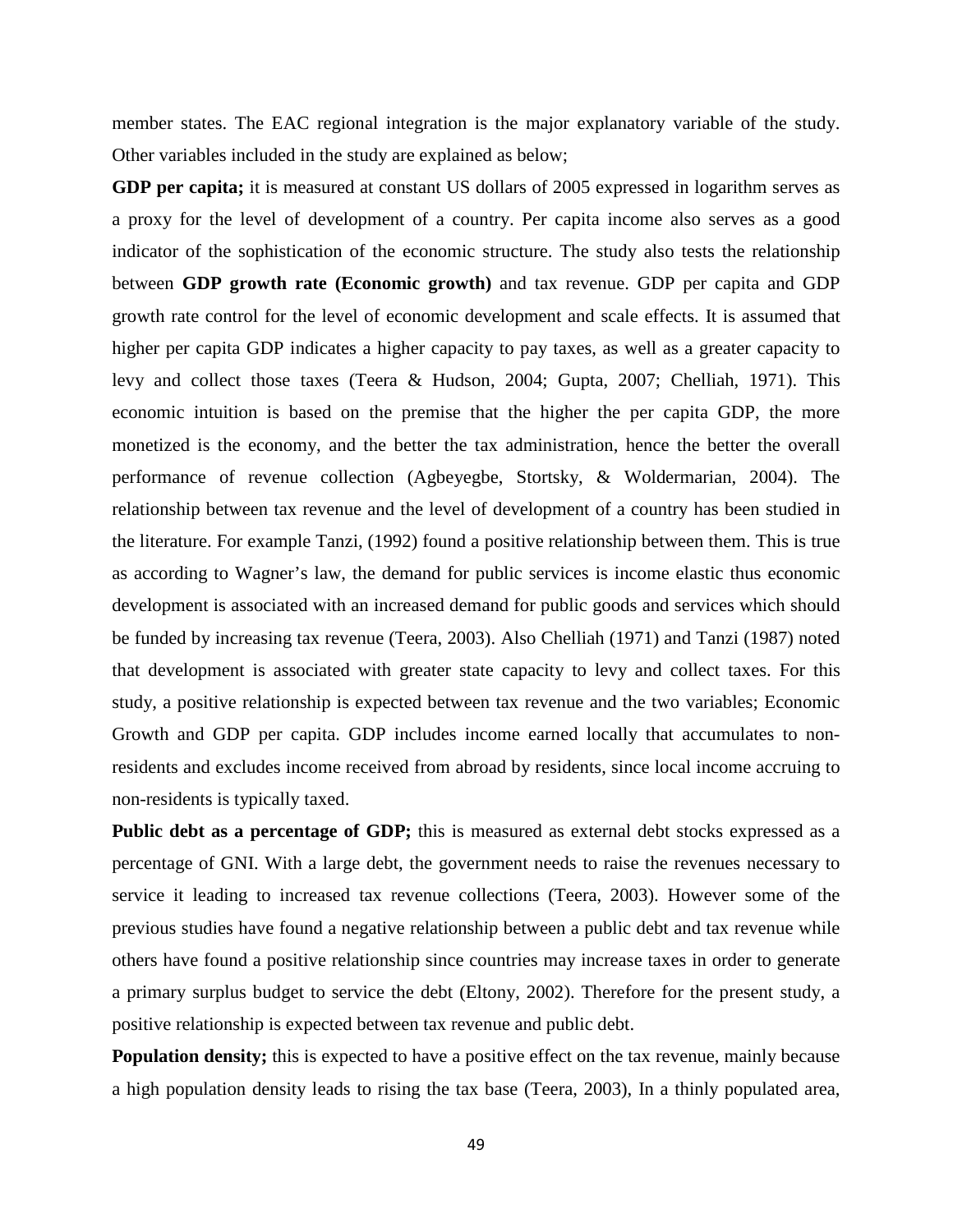administrative costs are expected to be higher in terms of total yields and therefore, less encouraging for collection of tax revenues as in such a situation, the degree of tax evasion and tax avoidance may also be relatively higher than in the densely populated area (Ansari, 1982).

**Inflation;** which is measured as consumer price indices expressed as a percentage of annual prices is a proxy variable for the macroeconomic policy environment of the EAC partner states. It captures the impact of macroeconomic policy on tax revenues in an economy. Tanzi (1987) explains that the combination of high inflation, a relatively long average lag in tax collection, and a low elasticity of the tax system leads to a drastic fall in real revenues when inflation occurs. For this study therefore, a negative relationship is expected.

#### **4.5 Estimation Procedure**

The empirical estimation is based on the application of the balanced panel data utilizing a sample of five EAC partner states; Burundi, Kenya, Rwanda, Tanzania and Uganda over the period 1990 - 2011 using STATA as a statistical analytical package. Panel data is advantageous as it adds more variability in the data which helps to mitigate collinearity between the study variables (Greene, 2012). The choice between the two linear panel models of the fixed effects and random effects models is empirical as the study uses the Hausman test to choose between the FE and RE models. The choice is made by running the Hausman test where the null hypothesis is that the preferred model is RE versus the alternative; the FE model, that is, the Hausman test tests the null hypothesis that random effects  $(u_i)$  and Regressors  $(x_{it})$  are un correlated. If random effects and regressors are uncorrelated, then we estimate random effects model and if they are correlated, then the fixed effects model will be preferred. The test is such that if the Hausman statistic is smaller than its critical value then we fail to reject the null hypothesis that regressors and random effects are uncorrelated. To carry out this test, the study first runs a Fixed Effects model and saves the estimates, then runs a Random Effects model and save the estimates. After saving the estimates from both models, the test is then performed. If the results are not significant we accept the null hypothesis that the preferred model is the RE model otherwise we reject the null hypothesis and prefer the FE model (Greene, 2012; Verbeek, 2008). Since the P-Value is 0.0000, we reject the null hypothesis that the preferred model is RE and conclude that the preferred model is FE.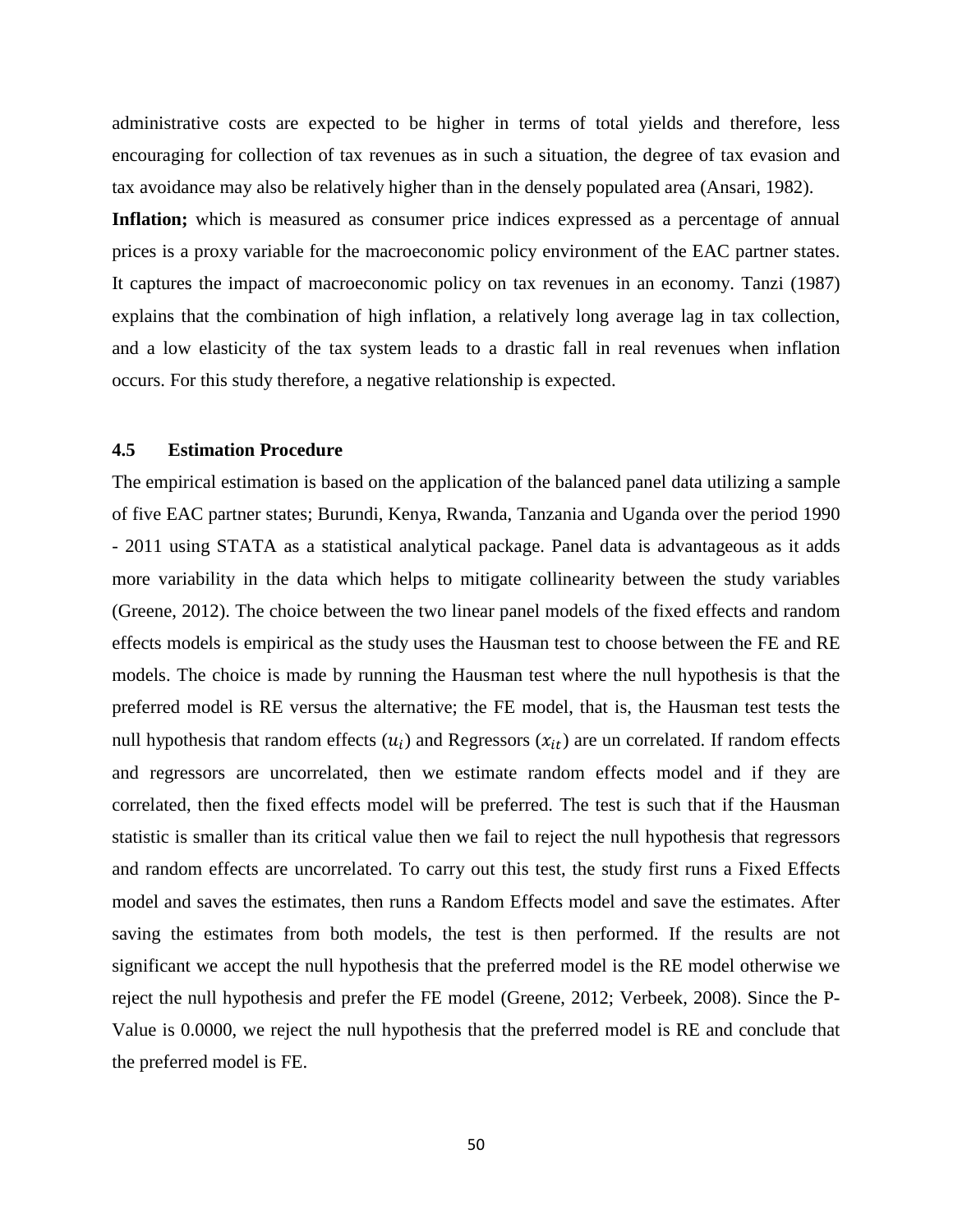The study also includes a lag of tax revenue in order to determine whether tax revenue in the EAC depends on its lagged or previous values since bilateral agreements and trade preferences are likely to have a lag. It is also argued that efforts geared to increase tax revenue respond with time thus suggesting that tax revenue in the previous year impact on tax revenue in the current year thus the inclusion of lagged tax revenue as one of the predictor variables. This therefore necessitates the application of a dynamic panel model since the lagged dependent variable included as an explanatory variable may lead to the problem of endogeneity (Baltagi, 2001).

Dynamic panel models are increasingly being used in panel data estimation partly due to panel data availability and the vast array of economic theories fronting some form of partial adjustment of economic variables to an equilibrium level (Harris & Matyas, 1996). Therefore the present study estimates the dynamic model since EAC agreements are believed to have a lagged effect. Dynamic panel models are models which include lagged value(s) of the endogenous variable as explanatory variables. The study estimates a dynamic panel model in addition to the static panel data model in order to gauge the impact of previous tax revenue on current tax revenue in the EAC. This however necessitates the use of  $GMM<sup>15</sup>$  $GMM<sup>15</sup>$  $GMM<sup>15</sup>$  in order to control endogeneity that may arise due to the inclusion of the lagged dependent variable as one of the regressors (Baltagi, 2001; Greene, 2012). This estimator was suggested by Arellano & Bond (1991) and it estimates the first differences of the model there by eliminating the unobservable time-invariant countryspecific effects and mitigates the possibility of the problem of unit roots hence solving the problem of panel data non-stationarity (Verbeek, 2008). The estimator also solves problems of heteroskedasticity and autocorrelation hence better results (Greene, 2012). The study uses first difference GMM as opposed to systems GMM since the study uses first differences of the series as the instruments and does not use first lagged differences of the series. Also the first difference GMM has an inbuilt automatic difference in Sargan or Hansen testing and the ability to collapse instruments thus solving the problem of too many and weak instruments (Roodman, 2009).

The EAC regional integration dummy variable in this case is an aggregated dummy variable thus the system views the dummy variable as a continuous variable and thus not eliminated both in the Fixed Effects model and in the first difference GMM Model.

l

<span id="page-65-0"></span> $15$  GMM is the generalized method of moments since it uses moments. It uses additional moments which vary with time hence improving the efficiency of the model (Hsiao, 2004).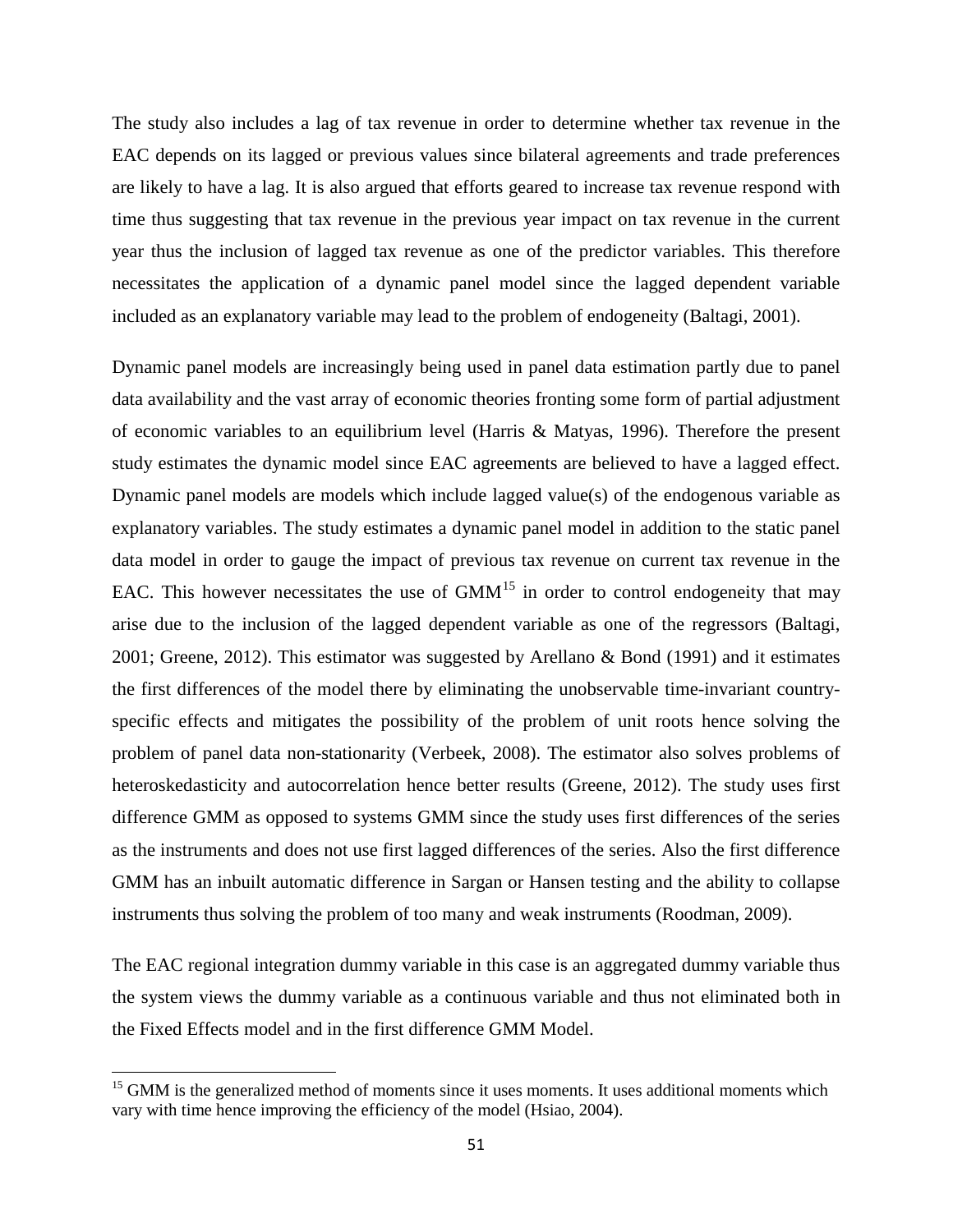## **4.6 Diagnostic tests**

The study checks for multi-collinearity in the model by conducting the simple pair wise correlation test that reveals the coefficients between the explanatory variables; the results indicate that the values of the correlation coefficients between explanatory variables are lower than 0.80 hence by Studenmund (2001) who argues that below such a threshold the model does not suffer from serious problem of multicollinearity. The study also conducts a panel data unit root test to determine whether the panel data for study variables are stationary or not since panel data contains both the cross-section and the time components. When all the variables are stationary, the traditional estimation methods can be used to estimate the relationship between the variables. However if the variables are non-stationary, a test for co-integration is required. The study employs the two panel unit root tests; Levin, Lin and Chu (LLC) which assumes that the autoregressive parameters are common across countries that is, it assumes homogeneous coefficients and Im, Pesaran and Shin (IPS) which assumes heterogeneous coefficients of the study variables in order to test for panel data stationarity. The unit root tests are conducted under the null hypothesis that each serie in panel contains a unit root and the alternative that the panels are stationary. The IPS unit root test is not very strict as compared to the LLC since it allows some panels to be non stationary (Verbeek, 2008). The results from the two tests indicate that all variables are stationary that is, the null hypothesis of the presence of panel unit root is rejected and hence the cointegration tests in this case are not required to estimate the model. Therefore, the study confidently estimates the static panel model using the two traditional linear panel models of RE and FE and estimates the dynamic panel model using first difference GMM.

## **4.7 Data sources**

l

The study uses secondary data mainly obtained from World Bank (2013) Development indicators and supplemented with data from African Economic Outlook (2013), and the EAC Facts and Figures  $(2012)^{16}$  $(2012)^{16}$  $(2012)^{16}$ . The EAC regional integration is a dummy variable taking on 1 for the year when the particular country joined the EAC regional integration or 0 otherwise. The data are annual and the sample covers the period of 1990 - 2011 for the five EAC partner states; Burundi, Kenya, Rwanda, Tanzania and Uganda. A more detailed data description and sources is attached in the appendices (table 6).

<span id="page-66-0"></span><sup>&</sup>lt;sup>16</sup> This report was obtained from the EAC secretariat website and it is published every year.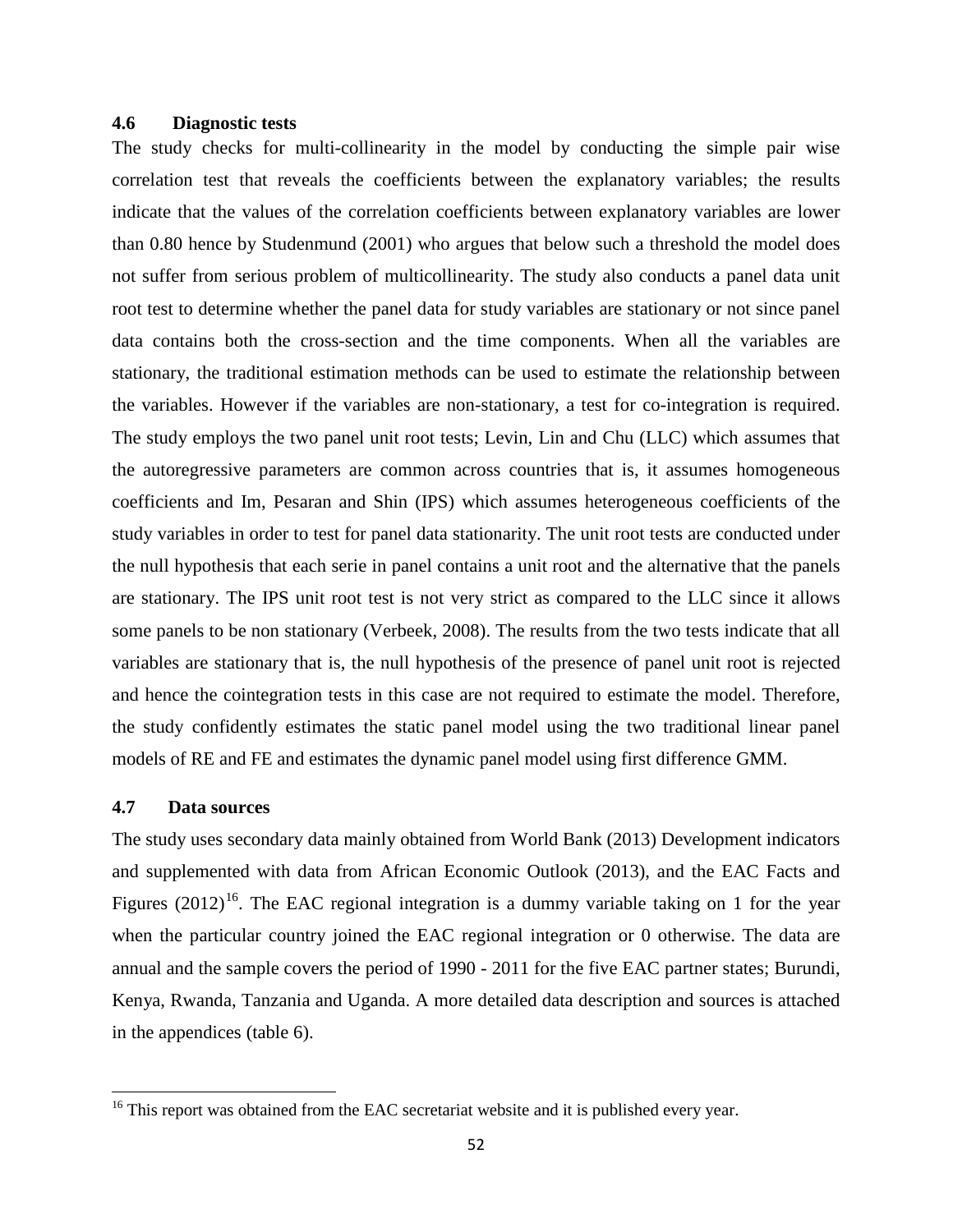# **CHAPTER FIVE EMPIRICAL FINDINGS**

In this chapter, the data collected from different sources as outlined in the methodology subsection 3.6 are subjected to diagnostic tests as shown below and thereafter regressions are run to determine the impact of the EAC regional integration on the tax revenue of the EAC partner states alongside identifying other determinants of tax revenue in EAC partner states. Interpretations and discussion of results are also presented in this chapter.

## **5.1 Data description**

Tables 1 and 2 show the summary statistics and the pair wise correlation matrix respectively for the study variables with exception of the EAC since it is dummy variable. N is the total number of observations (n\*T), n is the number of countries while T is the time period.

| <b>Variable</b>                      |         | <b>Mean</b> | Std. Dev. | Min         | <b>Max</b> | <b>Observations</b> |
|--------------------------------------|---------|-------------|-----------|-------------|------------|---------------------|
| <b>Tax Revenue</b>                   | overall | 13.53       | 3.463185  | 3.512       | 20.49433   | 110<br>$N =$        |
|                                      | between |             | 3.111767  | 10.56596    | 17.46714   | 5<br>$n =$          |
|                                      | within  |             | 2.043552  | 6.471729    | 19.01323   | 22<br>$T =$         |
| <b>GDP</b>                           | overall | 4.329       | 7.274317  | $-50.24807$ | 35.22408   | 110<br>$N =$        |
|                                      | between |             | 2.293382  | 1.022119    | 6.960965   | 5<br>$n =$          |
|                                      | within  |             | 6.976346  | $-51.2752$  | 34.19695   | $T =$<br>22         |
| LnY                                  | overall | 5.665       | 0.422182  | 4.943454    | 6.369965   | 110<br>$N =$        |
|                                      | between |             | 0.427553  | 5.097636    | 6.268187   | 5<br>$n =$          |
|                                      | within  |             | 0.175084  | 5.091433    | 6.063968   | 22<br>$T =$         |
| LnPOP                                | overall | 16.67       | 0.715044  | 15.53933    | 17.65183   | 110<br>$N =$        |
|                                      | between |             | 0.767656  | 15.76804    | 17.35643   | 5<br>$n =$          |
|                                      | within  |             | 0.188486  | 16.30984    | 17.01429   | 22<br>$T =$         |
| <b>Public Debt</b>                   | overall | 71.83       | 40.71696  | 14.06461    | 168.007    | 110<br>$N =$        |
|                                      | between |             | 23.58665  | 54.64167    | 106.7377   | 5<br>$n =$          |
|                                      | within  |             | 34.76671  | $-9.269769$ | 151.5351   | 22<br>$T =$         |
| Inflation                            | overall | 12.29       | 10.32888  | $-2.405932$ | 48.25672   | 110<br>$N =$        |
|                                      | between |             | 1.819333  | 9.862709    | 14.45305   | 5<br>$n =$          |
|                                      | within  |             | 10.1987   | $-1.670335$ | 48.99232   | $T =$<br>22         |
| <b>Source: Author's Computations</b> |         |             |           |             |            |                     |

|  | <b>Table 2: Summary statistics</b> |  |
|--|------------------------------------|--|
|--|------------------------------------|--|

The summary statistics above show that data was collected on the cross-section of five EAC partner states over the time period of 22 years (1990 - 2011) thus giving rise to 110 observations.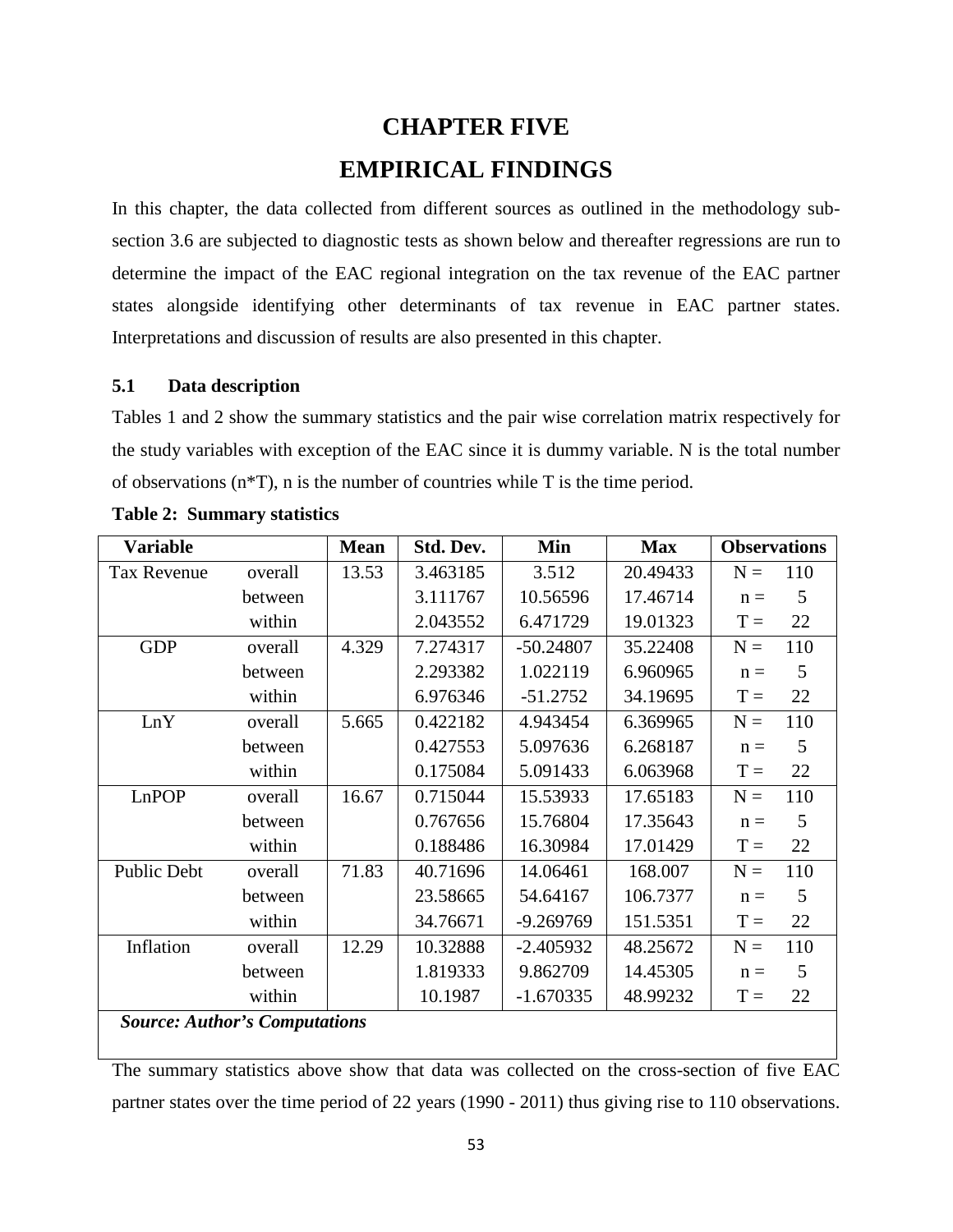It also indicates that the panel<sup>[17](#page-68-0)</sup> is strongly balanced. The summary statistics examine the overall, the between and the within descriptions of the variables. The values of the standard deviations, suggests that the variables are worth including in the regressions. In addition, there are almost no outliers since the minimum and maximum of each variable is relatively close to its mean apart from GDP growth rate. The overall minimum statistic of GDP growth rate is -50.24807 mainly due the effect of Rwanda genocide which decimated Rwanda's fragile economic base, severely impoverished the population and temporarily stalled the country's ability to attract private and external investment (World Bank, 2013). At the same time, the overall maximum of GDP growth rate is 35.22408 also experienced in Rwanda in 1996 as the economy was recovering from the effect of 1994 genocide (World Bank, 2013). The EAC regional integration was not included in the summary statistic because it is a dummy variable.

|                              | Tax         |              |              | Public       |             |           |           |
|------------------------------|-------------|--------------|--------------|--------------|-------------|-----------|-----------|
| Variable                     | Revenue     | <b>EAC</b>   | <b>GDP</b>   | Debt         | LnY         | LnPOP     | Inflation |
| Tax                          |             |              |              |              |             |           |           |
| Revenue                      | 1.0000      |              |              |              |             |           |           |
| <b>GDP</b>                   | $-0.0331$   | $0.182*$     | 1.0000       |              |             |           |           |
|                              | (0.7315)    | (0.0571)     |              |              |             |           |           |
| Public Debt                  | 0.0783      | $-0.6237***$ | $-0.3138***$ | 1.0000       |             |           |           |
|                              | (0.4162)    | (0.0000)     | (0.0008)     |              |             |           |           |
| LnY                          | $0.3233***$ | $0.4263***$  | $0.1598*$    | $-0.5022***$ | 1.0000      |           |           |
|                              | (0.0006)    | (0.0000)     | (0.0953)     | (0.0000)     |             |           |           |
| LnPOP                        | $0.1754*$   | $0.5165***$  | $0.1765*$    | $-0.324***$  | $0.7854***$ | 1.0000    |           |
|                              | (0.0668)    | (0.0000)     | (0.0651)     | (0.0006)     | (0.0000)    |           |           |
| Inflation                    | $-0.0982$   | $-0.2854***$ | $-0.2747***$ | $0.4075***$  | $-0.0726$   | $-0.0508$ | 1.0000    |
|                              | (0.3075)    | (0.0025)     | (0.0037)     | (0.0000)     | (0.4510)    | (0.5981)  |           |
|                              |             |              |              |              |             |           |           |
| *P<0.1, **P<0.05, ***P<0.01. |             |              |              |              |             |           |           |

**Table 3: Pair Wise Correlation Matrix**

### *Source: Author's Computations*

 $\overline{\phantom{a}}$ 

From table 2 above illustrating the pair wise correlation matrix, tax revenue is positively related to public debt, GDP per capita and population density. It is negatively correlated to GDP growth rate and inflation. However, the pair wise correlation matrix can be spurious, reflecting the effect

<span id="page-68-0"></span><sup>&</sup>lt;sup>17</sup>This was established in STATA using xtset command which revealed that the panel is strongly balanced and the time period is from 1990 to 2011 totaling to 22 years over five countries giving a total of 110 observations.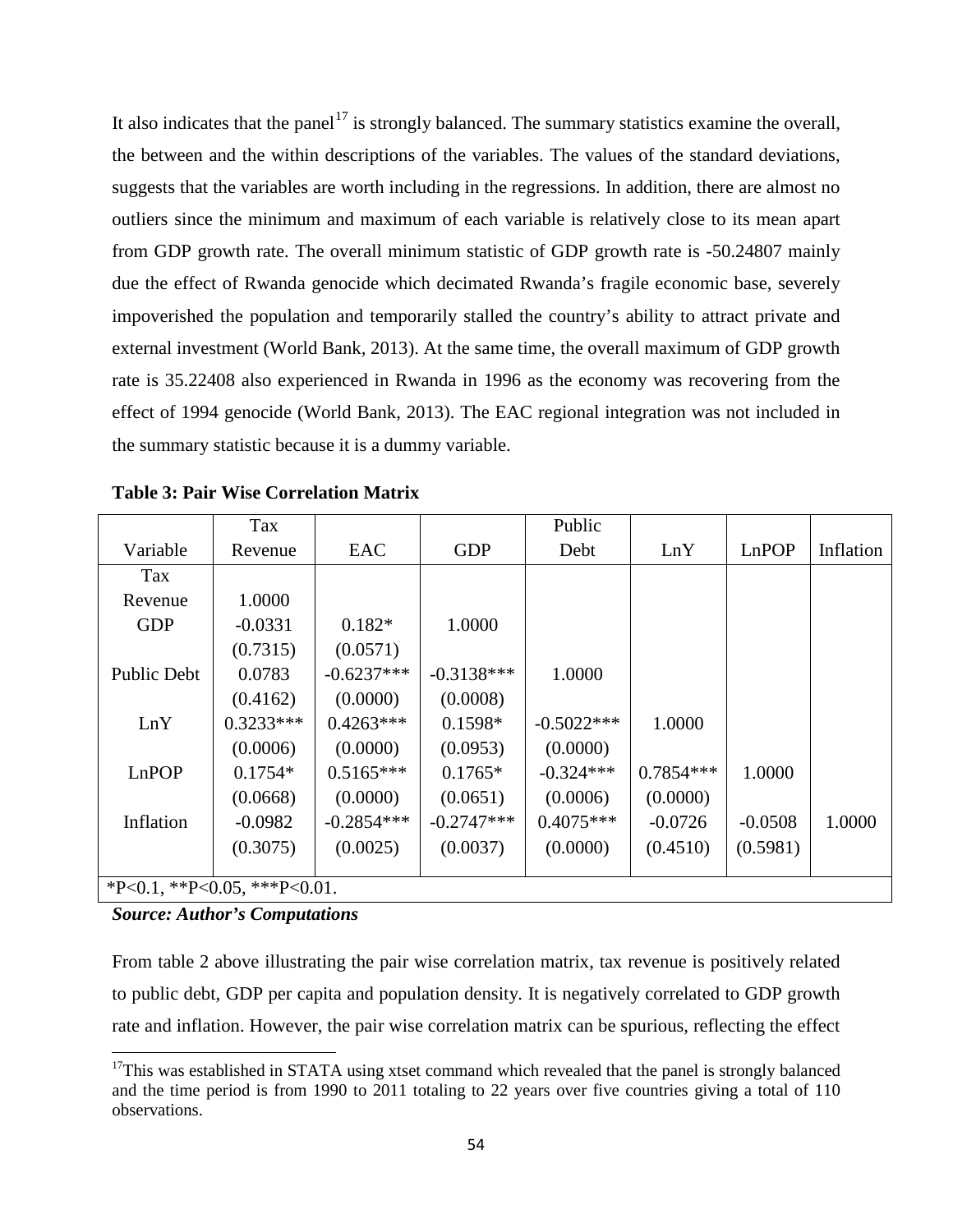of the presence of unobserved country effects, so we need investigate these relationships in a multivariate regression analysis. The study includes other control variables on top of the EAC regional integration that are considered key determinants of tax revenue in EAC partner states from the previous empirical studies on the determinants of tax revenue such as Ghura (1998); Gabriel (2009); Gupta (2007); Karagoz (2013) among others. These variables include; per-capita GDP, GDP growth rate, inflation, public debt and population density. GDP per capita and population density are expressed in the natural logarithms hence their coefficients are interpreted as elasticities.

#### **5.2 Panel Unit root Test**

The study carries out a panel unit root test using the two tests of Levin, Lin and Chu (LLC) which assumes homogeneous coefficients and the Im, Pesaran and Shin (IPS) which assumes heterogeneous coefficients of the study variables. In all the tests, the null hypothesis is that all panels contain unit roots but the alternative hypothesis for these tests is different. For LLC the alternative hypothesis is that all panels are stationary while for IPS is that some panels are stationary (Verbeek, 2008; Greene, 2012). The results from these tests are shown in table 3.

| <b>Variable</b>                      | <b>LLC</b>         |                | <b>IPS</b>         |                |  |  |
|--------------------------------------|--------------------|----------------|--------------------|----------------|--|--|
|                                      | <b>Coefficient</b> | <b>P-Value</b> | <b>Coefficient</b> | <b>P-Value</b> |  |  |
| Tax revenue                          | 0.0631             | 0.5252         | $-1.8428**$        | 0.0327         |  |  |
| LnY                                  | $-4.4215***$       | 0.0000         | $-0.4956$          | 0.3101         |  |  |
| <b>GDP</b>                           | $-1.2817$          | 0.1000         | $-4.7685***$       | 0.0000         |  |  |
| Public debt                          | $-1.9343**$        | 0.0265         | $-1.0662$          | 0.1432         |  |  |
| LnPOP                                | $-12.7464***$      | 0.0000         | $-0.0271$          | 0.4892         |  |  |
| Inflation                            | $-2.0876**$        | 0.0184         | $-2.4812***$       | 0.0065         |  |  |
|                                      |                    |                |                    |                |  |  |
| *P<0.1, **P<0.05, ***P<0.01.         |                    |                |                    |                |  |  |
|                                      |                    |                |                    |                |  |  |
| <b>Source: Author's Computations</b> |                    |                |                    |                |  |  |

**Table 4: Panel unit root test**

The above panel unit root test results show inconsistency in the results of the two tests. Some variables which are stationary under the LLC panel unit root test are not stationary under the IPS unit root test. The inconsistency in the panel unit root test results is due to the difference in the alternative hypotheses of the two panel unit root tests used (Greene, 2012; Verbeek, 2008). The alternative hypothesis of LLC is that all panels are stationary while that of IPS is that some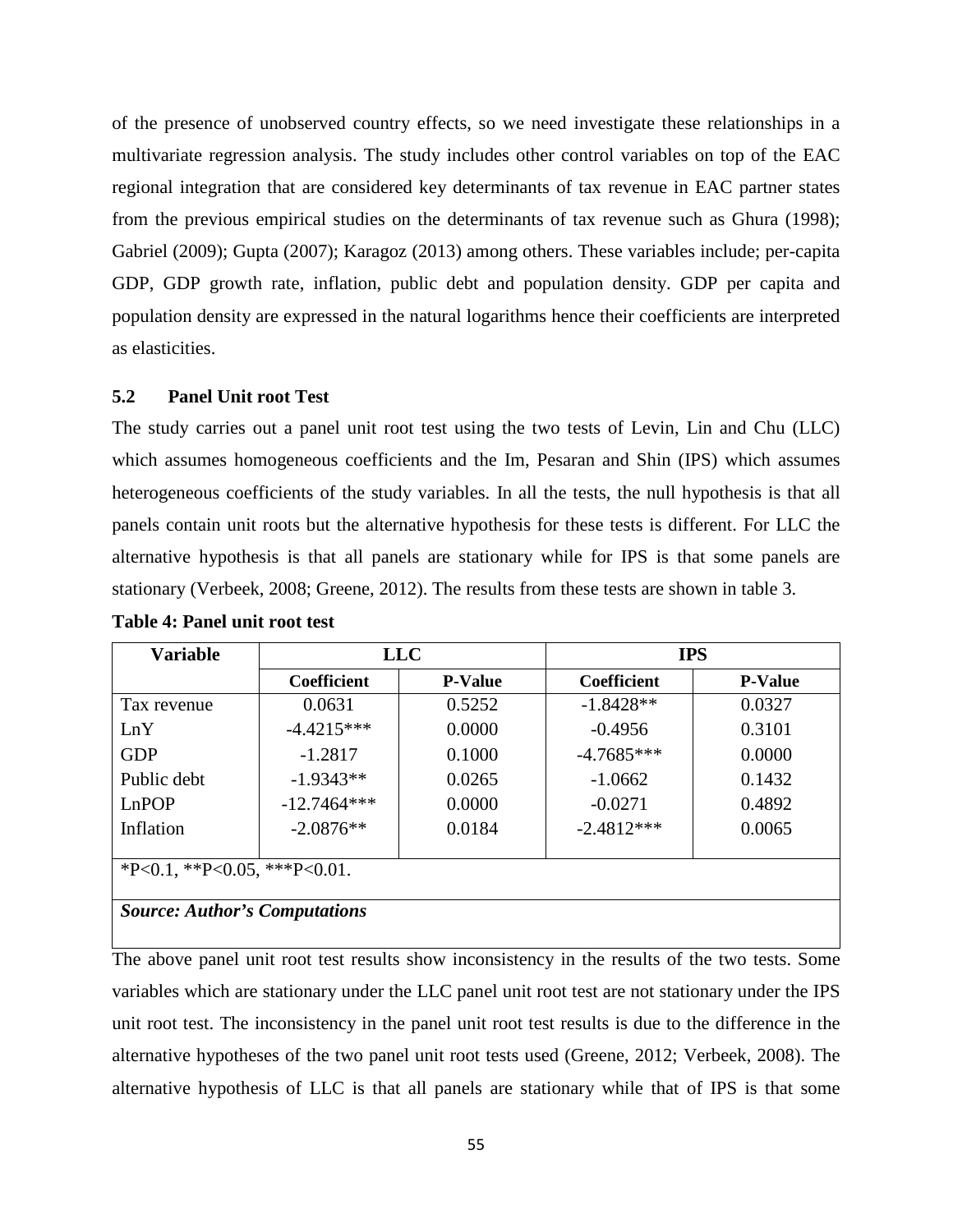panels are stationary. Therefore the two variables; tax revenue GDP ratio and GDP growth rates which are not stationary when using the LLC unit root but stationary under IPS imply that they contain some panels which are not stationary while those variables which are stationary under LLC but not stationary under IPS imply that all their panels do not contain a unit root. However there is no any theoretical justification for the use of only one panel unit root test therefore we conclude that the panel data are stationary at least by using one test as shown in table 3 above. Since the panel data are stationary, the panel data cointegration tests are not necessary in this study.

#### **5.3 Estimation of the results**

In all the three regressions, the dependent variable is the tax revenue as a percentage of GDP for all the five EAC countries while the explanatory variables are the EAC regional integration and the control variables introduced in the model such as per capita GDP, GDP growth rate, public debt, inflation and population density. GDP per capita and population density are expressed in the natural logarithms. Table 4 below shows the regression results under different specifications that is, FE, RE, first difference GMM and the Hausman specification test results. The Hausman specification test is used to select the preferred model between the FE and RE models.

The first and second columns of the table below report the Fixed and Random effects estimates respectively whereas the third column reports the dynamic model estimated by the first difference GMM which is based on the Arellano and Bond (1991) estimation procedure. In order to choose between the Fixed Effects and the Random Effects in estimating the static model, the Hausman's specification test is used. The results from the Hausman specification test indicate that the individual country-specific effects are uncorrelated with the explanatory variables since we rejected the null hypothesis that the individual country-specific effects are correlated at 1% level of confidence. This suggests that the Fixed Effects model is preferred to the Random Effects model for the static panel regression estimates. The results of the Hausman specification test are in line with the recommendations of Baltagi (2001) who recommends the use of fixed effects for a panel with fixed number of cross section observations, that is, a study that involves fixed (small) number of countries and in our case we have only five countries. Therefore, in the discussion of the findings and in the suggestions of policy recommendations, the study only considers the Fixed Effects and first difference GMM estimates.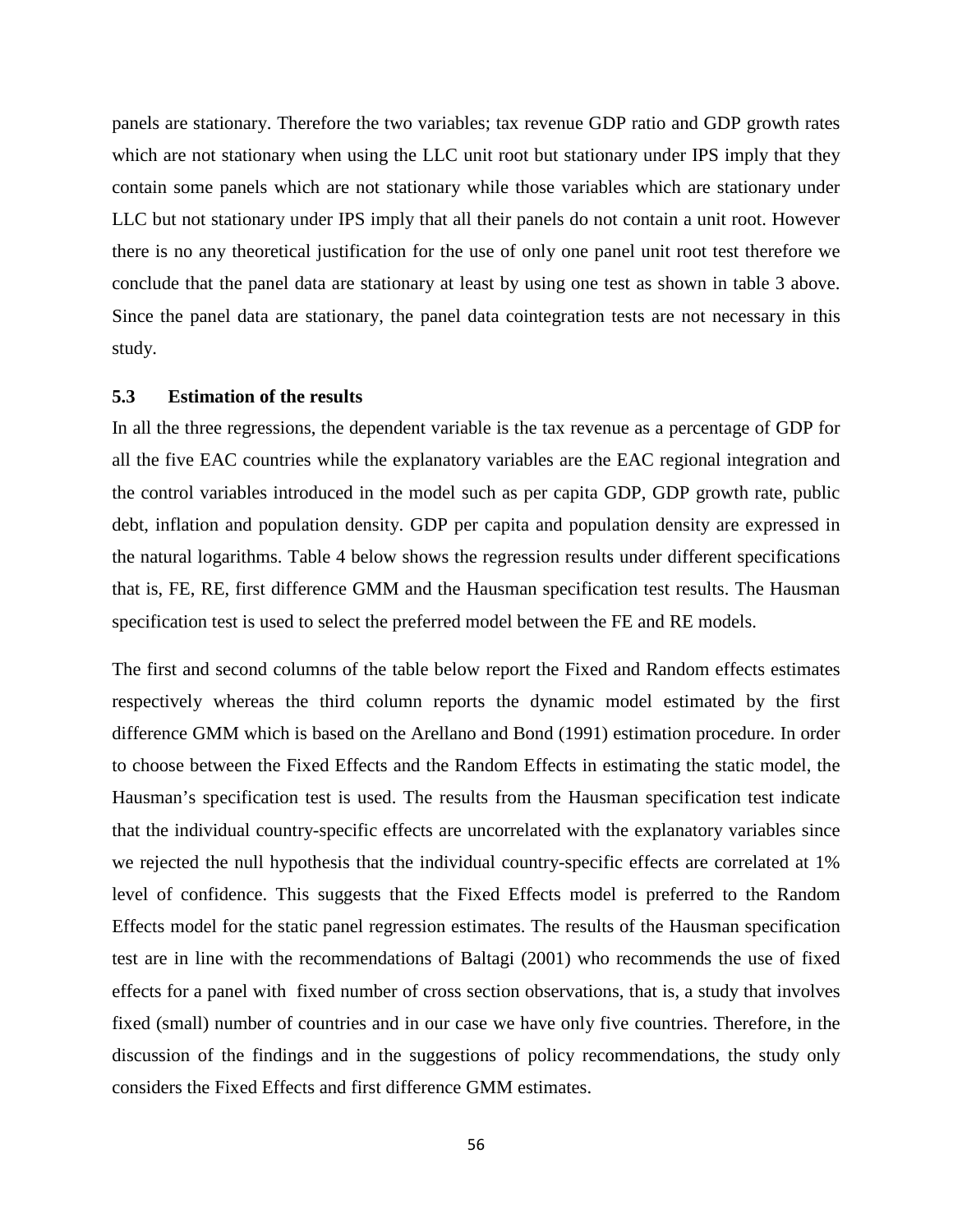# **Table 5: Estimated Results**

| <b>Variable</b>    | <b>Coefficient (FE)</b> | <b>Coefficient (RE)</b>  | <b>Coefficient (GMM)</b> |
|--------------------|-------------------------|--------------------------|--------------------------|
| <b>EAC</b>         | $-1.4670235***$         | 3.2630918***             | $-1.10143**$             |
|                    | $(-3.04)$               | $(-4.00)$                | $(-2.31)$                |
| <b>GDP</b>         | 0.0438012**             | 0.00213651               | 0.0515712***             |
|                    | (2.28)                  | (0.05)                   | (2.79)                   |
| LnY                | 4.6575691***            | 7.5529291***             | 2.974222***              |
|                    | (4.82)                  | (6.23)                   | (2.72)                   |
| LnPOP              | 10.203668***            | $-2.7089981***$          | 7.104389***              |
|                    | (8.27)                  | $(-3.81)$                | (4.36)                   |
| <b>Public Debt</b> | 0.03386943***           | 0.06332818***            | 0.0206795***             |
|                    | (5.59)                  | (5.94)                   | (3.10)                   |
| Inflation          | $-0.01194227$           | $-0.07682688***$         | $-0.0148052$             |
|                    | $(-0.82)$               | $(-2.57)$                | $(-1.03)$                |
| Constant           | $-184.78087***$         | 10.935528                | $-127.0458***$           |
|                    | $(-9.29)$               | (1.43)                   | $(-4.74)$                |
| L.tax Revenue      |                         |                          | $0.3142157***$           |
|                    |                         |                          | (3.27)                   |
|                    | $F(6,99) = 27.09$       | Wald $chi2(6) = 57.86$   | Wald chi $2(7) = 172.73$ |
|                    | $(Prob > F = 0.0000)$   | $(Prob > chi2 = 0.0000)$ | $(Prob > chi2 = 0.0000)$ |

The dependent variable in all these regressions is Tax revenue as a percentage of GDP.

Hausman Specification test =  $65.26***$  (Prob>chi2 = 0.0000)

 $*P<0.05$   $**P<0.01$ .

The t statistics for FE and the z statistics for RE and GMM are provided in the parenthesis

**Source: Author's Computations**

Asterisk (\*\*\*) indicates significance at 1% while asterisk (\*\*) indicates significance at 5%. The automatic reliability test for the validity of instruments for the difference equation indicates that they are standard and thus not weak instruments. The null hypothesis for the Hausman specification test is that the RE model is the preferred model against the alternative that the FE model is the preferred model. In this case, we reject the null hypothesis and conclude that the FE model is the preferred model. The dummy variable equals 1 for the year when the when the partner state joined the EAC and zero otherwise. Specifically for Kenya, Tanzania and Uganda,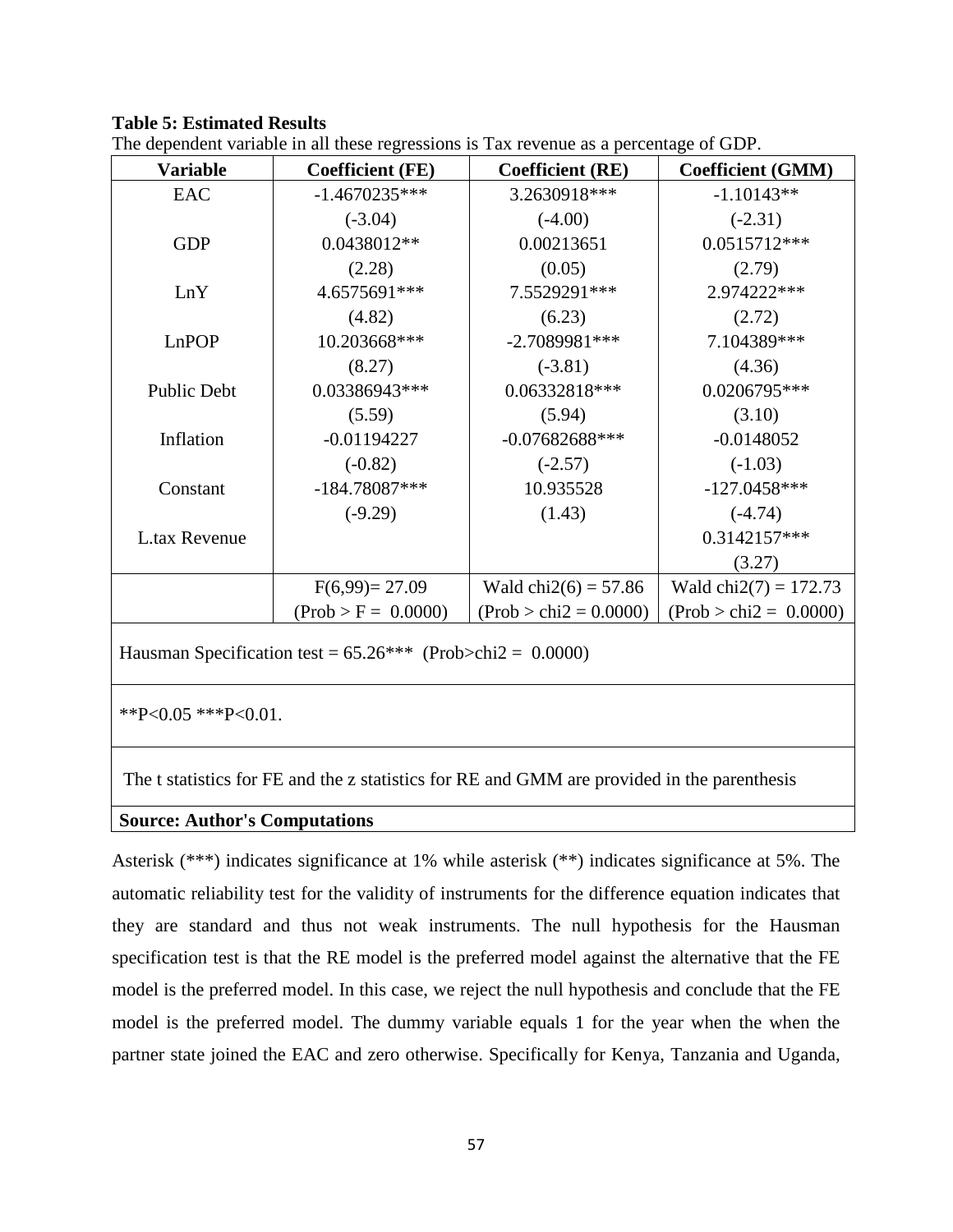it takes on 1 from 2000 and zero otherwise while for Burundi and Rwanda, it takes on 1 from 2007 and zero otherwise since Burundi and Rwanda joined the EAC in 2007.

The F-test from FE model which tests the significance of the country effects under the null hypothesis that all the country dummy coefficients are equal to zero (Greene, 2012) indicates that the country dummies are jointly significant since the F- test statistic is significant at 1% level of significance implying that we reject the null hypothesis that the country dummies are jointly equal to zero. This is because the calculated F- statistic is greater than the critical F-statistic, the one we read from the F-tables and hence conclude that the country dummies are jointly not equal to zero hence further confirming that the FE is an appropriate model to estimate.

### **5.4 Discussion of results**

From the regression results, basing on the Hausman specification test, FE estimates are preferred to the RE estimates since we rejected the null hypothesis that the RE estimators are consistent, thus we adopt the FE estimator since the Hausman specification test, is significant at 1% level of significance. This implies that the study only discusses the FE estimates, however, the study discuses them alongside the first difference GMM estimates.

The major explanatory variable of the study, the EAC regional integration dummy variable is significant at 1% level of significance and its coefficient is negative which implies that the EAC integration negatively impacts on the EAC partner states' tax revenue just as earlier expected. The other control variables included in the model such as; the natural logarithm of per capita income, the natural logarithm of population, public debt as a percentage of GNI and GDP growth rate (economic growth) are all significant with the expected signs apart from inflation which is not significant even at 10% level of significance but with the expected sign. These variables are also significant with the same signs under the dynamic first difference GMM model.

The coefficient of the EAC regional integration is significant at 1% level of significance and negative as originally expected by the study basing on the previous research findings and theory. This implies that, with the EAC regional integration, the tax revenue of the EAC member countries reduces. Specifically, with EAC regional integration, the EAC partner states' tax revenue reduces by 1.4670235 percentage points. This finding is in line with the previous research findings on the impact of EAC custom union on tax revenues such as (Sangeeta,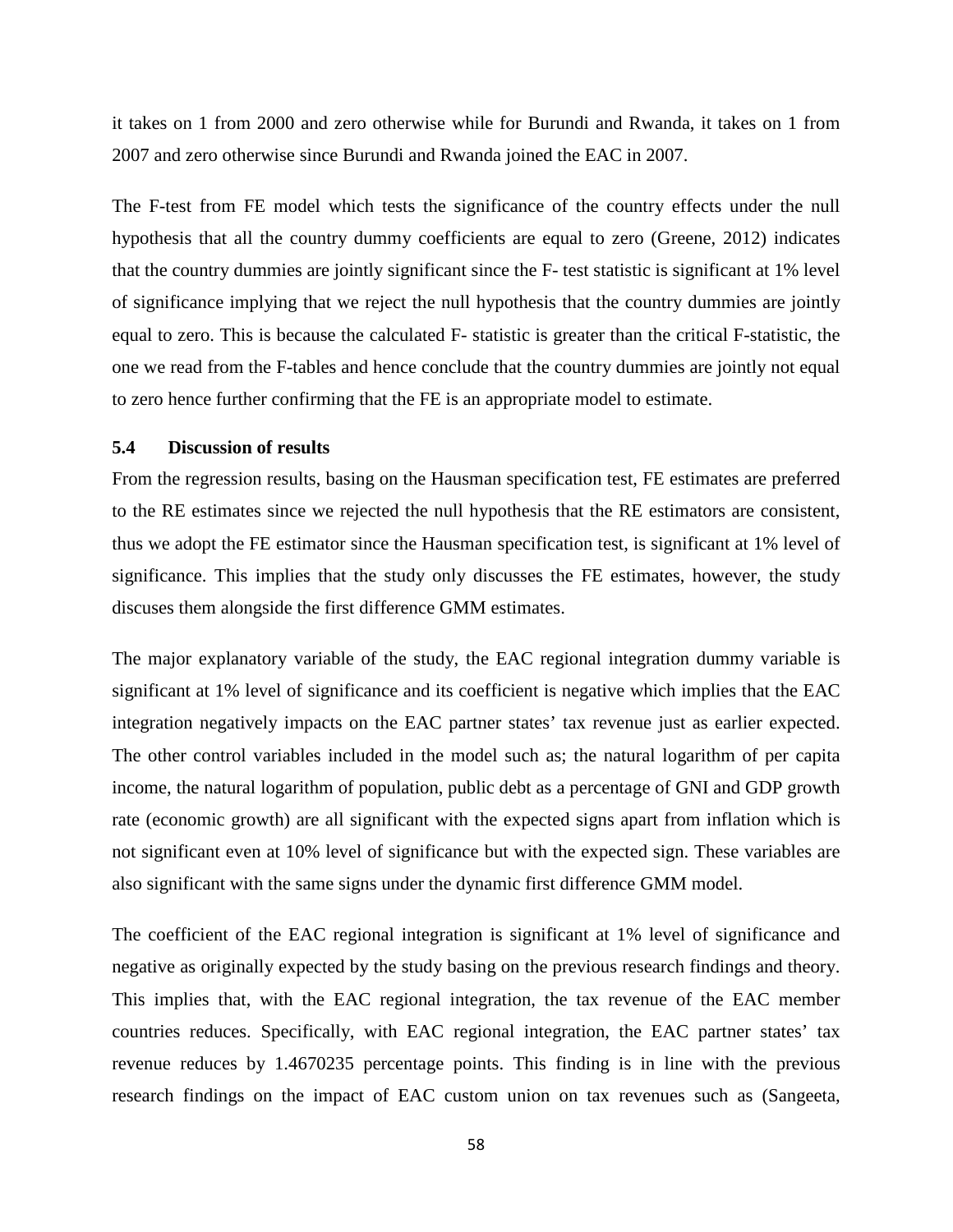Kimbugwe, & Perdikis, 2009; Othieno & Shinyekwa, 2011; Castro, DeRocha, & Kraus, 2004; Semkunde, 2012; Shinyekwa & Mawejje, 2013; Schiff & Winters, 2004; Keen & Marchand, 1997; Keen & Mansour, 2009; Hamilton, 2009; Malugu, 2014 among others). All these established a negative relationship between the regional integration and the partner states' tax revenue. The negative relationship could be as a result of the establishment of the customs union in 2005 which involved the complete elimination of tariffs on goods from member countries and charging a common external tariff on commodities from non member states (Shinyekwa & Mawejje, 2013; ADB, 2011) yet the intra - EAC trade is large (Mclntyre, 2005) thus leading to the loss in tax revenues of EAC partner states. This result is similar to that of the first difference GMM model since the EAC regional integration is statistically significant at 5% level of significance and negative just as in the FE model.

Economic growth as proxied by GDP growth rate is significant at 1% level of significance and positive as expected by the economic theory and other previous research studies in chapter three. In the GMM model, economic growth is also statistically significant at 1% level of significance and positive just as in the FE model. This is majorly because in order to finance development projects, there is need to increase resources hence the need for collecting more tax revenue. Also economic growth indicates a higher ability to pay taxes and a high taxable capacity in the country. The relationship between tax revenue and economic growth has been widely studied in the literature such as Chelliah, 1971; Teera, 2003; Teera & Hudson, 2004; Tanzi, 1992; Gupta, 2007; Karagoz, 2013 to mention but a few and all of them found a positive relationship between tax revenue and economic growth just as what the present study has found out. The finding implies that a unit increase in the economic growth (GDP growth rate) of the EAC partner state increases the tax revenue by 0.0579136 percentage points holding other factors constant.

The elasticity of GDP per capita is positive and significant at 1% level of significance. From the findings of the study in the FE model, the elasticity of tax revenue with respect to GDP per capita is 4.6575691 which statistically mean that a one percent increase in GDP per capita increases the EAC partner states' tax revenue by 4.6575691 percent other factors held constant. In the first difference GMM model, GDP per capita is also statistically significant at 1% level of significance and positive. This relationship is in line with economic theory and previous research finding for example see (Gupta, 2007; Stotsky & Mariam, 1997; Karagoz, 2013) and others. This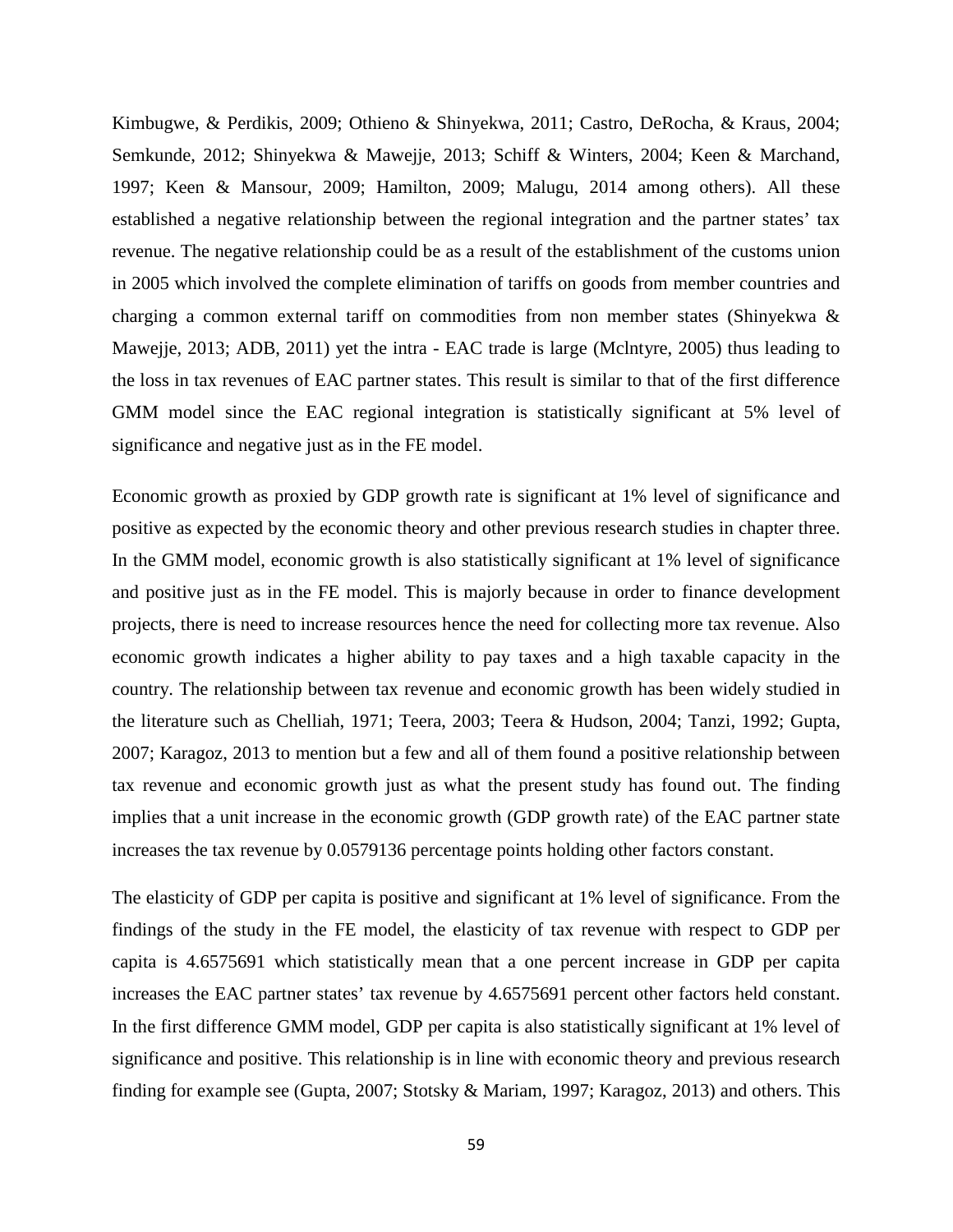is because, a higher GDP per capita implies a higher ability to pay taxes by the citizens since the capacity to collect and pay taxes increases with the level of people's income for example see Chelliah (1971) and Gupta (2007).

The coefficient of public debt measured as a percentage of GNI is positive and significant at 1% level of significance in the FE model as well as in the first difference GMM model. Most of the previous studies have not been conclusive on this issue. However the positive relationship between tax revenue and public debt is not a surprise since an increase in public debt requires increased revenue to service the debt in terms of paying the interest on the principle and repaying back the debt. In this case, the country may choose to increase tax rates or introduce other tax sources (tax bases) or other taxes with a view to generate a primary surplus budget to service the debt hence a positive relationship. Teera (2003) also found a positive relationship between tax revenue and the public debt just as the present study. This however is in contrast to other earlier research findings which established a negative relationship between the two variables such as Eltony (2002) and Ghura (1998) found a negative relationship between tax revenue and public debt. They argued that when some countries acquire a debt, they tend to relax on tax revenue collections since now they can rely on the acquired debt to finance their budgets. This system is referred to as deficit financing (Jhingan, 2004).

The elasticity of tax revenue with respect to population is 10.203668 and is significant at 1% level of significance which implies that a one percent increase in population density leads to 10.268452 percent increase in tax revenue other factors held constant. In the first difference GMM model, the elasticity of tax revenue with respect to population is 7.104389 and significant at 1% level of significance. This finding is in line with the economic theory and other previous research studies for example Ansari (1982) and Teera, (2003) among others. This is so mainly because a high population density increases the taxable base and reduces the cost of tax collection (Teera, 2003). More so a high population density is associated with lower tax avoidance and evasion as compared to the sparsely populated areas (Ansari, 1982). On the other hand, a high population size also requires increased resources to cater for increased demand for social services such as hospitals, schools, roads and others hence necessitating increased tax revenue collections in order to provide the required amount of social services and thus a positive relationship (Dioda, 2012). This finding however contradicts the findings of other previous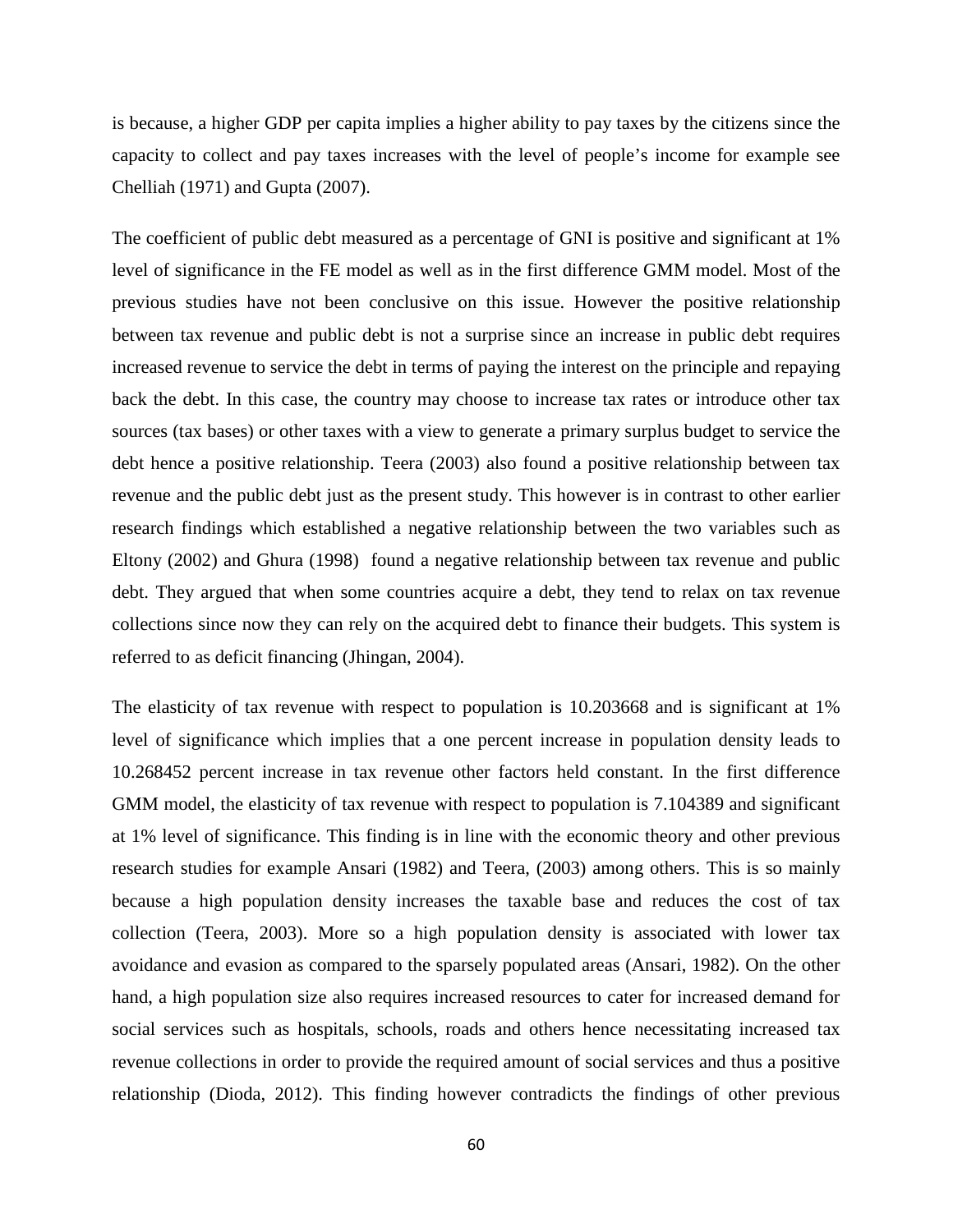studies such as Mahdavi (2008) who found a negative relationship between population density and tax revenue.

Inflation which was introduced in the model as a measure of macroeconomic stability of the EAC economies is not significant though displayed a negative sign as expected earlier by the study. This was also the same under the first difference GMM model. This means that inflation does not significantly affect tax revenue of the EAC partner states. A negative relationship between tax revenue and inflation has been widely established in the literature by the previous researchers such as Tanzi (1982) and Ghura (1998) among others. They argue that a high inflation rate in an economy reduces the real value of the tax revenue collected thus the justification of the negative relationship between inflation and tax revenue GDP ratio. However in this study, the negative relationship between tax revenue and inflation was not significant.

The results from the dynamic panel model estimated by the first difference GMM as proposed by Arellano & Bond (1991) indicate that the EAC partner states' tax revenue positively depends on its previous tax revenue collections since it is significant at 1% level of significance and the relationship is positive. This implies that, the higher the tax revenue collected in the previous period, the higher the tax revenue collected in the present period other factors remaining constant. This means that if the partner state collected high tax revenue in the previous year, it will also collect high tax revenue in the current year. This follows the earlier discussion that bilateral agreements such as regional integration agreements have lagged effects on the economies of the partner states.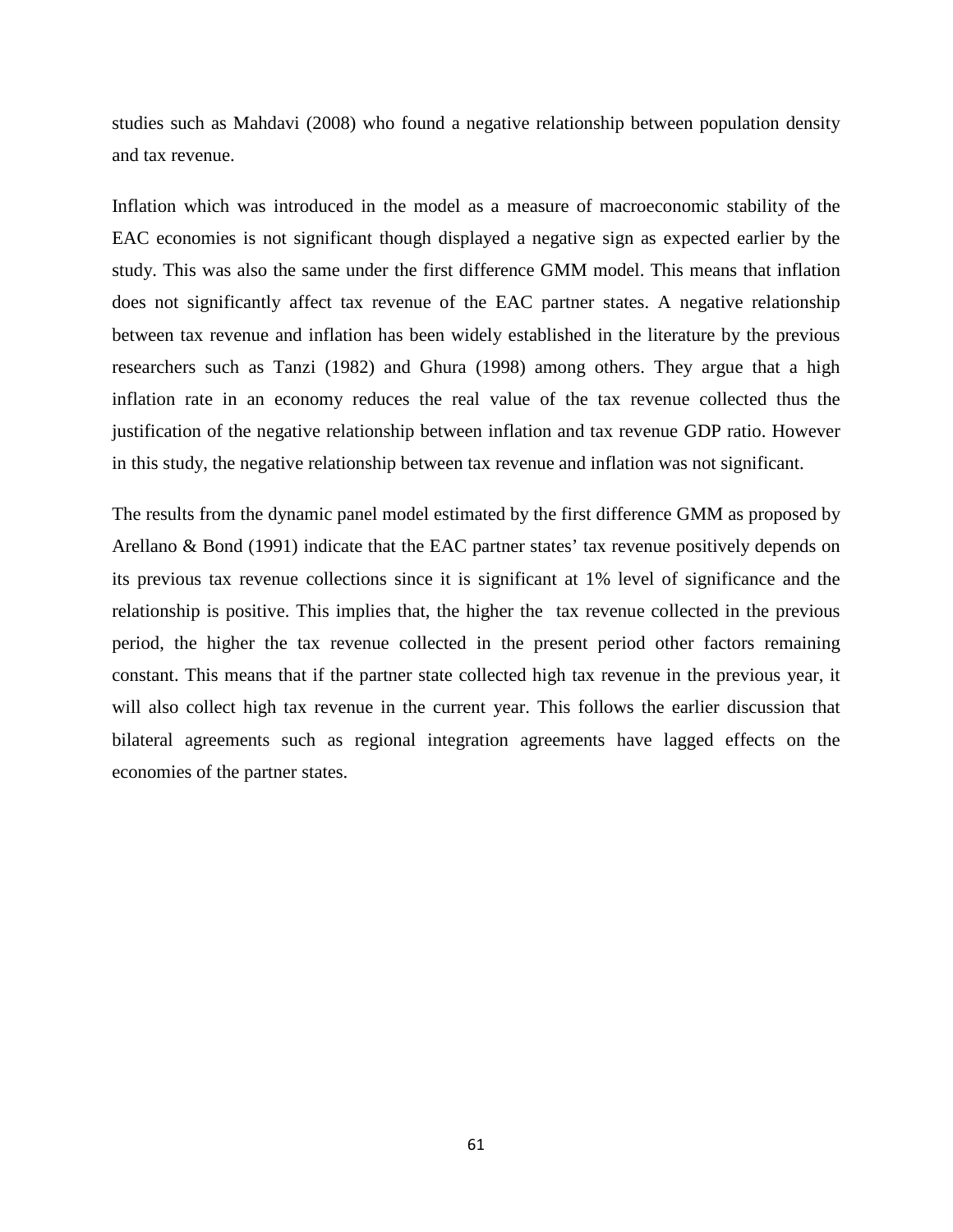# **CHAPTER SIX**

# **SUMMARY AND POLICY RECOMMENDATIONS**

This chapter presents the major conclusions drawn from the study and also provides policy recommendations derived from the study findings before presenting areas for further research.

## **6.1 Summary**

The major objective of this study was to empirically analyze the impact of the East African Community (EAC) regional integration on partner states' tax revenues alongside identifying other determinants of tax revenue in the EAC. To achieve this objective, the study extended the tax model developed by Heller (1975) and also used by Leuthold (1991); Caballe & Panades (1997); Ghura (1998); Chen (2003) among others where the public decision maker's utility function is maximized subject to a budget constraint in order to establish the impact of EAC regional integration on partner states' tax revenue. Analytically, the study used Fixed Effects (FE), Random Effects (RE) and first difference GMM dynamic panel data estimations and by the use of the Hausman's specification test, the study was able to determine FE model as the most preferred model.

The findings of the study show that EAC regional integration has a negative impact on the tax revenues of the EAC partner states since it was negative and highly statistically significant both in the FE and first difference GMM models. GDP per capita, economic growth as measured by GDP growth rate, the lagged tax revenue, public debt and population density were identified as other significant determinants of tax revenue in the EAC region while inflation does not significantly influence tax revenues in the EAC region since it was not statistically significant.

### **6.2 Policy recommendations**

Based on the major finding of the study, there is need for the EAC governments to seek for alternative sources of tax revenue which are not affected by EAC regional integration. This is because the results revealed that the EAC regional integration negatively impacts the tax revenue of the EAC partner states. There is need for alternative sources for tax revenue since the EAC regional integration is so important for the EAC countries to develop as the entire region view regional integration as their main way to development (Mclntyre, 2005). This is because the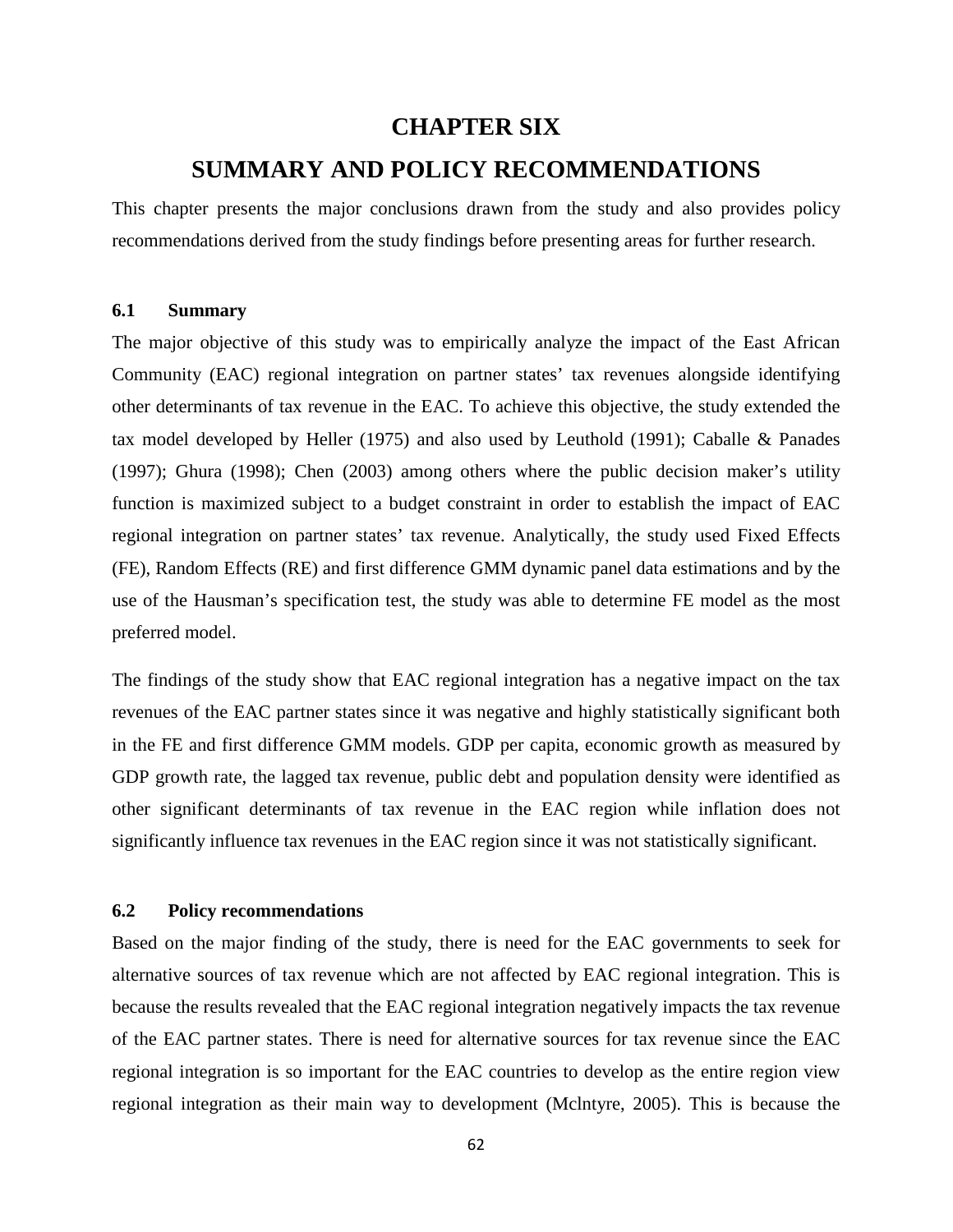integration will yield more benefits such as increased employment resulting from increased industrialization, market, competition and free movement of factors of production across the region (Othieno & Shinyekwa, 2011; Castro, DeRocha, & Kraus, 2004). The internal trade tax revenue growth has been fluctuating (EAC, 2012) and thus may not be sufficient to compensate for the loss hence the need to design measures to offset the loss of tariff revenue associated with EAC custom union as predicted by the study findings. This calls for strengthening the ability to domestically mobilize revenue as some of EAC partner states such as Uganda and Kenya wait for oil revenue in the near future.

In addition, there is need to broaden the tax base by identifying other tax bases that may not be affected by the integration and streamlining tax exemptions and incentives where they exist, with clear procedures, duration and a coordinating unit across the EAC partner states. The study by Mugano, Brookes, & Roux (2013) when estimating the impact of COMESA Customs Union on Zimbabwe's revenue recommended that Zimbabwe should consider improving the collection of revenue from alternative sources such as VAT, personal and company taxes and excise duty in order to cushion itself against the revenue loss impact of the COMESA Custom Union and CET and that the Government could also consider widening the tax base by taxing the informal sector, which has been growing rapidly in the past years and should review its tax exemptions and remove unnecessary concessions. Therefore EAC partner states can also do the same if they are to offset the negative impact of EAC regional integration on their tax revenue.

There is a need for the EAC governments to redesign their tax system so as to fit in the regional integration and thus increase their tax revenue collections despite the negative influence of the EAC regional integration on tax revenue. The EAC governments can widen their tax bases by introducing new taxes to items or activities that are not taxed. They can also raise tax rates where appropriate so as to mobilize more tax revenue that can help in increasing tax revenues despite the negative influence of the EAC regional integration. This is because all the EAC countries are deemed to benefit more from the EAC regional integration through increased volumes of trade due to increased size of market for its goods, increased industrialization, increased competition, and increased follow of factors of production across the partner states (Petersen, 2010) which will in turn leads to increased tax revenues.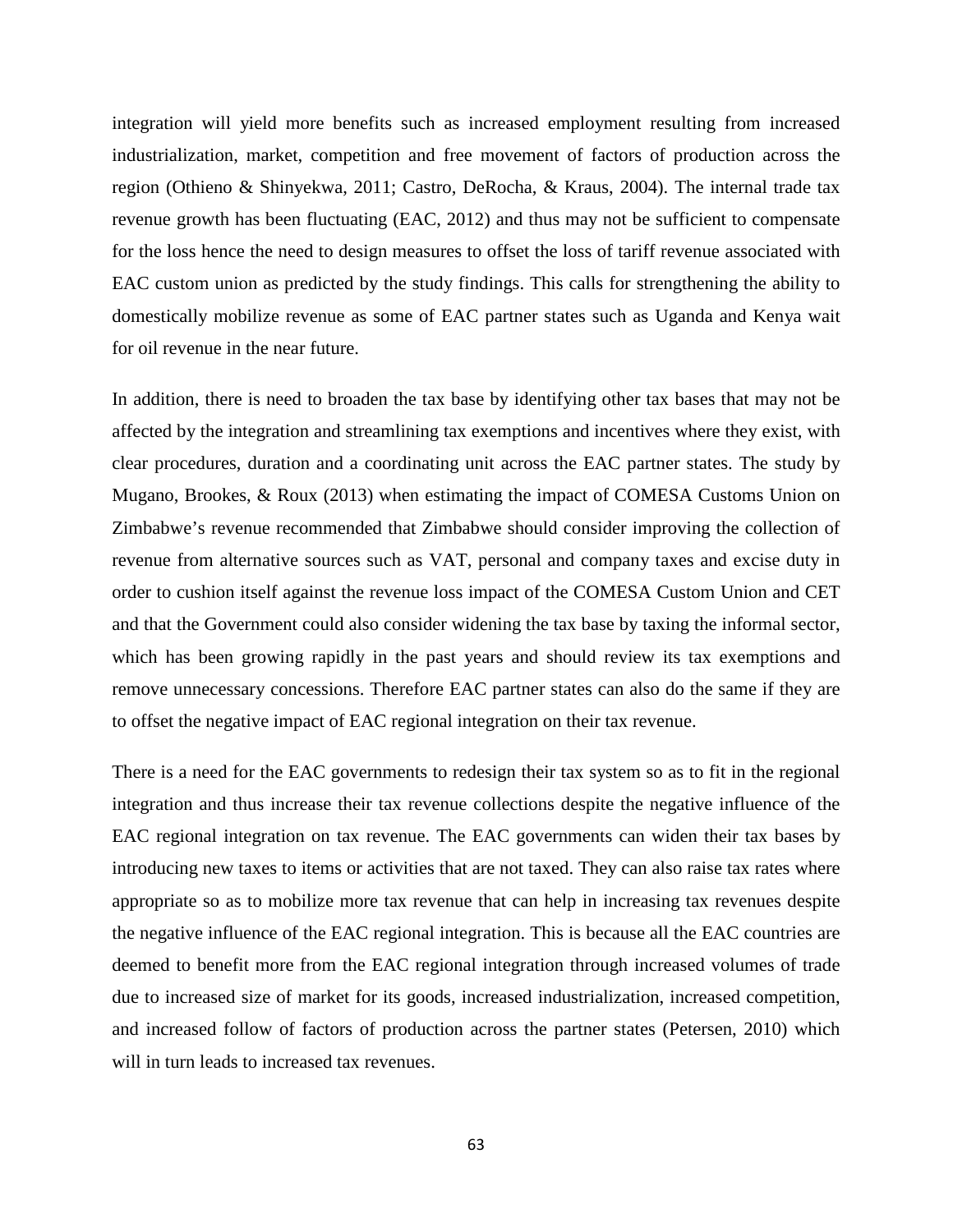The EAC partner states should endeavour to harmonize domestic taxes, tax laws and procedures in order to reduce distortions and smuggling as well as introducing some level of predictability in business transactions and harmonize capital threshold requirements. They should also fully harmonize individual partner state's tax policies applied to non-partner states and expedite the process of standardization of customs formalities such as harmonizing the documentation and procedures of custom tax clearances across all the EAC member states. This will ease the process of doing business in the EAC region, thereby encourage investments leading to diversification of the tax bases and increasing the taxable capacity in the EAC region leading to more tax revenue collections in the East African Community despite the EAC regional integration.

The EAC partner states' governments should strive hard to ensure that they achieve high rates economic growth. This is because economic growth from the findings of the study is directly proportional to tax revenue of the EAC partner states. This implies that an increase in a county's economic growth increases its tax base due to many economic activities which are associated with economic growth thus more tax revenue is collected with increased economic growth. This can be achieved through creating a favorable investment climate, improved infrastructure such as ensuring cheap power supply, good roads, communication network which reduces on the cost of doing business hence encouraging more economic activities in the country. These will create jobs to the people leading to increased tax revenue collections as this will improve people's ability to pay taxes. In addition economic growth increases on the income tax, value added tax and increases on exports all leading to an increase in the amount of tax revenue collected.

The EAC partner states should design measures geared at increasing on people's income and thus per capita income. This is due to the fact that, the higher the per capita income, the higher the tax revenue collected as predicted by the study findings and other earlier studies such as (Chelliah, 1971; Teera J. M., 2003; Gupta, 2007; Botlhole, 2010; Gabriel, 2009). This is because high per capita income increases the ability of citizens to pay the tax assessed on them.

There is need for the governments of the EAC partner states to maintain a stable macroeconomic environment through controlling inflation which has negative impact on tax revenue in EAC. This is because though inflation had no significant impact on tax revenue, it displayed a negative sign, and in addition inflation has other indirect effects on tax revenue such as increasing the cost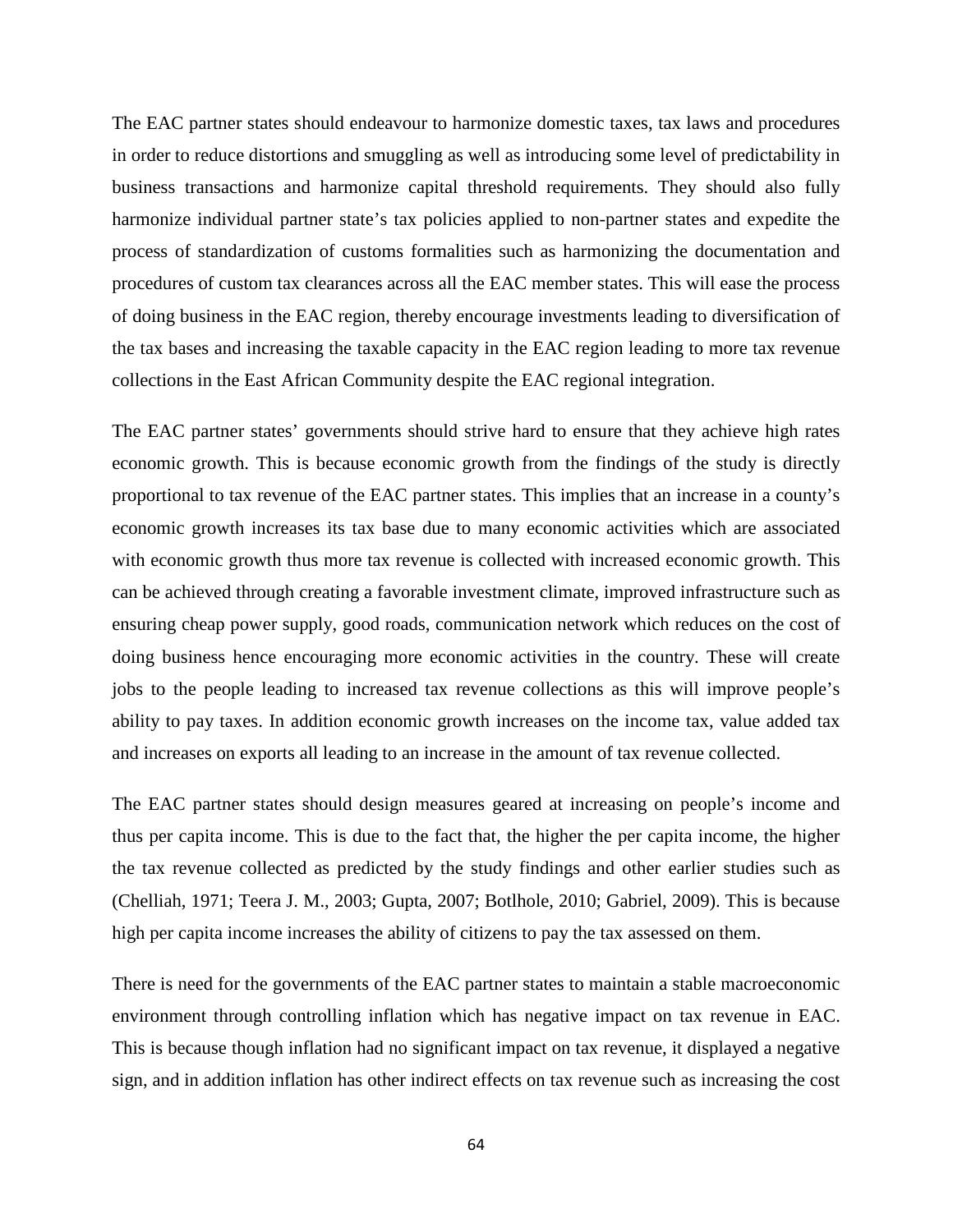of production thus discouraging investments. Therefore controlling inflation will attract investments in the region thus leading to the creation of employment opportunities which increases people's incomes and ability to pay taxes assessed on them. This leads to higher tax revenue collections as country's taxable capacity is improved. In addition, macroeconomic stability encourages more economic activities in the country which increase on the taxable base of the country leading to high amount of tax revenue collections.

### **6.3 Areas for Further Research**

This study has identified a number of areas which require further study. These areas include; the impact of the internal tariff reduction on economic growth in EAC partner states such as Uganda and Tanzania; the impact of the tax exemptions and remission schemes on the competitiveness of the sectors and industries for which they were intended; promotion of cross-border investments; The regulatory framework of the EAC CU; the CET and its impact on the private sector in EAC partner states; the welfare implications of the implementation of the EAC Customs Union Protocol; Training Needs Assessment (TNA) for customs staff and customs agents in as far as application of the CU is concerned which may lead to a development of a regional customs curriculum that will ensure smooth, uniform and consistent application of the CU; the relationship between tax revenue and economic growth in the EAC region; the contributions of EAC regional integration on the employment creation in the EAC region. More so, the same study can be conducted for each partner state in order to establish the impact of EAC on individual partner state's tax revenue. Another study can also be conducted specifically for custom revenue and the EAC regional integration since the present study considered total tax revenue-GDP ratio and not custom revenue.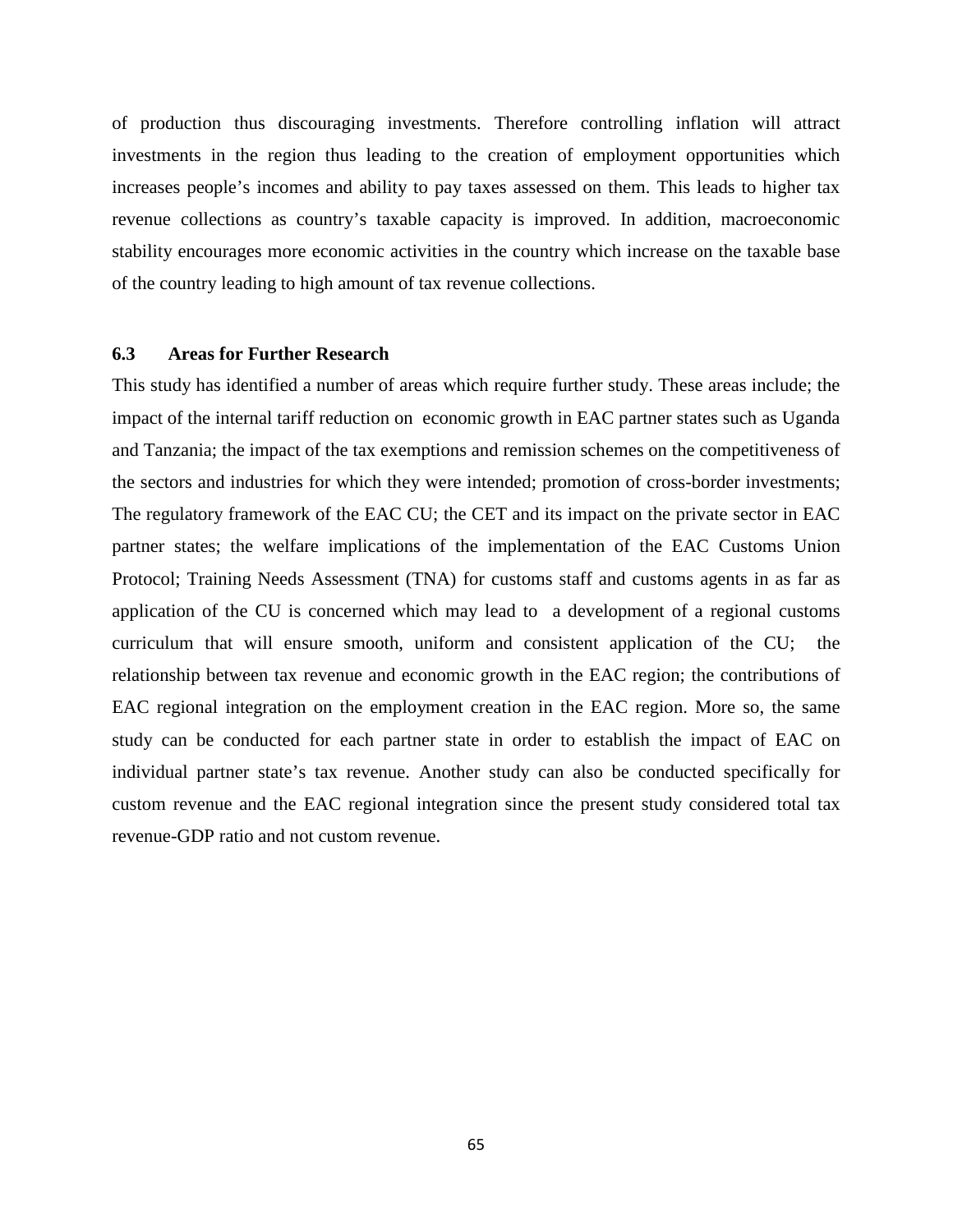### **REFERENCES**

- Abdin, M. J. (2010). *Regional Economic Integration: Learning from South Asia and the World.* Bangladesh : SME Foundation.
- African Development Bank ( ADB). (2011). *Domestic Resource Mobilisation for Poverty Reduction in East Africa:Lessons for Tax Policy and Administration.* Tunis: African Development Bank Group.
- Agbeyegbe, T., Stortsky, J., & Woldermarian, A. (2004). *Trade Liberalisation, Exchange rate changes amd Tax revenue in Sub-Saharan Africa.* Washington D.C: IMF Working Paper WP/04/178.
- Ahmed, Q. M., & Mohammed, S. D. (2010). Determinants of Tax Buoyancy: Emperical Evidence from Developed Countries. *European Journal of social Sciences, Vol. 13, No. 3* , 408 - 414.
- Ajaz, T., & Ahmed, E. (2010). *The Effect of Corruption and Governance on Tax Revenues.* On line Publications.
- Alemayehu, G., & Haile, K. (2002). *Regional Economic Integration in Africa: A Review of Problems and Prospects with a Case Study of COMESA.* On Line Publications.
- Ansari, M. (1982). Determinants of Tax Ratio: A cross country analysis. *Economical and Political Weekly, 19th June* , 1035-1041.
- Arellano, M., & Bond, S. (1991). Some Tests of Specification for rural Panel Data: Monte Carlo Evidence and an Application to Employment Equations, The Review of Economic Studies Vol. 58. *Journal of Econometrics* , 277 - 297.
- Bailey, S. J. (2002). *Public Sector Economics: Theory, Policy and Practice, Second Edition.* London: Palgrave Macmillan.
- Baltagi, B. H. (2001). *Econometric Analysis of Panel Data, Second Edition.* Singapore: John Wiley and Sons.
- Baskaran, T., & Fonseca, M. L. (2013). *The economics and empirics of tax competition: a survey.* Centre for European, Governance and Economic Development Research.
- Benno, T. (2003). To Evade or Not to Evade: That is the Question. *Journal of Social Economics " World Development Report, 1988", Washington DC* , 283 - 302.
- Bhagwati, J. .. (1971). Trade Diverting Customs Unions and Welfare- Improvement: A Clarification. *Econ. J. 81(323)* , 580 - 587.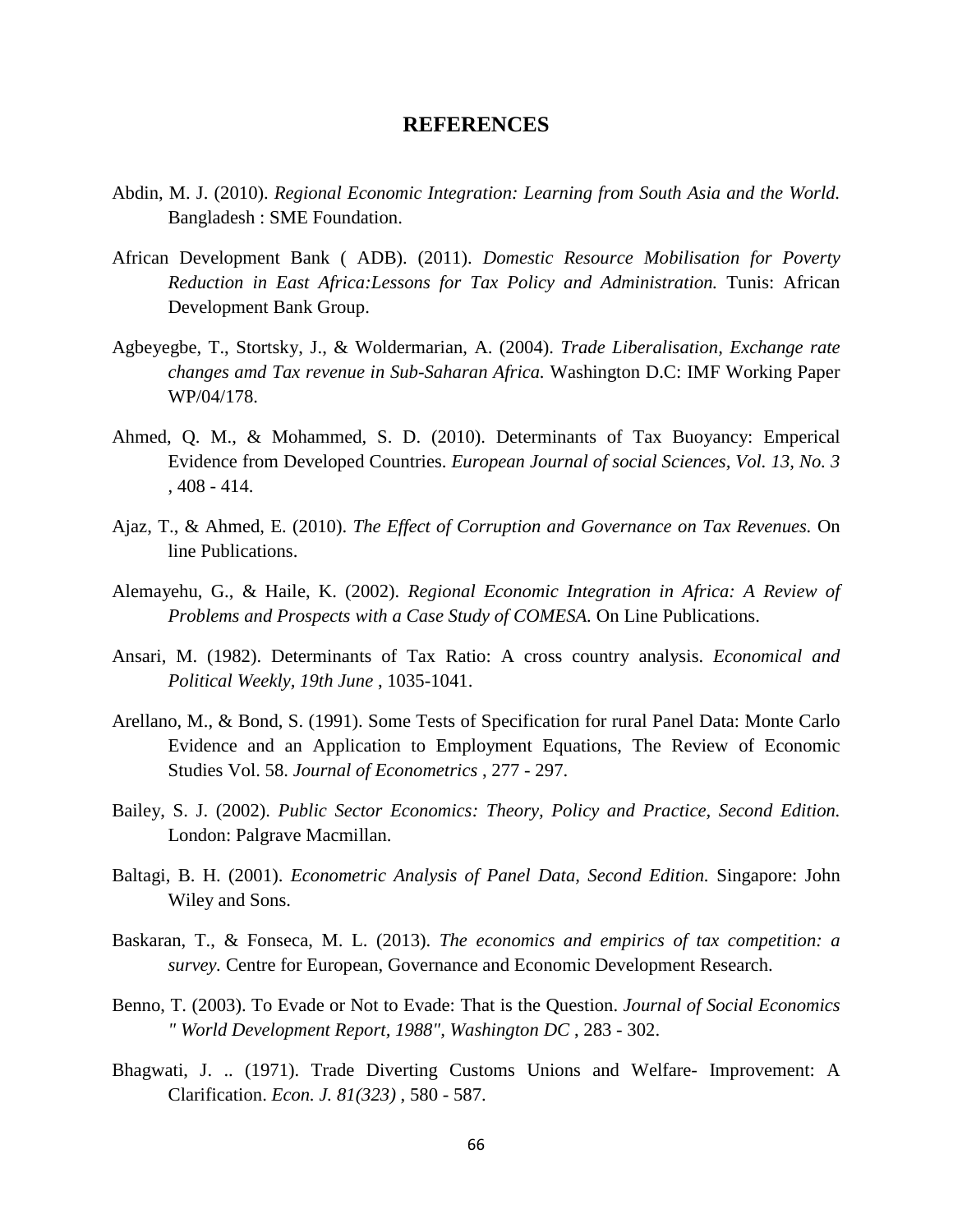- Bhushan, A., & Samy, Y. (2012). *Aid and Taxation: Is Sub-Saharan Africa Different?* Washington DC: The North-South Institute.
- Bird, R. M., Jorge, M.-V., & Torgler, B. (2004). *Societal Institutions and Tax Effort in Developing Countries.* Georgia: Andrew Young School of Policy Studies, Georgia State University, Working Paper 04 - 06.
- Botlhole, T. D. (2010). Tax Effort and The Determinants of Tax Ratio in Sub-Saharan Africa. *International Conference on Applied Economics (ICOAE)*, (pp. 101 - 113).
- Brown, C. V., & Jackson, P. M. (1990). *Public Sector Economics, Forth Edition.* Oxford UK and Cambridge U.S.A: Black Wall.
- Bucovetsky, S., & Wilson, J. (1991). Tax Competition with Two Tax Instruments. *Regional Science and Urban Economics, 21.* , 333-350.
- Buigut, S. (2012). An assessment of trade Effects of East African Community Customs Union on Member Countries. *International Journal of Economics and Finance* , 41-48.
- Caballe, J., & Panades, J. (1997). Tax Evasion and Economic Growth". . *Jounl of Public Finance, 52* , 318-340.
- Cameron, D. (1978). The Expansion of the Public Economy: a Comparative Analysis . *American Political Science Review, 72* , 1243-1261.
- Castro, L., DeRocha, M., & Kraus, C. (2004). *Regional Trade Integration in East Africa :Africa Regional Working Paper No. 72.* Washinton D.C: World Bank.
- Chaudhry, I. S., & Munir, F. (2010). Determinants of Low Tax Revenue in Pakistan. *Pakistan Journal of Social Sciences (PJSS)* , 439-452.
- Chelliah, R. (1971). Trends in Taxation in Developing Countries. *IMF Staff Papers, 18* , 254- 331.
- Chen, B. L. (2003). Tax Evasion in a Model of Endogenous Growth. *Review of Economics Dynamics 49, no.3* , 333-349.
- Christian, W. N., & Nkoro, E. (2012). Tax Revenue and Economic Development in Nigeria: a Macroeconomic Approach. *Academic Journal of Interdisciplinary Studies* , 211.
- Cline, W. R. (1978). *Benefits and Costs of Economic Integration in CACM. In Cline, W. R. and Delgado, E. (eds).Economic Integration in Central America.* Washington: the Bookings institution.
- Davood, H. R. (2013). *The East African Community After 10 Years - Deepening Intergration.* Arusha, Tanzania: EAC Secretariate.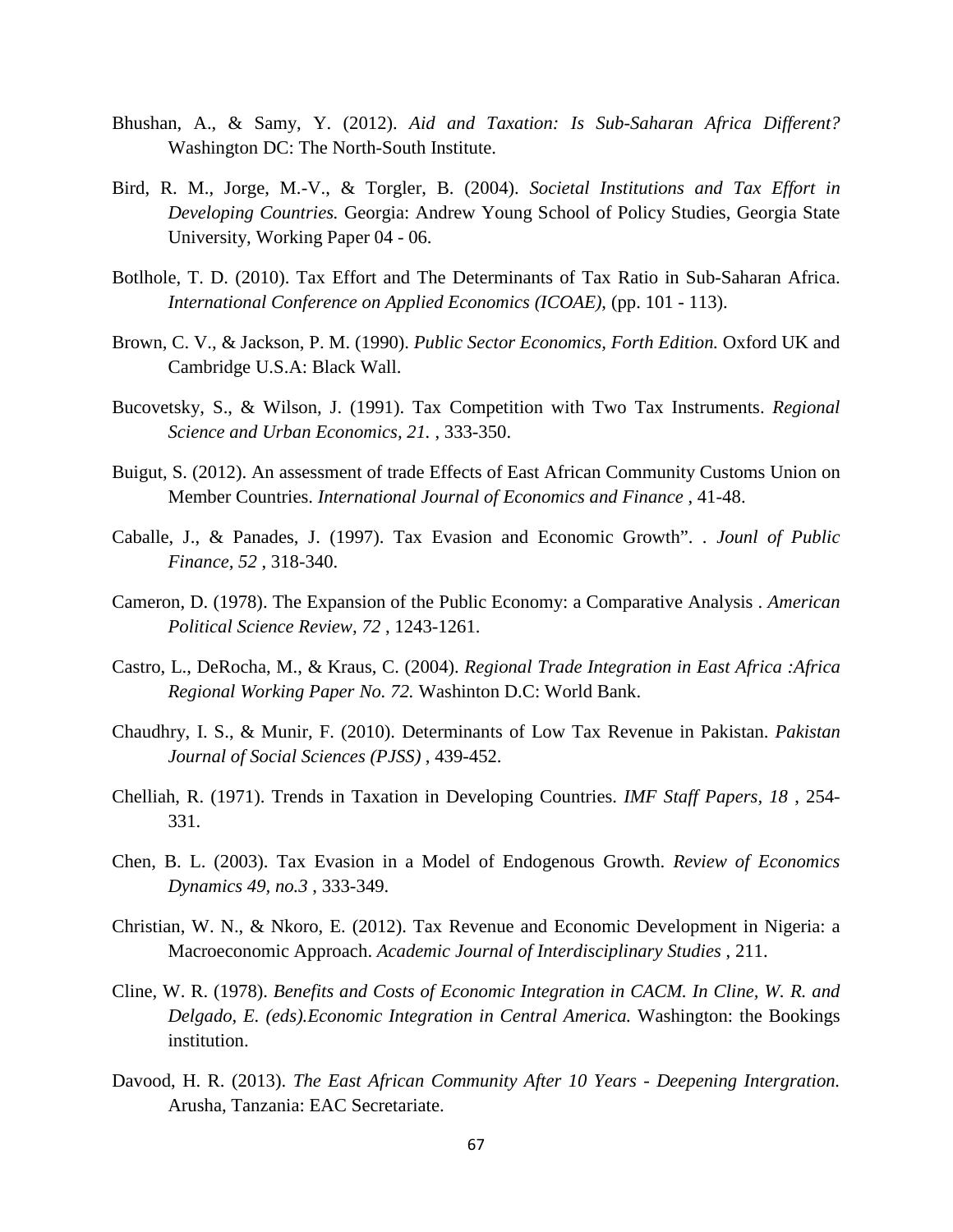- Delgado, F. J. (2008). *Tax Policy Covergence in EU: An Empirical Analysis.* Oviedo, Spain: University Oviedo.
- DeRosa, D. A., Obwona, M., & Vernon, O. (2002). *The New EACCU: Implications for Ugandan Trade,Industry Competitiveness, and Economic Welfare.* Kampala: Nathan Associates Inc.http://www.nathaninc.com.
- DiJohn, J. (2008). Taxation, Resource Mobilisation and Productive Capacity Building in LDCs. *The Least Developed Countries Report 2009* (p. Background Paper 5). Geneva: United Nations Conference on Trade and Development.
- Dioda, L. (2012). *Structural Determinants of Tax Revenue in Latin America and the Caribbean, 1990 - 2009.* Mexico: United Nations Press.
- Dreher, A. (2006). The Influence of Globalization on Taxes and Social Policy; An Empirical Analysis for OECD Countries. *European Journal of Political Economy, 22* , 179-201.
- Drummond, P., Daal, W., Srivastava, N., & Oliveira, L. E. (2012). *Mobilizing Revenue in Sub-Saharan Africa: Empirical Norms and Key Determinants, IMF Working Paper WP/12/108 .* Washington DC: International Monetary Fund.
- EAC. (2012). *East African Community Facts and Figures - 2012.* ARUSHA, TANZANIA: East African Community Secretariat.
- EAC. (2014). *East African Community Facts and Figures - 2014.* Arusha, Tanzania: East African Community Secretariat.
- EAC. (2010). *Trade Report 2008.* Arusha, Tanzania: East African Community Secretariat.
- Eltony, M. N. (2002). *Determinants of Tax Effort in Arab Countries.* Arab Planning Institute, Working Paper No.207.
- Emran, M., & Stiglitz, J. (2005). Revenue- Increasing and Welfare- enhancing reform of taxes on export. *Journal of Public Economics* , 599-623.
- Fjeldstad, O. H. (2005). *Corruption in Tax Administration: Lessons from Institutional Reforms in Uganda.* CMI Working Paper WP 2005: 10.
- Fossat, P., & Bua, M. (2013). *Tax Administration Reform in the Francophone Countries of Sub-Saharan Africa.* Washington DC: International Monetary Fund.
- Francesca, G., & Paolo, L. (2009). *Economic Integration and Public Policies: A Review of the Empirical Literature.* SIEP Working Paper No. 619.
- Francesca, G., Paolo, L., & Antonio, S. (2013). Economic Integration, Tax Erosion and Decentralisation: An Empirical Analysis. *Modern Economy* , 14-26.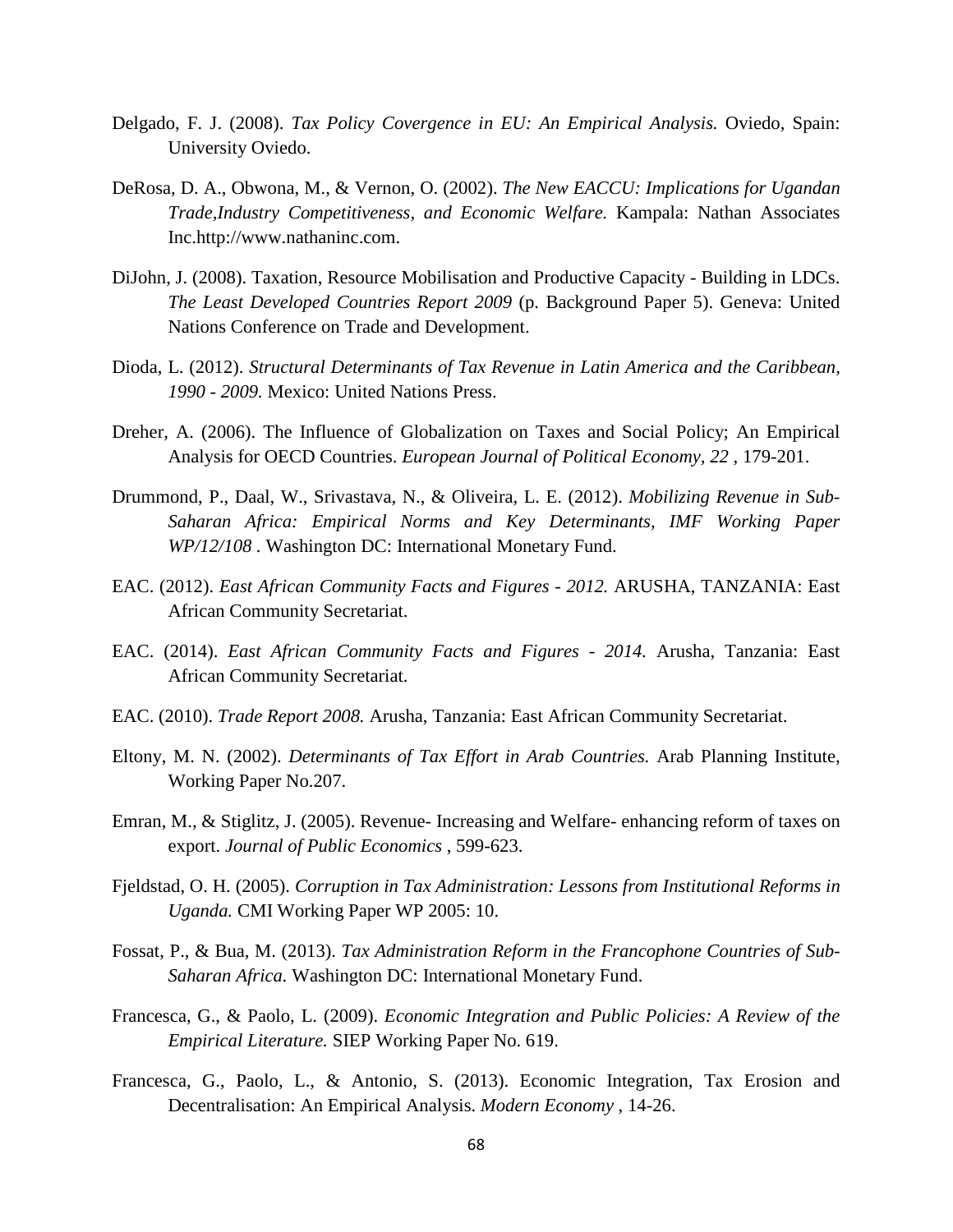Francisco, J. D., & María, J. P. (2008). *Tax policy convergence in EU: an empirical analysis.*

- Gabriel, W. (2009). *The Determinants of tax Revenue in Uganda, Kenya and Tanzania.* Kampala: Makerere University (Un publiced).
- Garrett, G. (1996). *Capital Mobility, Trade, and the Domestic Politics of Economic Policy KeohaCapital Mobility, Trade, and the Domestic Politics of Economic Policy in Keohane R., Milner H. (eds), Internalization and Domestic Politics.* New York: Cambridge University Press.
- Garrett, G., & Mitchell, D. (2001). Globalization, Government Spending and Taxation in theOECD . *European Journal of Political Research, 39* , 145-177.
- Gastaldi, F. (2008). *Globalisation, Capital Mobility and Convergence of Effective Tax Rates .* CRISSWorking Paper, No. 32/2008.
- Gastaldi, F., & Liberati, P. (2009). Economic Integration and Public Policies: a Review of the Empirical Literature,. *SIEP Working Paper 619* .
- Ghai, D. (1965). *Income Elasticity of the Ugandan Tax Structure: A Desertation presented to the faculty of Graduate School of Yale University for a Ph.D Degree.* Yale: Yale University.
- Ghura, D. (1998). *Tax Revenue in Sub-Saharan African Countries: Effects of Economic Policies and Corruption: WP/98/135.* Washington DC: Internationaal Monitary Fund (IMF).
- Gordon, R. H. (1998). Can Capital Income Taxes Survive in Open Economies. *Journal of Finance, 47* , 1159-1180.
- Greene, W. (2012). *Econometrics Analysis, 7th Edition.* New York: Macmillan Publishing Company.
- Gupta, A. S. (2007). *Determinants of Tax Revenue Efforts in Developing Countries.* Washington: International Monetary Fund.
- Haile, K. (2000). 'Regional Integration in Africa: A Review of the Outstanding Issues and Mechanisms to Monitor Future Progress', Paper Presented at African Knowledge Networks. *Forum Preparatory Workshop.* Addis Ababa: ECA.
- Hallerberg, M., & Basinger, S. (1998). Internationalization and Changes in Tax Policy in OECD Countries: the Importance of Domestic Veto Players. *Comparative Political Studies, 31* , 321- 353.
- Hamilton, A. (2009). *Discussing Existing TRIST Tools for Twelve Developing Countries: Bolivia, Burundi, Ethiopia, Jordan, Kenya, Madagascar, Malawi, Mozambique, Nigeria, Seychelles, Tanzania and Zambia.* Washington DC: World Bank.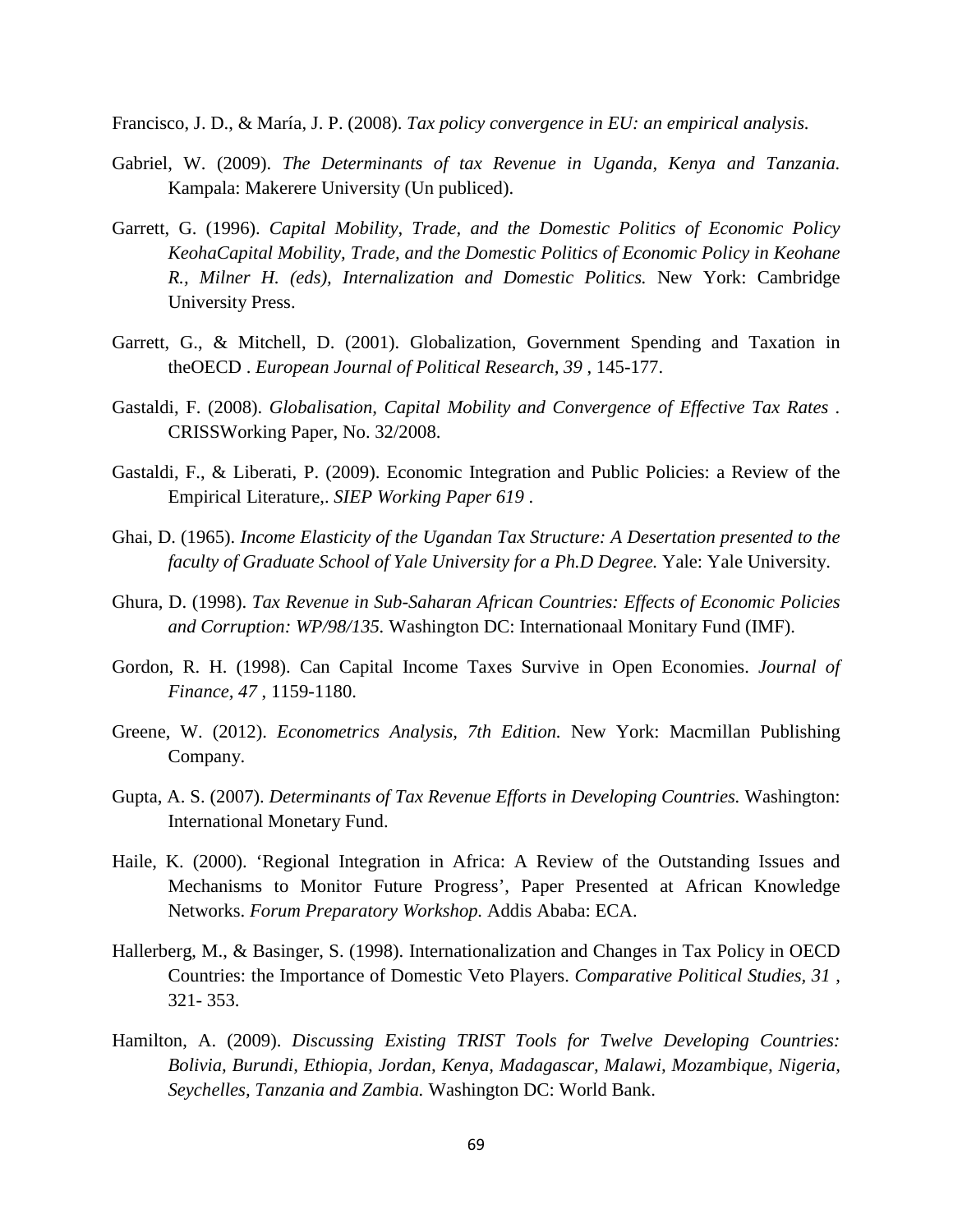- Hansson, Å., & Olofsdotter, K. (2004). *Integration and Tax Competition: An Empirical Study for OECD Countries.* Sweden: Lund University.
- Harris, M., & Matyas, L. (1996). *A Comparative Analysis of Different Estimates for Dynamic Panel Data Models, Working Paper no. 4/96.* Monash: Dept of Econometrics, Monash University.
- Haufler, A., Klemm, A., & Schjelderup, G. (2006). *Economic integration and redistributive taxation: a simple model with ambiguous results.* CESifo working paper, No. 1853.
- Haufler, A., Klemm, A., & Schjelderup, G. (2008). Redistributive Taxation, Multinational enterprises and economic integration. *European Journal of Political Economy* , 1-15.
- Heller, P. S. (1975). A Model of Public Fiscal Behaviour in Developing Countries. *American Economic Review, Vol. 65 (3)* , 429 - 445.
- Hisali, E., & Ddumba, J. S. (2013). Foreign Aid and Tax Revenue in Uganda. *Economic Modelling* , 356 - 365.
- Holmgren, T., & Kasekende, L. (1999). *Aid and Reform in Uganda: Country Case Illustrations from sub Saharan Africa.*
- Houeninvo, T., & Boko, S. H. (2007). *The Impact of Regional Integration on Trade and Firm Performance in West Africa: A Case Study of Benin Published, in Mina Baliamoune-Lutz, Alojzy Z.Nowak and Jeff Steagall, ed, Global Economy.* Warsaw and Jacksonville: University of Varsaw and Coggin College ofBusiness, University of North Florida.
- Hsiao, C. (2004). *Analysis of Panel Data.* Cambridge: Cambridge University.
- Hülsemeyer, A. (2004). *Globalization and Institutional Adjustment – Federalism as an Obstacle?* England: Ashgate Publishing Limited.
- Internationa Monitory Fund (IMF). (2008). *Kenya, Uganda, and United Republic of Tanzania: Selected Issues; IMF Country Report No. 08/353.* Washington DC: International Monetary Fund.
- Jhingan, M. (2004). *Money, Banking, International Trade and Public Finance.* New Delhi: Vrinda Publications.
- Kaldor, N. (1964). *Will Underdeveloped Countries Learn How to Tax?. Essays on Economic Policy.* London: Gerald Duckworth and Company Limited.
- Karagoz, K. (2013). Determinants of Tax Revenue: Does Sectorial Composition Matter? *Journal of Finance, Accounting and Management* , 50-63.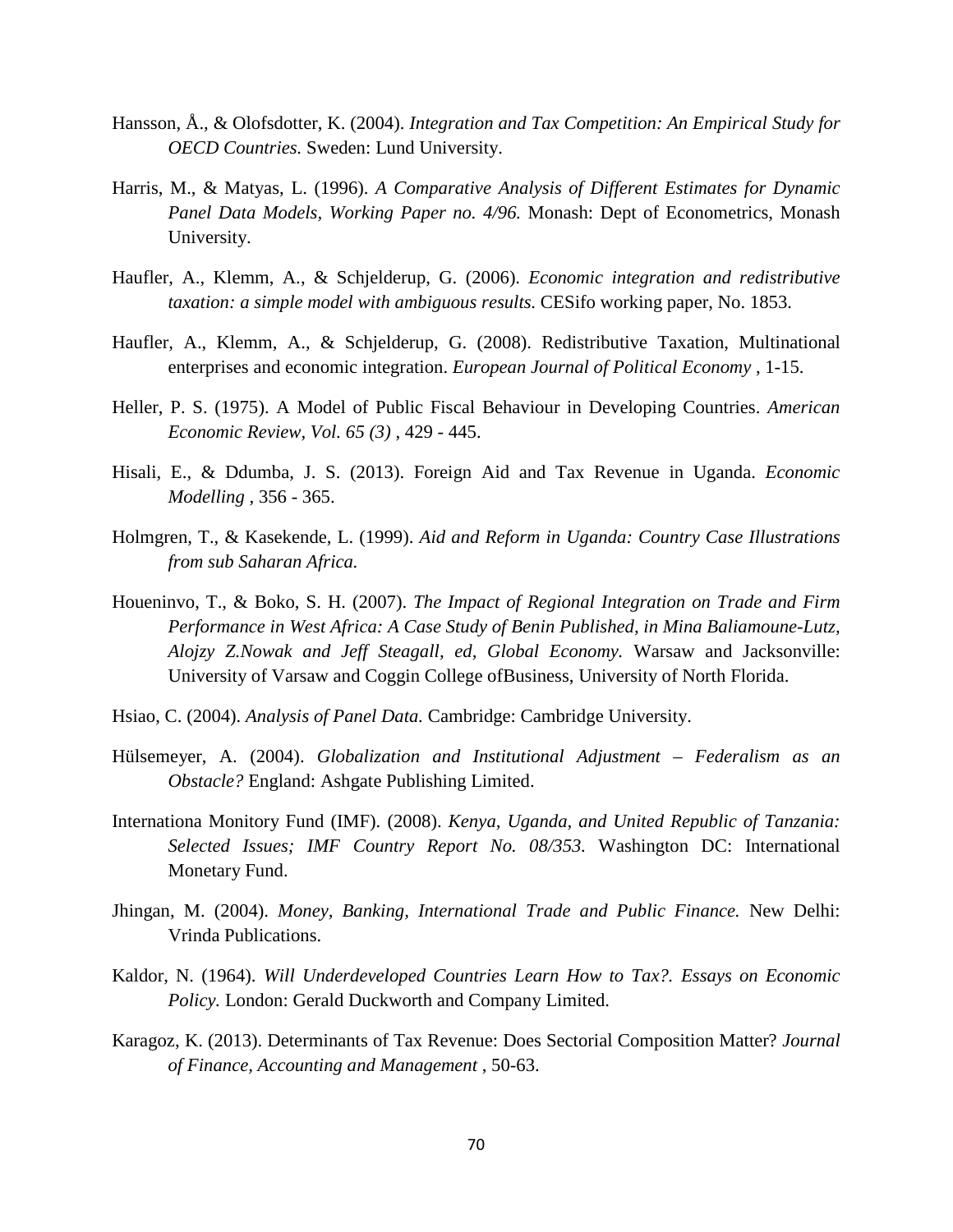- Karingi, S., Lang, R., Oulmane, N., Sadni, M., & Hammouda, H. (2005). *Economic and Welfare Impacts of the EU-Africa Economic Partnership Agreements, Working Paper No.10.* African Trade Policy Centre for Economic Commission for Africa.
- Karingi, S., Siriwardana, M., & Ronge, E. (2002). *Implications of the COMESA Free Trade Area and Proposed Customs Union.* Regional Integration Research Network Papers.
- Keen, M., & Mansour, M. (2009). *Revenue Mobilisation in Sub-Saharan Africa.* Washington DC: International Monetary Fund Working Paper WP/09/157.
- Keen, M., & Marchand, M. (1997). Fiscal Competition and the Pattern of Public Spending. *Journal of Public Economics, 66* , 33-53.
- Khan, H. A., & Hoshino, E. (1992). Impact of Foreign Aid on the Fiscal Behaviour of LDC Governments. *World Development, Vol. 20, No. 10* , 1481 - 1488.
- Khandelwal, P. (2004). *COMESA and SADC: Prospects and Challenges for Regional Integration, Draft Working Paper .* Washington D.C.: IMF.
- Koldor, N. (1963). The Role of Taxation in Economic Development. *Seminar on the Programming of Economic Development* (p. UNESCO/SS/PED/11). Paris: United Nations Educational Scientific and Cultural Organisation.
- Lee, Y., & Gordon, R. H. (2004). Tax Structure and Economic Growth. *Journal of Public Economics* , Vol. 89.
- Leuthold, J. H. (1991). Tax Shares in Developing Economies: A panel Study . *Journal of Development Economics, 35* , 173-185.
- Leuthold, J., & N'Guessan, T. (1986). *Tax Buoyancy and Elasticity in Developing Economies: Bureau Of Economic and Business Research, Faculty Working Paper No.1272.* Illinois: Urban Champion, University of Illinois.
- Lipsey, R. (1987). *The Theory of Customs Unions: A General Survey, in J.N .Bhagawati (ed.) International Trade: Selected Readings.* Cambridge: : The MIT Press.
- Longo, R., & Sekkat, K. (2001). *Obstacles to Expanding Intra-African Trade OECD: Technical Paper No. 169.* Paris: OECD.
- Mahdavi, S. (2008). International review of Economics and Finance, 17. *The Level and Composition of Tax Revenue in Developing Countries; Evidence from Unbalanced panel data* , 607-617.
- Malugu, M. E. (2014). *The Revenue Implications of Trade Liberalization in Tanzania.* Arusha, Tanzania: Institute of Accountancy .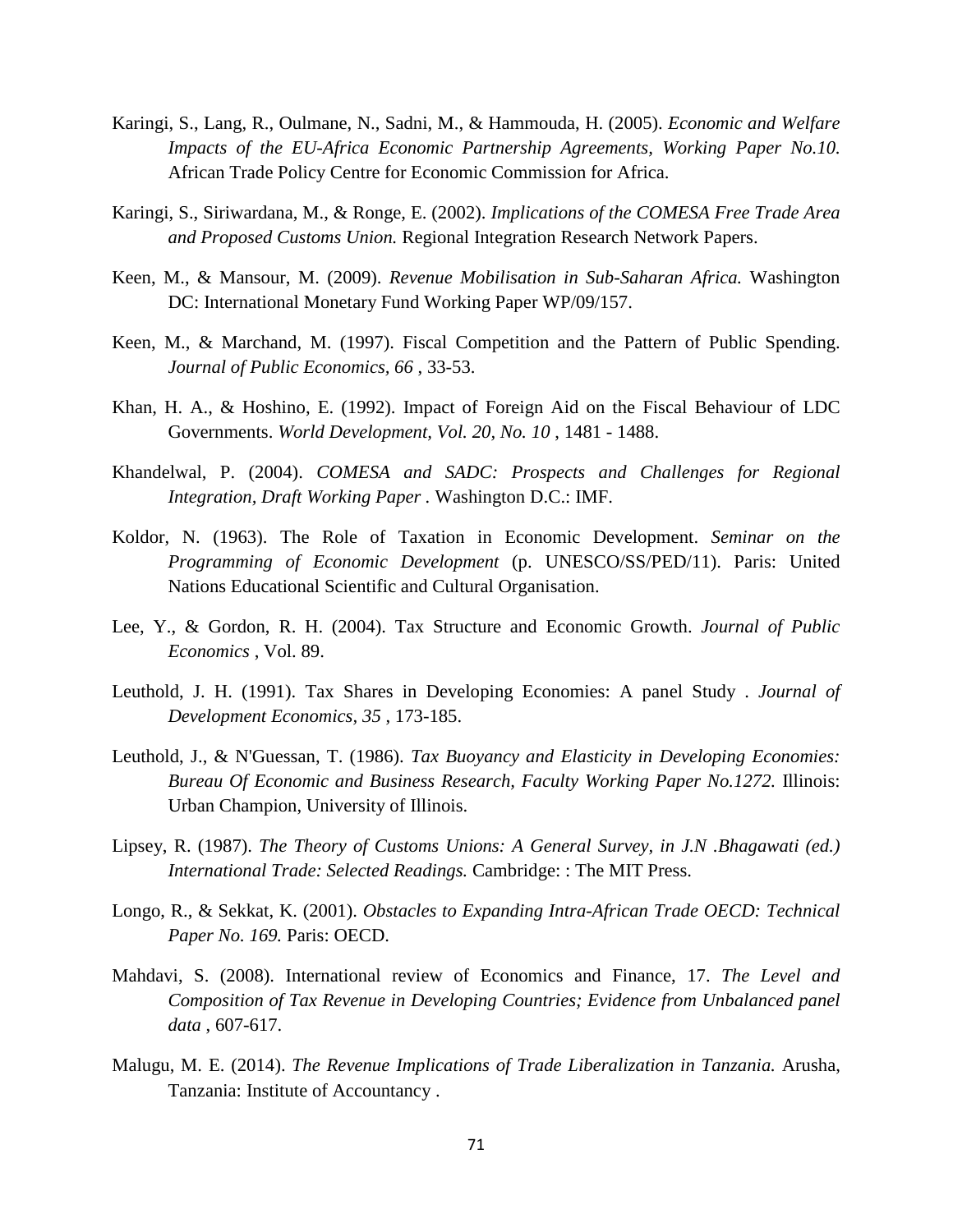- Mclntyre, M. A. (2005). *Trade Integration in East African Community: An Assessment for Kenya.* Washington DC: International Monetary Fund.
- Mengesha, Y. N. (2009). *Trade Effects of Regional Economic Integration in Africa: The Case of SADC (Evidence from Gravity Modeling UsingDisaggregated Data).* Department of Economics, Debre Birhan University, Ethiopia: On line Publications.
- Mkenda, B. K., & Hangi, M. (2009). *Revenue Implications of the EC-EAC EPA: The Case of Tanzania; BIEAC nO. 6/2009.* Geneva, Switzerland: CUTS International Geneva Resource Centre.
- Moore, M. (1998). *Death Without Taxes: Democracy, State Capacity, and Aid Dependence in the forth World edited by White and M. Robinson, Towards a democratic Developmental State.* Oxford: Oxford University Press.
- Mugano, G., Brookes, M., & Roux, P. L. (2013). Estimating the Impact of a COMESA Customs Union on Zimbabwe Using a Tariff Reform Impact Simulation Tool (TRIST). *African Journal of Business Management ,Vol. 7(38)* , 4000 - 4010.
- Mugisa, E., Onyango, C., & Mugoya, P. (2009). *An Evaluation of the Implementation and Impact of the East African Community Customs Union.* Arusha, Tanzania: EAC Secretariate.
- Muriithi, M. K., & Moyi, E. D. (2003). *Tax reforms and revenue Mobilisation in Kenya, AERC Research Paper No. 131.* Nairobi, Kenya: African Economic Research Consortium (AERC).
- Musgrave, R., & Musgrave, P. B. (1989). *Public Finance in Theory and Practice.* Singapore: McGRAW-HILL INTERNATIONAL EDITIONS; Finance Series.
- Mwakalobo, & Swebe, A. B. (2009). Economic Reforms in East African Countries: The Impact on Government Revenue and Public Investment . *Open Access Dissertations* , Paper 66.
- Njuguna, N. (2000). *Regional Integration Experience in Eastern African Regions: Paper Presented at A Policy Workshop organized by the OECD Development Center at the Graduate Institute of International Studies, Geneva 13 October 2000).* Geneva.
- Ogunkola, E. O. (1994). *An Empirical Evaluation of Trade Potential in the Economic Community of Western States.* Nairbi: AERC Research Paper.
- Okech, T. C., & Mburu, P. G. (2011). Analysis of Responsiveness of Tax Revenue to Changes in National Income in Kenya between 1986 - 2009. *International Journal of Business and Social Science* , 275-287.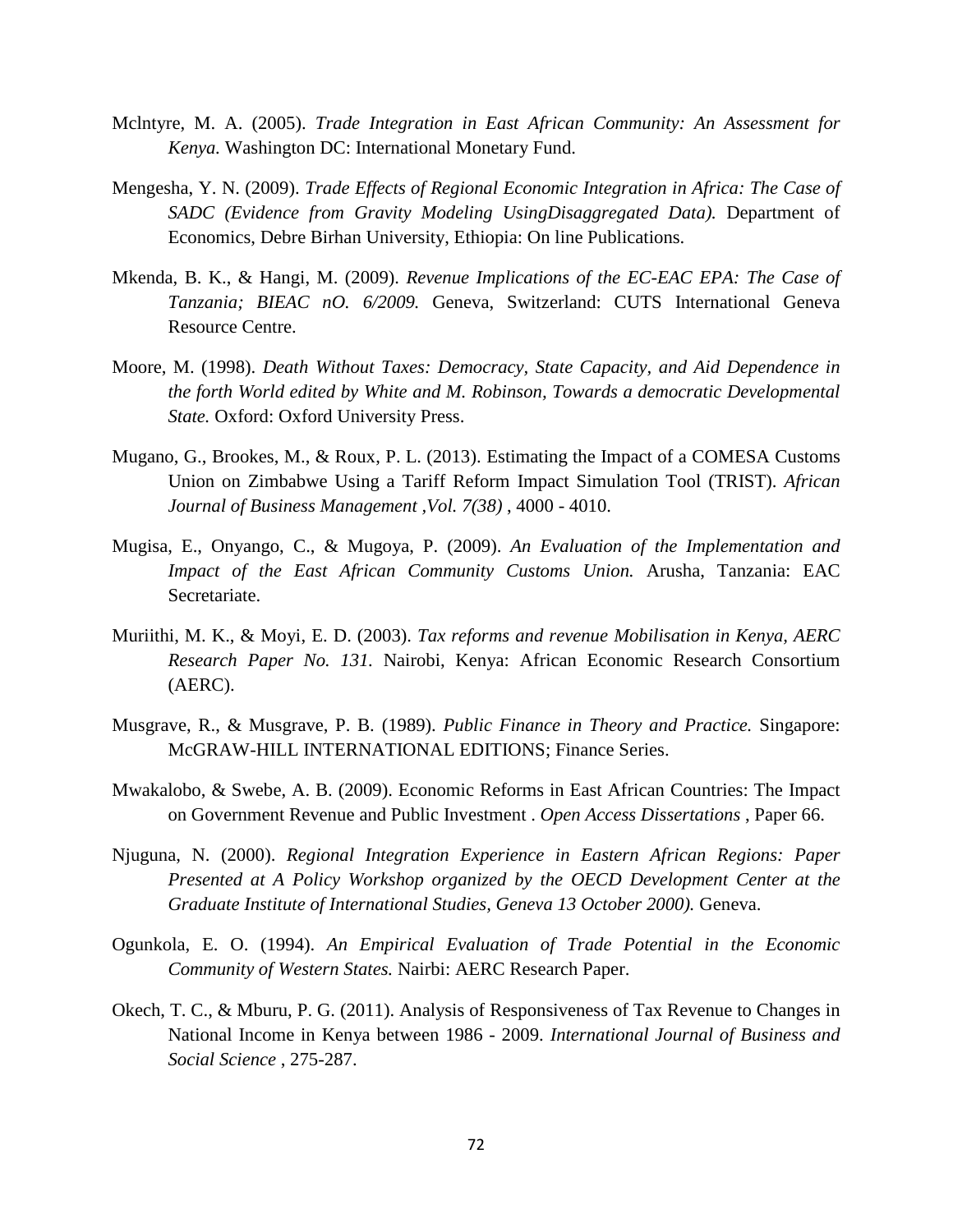- Ola, C. (2001). *Income Tax Law and Practice In Nigeria, 5th Edition.* Ibadan: Dalag Prints and Park.
- Othieno, L., & Shinyekwa, I. (2011). *Trade, Revenue And Welfare Effects of The East African Community Customs Union Principle of Asymmentry on Uganda: An Application of Wits-Smart Simulation Model.* Kampala, Ugand: Economic Policy Research Centre (EPRC).
- Ouattara, B. (2006). Foreign aid and Government Fiscal Behaviour in Developing Countries: Panel Data Evidence. *Economic Modelling, Vol.23, No. 3, May* , 506 - 514.
- Peters, G. (1979). *International Trade, Investment, and Payments.* USA: Houghton Mifflin Company.
- Petersen, H. G. (2010). *Tax Systems and Tax Harmonisation in the East African Community (EAC).* Berlin, Germany.: GTZ.
- Piancastelli, M. (2001). *Measuring the Tax Effort of Developed and Developing Countries: Cross Country panel Data Analysis - 1985/1995.* Paris: Instituto de Pequisa Economica Aplicada (IPEA).
- Profeta, P., & Scabrosetti, S. (2010). *The Political Economy of Taxation: Lessons For Developing Countries.* Edward Elgar Publishing Limited.
- Quinn, D. (1997). The Correlates of Change in International Financial Regulation. *American Political Science Review, 91* , 531-552.
- Rajani, E. M. (1996). *Personal Income Taxation in India: PhD Thesis.* India: Pondicherry University.
- Razin, A., & Sadka, E. (1991). Efficient Investment Incentives in the Presence of Capital Flight. *Journal of International Economics, 31* , 171-181.
- Rodrik, D. (1998). Why Do More Open Economies Have Bigger Governments? *Journal of Political Economy, 106* , 997-1032.
- Rojid, W., & Seetanah, B. (2010). An Assessment of the impact of a COMESA Customs Union. *African Development Review, 22(2)* , 331-345.
- Roodman, D. (2009). *An Introduction to Difference and Systems GMM in STATA.* Centre for Global Development.
- Sachs, J., & Warner, A. (1997). Sources of Slow Growth in African Economies. *Journal of African Economies, Vol. 6* , 335 - 376.
- Salvatore, D. (2007). *International Economics , 9th ed.* USA: John Wiley & Sons Inc.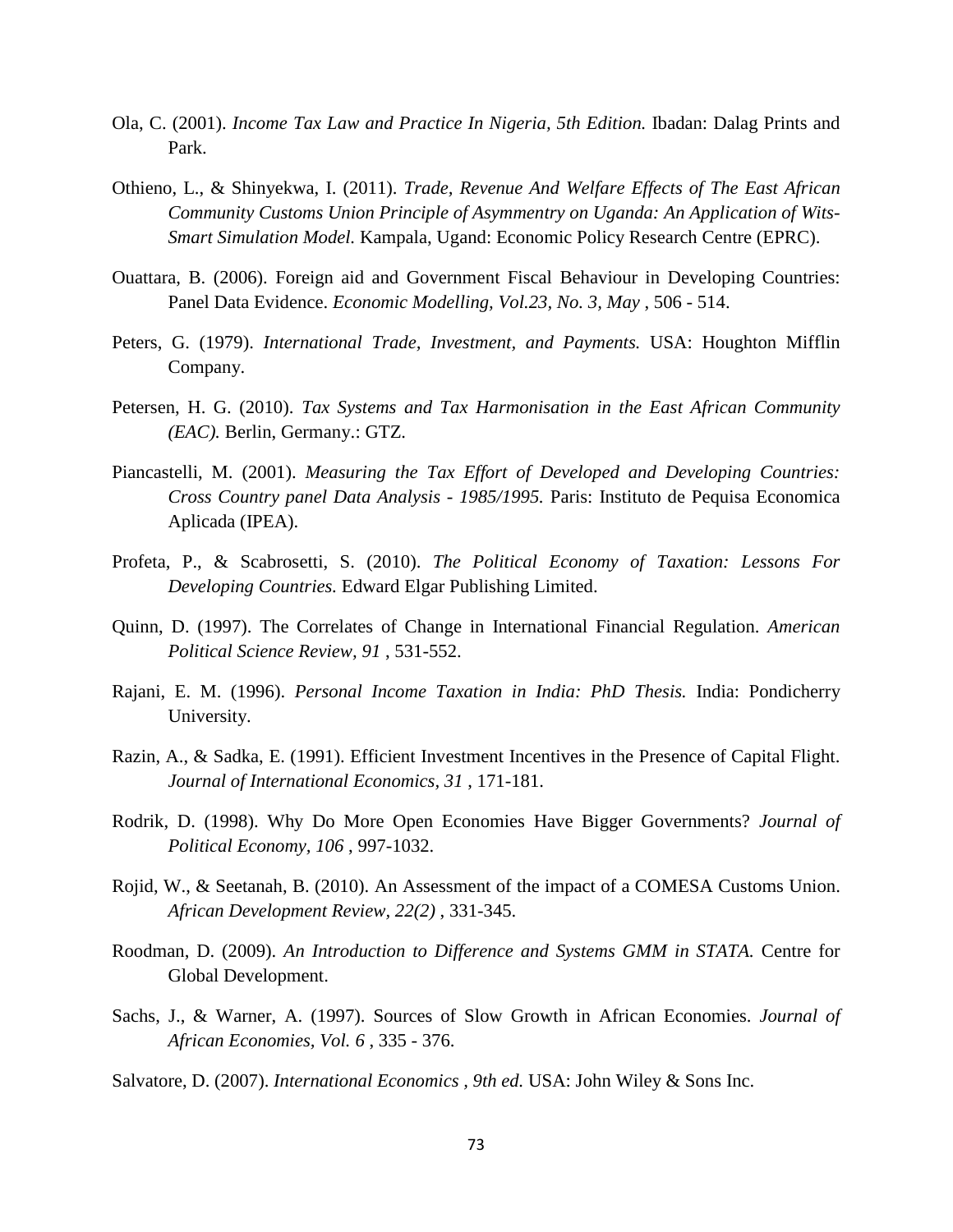- Sangeeta, K., Kimbugwe, K., & Perdikis, N. (2009). ssessing the Welfare Effects of the East African Community Customs Union's Transition Arrangement on Uganda. *Journal of Economic Integration, vol 24(4)* , 685 – 708.
- Schiff, M., & Winters, L. (2004). *Regional Integration and Development.* Washington DC: World Bank and Oxford University Press.
- Schulze, G., & Ursprung, H. (1999). Globalization of the Economy and the Nation State , 22 . *The World Economy* , 295-352.
- Semkunde, M. A. (2012). *An Assessment of the Impact of the East African Customs Union to the Performance of Tanzania's Intra-East African Trade.* Dar-es-salaam, Tanzania: On line Publications.
- Shinyekwa, I., & Mawejje, J. (2013). *Macroeconomic and Sectoral Effects of the EAC regional Integration on Uganda: A Recursive Computable General Equilibrium Analysis.* Kampala, Uganda: Economic Policy Research Centre (EPRC).
- Slemrod, J., & Yitzhaki, S. (1996). The Costs of Taxation and the Marginal Efficiency Cost of Funds . *IMF Staff Papers, 43* , 172-198.
- Smith, A. (1904). *Wealth of Nations, Vol. 2 Edited by E. Cannan.* New York: Putnam.
- Snorrason, S. (2012). *Asymmetric Economic Integration, Contributions to Economics.* Berlin Heidelberg: Springer-Verlag.
- Stegurescu, D. (2009). The Effects of EConomic and Political Integration on fiscal Integration: Evidence from OECD Countries. *Canadian Journal Of Economics, Vol. 42, No.2* , 694 - 718.
- Stiglitz, J. (2003). Globalization and the Economic Role of the State in the New Millennium. *Industrial and Corporate Change, 12* , 3-26.
- Stiglitz, J. E. (1999). *Economics of the Public Sector, Third Edition.* New York/ London: W.W.Norton and Company.
- Stotsky, J., & Mariam, A. W. (1997). *Tax Effort in Sub-Saharan Africa. Working Paper No. 107.* Washington DC: International Monrtary Fund.
- Studenmund, A. (2001). *Using Econometrics – A Practical Guide .* San Franciso: CA, Addision Wesley Longman.
- Swank, D. (2002). *Global Capital, Political Institutions and Policy Change in Developed Welfare States,.* Cambridge.: Cambridge University Press.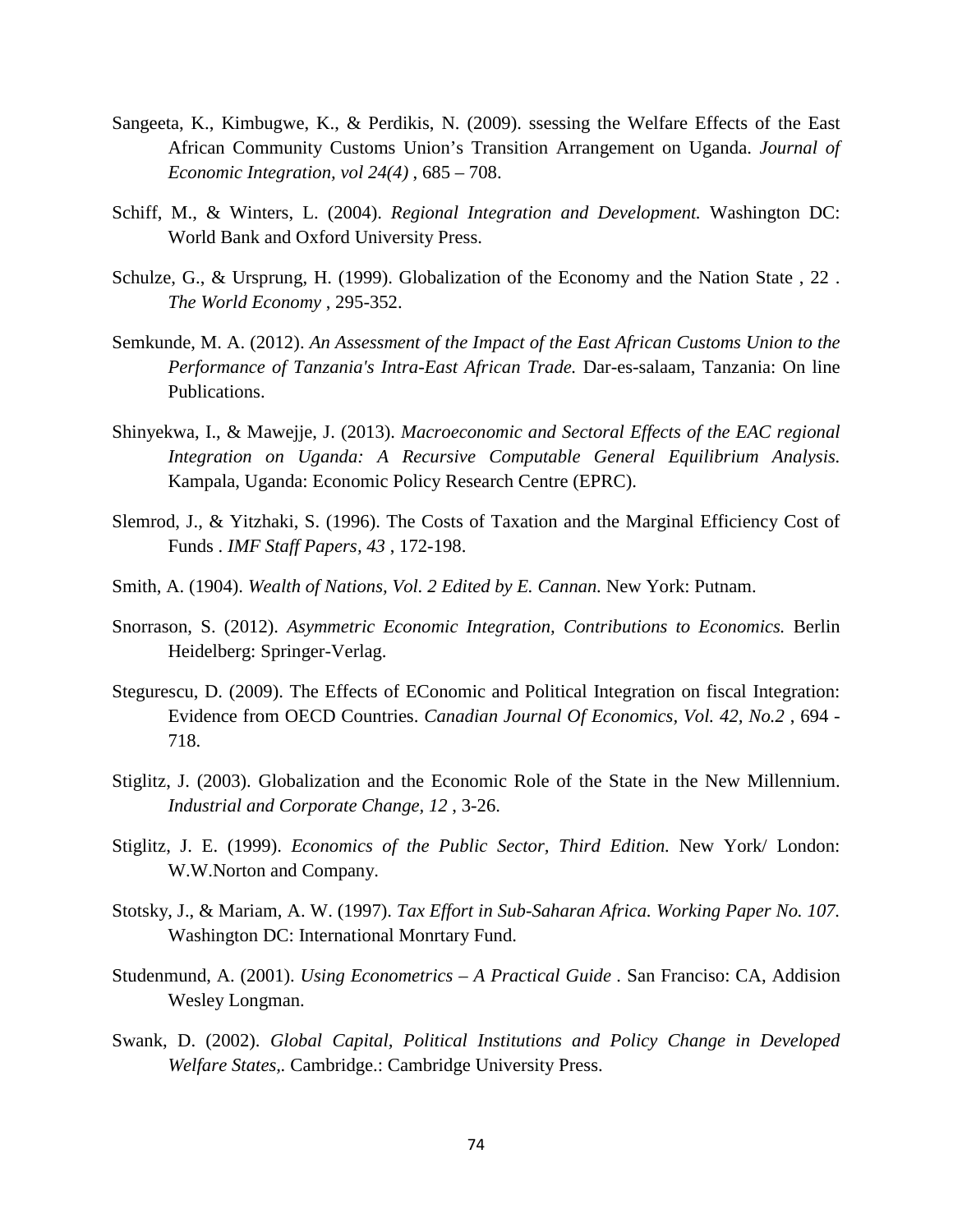- Tanzi, V. (1981). *A Statistical Evaluation of Taxation in Sub-Saharan Africa.* Washington: International Monetary Fund.
- Tanzi, V. (1987). *Quantitative Characteristics of the Tax System of Developing Countries. The Theory of Taxation for Developing Countries.* New York: Oxford University Press.
- Tanzi, V. (1992). *Structural Factors and Tax Revenue in Developing Countries: A Decade of Evidence, in Open Economies: Structural Adjustment and Agriculture, Edited by Ian Goldin and l. Allan Winters.* Cambridge: Cambridge University Press.
- Tanzi, V. (1995). *Taxation in an Integrating World, Washington.* Washington DC: Brookings Institutions.
- Tanzi, V. (2000). *Taxation in Latin America in the last Decade.* Stanford: Center for Research on Economic Development and Policy Reforms. Stanford University.
- Tanzi, V., & Zee, H. o. (2000). Tax Policy For Emerging Markets: Developing Countries. *National Tax Journal* , 299-322.
- Taylor-Gooby, P. (1997). In Defence of Second-Best Theory: State, Class and Capital in SocialPolicy. *Journal of Social Policy, 26* , 171-192.
- Teera, J. M. (2003). *Determinants of Tax Revenue Share in Uganda.* Bath: University of Bath.
- Teera, J., & Hudson, J. (2004). Tax Performance: A Comparative Study. *Journal of International Development Vol. 16, No.6* , 785 - 802.
- Tax Justice Network (TJN). (2005). *Aid, Tax and Finance for Development.*
- Torres-Reyna, O. (2010). *Getting started in fixed/random effects models using R.* Princeton: Princeton University, Data and Statistics Services.
- Toye, J., & Moore, M. (1998). Taxation, Corruption and Reform. *European Journal of Development Research, Vol. 10* , 60 - 80.
- Uganda, G. o. (1999). *The Background to the Budget 1998/99 Fiscal Year.* Kampala: Ministry of Finance, Planning and Economic Development.
- Verbeek, M. (2008). *A Guide to Modern Econometrics, 3rd Edition.* Rotterdam: Erasmus University.
- Viner, J. (1950). *The Customs Union Issue.* New York: Carnegie Endowment for International Peace.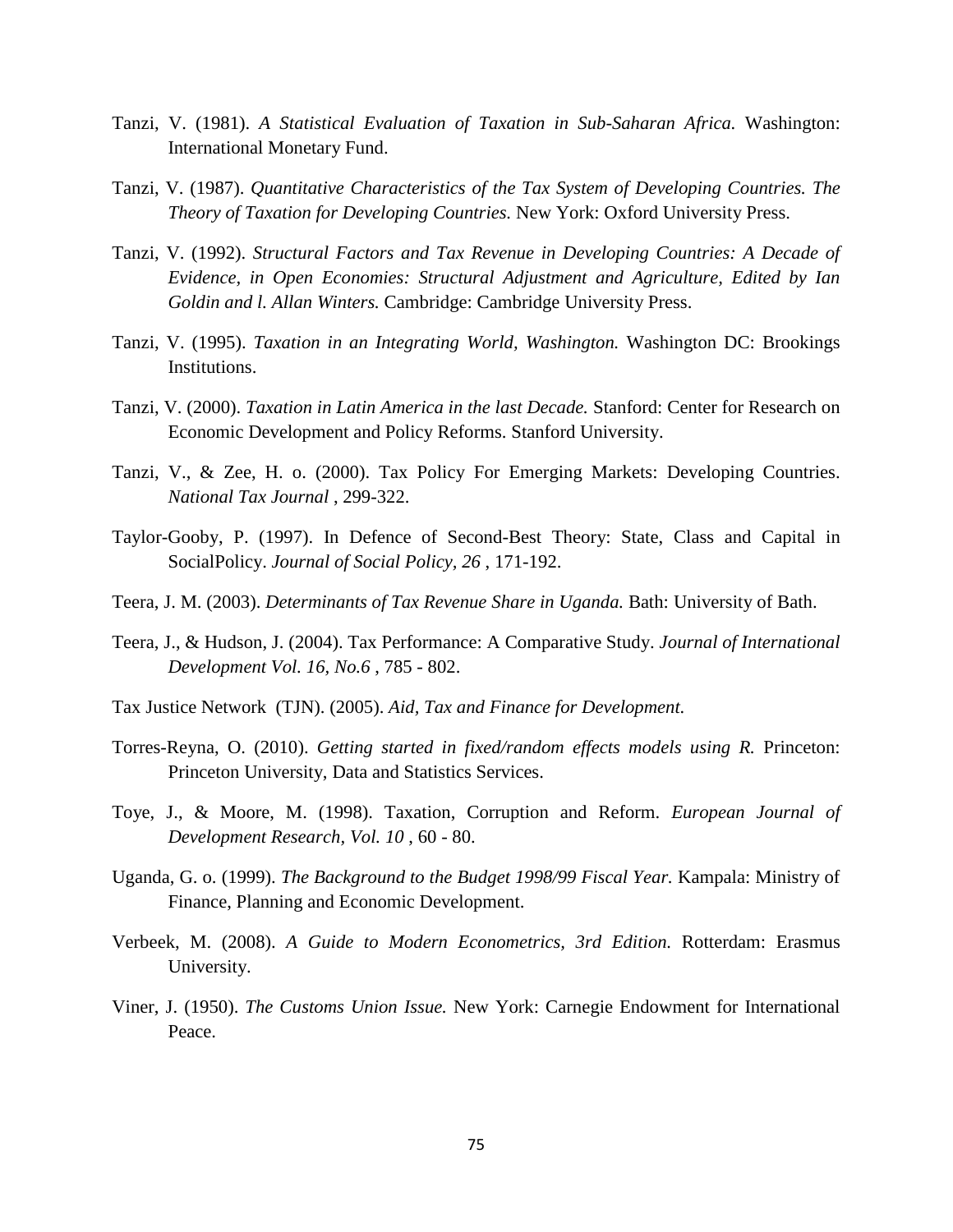- Wahid, A. N. (2008). An Emperical Investigation on Nexus Between Tax Revenue and Government Spending: The case of Turkey. *International Research Journal of Finance and Economics, Vol. 16* , 46 - 51.
- Wawire, N. H. (2011). *Determinants of Value Added Tax Revenue in Kenya.* Nairobi: Kenyatta University.
- Winner, H. (2005). Has Tax Competition Emerged in OECD Countries? Evidence from Panel Data. *International Tax and Public Finance , 12* , 667-687.
- Winters, A. (1996). *Regionalism versus Multilateralism .* Washington DC: World Bank Working Paper No.WPS, World Bank.
- World Bank. (2013). *World Bank Development Indicators.* Washington DC: World Bank online Data Set.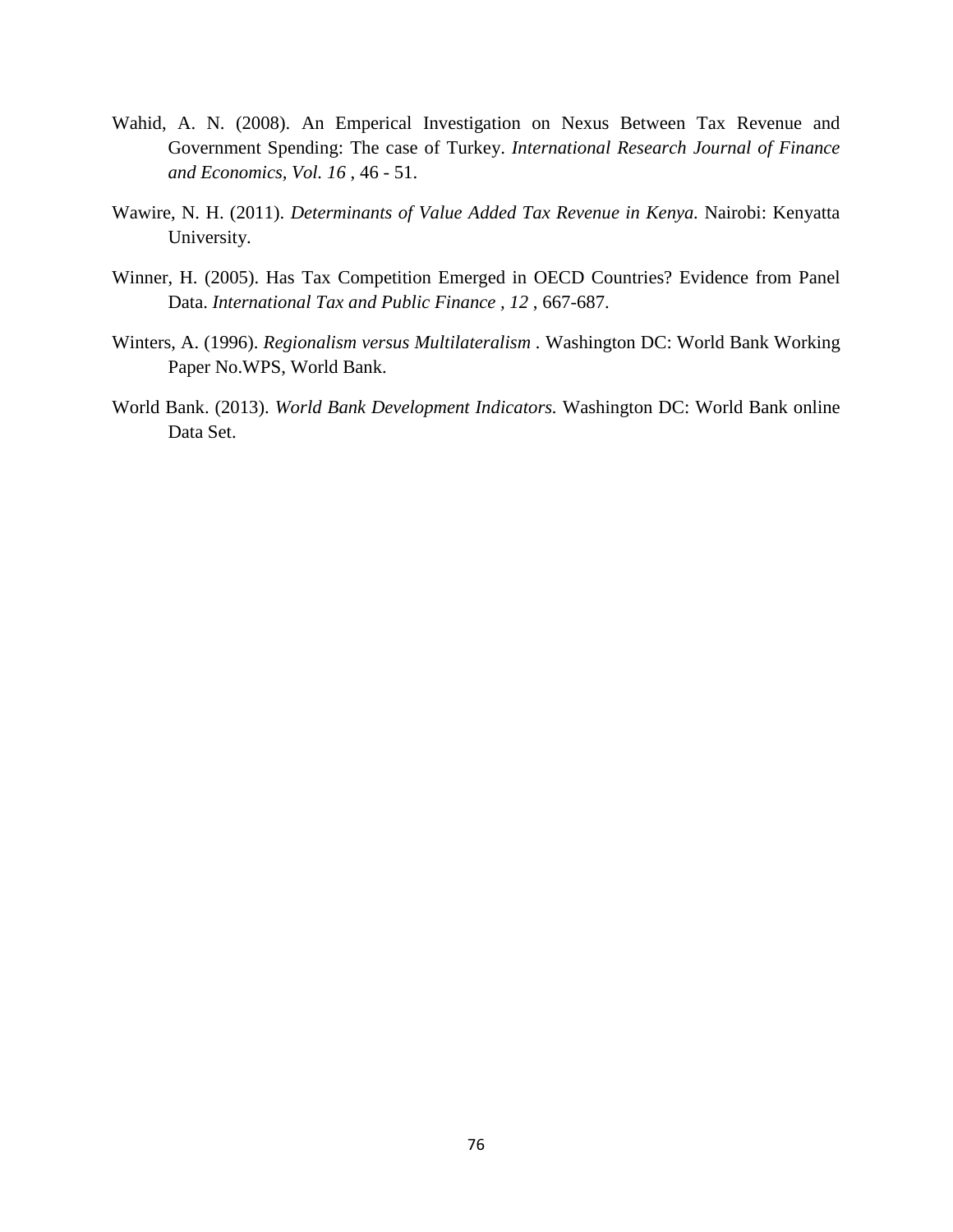# **APPENDICES**

|                    | rabic v. Deminion or variables and inch bources |                                          |
|--------------------|-------------------------------------------------|------------------------------------------|
| <b>Variable</b>    | <b>Definition</b>                               | <b>Source</b>                            |
| <b>Tax Revenue</b> | Measured as tax revenue as a percentage         | WDI, African Economic outlook, IMF       |
|                    |                                                 | reports and EAC (2012) Facts and         |
|                    | of GDP for the five EAC countries.              | figures.                                 |
| <b>EAC</b>         | East African Community measured as dummy        | Dummy variable                           |
|                    | variable taking on values 1 for year during     |                                          |
|                    | integration or zero otherwise.                  |                                          |
| LnY                | GDP per capita constant US dollars 2005         | <b>World Bank Development Indicators</b> |
|                    | expressed in natural logarithms                 |                                          |
| LnPOP              | Total Population density expressed in natural   | World Bank Development Indicators        |
|                    | Logarithm                                       |                                          |
| Inflation          | Inflation, consumer prices (annual %)           | <b>World Bank Development Indicators</b> |
| Public debt        | the stock of external debt as a percentage of   | World Bank Development Indicators        |
|                    | <b>GNI</b>                                      |                                          |
| GDP growth rate    | A proxy for economic growth expressed as a %.   | World Development Indicators             |

## **Table 7: Declaring Data as Panel Data**

| Panel variable | Country (strongly balanced) |
|----------------|-----------------------------|
| Time variable  | year, 1990 to 2011          |
| Delta          | 1 unit                      |

## *Source: Author's Computations*

The above shows that the panel data is strongly balanced and that the period of study is from 1990 to 2011 giving 22 observations taken from five EAC countries; Burundi, Kenya, Rwanda, Tanzania and Uganda giving 110 observations. In econometrics, the higher the number of observations, the better the precision of the coefficients due to the higher degrees of freedom, hence why the present study uses panel data models in order o take the advantage of the increased degrees of freedom and hence the better precisions of the model coefficients.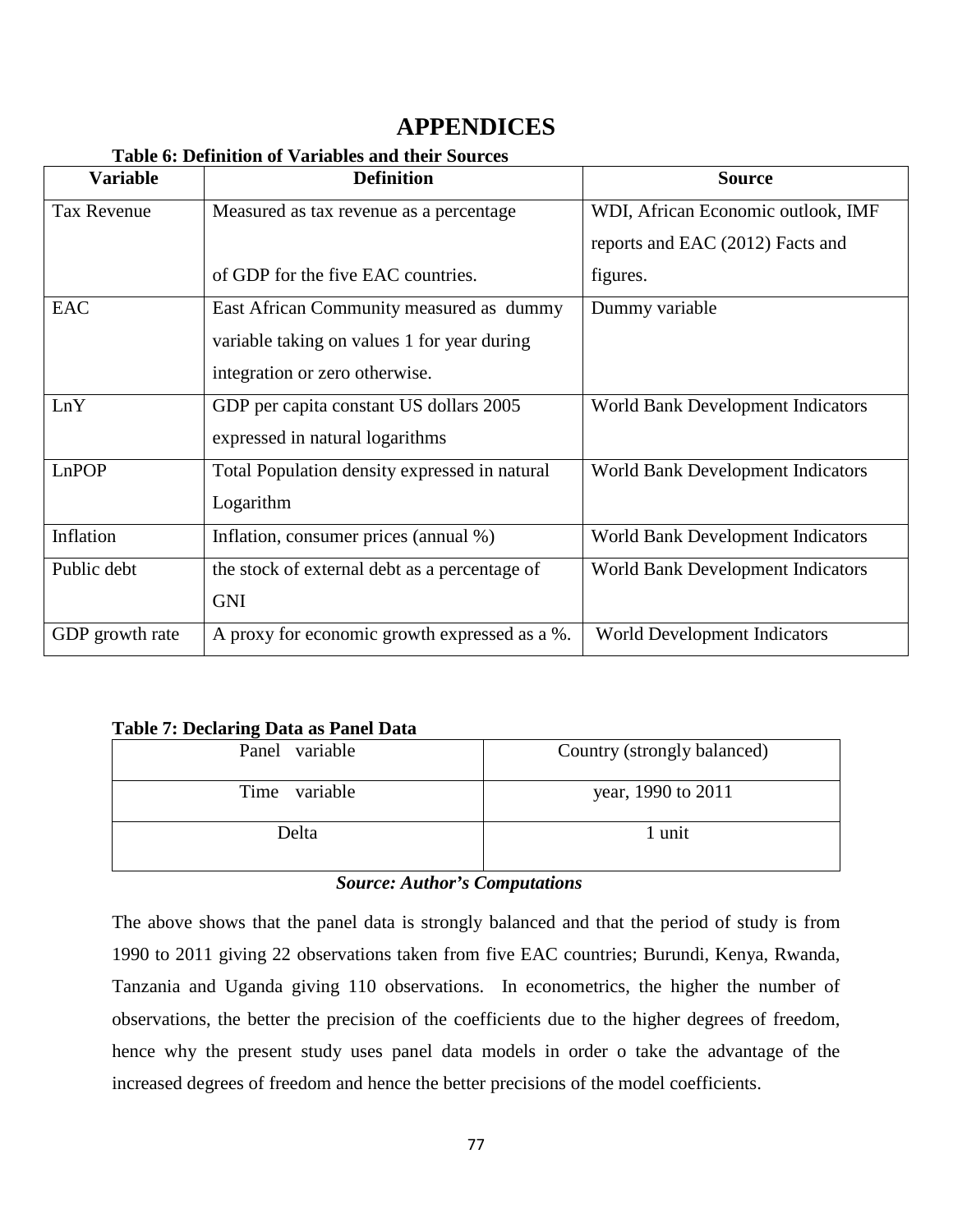# **Table 8: FE Model Results**

| Fixed-effects (within) regression                                      |              |           | Number of obs<br>110<br>$\equiv$  |                                      |                         |  |  |
|------------------------------------------------------------------------|--------------|-----------|-----------------------------------|--------------------------------------|-------------------------|--|--|
| Group variable: country                                                |              |           | Number of groups<br>5<br>$\equiv$ |                                      |                         |  |  |
| R-sq: within $= 0.6215$                                                |              |           |                                   | 22<br>Obs per group: min<br>$\equiv$ |                         |  |  |
| between                                                                | $= 0.0311$   |           | Avg                               |                                      | 22.0<br>$=$             |  |  |
| Overall<br>$= 0.0531$                                                  |              |           | max                               |                                      | 22<br>$\equiv$          |  |  |
|                                                                        |              |           |                                   | F(6,99)                              | 27.09<br>$=$            |  |  |
| Corr $(u_i, Xb) = -0.9222$                                             |              |           |                                   | Prob > F                             | 0.0000<br>$=$           |  |  |
| <b>Tax revenue</b>                                                     | Coefficient  | Std. Err. | $\mathbf t$                       | P > t                                | [95% Conf. Interval]    |  |  |
| <b>EAC</b>                                                             | $-1.467024$  | .4827537  | $-3.04$                           | 0.003                                | $-2.424912 - 5091354$   |  |  |
| GDP growth rate                                                        | .0438012     | .0192021  | 2.28                              | 0.025                                | .0057001<br>.0819023    |  |  |
| Public debt                                                            | .0338694     | .0060603  | 5.59                              | 0.000                                | .0218445<br>.0458943    |  |  |
| LnY                                                                    | 4.657569     | .9664178  | 4.82                              | 0.000                                | 2.739987<br>6.575152    |  |  |
| LnPOP                                                                  | 10.20367     | 1.233373  | 8.27                              | 0.000                                | 7.756389<br>12.65095    |  |  |
| Inflation                                                              | $-0.0119423$ | .0145354  | $-0.82$                           | 0.413                                | $-.0407836$<br>.0168991 |  |  |
| Constant                                                               | $-184.7809$  | 19.90092  | $-9.29$                           | 0.000                                | $-224.2686 -145.2931$   |  |  |
| sigma_u 8.9983604                                                      |              |           |                                   |                                      |                         |  |  |
| sigma_e 1.3192462                                                      |              |           |                                   |                                      |                         |  |  |
| of variance due to u_i)<br>(fraction<br>rho .97895791                  |              |           |                                   |                                      |                         |  |  |
| $Prob > F = 0.0000$<br>F test that all $u_i=0$ : $F(4, 99) =$<br>95.49 |              |           |                                   |                                      |                         |  |  |

*Source: Author's Computations*

## **Table 9: RE Results**

| Random-effects GLS regression          | Number of observations | 110    |
|----------------------------------------|------------------------|--------|
| Group variable: country                | Number of groups       |        |
| R-sq: within $= 0.1412$                | Obs per group: min     | 22     |
| between $= 0.6961$                     | avg                    | 22     |
| overall = $0.3597$                     | Max                    | 22     |
| Random effects u i ~ Gaussian          | Wald $chi2(6)$         | 57.86  |
|                                        |                        |        |
|                                        |                        |        |
| $Corr (u_i, X)$<br>(assumed)<br>$=$ () | Prob > chi2            | 0.0000 |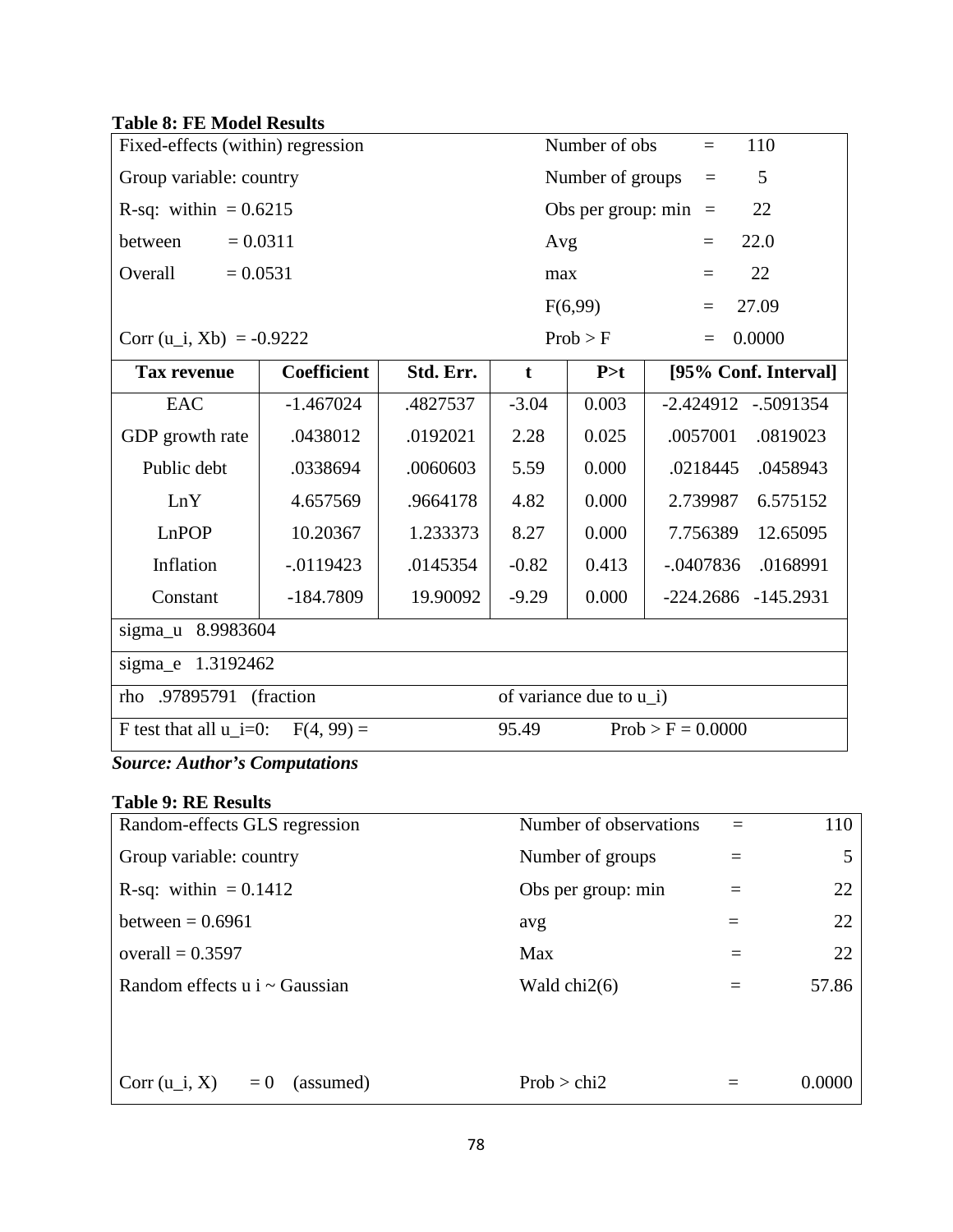| <b>Tax revenue</b>                                              | <b>Coefficient</b> | Std. Err. | Z       | P > z | [95 Conf.   | Interval]    |  |
|-----------------------------------------------------------------|--------------------|-----------|---------|-------|-------------|--------------|--|
| <b>EAC</b>                                                      | 3.263092           | .8159835  | 4.00    | 0.000 | 1.663794    | 4.86239      |  |
| GDP growth rate                                                 | .0021365           | .0406184  | 0.05    | 0.958 | $-.0774741$ | 0.0817471    |  |
| Public debt                                                     | .0633282           | .0106553  | 5.94    | 0.000 | .0424441    | 0.0842123    |  |
| LnY                                                             | 7.552929           | 1.211711  | 6.23    | 0.000 | 5.17802     | 9.927838     |  |
| LnPOP                                                           | $-2.708998$        | .7115881  | $-3.81$ | 0.000 | $-4.103685$ | $-1.314311$  |  |
| Inflation                                                       | $-.0768269$        | .0299008  | $-2.57$ | 0.010 | $-1354314$  | $-0.0182223$ |  |
| Constant                                                        | 10.93553           | 7.630165  | 1.43    | 0.152 | $-4.01932$  | 25.89038     |  |
| $\overline{0}$<br>sigma_u                                       |                    |           |         |       |             |              |  |
| 1.3192462<br>sigma_e                                            |                    |           |         |       |             |              |  |
| rho<br>of variance due to $u_i$<br>(fraction)<br>$\overline{0}$ |                    |           |         |       |             |              |  |

*Source: Author's Computations*

| <b>Table 10: GMM Results</b> |  |  |
|------------------------------|--|--|
|------------------------------|--|--|

| Arellano-Bond dynamic panel-data estimation Number of observations | 100     |    |                  |        |
|--------------------------------------------------------------------|---------|----|------------------|--------|
| Group variable: country                                            |         |    | Number of groups |        |
| Time variable: year                                                |         |    |                  |        |
| Observation per group:                                             | min     |    |                  | 20     |
| Average                                                            |         |    |                  | 20     |
| max                                                                |         |    |                  | 20     |
| Number of instruments                                              | $=$ $-$ | 96 | Wald $chi2(7)$   | 170.87 |
| Prob > chi2                                                        |         |    |                  | 0.0000 |

One-step results

| <b>Tax revenue</b> | <b>Coefficient</b> | Std. Err. | z       | P > z | 195%<br>Conf. | Interval]    |
|--------------------|--------------------|-----------|---------|-------|---------------|--------------|
| Lag Tax revenue    | .3142157           | .0959821  | 3.27    | 0.001 | .1260942      | 0.5023372    |
| <b>EAC</b>         | $-1.10143$         | .4768241  | $-2.31$ | 0.021 | $-2.035988$   | $-0.1668723$ |
| GDP growth rate    | .0515712           | .0184703  | 2.79    | 0.005 | .01537        | 0.0877724    |
| Public debt        | .0206795           | .0066611  | 3.10    | 0.002 | .007624       | 0.033735     |
| LnY                | 2.974222           | 1.093174  | 2.72    | 0.007 | .8316415      | 5.116803     |
| LnPOP              | 7.104389           | 1.628891  | 4.36    | 0.000 | 3.911822      | 10.29696     |
| Inflation          | $-0.0148052$       | .0144325  | $-1.03$ | 0.305 | $-.0430923$   | 0.013482     |
| Constant           | $-127.0458$        | 26.78685  | $-4.74$ | 0.000 | -179.547      | $-74.54452$  |

**Instruments for level equation: Standard.** *Source: Author's Computations*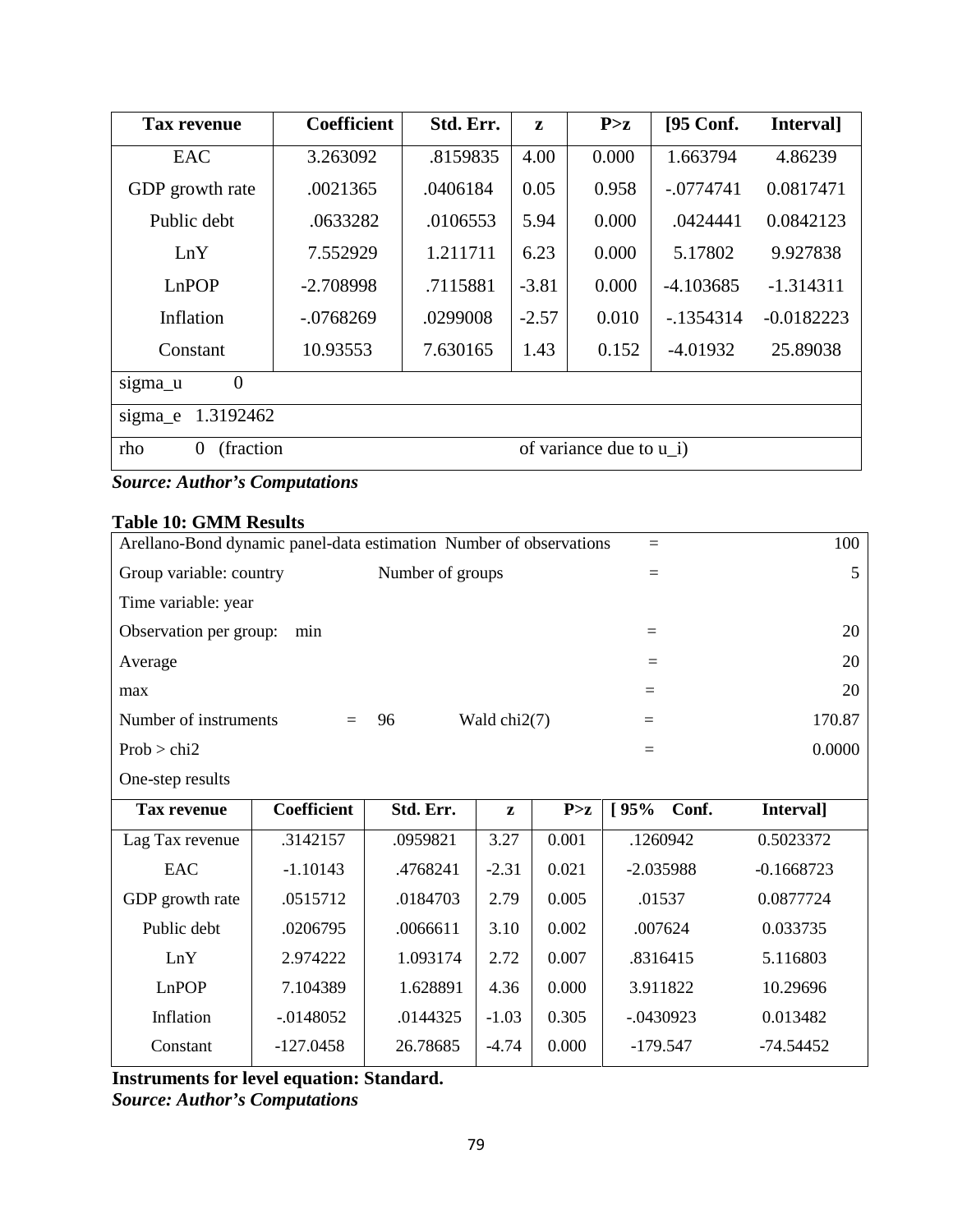#### **Figure 2: Graphical Presentation of a Tariff Reduction as a result of a customs union**

According to IMF (2008), the first round effects of a tariff cut can be captured in a simple diagram where **P** represents the world price of an imported good, **Q** quantity, **S** a horizontal import supply curve, based on the assumption that a small importing countries (small markets) such as EAC states do not influence world prices, and **D** a downward sloping import demand curve to represent consumers response to changes in the domestic price of the imported goods.



The left hand side diagram highlights the initial situation before the tariff is cut from to while the on the right illustrates the situation after the tariff cut. The intersection with the demand curve of **Q**0 and **P+t**0 shows quantity demanded of the imported good at the domestic price (world price (P) plus tariff  $(t_0)$ ). The triangle labeled  $CS_0$  represents consumer surplus while the triangle **DWL**<sub>0</sub> shows dead weight welfare loss to the economy due to the tariff reduction. **TR**<sub>0</sub> represents initial tariff revenue. If the tariff is lowered to **t**<sub>1</sub>, as shown on the right hand side, the domestic price drops to  $P+t_1$  and quantity demanded increases to  $Q_1$ . The distance  $Q_0$  **-**  $Q_1$  along the horizontal axes represents trade creation**.** Importantly, the dead weight loss to the economy has decreased to **DWL**1 and consumer surplus has increased to **CS**1 (triangle from top of demand curve to b to **P+t1**)**.** Increased consumer surplus can be broken into an increase in overall welfare (triangle **abe**), and a transfer of revenue from the government to consumers equal to Δt times **Q**<sup>0</sup> (rectangle **P+t0aeP+t1**). The overall welfare gain to the economy is equivalent to the area **abcd**. The diagram further illustrates the fall in tax revenue as a result of tariff reduction which came as a result of the implementation of the EAC Customs Union.